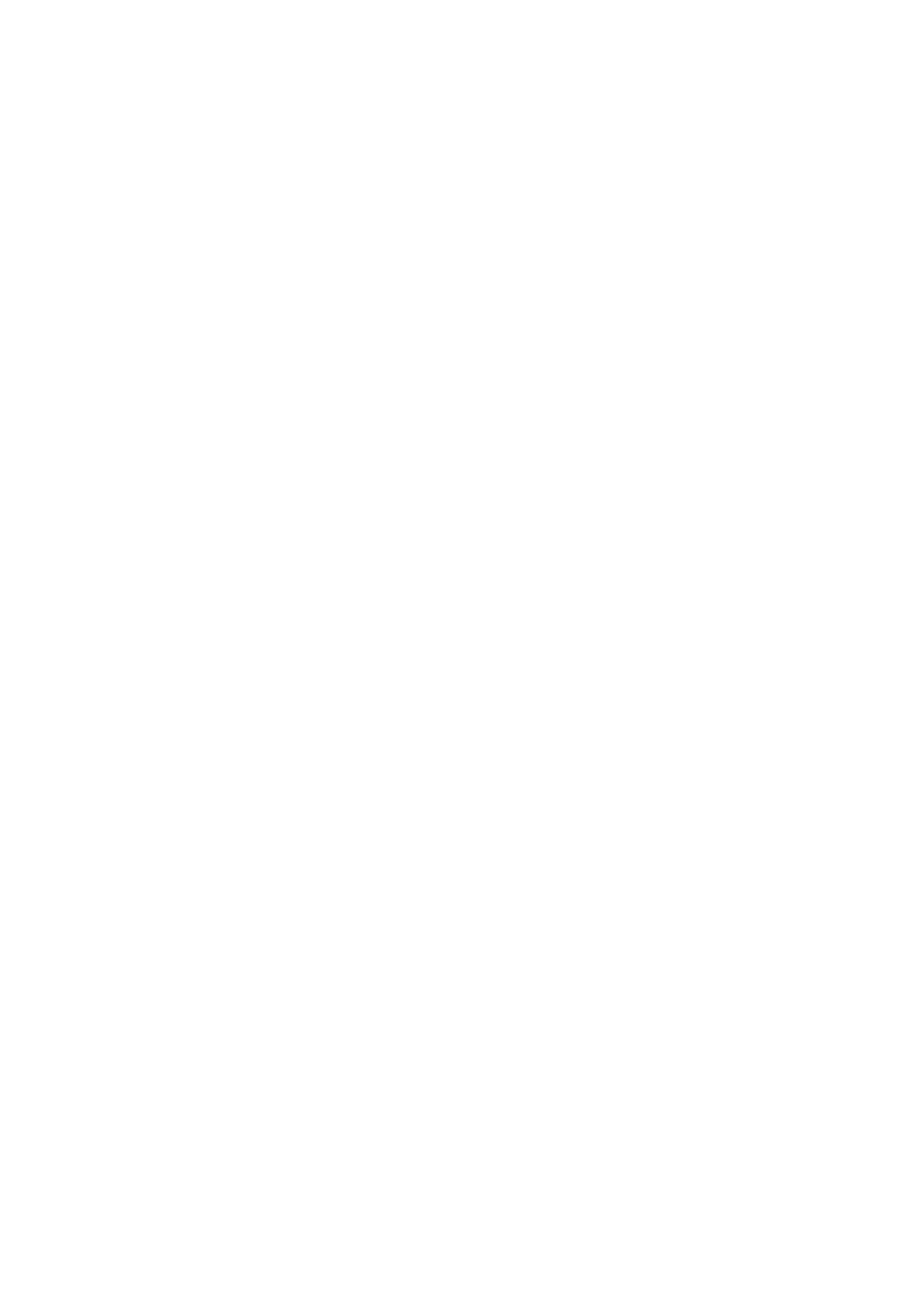Institucija ombudsmena/ombudsmana za ljudska prava Bosne i Hercegovine



Институција омбудсмена/омбудсмана за људска права Босне и Херцеговине

# *Special report* **on the status of Roma in** *Bosnia and Herzegovina*



Supported by:



**BEST PRACTICES for ROMA INTEGRATION in the Western Balkans**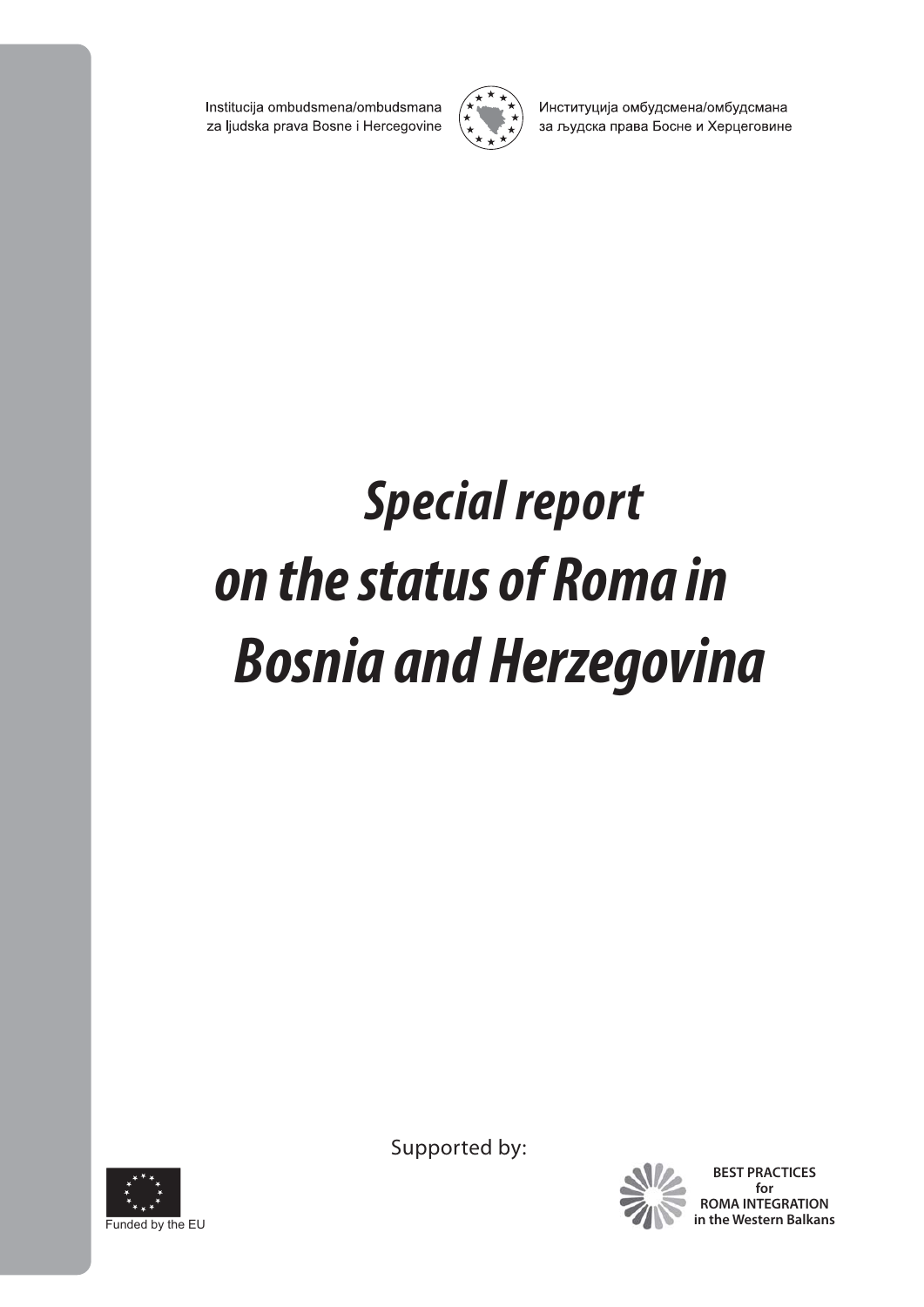*This report is produced by the Institution of Human Rights Ombudsman of Bosnia and Herzegovina, with the*  assistance of the OSCE Office for Democratic Institutions and Human Rights (ODIHR) and the OSCE Mission to Bosnia and Herzegovina. This report has been produced with the financial assistance of the European Union, under the Best Practices for Roma Integration project, implemented by the ODIHR. The views expressed herein can in no way be taken to reflect the official opinion of the European Union, nor do they necessarily reflect the policy and position of the ODIHR or the OSCE Mission to Bosnia and Herzegovina.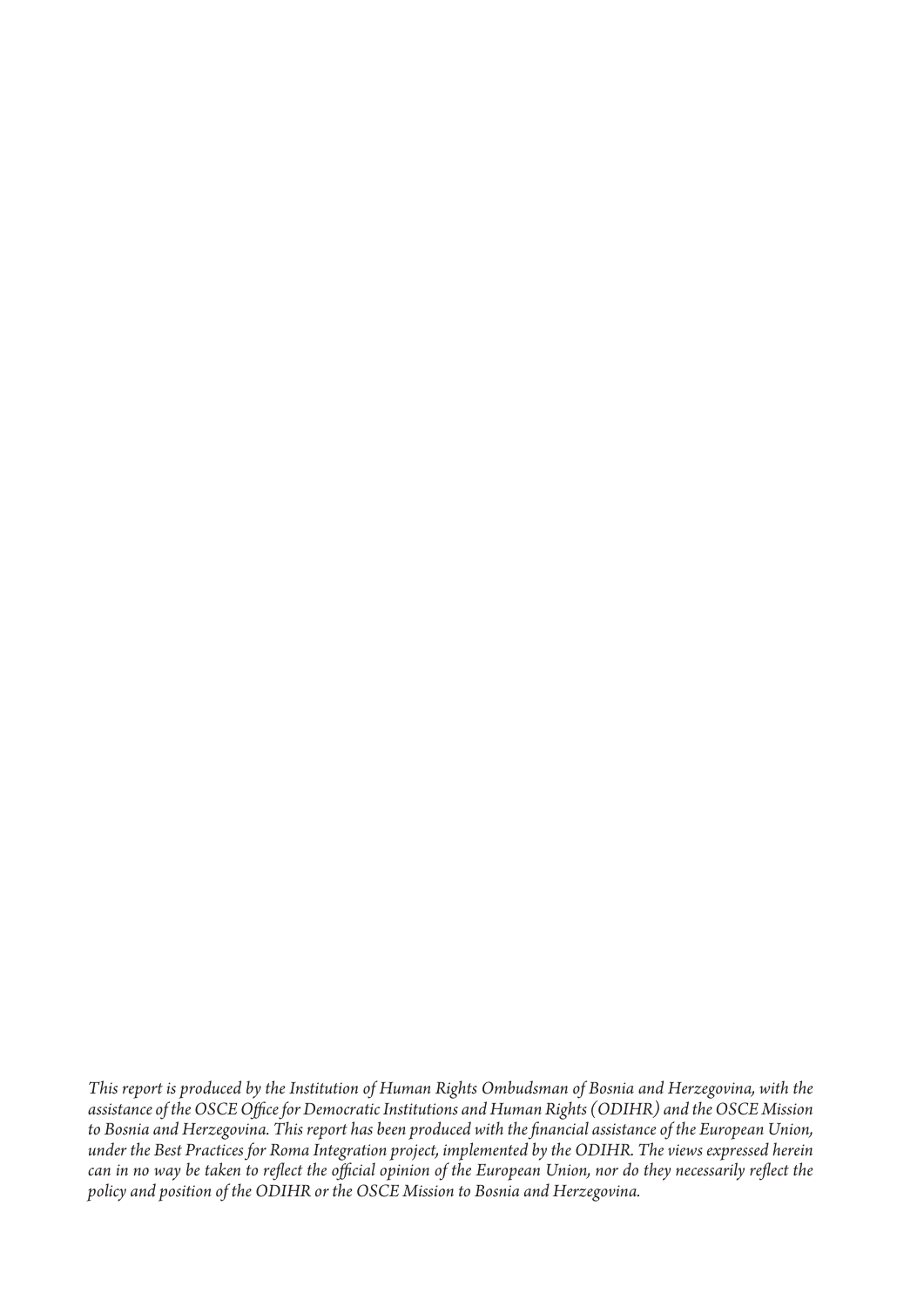# TABLE OF CONTENTS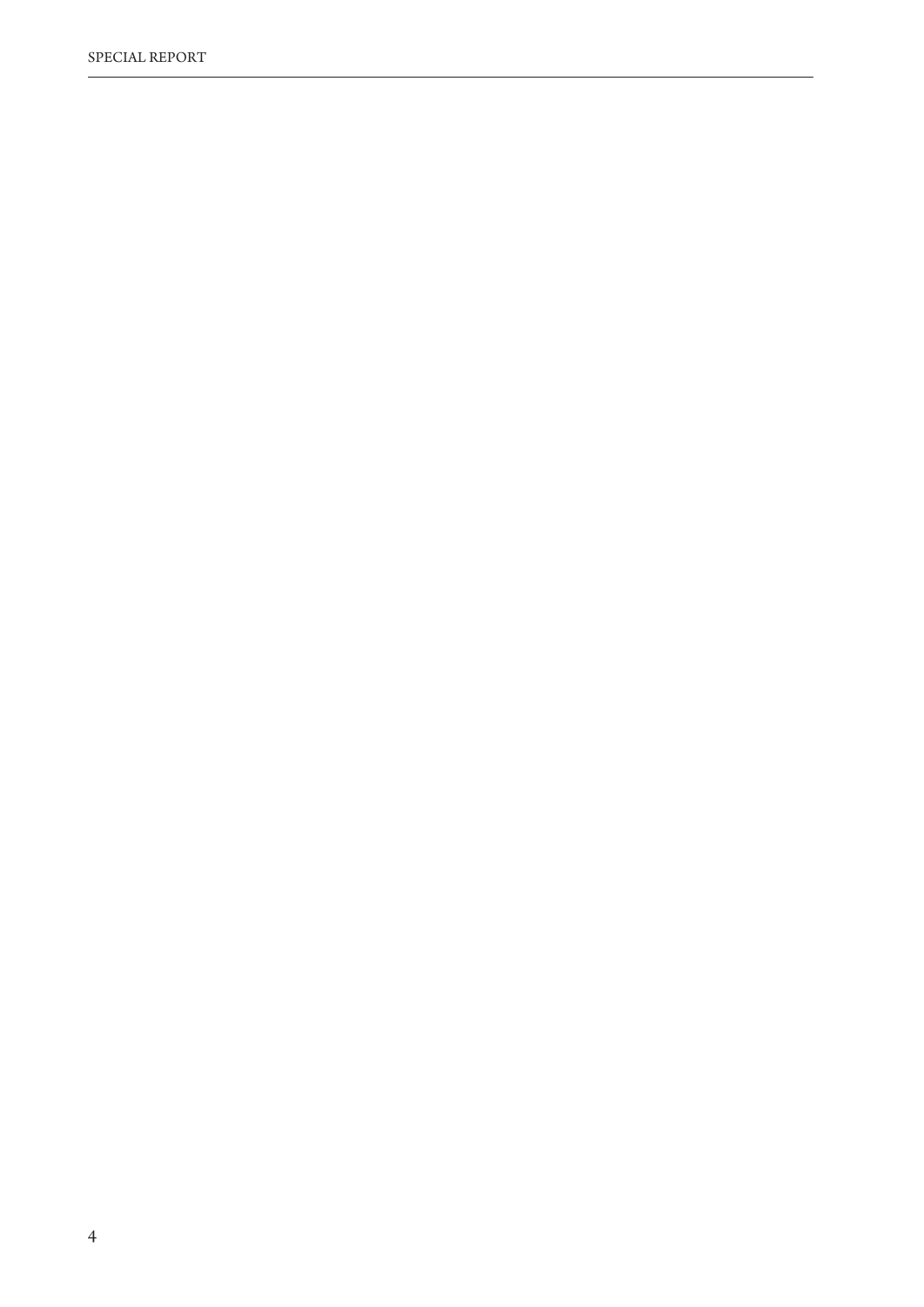## FOREWORD

Bearing in mind the fundamental principles that all human beings are free and equal in their dignity and human rights, and taking into account the unfavourable position of the Roma national minority in Bosnia and Herzegovina (BiH), the Institution of Human Rights Ombudsman in BiH deemed it necessary to assess the situation and living conditions of the Roma national minority in BiH.

In relation to that, the Institution of Human Rights Ombudsman in BiH conducted research on the real situation of the Roma national minority on the territory of BiH with the support of the OSCE Mission to BiH (the Mission)/Office for Democratic Institutions and Human Rights (ODIHR) and within the Best Practices for Roma Integration (BPRI) Project financed by the European Union and supported by the OSCE Participating States.

The research was based on direct, verbal and written correspondence with competent institutions of state, entity and local administration and the non-governmental institutions, primarily Roma associations in BiH. The visits to 20 Roma associations were organized throughout BiH and the information on the associations were obtained from the competent Ministries, non-governmental organizations, OSCE Office, citizens, as well as through the activities on the field and the cases received by the Institution of Human Rights Ombudsman in BiH.

The authenticity and the comprehensiveness of the data collected was ensured through specially designed questionnaire delivered to the addresses of all registered Roma associations in BiH, and it served as the basis for a certain number of visits on the field conducted by the Institution of Human Rights Ombudsman in BiH. The questionnaire was specifically focused on the questions related to the access of Roma to education, employment, housing and health protection.

The objective of this Report is, based on a direct analysis of needs, to underline the problems that Roma in BiH are currently facing and to make recommendations to contribute to better quality implementation of the adopted Action Plans and international obligations. It is expected that the recommendations will be used to adopt necessary and new measures by the relevant authorities, within their scope of competence, to ensure protection of the Roma population's human rights.

Committed to the protection of the rights of national minorities, especially at a time of increased international attention on integrating national minorities into all social spheres, the Ombudspersons in BiH would like to thank all of those who participated in any way in the preparation of this Special Report, especially the Mission, the Ministry of Human Rights and Refugees (MHHR) of BiH and all Roma associations that we have co-operated with.

> *Human Rights Ombudspersons in BiH*  Ljubomir Sandić Jasminka Džumhur *Nives* Jukić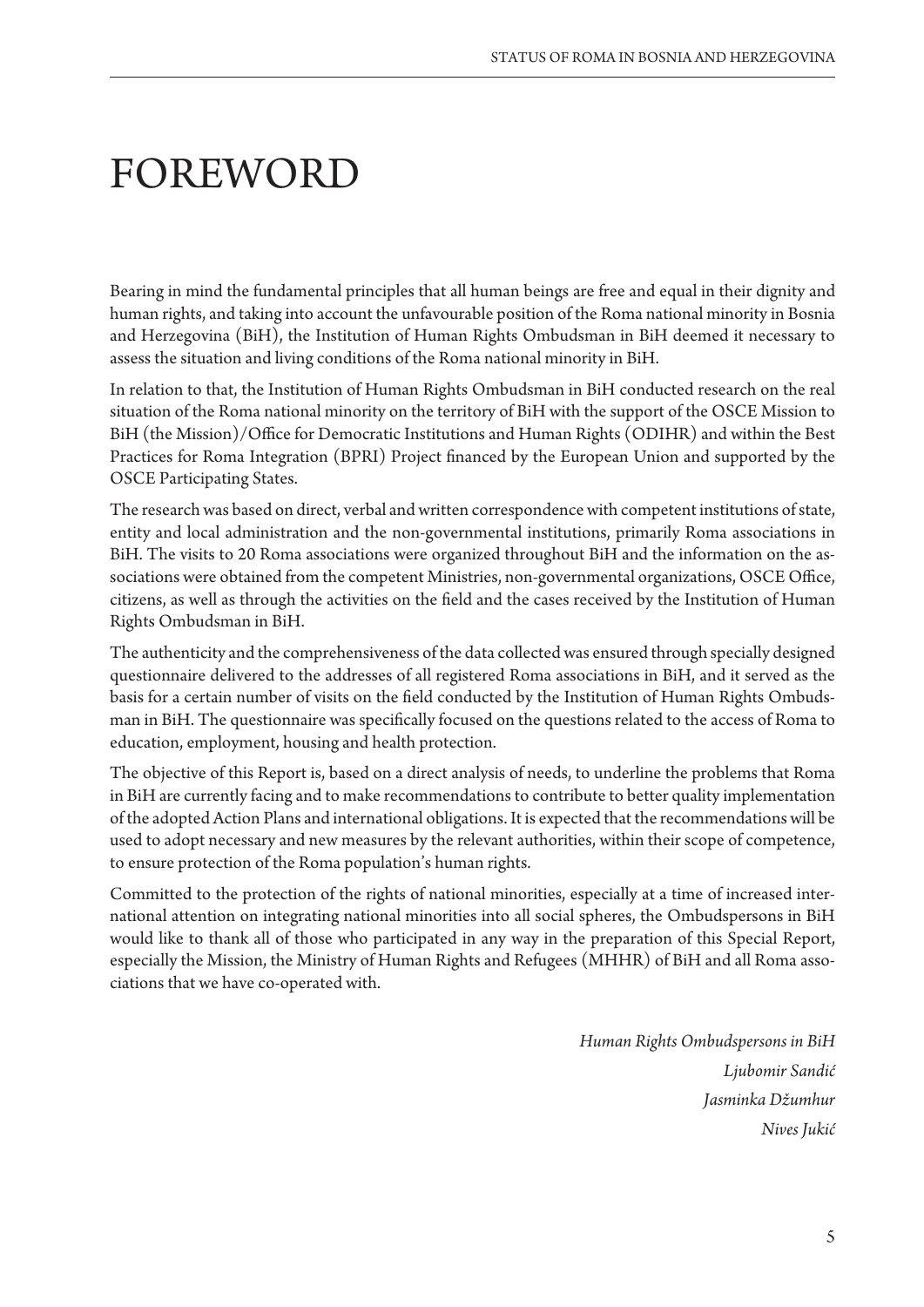# I. INTRODUCTION

The Law on the Human Rights Ombudsman of BiH regulated the obligation for the establishment of the Department for the Protection of the Rights of Minorities within the Institution of Human Rights Ombudsman. This requirement was met in January 2009 when the Human Rights Ombudspersons (hereinafter: the Ombudspersons) adopted by-laws and hired the necessary staff. However, since its establishment, the Department has received annually only a small number of registered complaints, yet at the same time, other sources of information were indicating violations of the human rights of minorities, especially Roma. This demonstrated the need to conduct comprehensive research on the situation of Roma in BiH, and is the rationale behind the Institution of Human Rights Ombudsman, with the support of the Organization for Security and Co-operation (OSCE), drafting this Report.

In defining project terms of reference, the *analysis method* was used to assess legislation and institutional mechanisms, the *mapping method* was used to present international standards and UN Bodies' recommendations, and *consultations* with experts, primarily representatives of Roma associations, were conducted during meetings organized by the Institution of Human Rights Ombudsman from September – October. Consultations were also held during events organized by the OSCE where the issue of discrimination was discussed.<sup>1</sup> A limited number of *interviews* were also conducted with the responsible persons from the institutions and the Associations of Roma.

In analysing BiH legislation it is necessary to give a short explanation of constitutional arrangements and division of competencies, due to the organization, implementation and control over areas in which the majority of Roma rights violations occur, i.e. housing, employment, education and health protection. In terms of the national legislative framework, as well as an overview of the relevant laws, certain strategic documents and by-laws are presented, related to the improvement of the situation of Roma in BiH.

In the text of the Report the intention was to respect the use of the term "Roma" accepted by the European Union and the Council of Europe (CoE). That term is in line with recent official documents of the EU, the CoE and the OSCE.

<sup>1</sup> Meeting with representatives of the "Euro Rom" Association from Tuzla on 16/09/2013; Workshop on the topic of the "Fight against discrimination" held in Vitez on 18/10/2013 comprising representatives of the following associations: "Romska Pravda" Donji Vakuf, Centar za majke "Narcis" Donji Vakuf, UG "Bahtale Roma" Travnik, UR "Srce istine" Zavidovići, Udruženje mladih Roma from Vitez and UR "Kuprešani-Skela" Jajce. Field visits on 22/10/2013 and 23/10/2013 to the following associations: UŽR "Bol ja budućnost" Tuzla, UG "Sretni Romi", UG "Nova Romska nada" Lukavac, UG "Evropski put Roma" Kiseljak.A field visit to UR "Romski san" and "Romi na djelu" from Brčko District of BiH, Udruženje građana za promociju obrazovanja "Otaharin" and UŽ "Romkinja" from Bijeljina. Discussion with representatives of NGO "Sa E Roma" from Tuzla and "Kali Sara" from Sarajevo, held on 24/10/2013. A field visit to UR "Veseli brijeg" Banja Luka on 25/10/2013. A meeting with UR "Romi i prijatelji", Ilijaš and "Sarajevski Romi" from Sarajevo, held at the premises of the Institution of Human Rights Ombudsman on 28/10/2013.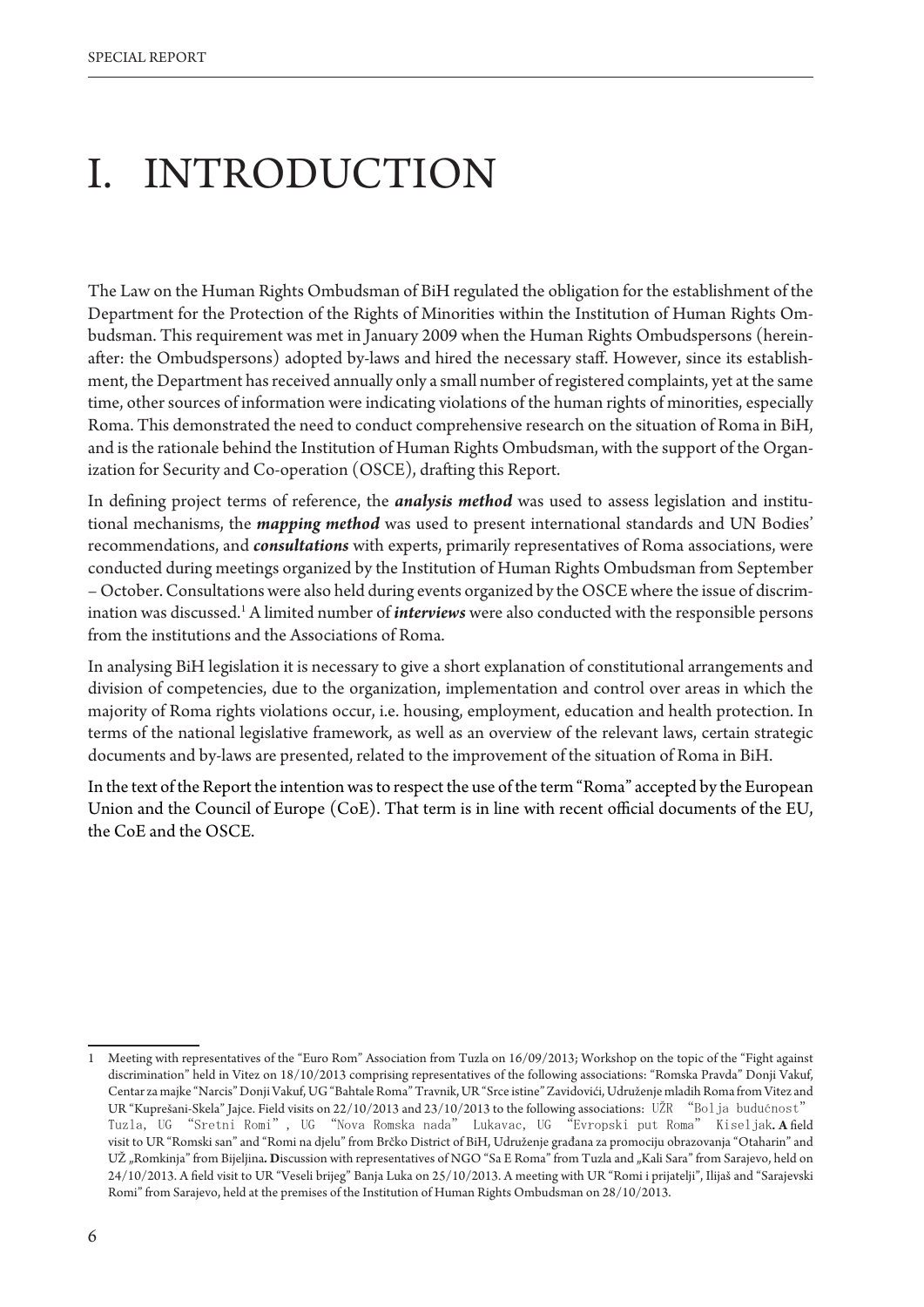# II. LEGAL FRAMEWORK

BiH, as a member State of the United Nations since May 1992, and member of the CoE since April 2002, had acceded to and/or ratified a number of international documents<sup>2</sup>, important to the legislative arrangement of the State. In the international arena this created the obligation for BiH, as a State, to harmonize its legislation with recognized international standards for the protection of human rights in all areas, including the obligation to ensure the exercising of national minorities' rights. In order to understand the dimension of the obligations of a State to apply international standards in its territory, it is necessary to explain the notion of human rights. Human rights are usually the relationship between an individual and the State, and are an instrument for organizing and controlling the exercise of State power over individuals. The greatest degree of understanding of human rights is possible through studying the rights granted by international agreements. Their power stems from the fact that such standards have been established by the agreement of a majority of States and consequently those agreements are considered as international standards of human rights.

### **2.1. INTERNATIONAL OBLIGATIONS OF BIH**

By ratifying international standards of human rights, BiH undertook a number of obligations and in meeting those obligations, should ensure that all persons on the territory of BiH enjoy minimum human rights standards under equal conditions and without discrimination on any ground. BiH has an obligation to undertake additional measures in relation to certain categories of the population, recognized as particularly vulnerable categories, such as children, minorities and the elderly.

When we speak about the rights of Roma, international human rights standards require a State to ensure the equal enjoyment of human rights to Roma, as to all other persons on its territory, without discrimination. According to international standards everyone is entitled to all the rights and freedoms, without distinction of any kind, such as race, color, sex, language, religion, political or other opinion, national or social *origin, property, birth or other status*<sup>3</sup> , and States Parties undertake the obligation to *respect and to ensure to*  all individuals within its territory and subject to its jurisdiction the recognized rights, without distinction of any kind, such as race, color, sex, language, religion, political or other opinion, national or social origin, property, *birth or other status*. 4

The Convention on the Elimination of All Forms of Racial Discrimination in Article 5 creates an obligation for the States Parties *to prohibit and to eliminate racial discrimination in all its forms and to guarantee* the right of everyone, without distinction as to race, color, or national or ethnic origin, to equality before the law, and Protocol 12 to the European Convention on Human Rights (ECHR) regulates that a State Party has the obligation to ensure the enjoyment of any right set forth by law without discrimination on any ground such as sex, race, color, language, religion, political or other opinion, national or social origin, association with a national minority, property, birth or other status.

<sup>2</sup> BiH had acceded to certain international standards immediately upon recognition of its independence, and some of those were signed and ratified subsequently.

<sup>3</sup> Article 2, paragraph 1 of the Universal Declaration of Human Rights

<sup>4</sup> Article 2, paragraph 1 of the International Covenant on Civil and Political Rights and Article 2, paragraph 2 of the International Covenant on Economic, Social and Cultural Rights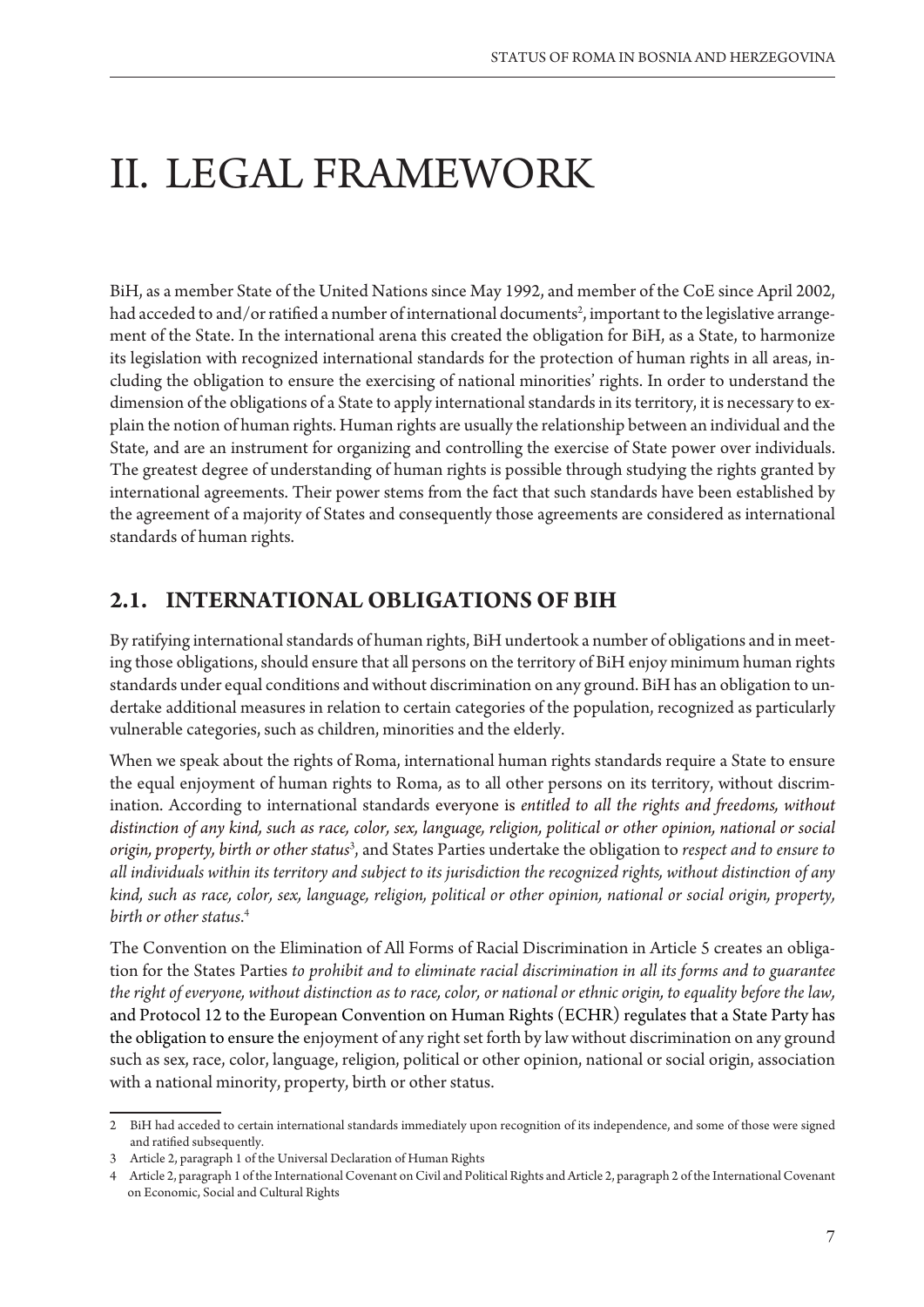The Framework Convention for the Protection of National Minorities<sup>5</sup> regulates that the protection of national minorities and the rights and freedoms of persons belonging to those minorities forms an integral part of the international protection of human rights, and as such falls within the scope of international co-operation, and that the States Parties shall undertake the obligation *to guarantee to persons belonging* to national minorities the right of equality before the law and of equal protection of the law. In that regard, any kind of discrimination based on affiliation to a national minority is prohibited. Further, the Convention requires States Parties to adopt, if necessary, adequate measures in order to promote, in all areas of economic, social, political and cultural life, full and effective equality between persons belonging to a national minority and those that belong to the majority. In this respect, they will take due account of the specific conditions of the persons belonging to national minorities.

The monitoring of international obligation implementation is done periodically, usually every four years, through the State providing a report on the implementation of a specific standard to the competent body (Committee). Non-governmental organizations, institutions for the protection of human rights and individuals also submit their reports, ensuring that the body competent for the monitoring of an international standard has the opportunity to check to what extent the State's report presents the real situation in the field. Following deliberation on the reports, the Committees adopt concluding observations and recommendations requiring the State to undertake measures to improve those human rights guaranteed by a specific international tool. A certain number of recommendations are general in nature and are related to systemic issues, primarily to the principles in which the non-discrimination principle has an important role. Other recommendations focus on undertaking measures to ensure the protection of the rights of especially vulnerable categories. Consequently, in relation to BiH, following consideration of BiH's periodical reports, the Committees issued a set of general recommendations, but also a number of recommendations pertaining exclusively to Roma due to their vulnerability as a national minority. To assess the progress achieved in terms of recommendations made by UN Reporting Bodies to the BiH authorities, it is necessary to have an overview of the recommendations.

BiH submitted, to the competent UN bodies for human rights, initial and periodical reports considered by the Committees in 2005-2006<sup>6</sup>. The new cycle of deliberation on recent periodical reports submitted by BiH started in 2010.

UN bodies have adopted a set of recommendations relevant for the situation of Roma in BiH pertaining to the general situation and the elimination of all forms of discrimination, ensuring the rule of law. These recommendations principally require the implementation of those laws which ensure the right to personal identification documents, education, health, social protection and housing.

Therefore, in terms of general issues related to the situation of Roma, the Committee for the Elimination of all Forms of Racial Discrimination (CERD) expressed its concern about the fact that the catalogue of human rights and fundamental freedoms contained in Article II (3) of the Constitution of BiH, which are covered by the prohibition of discrimination set forth in Article II (4), does not include all civil, cultural, economic, political and social rights protected under the Article 5 of the Convention (Article 2(1) (c)), and recommended that the State Party take the necessary legislative measures to ensure that the prohibition of ethnic discrimination contained in Article II (4) of the Constitution of Bosnia and Herzegovina applies with respect to the enjoyment of all of the rights and freedoms set forth in Article 5 of the Convention.<sup>7</sup>

<sup>5</sup> The Convention was signed and ratified on 24 February 2000.

<sup>6</sup> The Committee on the Rights of the Child considered the Initial Report of BiH related to the Convention on the Rights of the Child in May 2005; the Committee on Economic, Social and Cultural Rights considered the Initial Report of BiH related to the implementation of the Covenant on the Economic, Social and Cultural Rights in November 2005, and at the same time the Committee Against Torture deliberated the BiH Report on the implementation of the Convention Against Torture; The BiH Report on the implementation of the Convention on Elimination of Racial Discrimination was on the agenda of the competent UN Committee in February 2006, and the Report on the implementation of the Convention on Elimination of All Forms of Discrimination Against Women was considered in May 2006. Finally, the Committee on Human Rights deliberated the Report on the implementation of the Covenant on Civil and Political Rights in November 2006.

<sup>7</sup> CERD/C/BIH/CO/6, Concluding Observations of the Committee on Elimination of Racial Discrimination, Item 10.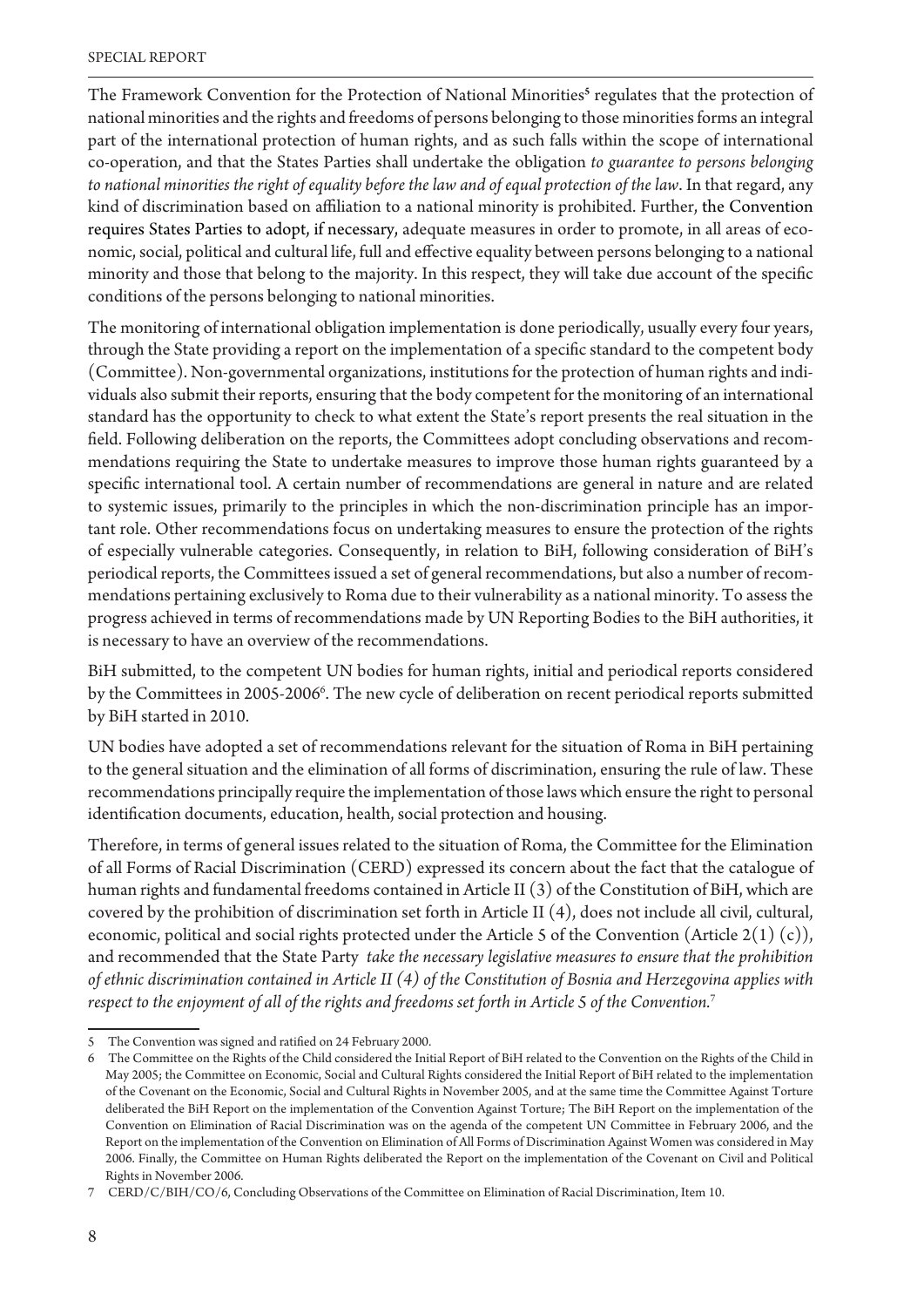Furthermore, CERD expressed its deep concern about the persistence of ethnic divisions within the society of the State Party, which reinforce structural discrimination and institutionalized prejudice and intolerance. Because of this, the Committee encouraged the State Party *to actively support programs that* foster inter-cultural dialogue, and emphasize tolerance and understanding with respect to the culture and history of different ethnic groups within Bosnia and Herzegovina. Moreover, the Committee encouraged the State Party to promote such programs in public education, and in political and media symposia, with a view towards fostering greater respect for, and appreciation of the role of diversity in forging a stronger sense of national unity in the context of a common, multi-ethnic concept of Bosnian citizenship.<sup>8</sup>

CERD, in its concluding observations, expressed its concern about information that the Roma Council, established in 2002 and composed of non-governmental organizations representing the interests of the Roma population, does not have sufficient funding or resources to fulfil its mandate, and is rarely consulted by the Council of Ministers of BiH (Article 2(1)(e)). Therefore the Committee recommended *that*  the State Party strengthen the role of the Roma Council by providing sufficient funds for the Council to effectively carry out its mandate, and that the Council be consulted in connection with any decision-making processes that impact the rights and the interests of the Roma population, in accordance with the Committee's General Recom*mendation 27.*<sup>9</sup>

CERD noted with concern that the National Strategy for Roma reportedly failed to identify specific measures, allocate sufficient funds, or identify competent bodies to which responsibility for implementing the strategy is assigned (Article 2(2)), and recommended that the State Party review the National Strategy for Roma to ensure that it identifies specific measures, establishes adequate budgetary allocations, and identifies the bodies responsible for its implementation.<sup>10</sup>

Concerning the rights of Roma the Committee on Economic, Social and Cultural Rights (CESCR) urged the State Party to ensure the right of Roma people to repossess their pre-armed-conflict property, to guarantee security of tenure to inhabitants of Roma settlements and to ensure that adequate alternative housing or compensation is provided to Roma people and to pre-armed-conflict tenants who have been evicted from their settlements and homes, in line with the Committee's general comment No. 7.<sup>11</sup>

The Committee on Human Rights was concerned by reports of discrimination and violence perpetrated against Roma and noted the lack of information in the State Party's report on opportunities for Roma to receive instruction in their language and on their culture, and because of that the Committee believes *that*  the State Party should vigorously undertake programs of public information to combat anti-Roma prejudice in *society*. Moreover, the State Party should include, in its next periodic report, detailed information on the measures implemented to give effect to the linguistic and educational rights of Roma protected under the Law on the Protection of Rights of Persons Belonging to National Minorities, including the effectiveness of these measures, the number of Roma children receiving instruction in their language and on their culture, data disaggregated by sex, age and place of residence, and information on the hours of instruction per week.<sup>12</sup>

Simultaneously, the UN bodies adopted a certain number of recommendations related to difficulty of access to basic human rights for Roma due to the lack of a rule of law, primarily manifested through *the lack of implementation of laws.* 

<sup>8</sup> CERD/C/BIH/CO/6, Concluding Observations of the CERD, Item 24.

<sup>9</sup> CERD/C/BIH/CO/6, Concluding Observations of the CERD, Item 14.

<sup>10</sup> CERD/C/BIH/CO/6, Concluding Observations of the CERD, Item 15.

<sup>11</sup> E/C.12/BIH/CO/1, Concluding Observations of the Committee on Economic, Social and Cultural Rights, Item 47.

<sup>12</sup> CCPR/C/BIH/CO/1, Concluding Observations of the Committee on Human Rights, Item 24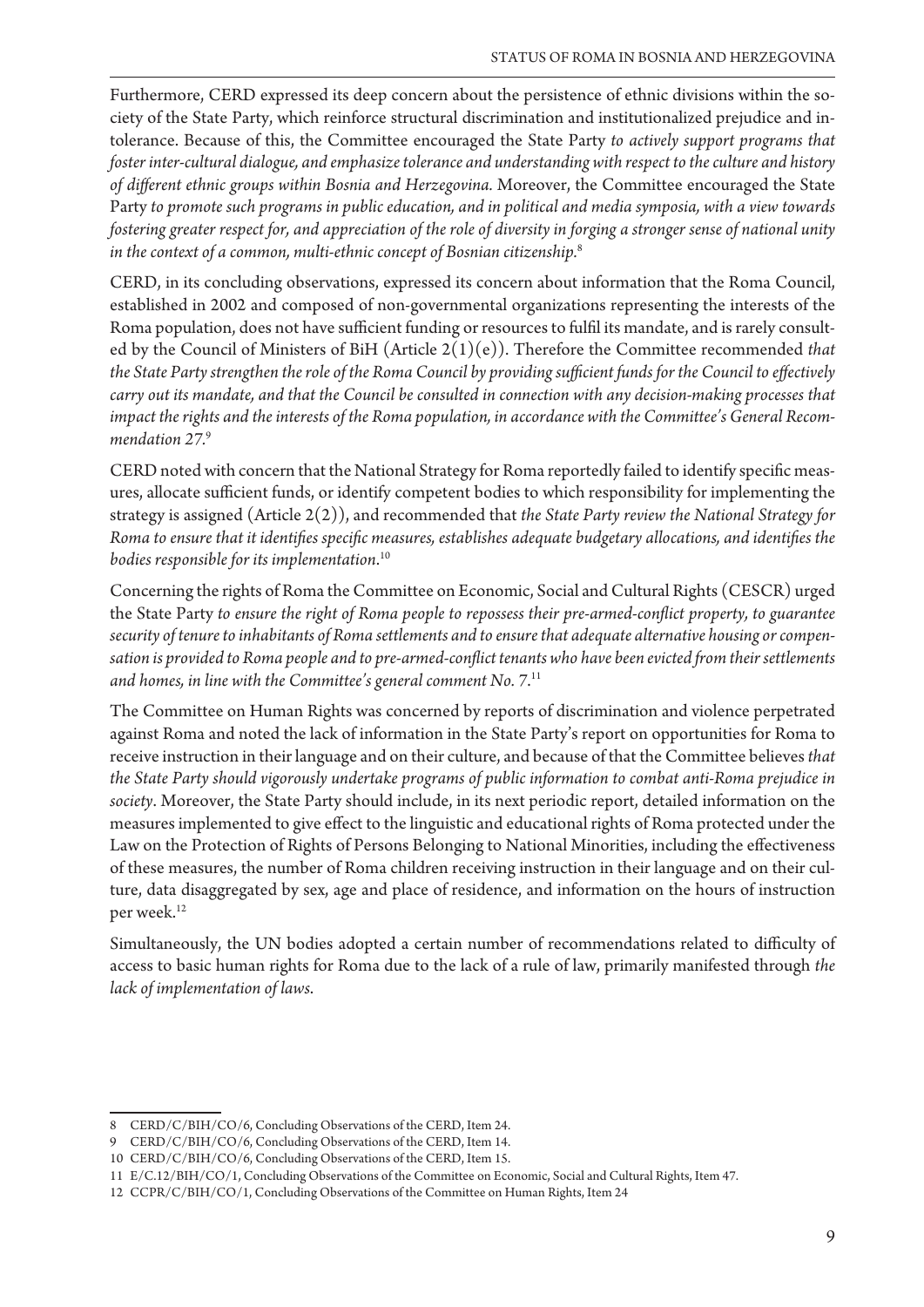Therefore, CERD noted with concern the lack of effective implementation of criminal law provisions, such as Articles 145 and 146 of the Criminal Code of BiH, punishing acts of racial discrimination (Arts. 4 (a) and 6), and it urged the State Party to ensure the effective implementation of all legal provisions aimed at *eliminating racial discrimination*, and that it provide in its next report updated information on the application, by BiH courts, of criminal law provisions punishing acts of racial discrimination. Such information should include the number and nature of cases brought, convictions obtained and sentences imposed, and any restitution or other remedies provided to victims of such acts.<sup>13</sup>

CERD also expressed its deep concern about the difficulties that many Roma face in obtaining personal documents, including birth certificates, identification cards, passports and documents related to the provision of health insurance and social security benefits, and it urged the State Party to take immediate steps, e.g. by removing administrative obstacles, to ensure that all Roma have access to personal documents that are necessary for them to enjoy, inter alia, their economic, social and cultural rights, such as employment, housing, health care, social security and education.<sup>14</sup>

Regarding **the right of minorities to work**, CERD expressed its concern about the low representation of ethnic minorities, in particular Roma, in the labour market (Article  $5(e)(i)$ ), and recommended that the State Party *improve the employment of ethnic minorities, including in particular Roma, in the public and* private labour sectors, by implementing strategies that include offering training to qualify such persons for jobs in the labour market, providing incentives to employers for hiring such persons, and establish an independent State-level mechanism to address discrimination in hiring and promotion practices in the public and private employment/labour sectors.<sup>15</sup>

In relation to **the right of minorities to housing**, CERD expressed its concern that many people of different ethnic origin, especially Roma, are unable to return to their pre-war homes because of the lack of legal title to their property or because of the authorities' failure to evict or punish temporary occupants who often vandalize or loot the homes before relinquishing possession of them. The Committee is also concerned about reports that many informal settlements, where Roma lived prior to the war, have been destroyed, and that Roma continue to be evicted from their informal settlements, without adequate alternative accommodation being provided and frequently unable to rent private accommodation because of racial discrimination and/or poverty (Art. 5 (e) (iii)). Referring to General Recommendation No. 27<sup>16</sup>, CERD urged the State Party to facilitate the return of all people of different ethnic origin, especially Roma, to their pre-armed conflict homes, to ensure their ability to occupy and reside in informal Roma settlements legally and safely, and where necessary, to provide adequate alternative housing or compensation for displaced Roma, including to pre-armed conflict tenants who have been evicted from their settlements or whose homes have been *destroyed.17*

<sup>13</sup> CERD/C/BIH/CO/6, Concluding Observations of CERD, Item 16

<sup>14</sup> CERD/C/BIH/CO/6, Concluding Observations of CERD, Item 17. The Committee on Human Rights had a similar stance, and according to it, the State Party should remove administrative obstacles and fees in order to ensure that all Roma are provided with personal documents, including birth certificates, which are necessary for them to have access to health insurance, social security, education and other basic *rights*. CCPR/C/BIH/CO/1, Concluding Observations of the Committee on Human Rights, Item 22) and Committee on the Rights of the Child (CRC/C/15/Add.260, Concluding Observations of the Committee on the Rights of the Child, Item 22 and 33)

<sup>15</sup> CERD/C/BIH/CO/6, Concluding Observations of CERD, Item 18 and 19

<sup>16</sup> CERD, 57 session (2000), General Recommendations Number 27, Discrimination against Roma, paragraph 31.

<sup>17</sup> CERD/C/BIH/CO/6, Concluding Observations of CERD, Item 20. The Committee for Human Rights expressed a similar opinion, and according to it the State Party should reconsider the relocation plan for the Roma settlement at Butmir, taking into account the residence entitlements of the inhabitants of the settlement which has existed for 40 years, as well as alternative solutions to prevent pollution of the water supply. The State Party was reminded that any relocation must be carried out in a non-discriminatory manner and must comply with international human rights standards, including the rights of individuals concerned to an effective remedy, compensation, and provision of adequate alternative housing (CCPR/C/BIH/CO/1, Concluding Observations of the Committee for Human Rights, Item 23.)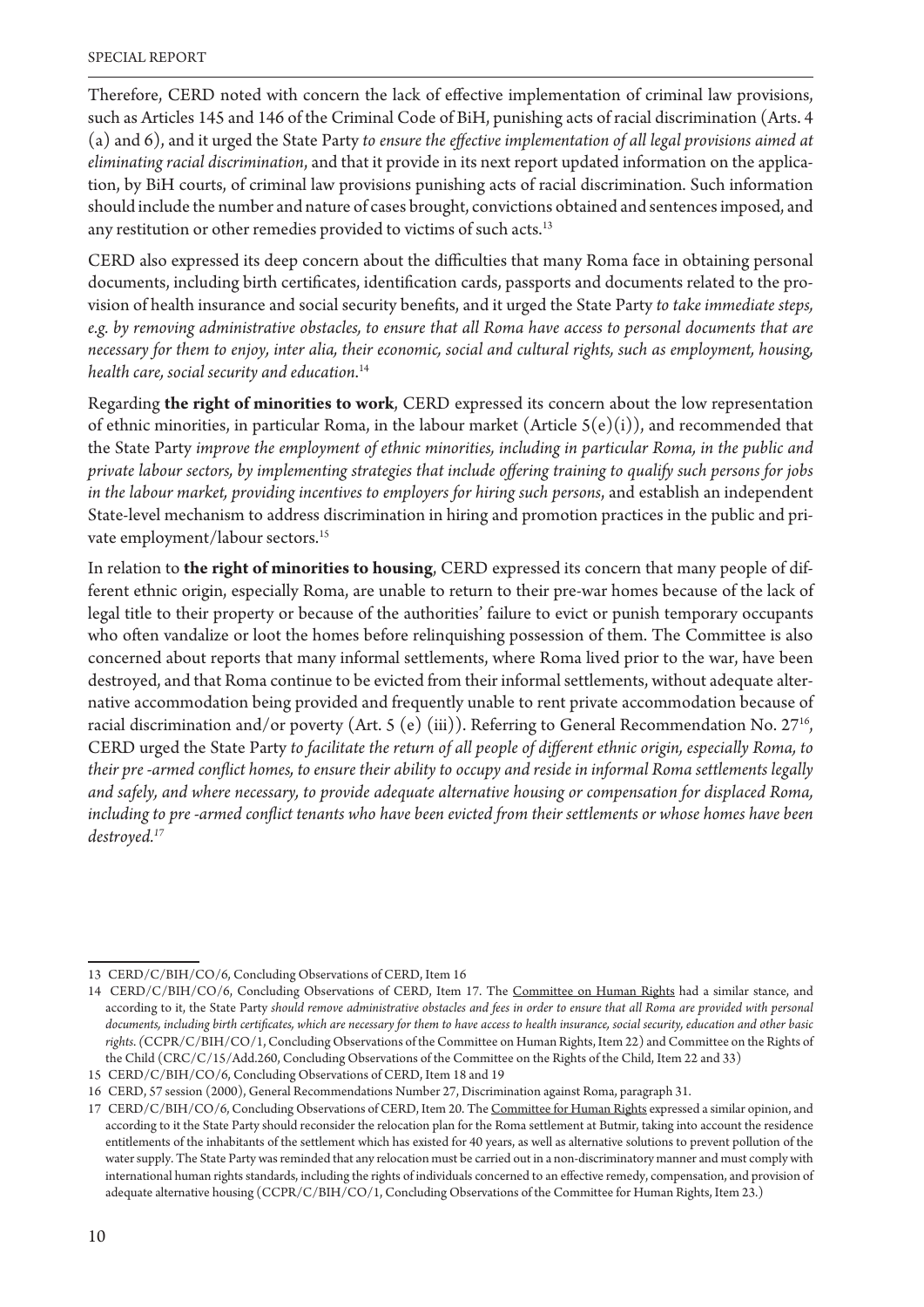Regarding **the right of minorities to education**, the Committees underlined that only a small number of Roma children attend primary and secondary schools, the main reason being that Roma families do not have the means to finance clothing, transport to school and textbooks for their children. The State Party was urged to effectively implement the recommendations contained in the Action Plan on the Educational Needs of Roma and Other National Minorities (2004), and to combat discrimination against Roma children and children belonging to other ethnic minority groups by teachers, school authorities, classmates and their families.<sup>18</sup> It was also recommended that the State *promote equal access by Roma children to primary, secondary and tertiary education*, e.g. through the grant of scholarships and the reimbursement of schoolbook and travel expenses, and to closely monitor school attendance by Roma children.<sup>19</sup>

In the new cycle of BiH Reports' consideration that started in 2010, the Committees in their concluding observations and recommendations noted that *the effective enjoyment of the rights was not ensured to* the citizens of Roma minority in BiH and due to that many requests mentioned in the recommendations from 2005 and 2006 were repeated.

Moreover, CERD welcomed the adoption of the Laws on the Protection of the Rights of the members of national minorities in the Republika Srpska (RS) and the Federation of BiH (FBiH) in the Concluding Observations of the combined 7th and 8th periodical report of BiH in 2010. While welcoming the steps taken to eliminate discrimination against Roma in the field of housing, employment, education and health care, the Committee expressed its *concern about the persistence of acts of discrimination targeting Roma.*  The Committee noted, in particular, that the Roma children birth registration campaign that should have been concluded by 2008 has not yet achieved its objectives, with serious implications for their eligibility for health care insurance, social aid and school enrolment. In relation to these issues, the Committee reiterated its recommendations to the State Party *to continue to endeavour to combat prejudices against Roma,*  and to ensure that all Roma have access to personal documents that are necessary for them to enjoy their civil and political rights, as well as their economic, social and cultural rights. The Committee recommended also that the State Party fully implements its various Roma strategies and action plans in line with the Declaration and Programme of work of the Decade of Roma Inclusion 2005-2015, with initiatives mainly devoted to ensure adequate housing, health care, employment, social security and education for Roma.<sup>20</sup>

**The Committee on the Rights of the Child (CRC)** in their concluding observations for the second, third and fourth periodical report from 2012 welcomed the adoption of the FBiH Law on Health Protection in 2010, which also regulates the health protection of national minorities, as well as the adoption of the Revised Action Plan on the Educational Needs of Roma in 2010. The Committee expressed its concern that the State Party's Action Plan on the Educational Needs of Roma and Other National Minorities was not effectively implemented as a consequence of budget limitations and inadequate clarity on the division of responsibilities among stakeholders; and that Roma children continue to be frequently subjected to widespread and grave discrimination resulting in, *inter alia*, serious violations of their rights to education and health care. The CRC also underlined that the State Party failed to respond to the previous recommendations of the Committee (2005) on introducing a discrimination code of conduct to prohibit stereotyped and stigmatizing portrayals of minority and ethnic groups in the media and BiH was urged to undertake active measures in order to ensure the implementation of its own Action Plan on the Educational *Needs of Roma and Other National Minorities.<sup>21</sup>* 

<sup>18</sup> CERD/C/BIH/CO/6, Concluding Observations of CERD, Item 22

<sup>19</sup> CESCR : E/C.12/BIH/CO/1, Concluding Observations of the CESC, Item 51

<sup>20</sup> CERD/C/BIH/CO/7-8 (2010), Concluding Observations of the CERD, Item 3, paragraph c) and Item 12.

<sup>21</sup> CRC/C/OPAC/BiHCO 2-41 (2012), Concluding Observations on the Reports submitted by States Parties under Article 4 of the Convention, Item 4, paragraph c), Item 6, paragraph f) and Item 29, paragraph c) and d)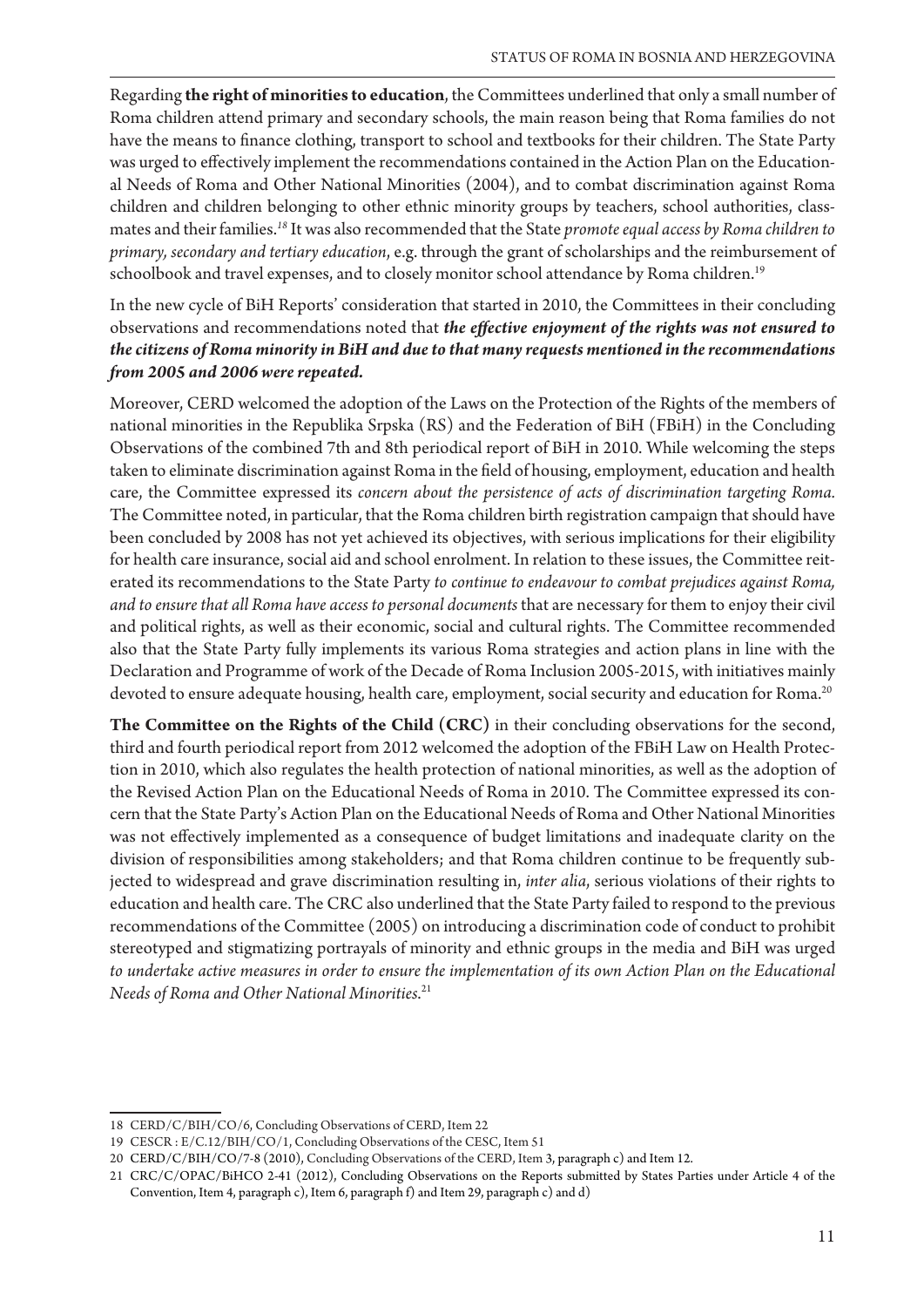The CRC also noted the need of the State to undertake measures *in the field of education* due to the inadequacy of language lessons and support, school readiness programmes and support programmes addressing the educational needs of Roma children and other children of ethnic minorities. It recommended that BiH adopt specific measures to combat discrimination against Roma children in access to education, including through the provision of additional language lessons and support, school readiness programmes and support programmes to address the educational needs of Roma children and other minority children, and in doing so to ensure that such additional measures are not provided in a manner that exacerbates stigmatization or segregation.<sup>22</sup>

In terms of the right of Roma to housing, the CRC recommended that the State *fully implement the meas*ures set out in the Roma Action Plan on Housing so that they can enjoy an adequate standard of living, and provide financial support to facilitate access to education for Roma, including taking measures to ensure that all children have unimpeded access to education without fear of discrimination.<sup>23</sup>

**The Committee on Human Rights** (the Committee) when deliberating the new BiH periodical report on the implementation of the Covenant on Civil and Political Rights in 2012, reiterated the recommendation from 2006 for the State Party to ensure an electoral system that guarantees equal enjoyment of rights under article 25 of the Covenant to all citizens, irrespective of ethnicity. In relation to this, the Committee recommended that the State urgently amend the Constitution and Election Law in order to eliminate all discriminatory provisions.<sup>24</sup> The Committee also reminded the State of the obligation related to the registration of children into birth registers and issuance of birth certificates<sup>25</sup> as, without such registration, children are not able to enjoy their basic human rights such as right to health and social insurance, the right to education and other rights. In the view of that, the State should make efforts to ensure registration into birth registers of all children, particularly Roma children, through specific interventions such as raising awareness of the need for birth registration and issuing birth certificates.

The Committee recommended that BiH strengthen its efforts to combat hate speech and racist at**tacks, particularly against Roma**, by, inter alia, instituting awareness-raising campaigns aimed at promoting respect for human rights and tolerance for diversity. Furthermore, the State Party should also ensure that **perpetrators of racist attacks are thoroughly investigated and prosecuted, and if convicted, punished with appropriate sanctions, and that the victims are adequately compensated**. Moreover, the State Party should enact a law prohibiting the formation of associations that are founded for the promotion and dissemination of hate speech and racist propaganda.<sup>26</sup>

Additionally, the Committee reiterated its previous Concluding Observation from 2006 (paragraph 24) that the State Party should ensure the linguistic and educational rights of Roma as protected under the Law on the Protection of Rights of Persons Belonging to National Minorities. The State Party should make efforts to ensure that Roma children can receive education instruction in their mother tongue. Likewise, the State Party should also **take concrete measures to ensure the rights of Roma with regard to access**  to housing, health care, employment and their participation in the conduct of public affairs.<sup>27</sup>

<sup>22</sup> CRC/C/OPAC/BiHCO 2-41 (2012), Concluding Observations on the Reports submitted by States Parties under Article 4 of the Convention, Item 62, paragraph d) and Item 63, paragraph d)

<sup>23</sup> CRC/C/OPAC/BiHCO 2-41 (2012), Concluding Observations on the Reports submitted by States Parties under Article 4 of the Convention, Item 67, paragraph a) and c)

<sup>24</sup> CCPR/C/BiH/CO/2 (2012), Concluding observations on the second periodic report of BiH, adopted by the Committee at its 106<sup>th</sup> session, 15 October to 2 November 2012, Item 6

<sup>25</sup> CCPR/C/BiH/CO/2 (2012), Concluding observations on the second periodic report of BiH, adopted by the Committee at its 106<sup>th</sup> session, 15 October to 2 November 2012, Item 17

<sup>26</sup> CCPR/C/BiH/CO/2 (2012), Concluding observations on the second periodic report of BiH, adopted by the Committee at its 106<sup>th</sup> session, 15 October to 2 November 2012, Item 20

<sup>27</sup> CCPR/C/BiH/CO/2 (2012), Concluding observations on the second periodic report of BiH, adopted by the Committee at its 106<sup>th</sup> session, 15 October to 2 November 2012, Item 21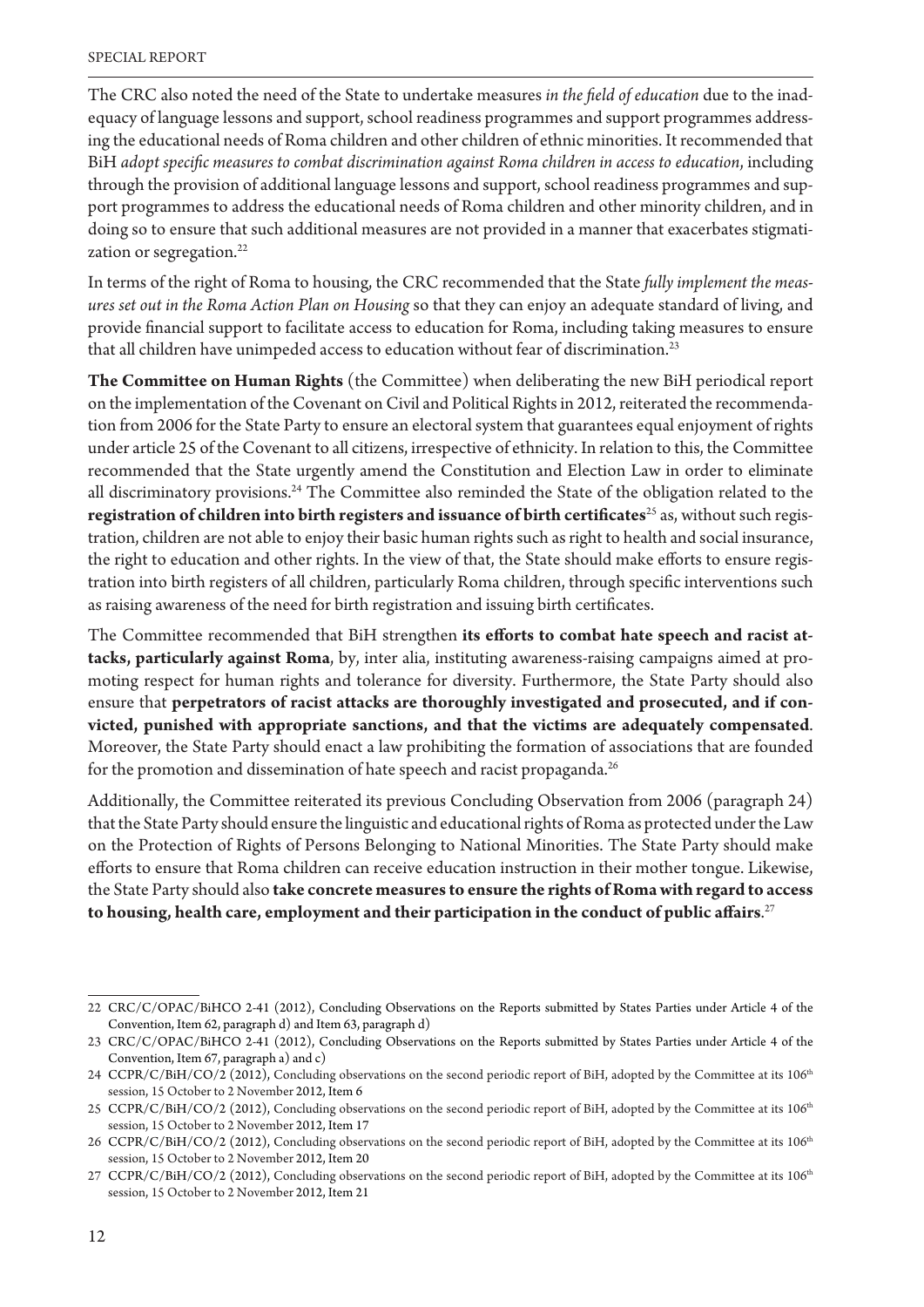### **2.2. BIH LEGISLATION**

BiH has a complex State arrangement defined by its Constitution, which creates a precedent for the theory and practice of constitutional law.28 According to legal theory, a Constitution is an exclusively internal legal document in substantial, formal and procedural terms. The Constitution is a general legal document and its subject matter is the regulation of the organization of public authorities and guarantees individual and collective rights and freedoms. However, the BiH Constitution is an integral part of the General Agreement for Peace in BiH<sup>29</sup> and is Annex IV of the Agreement. From that perspective the BiH Constitution is international legal document, as it is part of an international agreement. Apart from the BiH Constitution, both entities have their own Constitutions (FBiH and RS), as well as 10 Cantons in the FBiH; in Brčko District  $(BD)$  the highest-level document is the Statute $^{\rm 30}$ .

The BiH Constitution is a comprehensive document which includes an obligation to "the highest level of internationally recognized human rights and fundamental freedoms"31. The Constitution requires that the European Convention on the Protection of Human Rights and Fundamental Freedoms (ECHR) and its Protocols "must be directly applied" and "must have the priority over all other laws",<sup>32</sup> with basic human rights listed in a special paragraph.33 Annex I includes other Additional Agreements on Human rights which are to be applied in BiH, and also all documents of United Nations.<sup>34</sup> Moreover, Article II of the Constitution regulates that the State has the obligation to ensure, to all persons, the enjoyment of rights and freedoms envisaged by the Constitution or international agreements listed in Annex I of the Constitution, without discrimination on any grounds.

The Constitution of the FBiH, similar to the BiH Constitution, ensures the application of international human rights standards, and in its Annex it incorporates 28 different international instruments for the protection of human rights and freedoms.<sup>35</sup> The Constitution of FBiH even gives priority to international human rights instruments over national ones thus: "in the event of a discrepancy between international contracts or agreements and Federation level legislation, the contract or agreement shall prevail".<sup>36</sup>

<sup>28</sup> Constitutional Law, PhD. Nurko Pobrić

<sup>29</sup> Dayton Agreement, initialed on 25/11/1995 in Dayton and signed on 14/12/1995 in Paris

<sup>30</sup> The Statute was adopted on the basis of the General Framework Agreement for Peace, Final Decision of the Arbitration Tribunal on the dispute related to inter-entity border in the area of Brcko and the BiH Constitution.

<sup>31</sup> Constitution of BiH, Article II: Human Rights and Fundamental Freedoms (paragraph 1)

<sup>32</sup> Ibid, Article II (2)

<sup>33</sup> Ibid, Article II (3)

<sup>34</sup> This includes, amongst others, the Universal Declaration on Human Rights and Fundamental Freedoms (UDHR); the Convention on the Elimination of All Forms of Racial Discrimination, the Convention on the Elimination of All Forms of Discrimination Against Women (CEDAW), the Convention on the Rights of the Child (CRC), the Convention Against Torture (CAT), the International Covenant on Economic, Social and Cultural Rights (ICESCR), etc.

<sup>35</sup> According to Article 2 (Part II: Human Rights and Fundamental Freedoms), the FBiH needs to ensure "the highest level of internationally recognized human rights and fundamental freedoms guaranteed by the documents included in the Annex".

<sup>36</sup> Constitution of the FBiH, Amendment XVIII.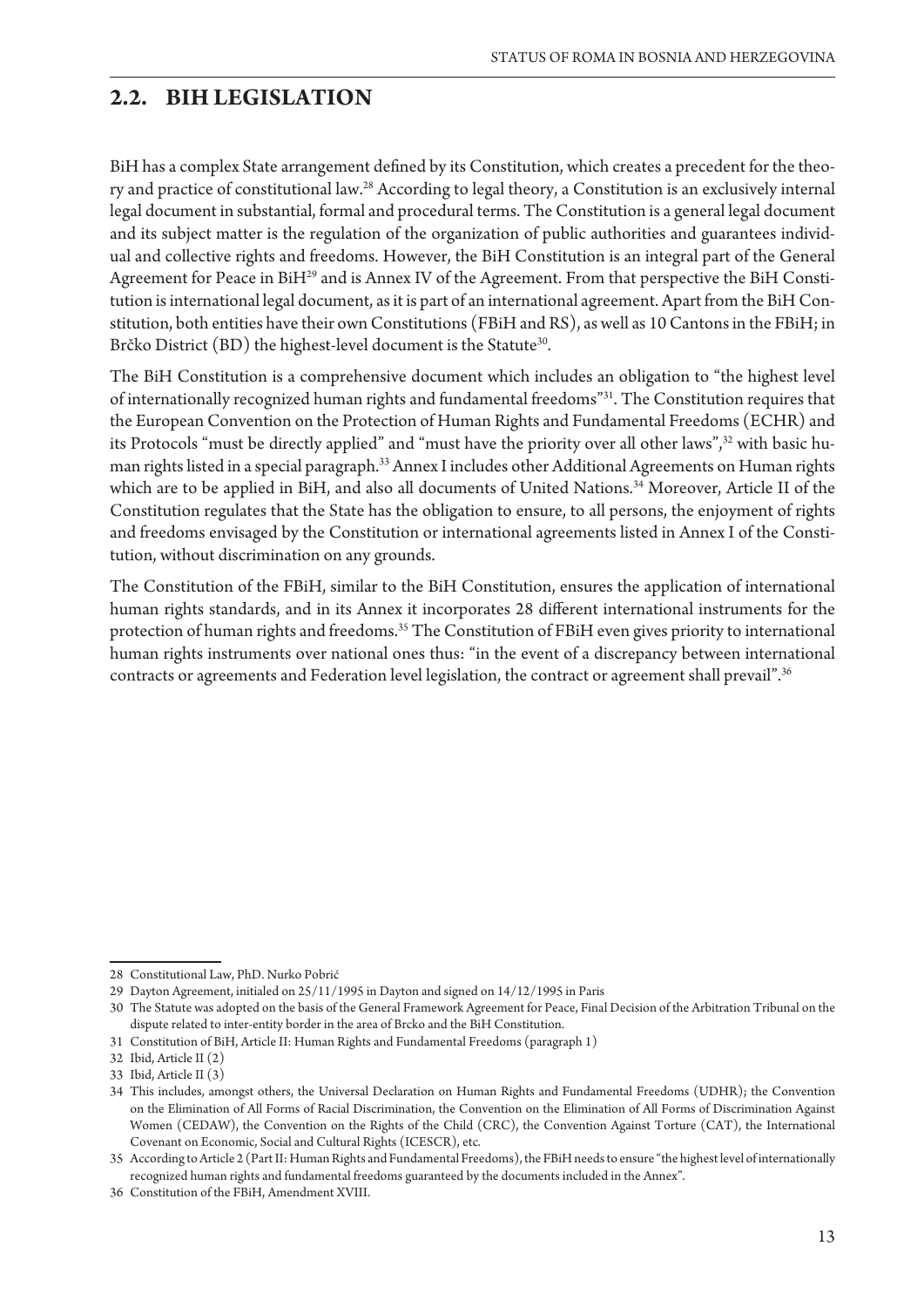The Constitution of the RS kept the form of the Constitution of SFRY therefore, instead of a reference to international human rights standards, the RS Constitution provides a catalogue of those rights protected by the Constitution. This form defines rights more clearly, with the result that they are recognizable and accessible to citizens.37 The provision of Article 48 of the RS Constitution is important for ensuring the enjoyment and protection of rights, and it regulates that: *"The rights and freedoms guaranteed by this Constitution may not be denied or restricted", "Judicial protection of the rights and freedoms guaranteed by this* Constitution shall be ensured" and "Any one who violates any human right or fundamental freedom guaranteed by this Constitution shall be held personally responsible for the violation and may not be excused on the basis of *having acted upon someone else's order"*. This provision is important because in this way the RS Constitution removes the line between private and public action and creates the preconditions to ensure that an individual respects and does not interfere with the enjoyment of human rights of other person. Moreover, the RS Constitution ensures social justice, local self-administration, protection of the rights of ethnic groups and other minorities.38

According to the provisions of the Statute of BD BiH<sup>39</sup> everyone has the right to enjoy all rights and freedoms guaranteed by the Constitution and laws of BiH, and especially by the ECHR, without discrimination on any grounds. The BD Statute regulates the obligation of all government institutions to respond to citizens' requests in a timely manner.<sup>40</sup>

In line with the above-mentioned, there is a broad constitutional basis to require that the State and the entities act in accordance with international human rights standards and the obligations undertaken by ratification or incorporation of relevant international documents, to safeguard rights and provide protection to all persons in their jurisdiction. Additionally, there is no doubt that the constitutional provisions imply that there is a constitutional and legal obligation placed upon the legislator to adopt laws which are in line with incorporated and ratified international documents, and the general rules of international law.

The fact that the BiH Constitution, in its preamble, guarantees rights principally to the constituent peoples has raised the issue of the position of "Others," which includes national minorities. Articles IV and V of the BiH Constitution have created a scenario whereby in electing representatives to the House of Peoples of the BiH Parliamentary Assembly and the three-member BiH Presidency, only representatives from three constituent peoples - Bosniacs, Serbs and Croats - can be elected. The members of constitutional category "Others" which, according to the BiH Constitution, includes 17 national minorities and all others who do not identify themselves as constituent peoples, cannot be candidates for the highest political positions. It is clear that this is unequal and discriminatory against a section of the BiH populace, who cannot be elected to the most responsible State-level positions. Due to the violation of the right to freedom of choice and discrimination against "Others" who do not belong to one of the BiH constituent peoples, as regulated by the BiH Constitution, applications were submitted to the European Court of Human Rights in Strasburg by representatives of Roma and Jewish origin, in the Dervo Sejdić and Jakob Finci against BiH case. The Grand Chamber of the European Court of Human Rights in Strasburg in the Sejdić-Finci case rendered judgment number 27996/06 on 22 December 2009 in favour of the plaintiffs and imposed an obligation on BiH to initiate constitutional amendments in line with the ECHR. Unfortunately, this judgment has not been implemented yet.

<sup>37</sup> The catalogue of rights includes: right to life, right to freedom and security of a person, right to human dignity, physical and moral integrity, privacy, private and family life, freedom from torture, inhumane and degrading treatment or punishment; equal protection of rights; right to fair trial in criminal proceedings; right to secrecy of personal data; health protection, prohibition of discrimination; prohibition of forced labour and right to freedom of movement.

<sup>38</sup> Article 5 of the RS Constitution

<sup>39</sup> Statute of Brčko District (revised text "Official Gazette of BD BiH", number: 17/08)

<sup>40</sup> Ibid Article 18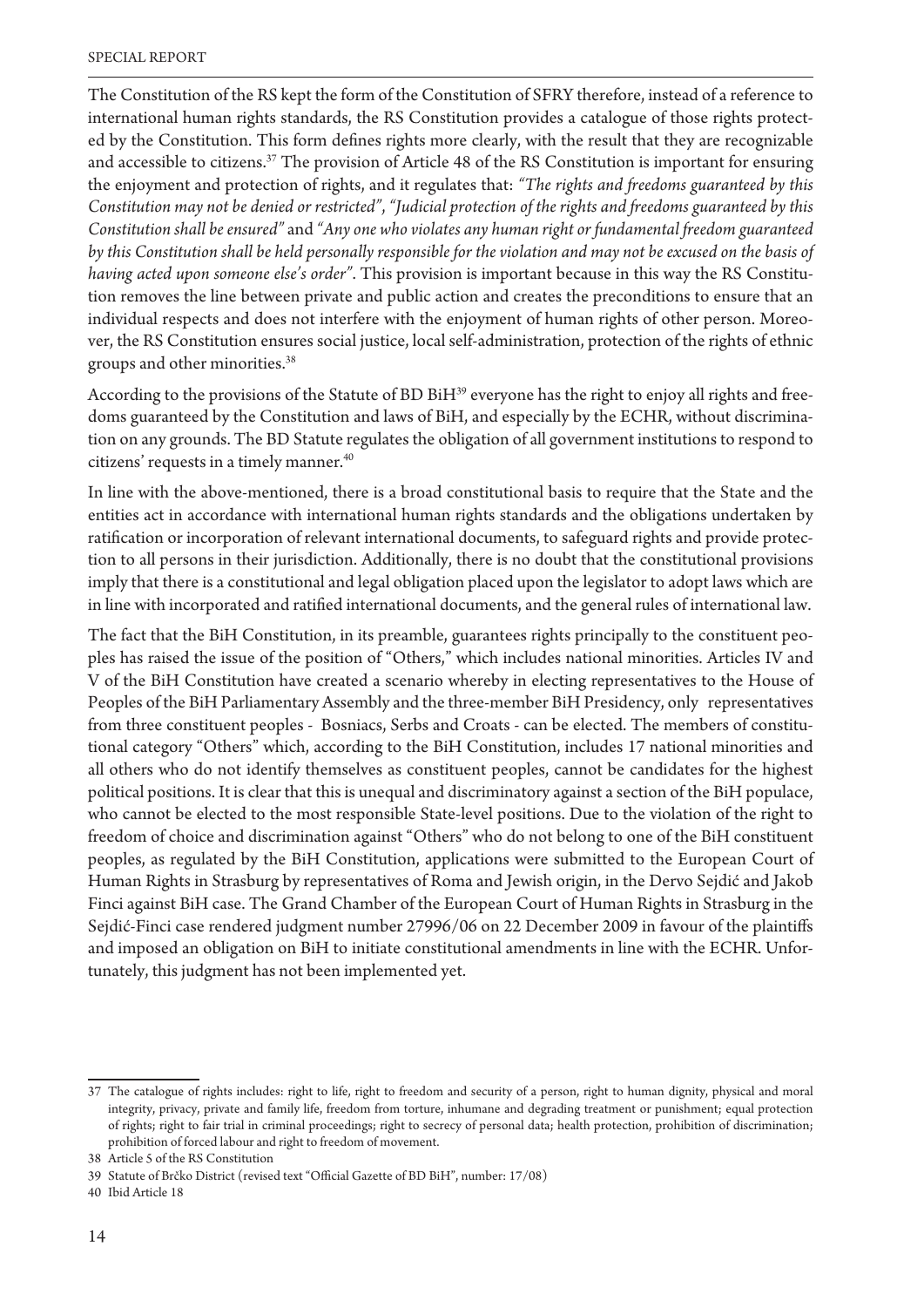The laws creating the preconditions for improving the position of Roma were adopted at all levels of BiH in the period following accession to the Roma Decade. The Law on the Prohibition of Discrimination<sup>41</sup> was adopted in 2009, regulating areas of discrimination, including protection mechanisms and sanctions.<sup>42</sup>

In the course of the implementation of obligations undertaken by ratification of the International Convention on the Elimination of All Forms of Racial Discrimination, BiH adopted the Law on the Protection of the Rights of National Minorities in BiH (the Law on Minorities), and laws on the protection of the Rights of Minorities were also adopted in the entities.<sup>43</sup> The Law on Minorities regulates the rights and obligations of national minorities in BiH, as well as the obligations of the BiH authorities to respect and protect, safeguard and develop the ethnic, cultural, linguistic and religious identity of national minority citizen of BiH.44 The Law also regulates the obligations of lower level authorities (entities, cantons, towns and municipalities) who, in line with their competencies, laws and other regulations, have the duty to regulate in more detail obligations stemming from the Law on Minorities and International Conventions regulating national minority. They are also obliged to allocate funds within their budgets for exercising the rights of national minorities.<sup>45</sup>

The Law on Minorities regulates a set of rights that the BiH authorities must guarantee to minorities, including the right to language<sup>46</sup>, information, enjoyment of economic and social rights<sup>47</sup>, and participation in the work of government bodies.<sup>48</sup>

Following the principles regulated by the BiH Law on Minorities, the entities also adopted laws on minorities, their provisions mostly regulating the rights of the minorities in the same manner. In the RS, the RS National Assembly adopted the Law on the Protection of the Rights of National Minorities in December 200449, and the FBiH Law on the Protection of the Rights of National Minorities was adopted in July 2008.**<sup>50</sup>**

It is important to underline the provisions of Article 6 of the FBiH Law on Minorities and Article 5 of the RS Law on Minorities which state that the FBiH and the RS shall facilitate and financially assist the upholding and development of relations between the Associations of members of national minorities in one entity and members of national minorities in the other entity, BD BiH, other countries and the countries of their descent.

<sup>41 &</sup>quot;Official Gazette of BiH" number: 59/09

<sup>42</sup> Article 2: "Discrimination, in terms of this Law, shall be every different treatment including every exclusion, limitation or preference based on real or assumed features towards any person or group of persons on grounds of their race, skin color, language, religion, ethnic affiliation, national or social origin, connection to a national minority, political or any other persuasion, property, membership in trade union or any other association, education, social status and sex, sexual expression or sexual orientation, and every other circumstance with a purpose or a consequence to disable or endanger recognition, enjoyment or realization, of rights and freedoms in all areas of public life."

<sup>43 &</sup>quot;Official Gazette of BiH", number: 12/03

<sup>44</sup> Article 5 regulates that "Members of national minorities shall have right to organize and gather in order to express and protect their cultural, religious, educational, social, economic and political freedoms, rights, interests, needs and identities", and Article 6 regulates that"BiH shall facilitate and financially assist the upholding and development of relations between the members of national minorities in BiH and members of the same national minorities in other countries and with the peoples in their countries of descent".

<sup>45</sup> Articles 7 and 8

<sup>46</sup> Article 12: "The authorities in the cities, municipalities, and local communities (or inhabited places) in which the members of national minority represent an absolute or relative majority of population shall ensure that the minority language is used between such members and the authorities; that the inscriptions on institutions shall be also displayed in a minority language, and that the local names, street names, and other topographic signs intended for the public be also written and displayed in the language of the minority requesting that". 47 Article 18

<sup>48</sup> Article 19 and 20

<sup>49 &</sup>quot;Official Gazette of RS", number: 2/04

<sup>50 &</sup>quot;Official Gazette of the FBiH", number 56/08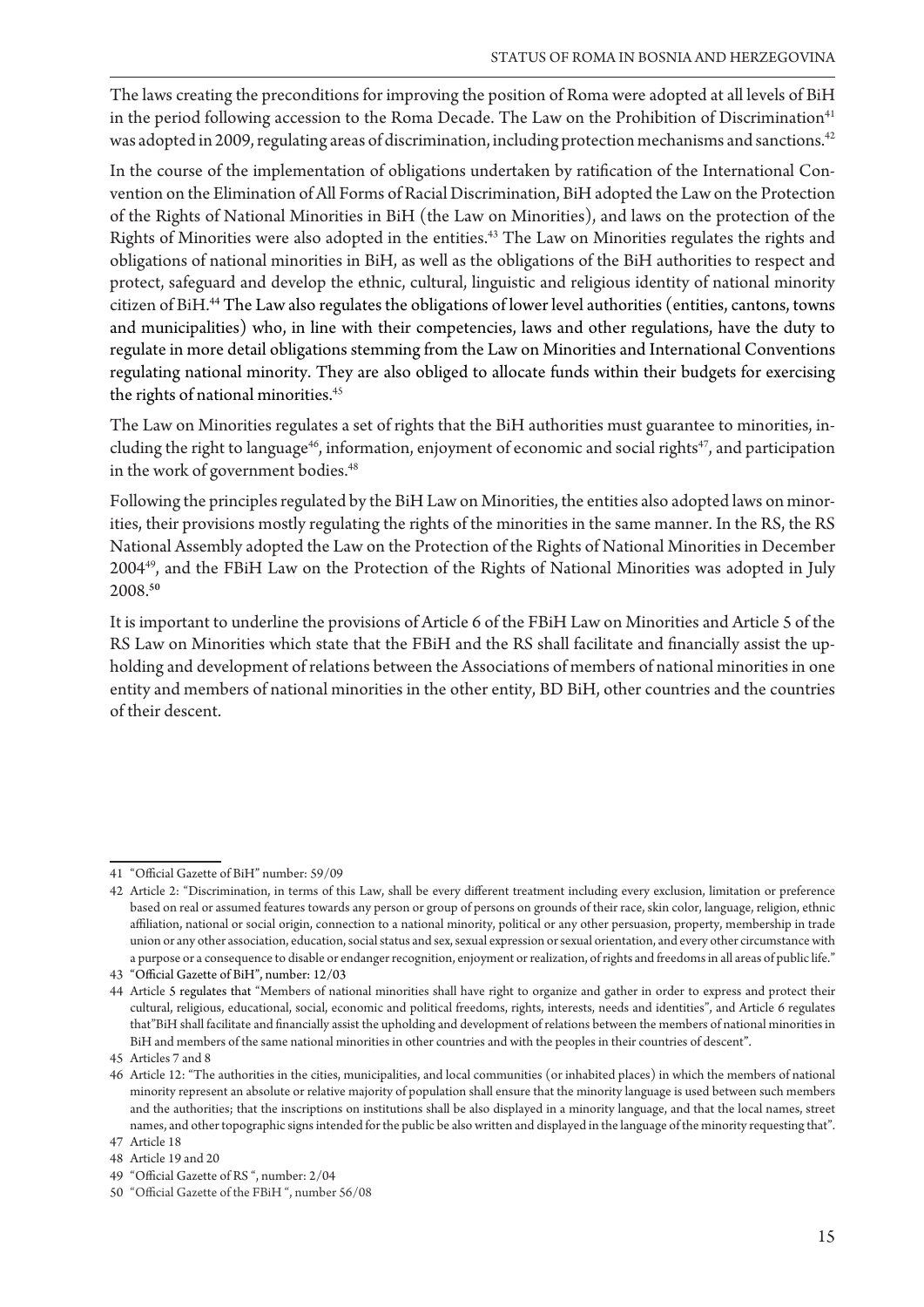In the FBiH, cantons also have an obligation to adopt legislation on national minorities. The monitoring of the implementation of this obligation was conducted through communication with line ministries in the cantons.<sup>51</sup> According to the information collected, the Assembly of Tuzla Canton, at a session held on 30 November 2009, adopted the Law on the Protection of National Minorities in Tuzla Canton<sup>52</sup> and, in line with the provisions of the adopted Law, the inaugural session of the Council of National Minorities for this canton was held on 20 May 2010.

The Assembly of Una-Sana Canton adopted its cantonal Law on the Protection of National Minorities<sup>53</sup>, and the Council of National Minorities for this canton was established by the Assembly's decision of 30 July 2012 - the Council consisting of one member from each national minority.54

The Ministry of Justice of Herzegovina-Neretva Canton stated that they had submitted the Draft Law on the Protection of National Minorities in Herzegovina-Neretva Canton on 20 December 2012 and that it is currently in Assembly procedure.

According to the information collected, the Assembly of Bosnia-Podrinje Canton adopted the Law on the Protection of National Minorities**<sup>55</sup>** on 21 May 2012, but the Council of National Minorities has not been established yet due to the low number of national minority members. The Assembly of Sarajevo Canton adopted the Law on the Protection of National Minorities**56** on 24 October 2011, and the Council of National Minorities was established by a Decision of the Assembly on 28 March 2012.

Other cantons did not adopt the laws on national minorities and, according to responses, the protection of the Roma national minority is ensured, among other things, by: the Framework Convention for the Protection of Minorities, the Law on the Prohibition of Discrimination, the Constitution of the FBiH BiH, the Constitution of the Cantons, primary and secondary education legislation and by-laws.<sup>57</sup> Responses were not received from Posavina and Central Bosnia Canton by the date of the preparation of this report.

Apart from legislation that directly regulates the rights of the minorities, there are other laws in BiH regulating the right to education, employment, access to health and social protection, which need to be applied to members of national minorities without discrimination. Certain provisions of these laws explicitly regulate the obligation to protect the rights of minorities. Hence, the Framework Law on Primary and Secondary Education in BiH<sup>58</sup> regulates that *the language and culture of any significant minority in BiH shall* be respected and accommodated within the school to the greatest extent feasible, in accordance with the Framework Convention for Protection of National Minorities, and all laws in the Entities, Cantons and Brčko District of BiH, as well as other relevant regulations in the field of education, shall be harmonized with the provisions of this Law at latest within six months as of the date of entering of this Law into force.<sup>59</sup>

BiH Election Law regulates an obligation to members of national minorities during municipal-level elections which ensures their *representation in the Municipal Council or Municipal Assembly and the City Council* or City Assembly in proportion to the percentage of their share in the total population according to the last census in BiH, and that *the number of the members of national minorities who are elected directly to the Municipal* Council or Municipal Assembly and the City Council or City Assembly shall be defined by the Statute of the particular Municipality or City as appropriate, and in that connection the members of all national minorities which make up more than 3% in the total number of population of the particular constituency according to the last census, shall be guaranteed the minimum of one seat.<sup>60</sup>

<sup>51</sup> Article 23 of the FBiH Law on Minorities: "Cantons, Towns and Municipalities shall with their regulations define in more details the rights of the members of national minorities in line with the provisions of this Law within the deadline of six months from the date of the entering into force of this Law".

<sup>52 &</sup>quot;Official Gazette of Tuzla Canton", number: 14/09

<sup>53 &</sup>quot;Official Gazette of Una-Sana Canton", number: 4/12 as of 10/02/2012

<sup>54</sup> Published in "Official Gazette of Una-Sana Canton", number: 20/12

<sup>55 &</sup>quot;Official Gazette of Bosnia-Podrinje Canton, Goražde" number: 8/12

<sup>56 &</sup>quot;Official Gazette of Sarajevo Canton" number 28/11

<sup>57</sup> Zenica-Doboj Canton and West-Herzegovina Canton

<sup>58 &</sup>quot;Official Gazette of BiH ", number: 18/03, 01/07/2003, and it entered into force on the date of its publication

<sup>59</sup> Article 8 and 59

<sup>60</sup> Article 13.14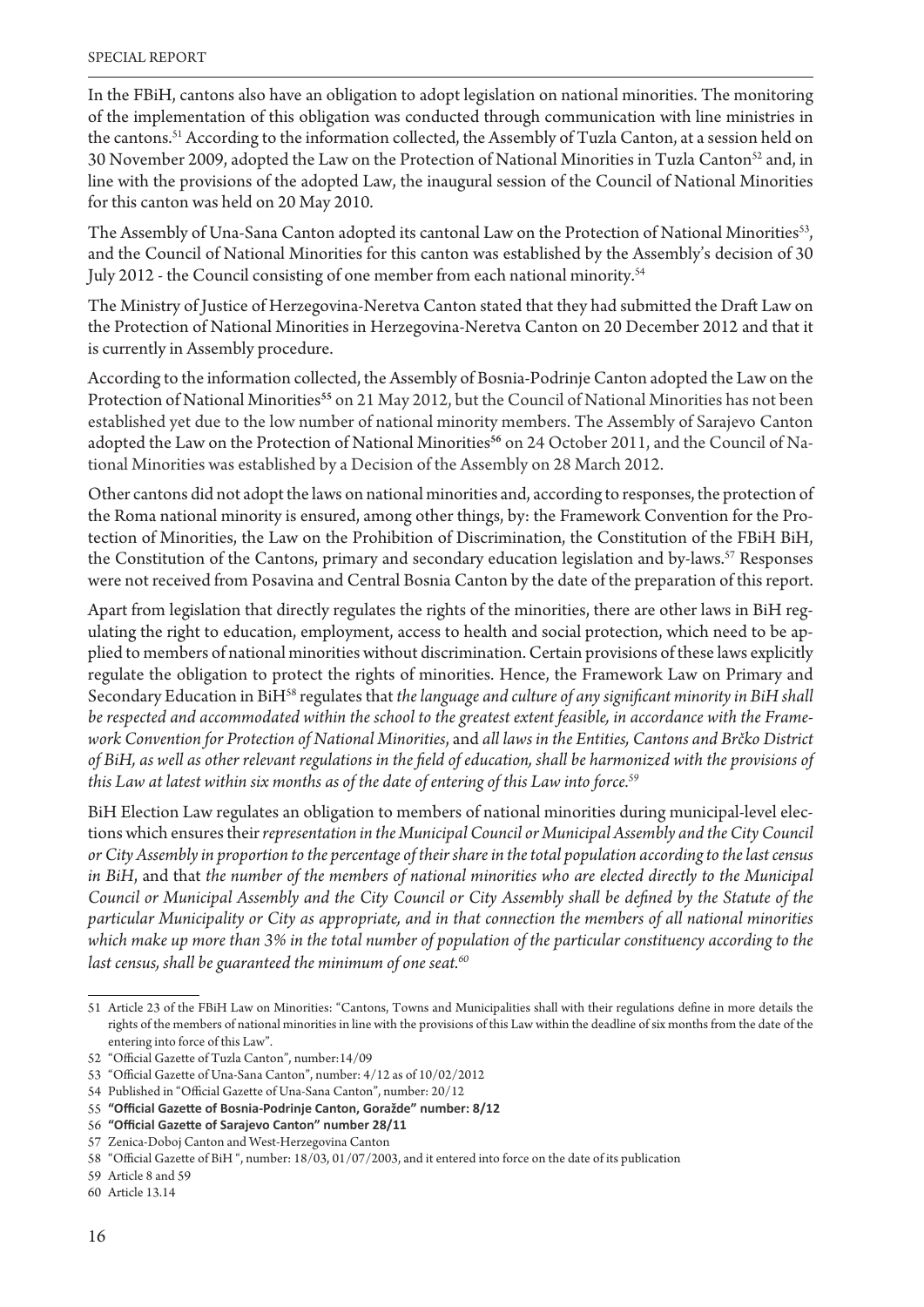Apart from the above-mentioned laws, which have a central role in ensuring the enjoyment of rights to Roma, the Criminal Code of BiH<sup>61</sup> in Article 145 ensures that whoever endangers the right of a citizen to equality will be criminally processed. This also applies in cases where *a group or collectivity is subjected* to persecution on political, racial, national, ethnic, cultural, religious or sexual gender or other grounds that are *universally recognized as impermissible under international law.<sup>62</sup>* 

### **2.3. INSTITUTIONS**

The constitutional structure of BiH defines that: "Bosnia and Herzegovina and all courts, agencies, governmental organs, and instrumentalities operated by or within the Entities, shall apply and conform to the human rights and fundamental freedoms<sup>"63</sup>. This constitutional obligation sets broad competences for institutions to ensure Roma rights, however, given the duties defined by the Decade of Roma Inclusion, the following institutions have key roles: the Council of Ministers, the Ministry of Human Rights and Refugees (MHRR), the Ministry of Security, the Ministry of Justice, the Directorate for European Integration, the Gender Equality Agency, the Government of the FBiH, the Government of the RS and the Government of Brčko District of BiH. The Sector for the Protection of Human Rights was established within the MHRR and, with funds allocated from the BiH Budget and appropriate donors, it initiated the activities defined in the Action Plans for addressing the needs of Roma as the most vulnerable national minority, and for resolving their housing issues. Activities are on-going and it is expected that the housing issues of a large number of Roma will be resolved by 2015.

The Ministry of Civil Affairs has an important role at the State level since it co-ordinates many areas directly linked to Roma rights, such as identification documents, health, education and social protection. Also, advisory bodies were established at BiH and enity levels to give opinion, advice and proposals to the Parliaments.<sup>64</sup>

A more active policy for improving the situation of the most vulnerable Roma was initiated in 2002 with the appointment of the *Roma Board* within the BiH Council of Ministers as an advisory and co-ordinating body, and in 2012 the Board was appointed to its third mandate which will expire in June 2016.<sup>65</sup> The Roma Board is competent to consider all significant matters contained in the BiH Strategy for resolving Roma issues, and has the authority to monitor, initiate and propose activities aimed at more effective implementation of the Decade of Roma Inclusion 2005-2015.<sup>66</sup>

In the area of employment, the institutions responsible for articulating and addressing the employment problems of Roma are: the BiH Labour and Employment Agency; entity and cantonal employment institutes and employment services; the Employment Institute of BD BiH; entity and cantonal ministries; administrations for economy, labour, social policy and protection; directorates and services for privatization; social welfare centres; municipal administrations; and services and departments for communal affairs.

For exercising Roma rights to health protection, the competent institutions are: the FBiH Institute for Public Health; the RS Institute for Public Health; and the Department for Health and Other Services of the Government of Brčko District.

<sup>61 &</sup>quot;Official Gazette of BiH" number: 3/03, 32/03, 37/03, 54/04, 61/04, 30/05, 53/06, 55/06, 32/07, 8/10

<sup>62</sup> Article 172 of the Criminal Code of BiH

<sup>63</sup> Article II 6 of the Constitution of BiH

<sup>64</sup> The Council of National Minorities of the BiH Parliamentary Assembly as the advisory body which provides opinion, advice and proposals to the Parliamentary Assembly on all issues related to national minorities in BiH; the RS Council of National Minorities, as a special advisory body to the RS National Assembly, provides opinion and proposals on all issues related to national minorities; the Council of National Minorities of the FBiH is the advisory body of the FBiH Parliament.

<sup>65</sup> Decision on the establishment of the Roma Board within the BiH Council of Ministers and the Decision on the appointment of members to the Board ("Official Gazette of BiH", number:  $85/12)$ 

<sup>66</sup> Document of the BiH MHRR, number: 07-39-3509/13 as of 19/09/2013.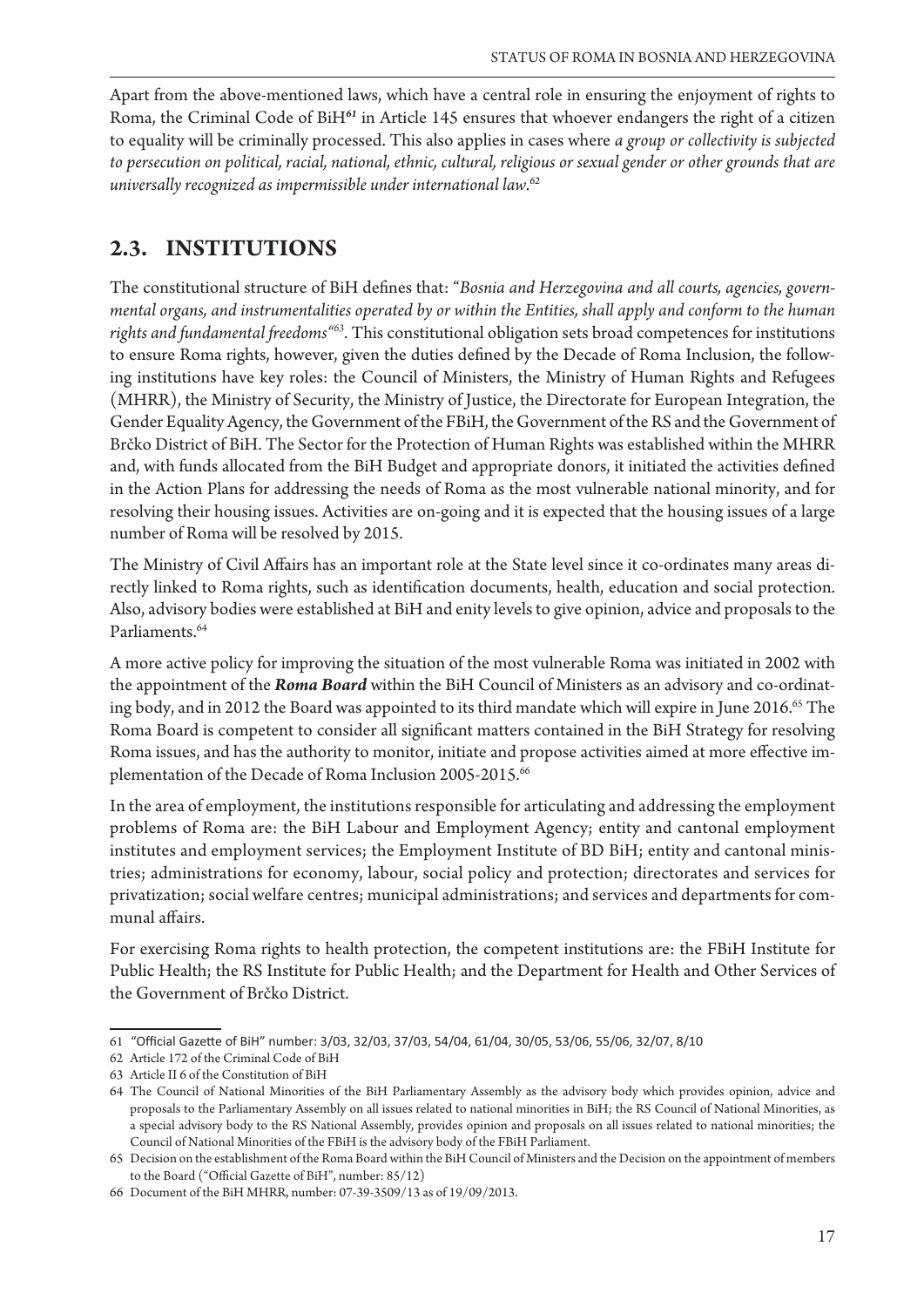In the area of Roma housing, the competent institutions are: the municipalities and the social welfare centres. In terms of co-ordination and/or implementation, the competent institutions are: the FBiH Ministry of Spatial Planning; the RS Ministry of Spatial Planning, Civil Engineering and Ecology; and the Department for refugees and displaced Persons of Brčko District Government.<sup>67</sup>

Of course the MHRR has the most crucial role as it not only co-ordinates activities, but also prepares the necessary operational documents and creates the prerequisites for adoption of those documents by the Council of Ministers (primarily financial prerequisites for implementation of obligations stemming from the Decade of Roma Inclusion).

The MHRR signed an *Agreement on Co-operation with the 57 social welfare centres where Roma are* registered in the largest numbers. Based on the information collected, the Ministry of Civil Affairs created a database to record the needs of Roma – ERP, transferring this data to social welfare centres' databases, with the main users having received their access user names and passwords.

Apart from institutional mechanisms, a vital role in improving the Roma situation rests with Roma co-ordinators, who must ensure appropriate communication between Roma representatives and the authorities. During a project implemented in co-operation with Care International, with the support of the European Union, one Roma person was hired as co-ordinator in the MHRR, and four as regional co-ordinators at the regional offices of the Ministry. Currently, the Mission is providing support for this activity and the regional operational teams that were also established co-ordinate activities with the Roma associations. In addition, at least twice a year, or more frequently if there is a need, they gather the representatives of the municipalities, social welfare centres and competent entity-level, and in the Federation BiH cantonal ministries with the aim to strengthen local co-ordination focused on the insurance of the implementation of the Action Plan for Roma.<sup>68</sup>

Communication with the MHRR implies that the Institution of the Ombudsman was not involved in the activities related to the rights of Roma, and especially not in the process of the implementation of the Roma Decade or during the preparation of the Action Plan for Roma, even though it is the national mechanism for the protection of human rights and it has established the Department for the Rights of Minorities and is in line with the provisions of the Law on Prohibition of Discrimination it is the central institution for the elimination of discrimination.

<sup>67</sup> Idem

<sup>68</sup> Ibid.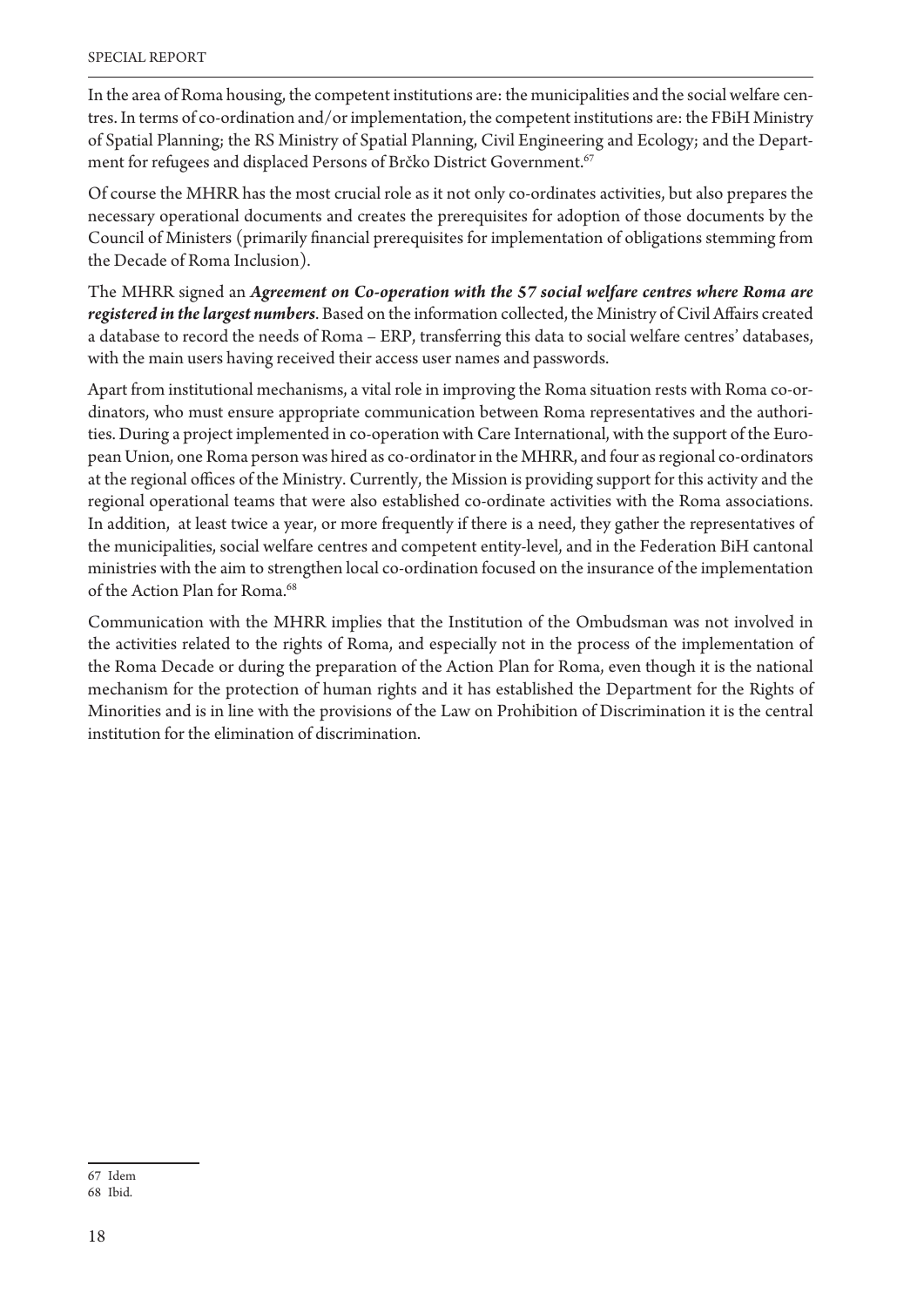## III. SITUATION ANALYSIS

By accepting the international human rights standards determine the obligation of the state to provide protection to the rights of Roma with maximum respect of the non-discrimination principle and harmonization of the national legislation, BiH had set to a significant degree the framework for the development of the institutional mechanisms and procedures which will ensure the actual access to recognize rights. An important step for improving the position of Roma in BiH was made by joining the international project "Decade of Roma Inclusion 2005-2015".69 Decade of Roma Inclusion represents the political commitment of the government of member countries aimed at combating poverty, exclusion and discrimination of Roma in Europe.70 With the signing of the declaration, the Decade became an international initiative and its objective was to gather governments, governmental and non-governmental organizations, as well as Roma communities to accelerate their activities in the course of the process aimed at improving the life of Roma, and to make progress in a transparent and good quality manner, with a special focus on four priority areas: employment, housing, education and health protection of Roma. Active participation of Roma is one of the main principles of the Decade, as well as strengthening of the role of Roma NGOs.<sup>71</sup>

By signing the acceding Declaration, BiH has illustrated political willingness to utilize the "Roma Decade" in order to find institutional solutions for the problems of Roma, to reduce discrimination and influence the improvement of the social and economic status of this population. The Council of Ministers, at its 11<sup>th</sup> session held on 20 June 2012 adopted the proposal of the MHRR for BiH to take over the chairing of the Decade of Roma Inclusion 2005-2015 from the Republic of Montenegro on 1 July 2014, for the term of one year. All member countries of the Decade have reached a consensus to accept the proposal of BiH. The Action Plan for resolving the problems of the Roma population in the areas of education, housing, and health protection<sup>72</sup> was drafted during 2008. The revision of the Action Plan was initiated in 2012 in line with the recommendations of the Decade and European Commission, and it was finalized in May 2013. A significant number of Roma were involved in the revision of the Action Plan for all areas.

Significant efforts were made by BiH authorities in implementing the obligations defined by the Decade of Roma Inclusion and this directed the course of the situation analysis on the field. Apart from the Roma Decade, the BiH Strategy for resolving the issues of Roma was adopted in 2005, and on 3 July 2008 the Council of Ministers adopted the Action Plan for resolving the issues of the Roma population in the areas of education, housing, and health protection. The Law on the Protection of the Rights of National Minorities was adopted in BiH in 2003.

<sup>69</sup> The Declaration on the acceding of BiH to the Decade of Roma Inclusion Project 2005-2015 was signed on 4 September 2008

<sup>70</sup> The initiative for the Decade was launched in 2003 by governmental and non-governmental officials at the regional high-level conference "Roma in Enlarged Europe: Challenges for the Future" held in Budapest, and following that the Prime Ministers of the countries signed the Declaration on the Decade of Roma Inclusion 2005-2015.

<sup>71</sup> The Decade was supported by the international organizations and institutions and they were active partners in the efforts to improve the life of Roma. Those are: the World Bank, Open Society Fund, UNDP, UNHCR, UNICEF, World Health Organization, European Commission, Council of Europe, OSCE, European Roma and Travellers Forum, European Centre for Roma Rights, Education Fund, etc.

<sup>72</sup> Public Institution RS Employment Institute: Information on the implementation of the Project for support to employment of Roma in RS in 2009, 2010, 2011, 2012, 2013 in accordance with the Action Plan for resolving the problems of Roma in the area of employment, housing and health protection, Pale, September 2013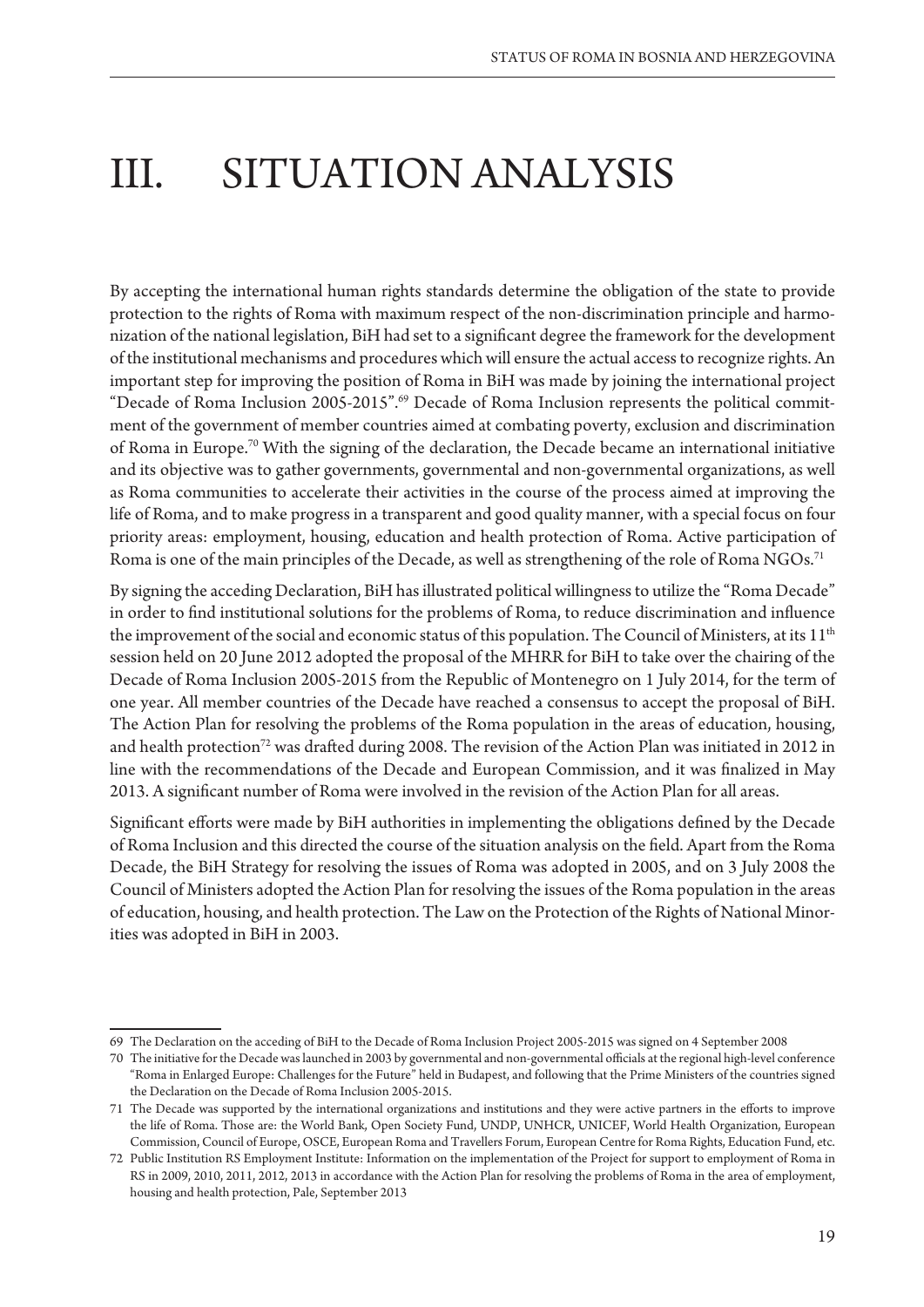With the adoption of the Action Plan and acceding to the Decade of Roma Inclusion 2005-2015, BiH undertook an obligation to allocate the budget funds and to resolve the problems of Roma contained in the Action Plan in a systematic and planned manner. The amount of 3.000.000.00 BAM was allocated in the 2009 Budget of BiH institutions, and within the budget of the Federation BiH Ministry of Spatial Planning the amount of 320.000.00 BAM was allocated for the implementation of the Action Plan for resolving the problems of the Roma population in the areas of education, housing, and health protection. The Council of Ministers adopted the Decision setting the criteria for the distribution of funds, and the MHRR determined the methodology for the use of funds, which were channelled for the construction of houses for Roma, improvement of housing conditions, self-employment and stimulation of employers to employ Roma, as well as implementation of preventive measures for the improvement of their health protection, particularly through the immunization of Roma children.73

Moreover, with the aim to meet the undertaken obligations, the MHRR and the BiH Council of Ministers are planning to allocate funds each year at state level in the amount of EUR 1.5 million to finance the activities for implementing the Action Plan, to resolve the issues of the Roma population. These funds were increased through the system of co-financing by other ministries and implementing partners, especially in the domain of Roma housing, as well as through donations from international organizations. The majority of municipalities at the local level are allocating funds for the improvement of Roma living conditions or are investing the funds into infrastructure projects.

The funds for 2012 were reduced due to the late adoption of the budget at state level, but the activities in all areas were continued in accordance with the adopted plans. BiH MHRR is regularly applying for the IPA funds of the European Commission. The IPA 2008 Project in the amount of EUE 500.000.00 was realized in co-operation with the organization CARE International. Five regional Roma co-ordinators and one at BiH level were hired within this project.

In the course of 2012 a number of referral meetings were held between Roma representatives and local authorities with the aim of conducting training on the guidelines for the establishment of an independent monitoring system. All Roma NGOs and the representatives of relevant institutions attended the trainings. Also, the IPA Project 2011-2013 was approved in the amount of EUR five million. The first phase of the implementation is in the amount of EUR 2.5 million, which will be implemented by ASB and Hilfswerk Austria was due to start in September 2013. The planning of the funds will be continued regularly on an annual basis. All funds will be used only for the improvement of the inclusion of Roma into society through provision of better living conditions, approval of small grants for employment, improvement of health protection and education.<sup>74</sup>

The Institution of the Ombudsman decided to conduct direct meetings and to have communication with institutions in the area of employment, housing, health protection and education, as well as with Roma associations in order to determine the level of implementation of the undertaken obligations and the obligations stemming from the mentioned documents. The letter was sent to all institutions, a number of consultative meetings with the Associations were held, and the questionnaire was prepared and delivered to the addresses of 84 registered Romai associations in the period 11-16 October 2013. The objective of the survey through the questionnaire was to determine the degree of the implementation of the measures of the Action Plan for resolving the problems of Roma population in BiH and to get an overview for the real needs of this population.

<sup>73</sup> BiH Report, BiH Universal Periodic Report, 2009

<sup>74</sup> BiH MHRR, Report on the Implementation of the Decade of Roma Inclusion in BiH, updated on 20/08/2013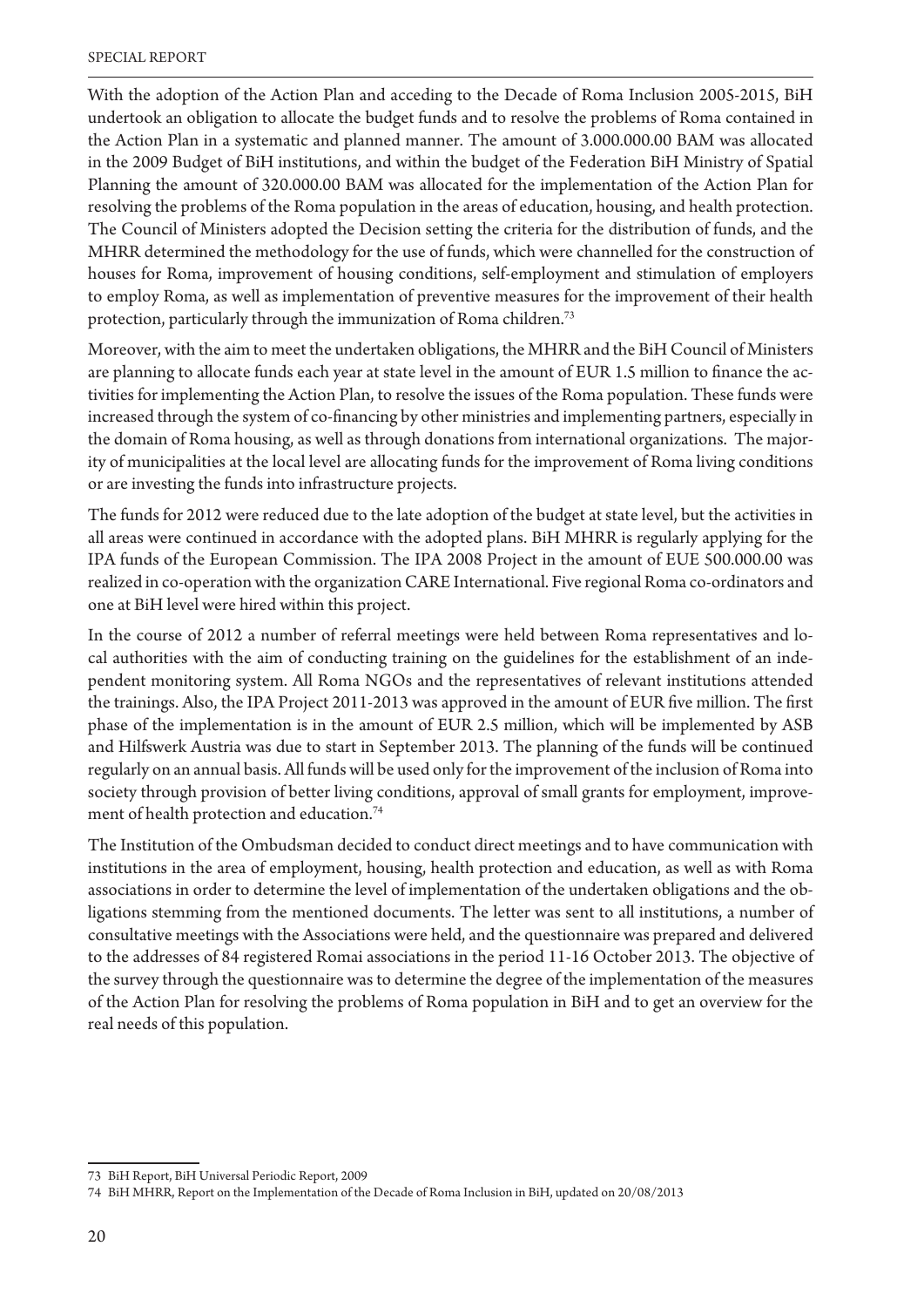During the survey it was determined that the final *number of registered Roma associations in BiH in* **October 2013 was 84**, compared to the list of the registered Roma associations prepared by the MHRR the number is higher by 5 Associations, as follows: "Romano Ilo-Romsko srce" Banja Luka, "Kuprešani-Skela" Jajce, "Đurđevdan" Kiseljak, "Ilo Bugojno" Bugojno and UŽ "Romkinja" Bijeljina. Unfortunately, there is no registration of minorities' associations in the registers of the associations, which is different in the entities. The BiH Ministry of Justice and the FBiH Ministry of Justice are competent in the registration of associations at the state and FBiH level respectively, while the courts in the RS are competent in their registration of associations. The Institution of the Ombudsman received from the FBiH Ministry a list of seven registered Roma associations with all relevant information.75 The Institution of the Ombudsman conducted the survey in the field in order to determine the number of active Roma associations.

Apart from the survey related to the issue of self-organization of Roma in BiH, the Institution of the Ombudsman also used the questionnaire to get Roma associations' perspective on the issue of the protection of the rights of this category. 47 completed questionnaires<sup>76</sup> were received and this illustrates that the Roma associations approached the completion of the questionnaires in a very responsible manner<sup>77</sup>, hence this report is presenting a very objective and evidence-based snapshot of the situation of Roma in BiH with a particular focus on the results achieved through the implementation of the set of measures that BiH authorities have implemented in recent years. At the same time, responses to the questionnaires underline the obstacles, which to a great extent are reducing the effectiveness of the undertaken measures and are still impeding Roma from enjoying the rights that the state has an obligation to ensure. The focus of the activities of the authorities on the elimination of these obstacles should in future contribute to further improving the position of the Roma population in BiH.

The Institution of the Ombudsman had 20 meetings in the field during the period of September-October 2013.<sup>78</sup> The field visits to the associations "Savez Roma RS", UR "Gradiška", UŽ "Romkinja", "Romano Ternipe" Gradiška, "Udruženje Roma opštine Prnjavor", UR "Romano Ilo" Banja Luka were canceled due to their inability to meet. The list with more detailed information on the visits is presented in Annex I of this Report.

<sup>75</sup> The check of the registered associations on the field showed that the criteria which the Federation BiH Ministry of Justice used when it listed the associations was unclear, since the mentioned list did not include the biggest Roma associations.

<sup>76</sup> UG "Sretni Romi" Tuzla, UR "Romano drom" Živinice and Resursni centar Tuzla - Živinice, UR "Jagoda" Čelić, UR "Nova Romska nada" Lukavac, UR "Poljice"- Svatovac, UR "Romi za bolje sutra" Srebrenik, UG "Evropski put Roma" Kiseljak, UR "Zaboravljeni Romi" Đurđevik, Centar za majke "Nada" Kakanj, Udruženje Roma Kalesija, "Romano centro" Zenica, UR "Srce istine" Zavidovići, UŽ Romkinja Zavidovići, UG Omladinska romska inicijativa "Budi mi prijatelj" Visoko, UG "Eurorom Ze", UR "Romsko srce" Breza, UR "Ilo Bugojno" Bugojno, UR "Đurđevdan" Kiseljak, UR "Sarajevski Romi", UG Roma "Naša Budućnost" Sarajevo, "Romi i prijatelji" Ilijaš-Sarajevo, Udruženje Roma općine Kakanj, UR "Romska pravda" Donji Vakuf, UG "Bahtale Roma" Travnik, UG "Jačanje- Zuralipe" Vitez, Udruženje mladi Romi Vitez, UŽ- Centar za majke "Izvor života" and Centar za majke "Narcis" Donji Vakuf, UG Roma Konjic, UR "Neretva" Mostar, UR "Ada" Čapljina, UR "Imapct" Čapljina, URZ "Rom" Bihać, UR "Romski san" Brčko District BiH, UR "Romi na djelu" Brčko District BiH, UR "Veseli Brijeg" Banja Luka, UG za promociju obrazovanja "Otaharin" Bijeljina, UŽ "Romkinja" Bijeljina, UR općine Kozarska Dubica, UR "Romska suza" Srebrenica, UŽ Romkinja "Romano Ternipe" Gradiška, UR Prijedor, SAVEZ ROMA RS, UR "Romska djevojka" Prnjavor, UR općtine Derventa and UR Novi grad.

The Associations which failed to submit the completed questionnaire are: UR "Delem Delem" Tuzla, UR "Povratnici" Tuzla, Udruženje "Bahtalo Ilo- Sretno srce" Banovići, Centar za obrazovanje, razvoj i zapošljavanje Roma- Tuzla, UGR TPK "Romski san" Tuzla, UR "Crni biseri" Gradačac, Udruženje "Romi bez granica" Zavidovići, Centar za majke "UTJEHA" Zenica, "Romano svijet - Kakanj", Omladinska romska inicijativa Kakanj, UR "Dobro nam došli Romi" Kakanj, Omladinsko udruženje Roma "Jedinstvo-KA" Kakanj, Udruženje "Ternipe" Vitez, UG Centar za majke "Palma" Vitez, CARITAS Župe BUDŽAK -Savjetovalište za Rome Banja Luka, Udruženje "Složna braća" Bijeljina, Udruženje "Crni biseri" Modriča i Vukosavlje, Udruženje Roma Republike Srpske- Bijeljina i Udruženje "Život Roma" Sarajevo, UR "Euro Rom" Tuzla, "Kali Sara" Sarajevo, UR "Bolja Budućnost" Tuzla, NGO "Sa E Roma" Tuzla, "Naše sunce" Visoko, ROMAS Sarajevo, "Prosperitet Roma" .

<sup>77</sup> It is necessary to emphasize the quality of the completed questionnaires by the following associations: UR "Veseli Brijeg" Banja Luka, UR "Prijedor" UR "Romano Centro" Zenica, UG "Otaharin" Bijeljina, Centar za majke "Nada" Kakanj, UR "ADA" Čapljina, UR "Romano Drom" Živinice, UR "Romska djevojka" Prnjavor.

<sup>78</sup> The meetings were held with the following associations: "Euro Rom" Tuzla, UR "Romska Pravda" Donji Vakuf and Centar za majke "Narcis" Donji Vakuf, UG "Bahtale Roma" Travnik, UR "Srce istine" Zavidovići, Udruženje "Mladi Romi" Vitez, UR "Kuprešani- Skela Romi" Jajce, NVO "Sa E Roma" Tuzla and "Kali Sara" Sarajevo, UŽR "Bolja budućnost" Tuzla, UG "Sretni Romi", UG "Nova Romska nada" Lukavac, UG "Evropski put Roma" Kiseljak, UG "Romski san", UG "Romi na djelu" Brčko District BiH, Udruženje građana za promociju obrazovanja "Otaharin" Bijeljina and UŽ "Romkinja" Bijeljina, UR "Veseli brijeg" Banja Luka, UR "Neretva" Mostar, UR "Romi i prijatelji" Ilijaš, UR "Sarajevski Romi" Sarajevo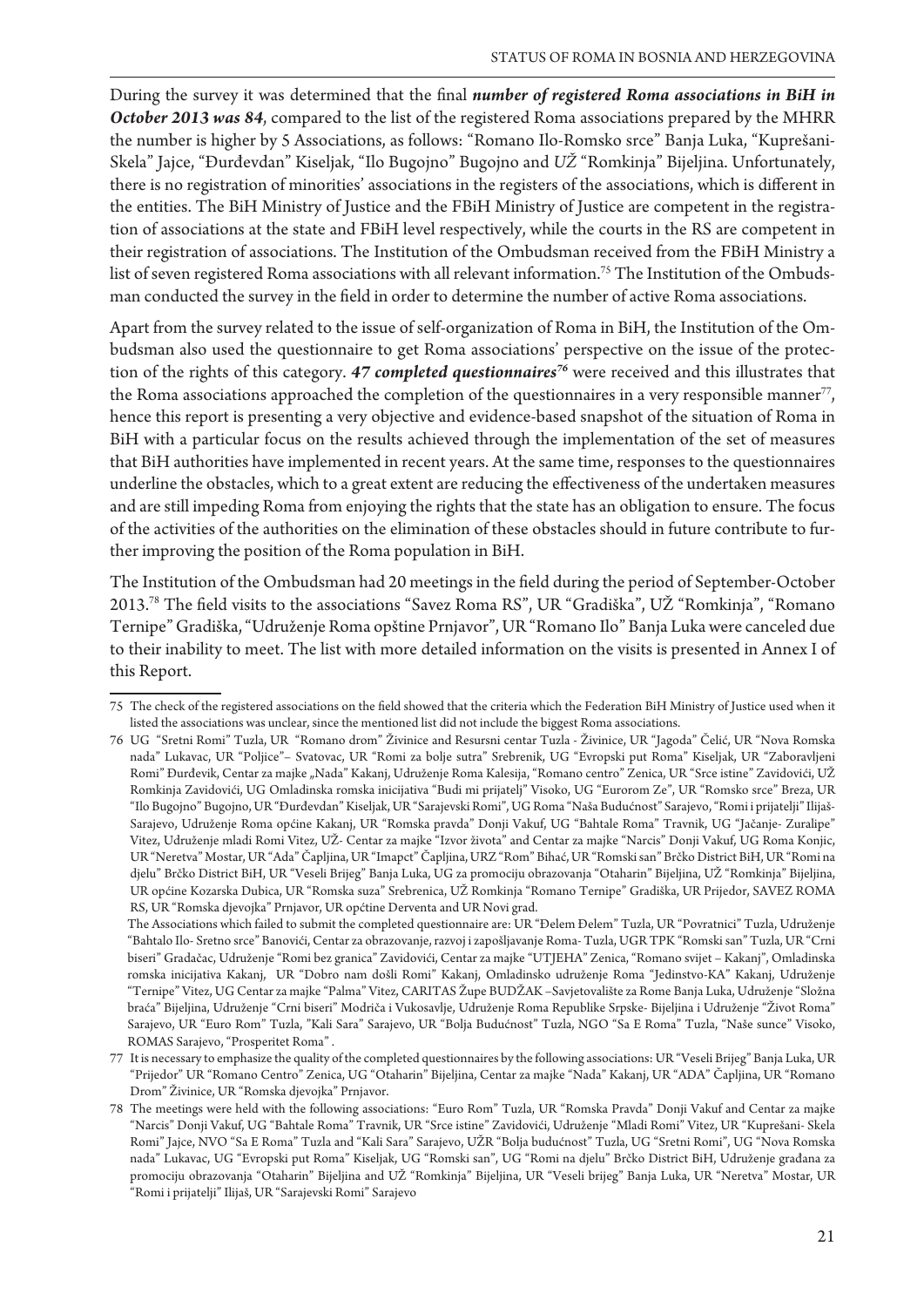The information collected through the communication with government institutions illustrates that there was a significant improvement of the situation in the registration of information and data on Roma living in the territory of BiH. Following the existing methodology used by the institutions the data is mostly segregated by territory and gender. More difficult access to data was noted in the FBiH for areas where the competences are divided between the FBiH and the cantons, this is primarily related to education and health, while the data on employment of Roma in the FBiH is available in comprehensive form as the records for the data fall under the competence of the FBiH Employment Institute.

Additionally, the government bodies in BiH, i.e. the MHRR upon the initiative of the Roma Board within the BiH Council of Ministers supported by the Council of Roma in BiH, the Mission and certain municipalities in BiH where Roma live have undertaken specific activities during 2003-2004. The result of these activities is reflected in the fact that today the number of Roma in BiH that are not registered in either Birth or Death Registers or on other registers kept by state bodies and services is significantly lower. Moreover, following the implementation of the campaign a significant number of Roma managed to resolve the issue of possession of identification cards, driving licenses, and even health cards and passports, etc.<sup>79</sup>

In the RS the Roma population is mostly located in the bigger towns (Bijeljina, Banja Luka, Prijedor, Gradiška, Doboj, etc.) and many of their status and social issues remain unresolved, as is the case in other areas. From the perspective of police and security activities in general, it can be noted that this population is not faced with significant problems. On one hand, this population does not represent a risk group for the overall environment, and on the other hand it is not endangered in terms of the lack of security. Also, the number of criminal offences in Roma communities is not high. Mostly, there are criminal offences against property (theft, burglaries), fights and violent behaviour without serious consequences, committed to each other. Bearing in mind its obligations and responsibilities the RS Ministry of Interior restructured the police units in the whole territory of the RS based on the assessments of the current security situation. Hence, taking into account the security of returnees, it established police units in six settlements (Ljubija, Kozarac, Jezero, Janja, Osmaci, Kozluk). These are settlements with a large number of non-Serb citizens and returnees.<sup>80</sup>

It is important to emphasize the mechanism introduced for monitoring the implementation of obligations within the "Roma Decade" program, and the MHRR is preparing periodical reports. The most recent periodic report on the implementation of the Decade of Roma Inclusion in BiH, dated 20 August 2013, presented a comprehensive situation related to the position of Roma.

#### **3.1. POPULATION**

Roma is the largest of 17 national minorities in BiH. The last census of population was conducted in 1991 and only 8.000 identified themselves as Roma. All reports from the field implied that the number of Roma was higher, bearing in mind the fact that Roma are the most numerous national minority in the state,<sup>81</sup> due to this the BiH MHRR conducted a process of the registration of Roma and their needs in 2010 and the obtained data was entered into a single database. The registration process remained open for each Roma returnee family or Roma who may have missed a chance to register during the process. Social Welfare Centres at the local level performed the registration process together with Roma. Special attention was focused on the protection of personal data in line with the Law on Protection of Personal Data. A total number of 17.000 Roma registered and if we take into consideration the ones who did not register due to their absence, the estimate is that there are between  $30.000 - 40.000$  Roma in BiH.<sup>82</sup>

<sup>79</sup> Idem

<sup>80 7&</sup>lt;sup>th</sup> and 8<sup>th</sup> Periodical report of BiH on the implementation of Convention submitted to CERD, 2008

<sup>81</sup> BiH MHRR, Report on the implementation of Decade of Roma Inclusion in BiH, updated on 20/08/2013

<sup>82</sup> Idem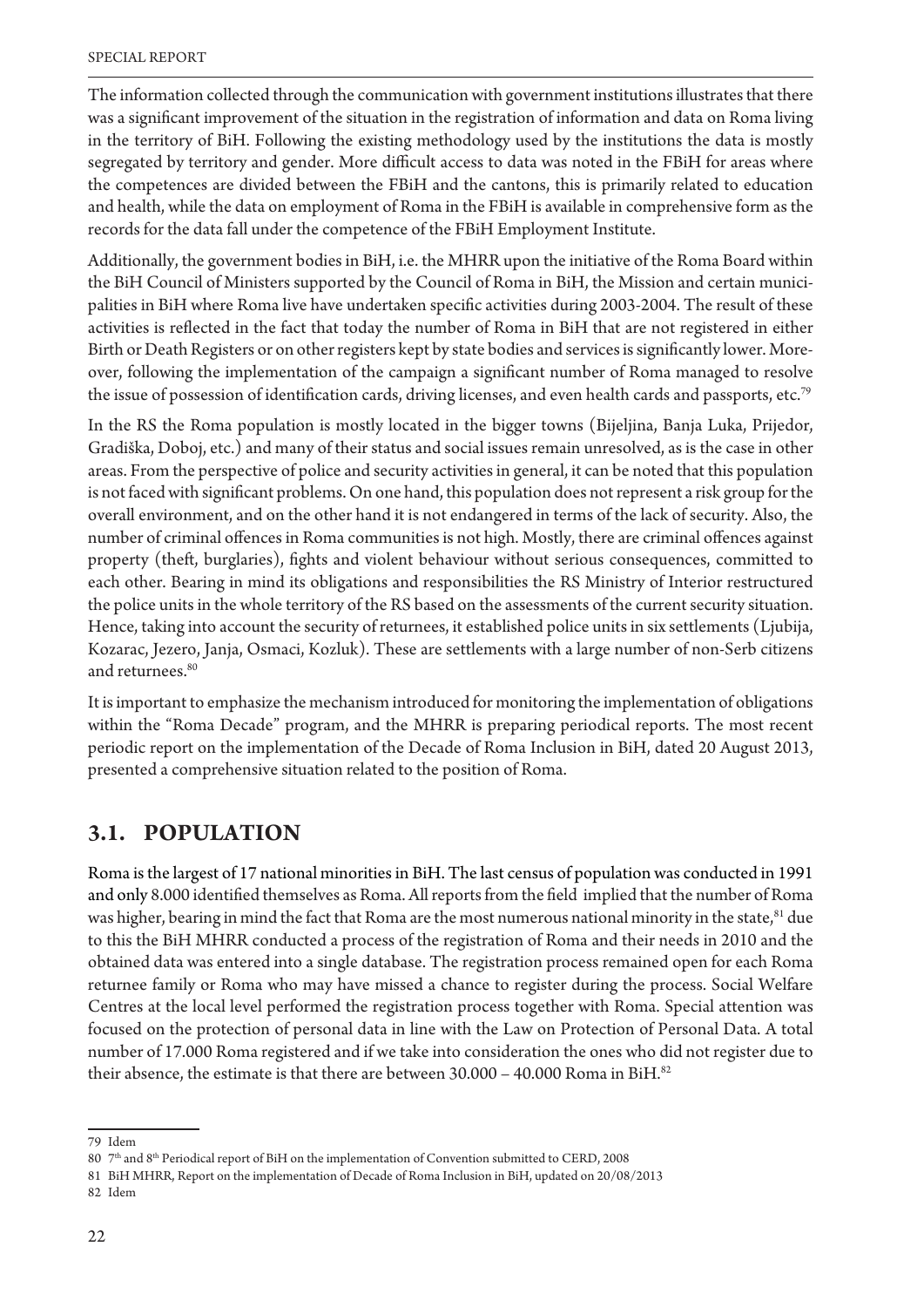The information that the Institution of the Ombudsman received from the Roma associations, through the implemented survey, showed that there are approximately 50.000 Roma living in the territory of BiH and of that number around 35.000 Roma live in the FBiH<sup>83</sup>, over 3000 in the RS, and between 2.000-2.500 in the Brčko District of BiH. This information should be viewed integrally with other available data, as the data received by the Institution of the Ombudsman did not include information on all Roma living in the area of Sarajevo Canton, as the information was not received from all associations until the finalization of this report. According to other available information, the most frequently mentioned number of Roma in BiH is between 65.000 - 70.000; however, data obtained from the recently completed census of population will significantly contribute to more precise information related to the number of Roma living in the territory of BiH.



**Diagram 1.** *Approximate data on the Roma population in the FBiH, RS and Brčko District according to the information submitted by the Roma associations in BiH.* 

The information received from the Roma associations illustrate that the largest number of Roma in BiH live in the area of Tuzla Canton and that number is between 15.000 and 17.000 Roma, from that number between 6.000-6.500 live in Tuzla Municipality, 3.500 in Živinice Municipality, in Lukavac Municipality around 2.540, in Srebrenik Municipality 112, 110 in Čelić Municipality, and 15 families with approximately 60 Roma live in the Kalesija Municipality.

According to partial data received, approximately 7.000 Roma families live in the territory of Sarajevo Canton in the FBiH, and the largest number live in the Municipality Novi Grad Sarajevo i.e. between 1.200 to 1.500 Roma families. Around 80 families with around 300 members live in the Municipality Ilijaš and Vogošća.

In Zenica-Doboj Canton there are between 7.700 to 8.200 Roma and out of that number 2.000-2.500 Roma live in Zenica Municipality, around 700 in Zavidovići Municipality, in Kakanj Municipality there are 298 families with approximately 2.160 members, in Visoko Municipality around 2.800, and in Breza Municipality there are 32 families with around 110 members.

<sup>83</sup> The number of Roma living on the territory of Sarajevo Canton needs to be added to this number.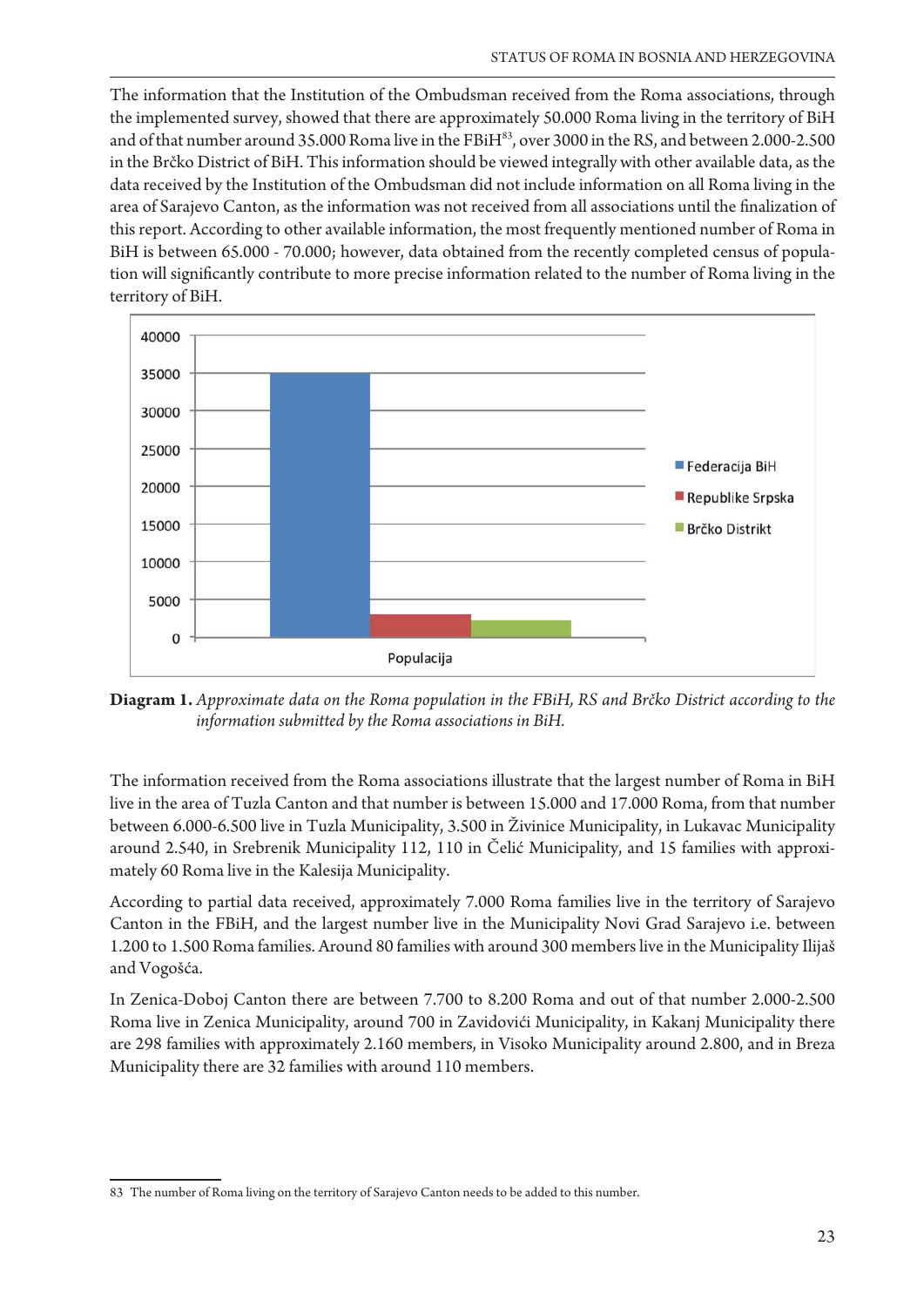According to data collected from the Roma associations of the territory of Central Bosnia Canton, there are between 2.000-2.500 Roma living in the territory of this Canton. The largest number of Roma live in the area of Donji Vakuf Municipality, i.e. 178 families with around 500-550 members. In Travnik Municipality there are 120 families with around 450 members, in Jajce Municipality there are 58 families with approximately 240 members, in Vitez Municipality there are 152 families with around 550 members, 400 Roma live in Kiseljak Municipality, and around 140 Roma live in Bugojno Municipality.

In Una-Sana Canton there are between 2.000-2.200 Roma, and out of that number around 700 live in Bihać Municipality.

In the territory of Herzegovina-Neretva Canton there are between 2.200-2.700 Roma, around 250 Roma live in Mostar Municipality, 143 families with approximately 450 members living in Konjic Municipality, and in Čapljina Municipality there are around 40 Roma.

Data collected from the associations from Brčko District of BiH are showing that between 2.000-2.500 Roma live in this area.





According to the information received from the RS Roma associations, in the territory of this Entity there are between 3.000 and 11.000 Roma,<sup>84</sup> and from that number in Banja Luka Municipality there are 55 families with around 300 members, in Derventa Municipality around 120 Roma, 117 families with around 541 members in Bijeljina Municipality, in Kozarska Dubica Municipality around 80 Roma, in Prnjavor Municipality there are around 50 families with around 200 Roma, in Prijedor Municipality there are around 650 Roma, around 65 Roma in Municipality Novi Grad, 240 families with around 1.000 Roma live in Gradiška Municipality, and around 80 Roma live in Srebrenica Municipality.

<sup>84</sup> This information was received from UR "Veseli Brijeg" since many municipalities in RS do not have Roma associations which could have been consulted in the course of the survey. In line with the information collected by the Institution of Ombudsman in the area of Doboj Municipality there are around 400 Roma, but it was not possible to identify any Roma association to check the data.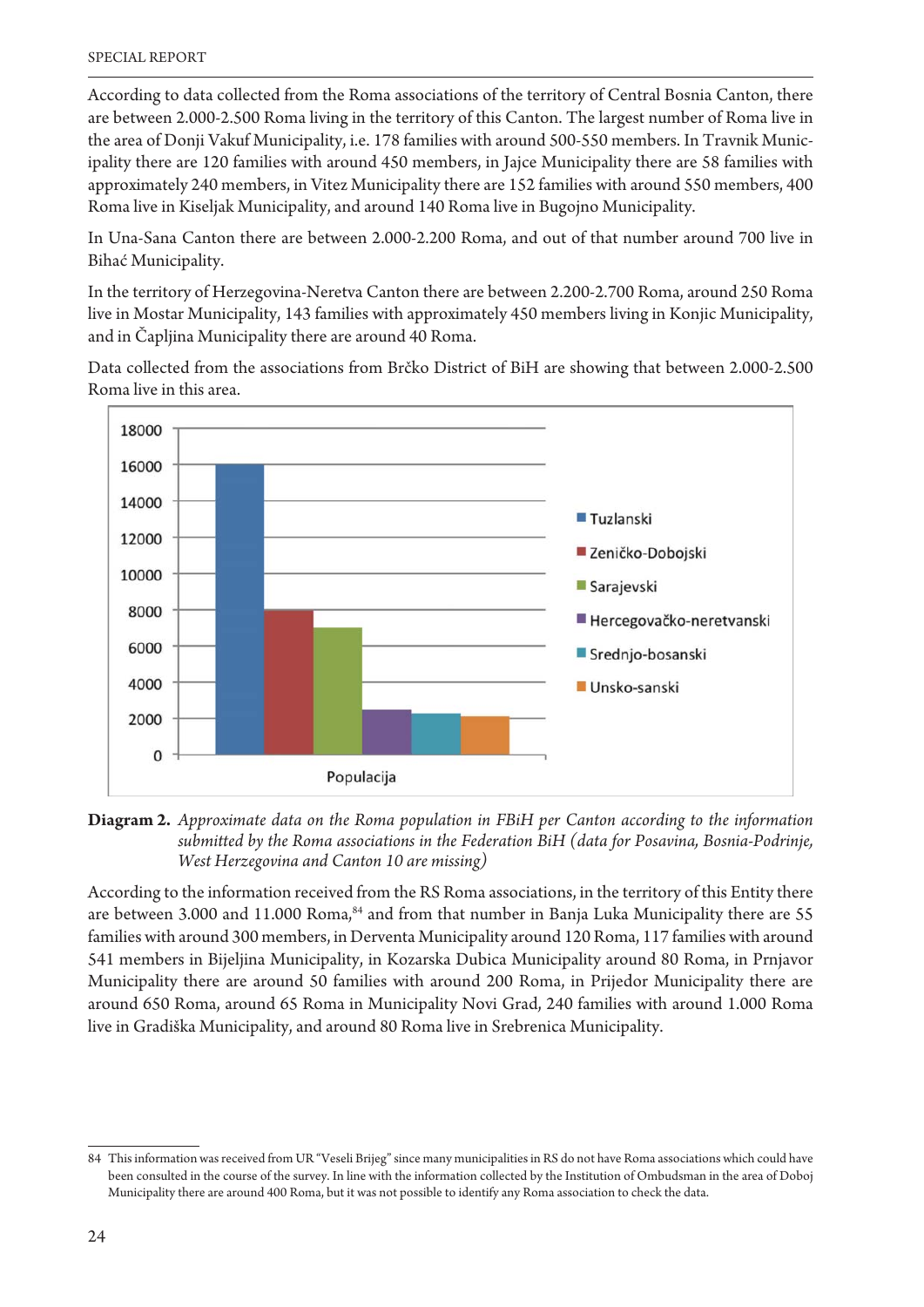

**Diagram 3.** Approximate data on the Roma population in the RS per municipality according to the informa*tion submitted by the Roma associations in the RS* 

According to available data there are 84 registered associations gathering members of Roma national minority, 64 associations in the FBiH, 18 in the RS and 2 associations are operating in the area of Brčko District of BiH.85 In the FBiH, out of the total number of the associations around 25 are active, 10-15 associations are operating on a periodical basis and with limited capacities, and 25 associations are inactive for a longer period of time. In the RS, out of the total number of associations 11 are members of the RS Confederation of Roma ("Savez Roma"), and the remaining 7 operate independently. In Brčko District of BiH one association is active, and the other operates with limited financial and human resource capacities.

The survey, related to operations of the Roma associations performed by the Institution of the Ombudsman on the field, illustrated that there is a high level of information among the associations not only on issues related to the rights of Roma, but also regarding issues related to the operations of the associations. The obtained information showed that the *associations are mostly operating at the level of municipality* and all have substantial information relevant for their membership, this enables them to be an important factor in the creation of measures for the improvement of the situation of Roma at the level of the community in which they operate.

The associations included in the survey had mixed opinions on the relations of the local self-administration bodies towards the associations and the responses were different depending on the territory where an association operates. Unfortunately, the prevailing stance, which is still dominant among the associations involved in the survey, is **that the relations of local self-administration bodies towards the associations are below the satisfactory level.** Nevertheless, it is necessary to note the territorial breakdown of expressed opinions, since most of the associations from Tuzla Canton see these relations as poor, with the exception of Municipalities of Srebrenik, Kalesija and Lukavac where the associations believe that the relations are good.

<sup>85</sup> The MHRR in co-operation with OSCE Mission to BiH, consultants of the Best Practices for Roma Integration in the Western Balkans and Regional Co-ordinators for Roma prepared the single List of registered Roma associations in BiH. The List was made during 2013, it is an open list and the most recent entry of the newly established Roma association was made in May 2013. During the survey the Institution of Ombudsman determined that the first list of the associations in BiH made by the MHRR did not include five (5) registered associations which are operating and were added to the list as follows: "Ramano Ilo-Romsko srce" Banja Luka, "Kuprešani-Skela" Jajce, "Đurđevdan" Kiseljak, "Ilo" Bugojno and "Romkinja" Bijeljina.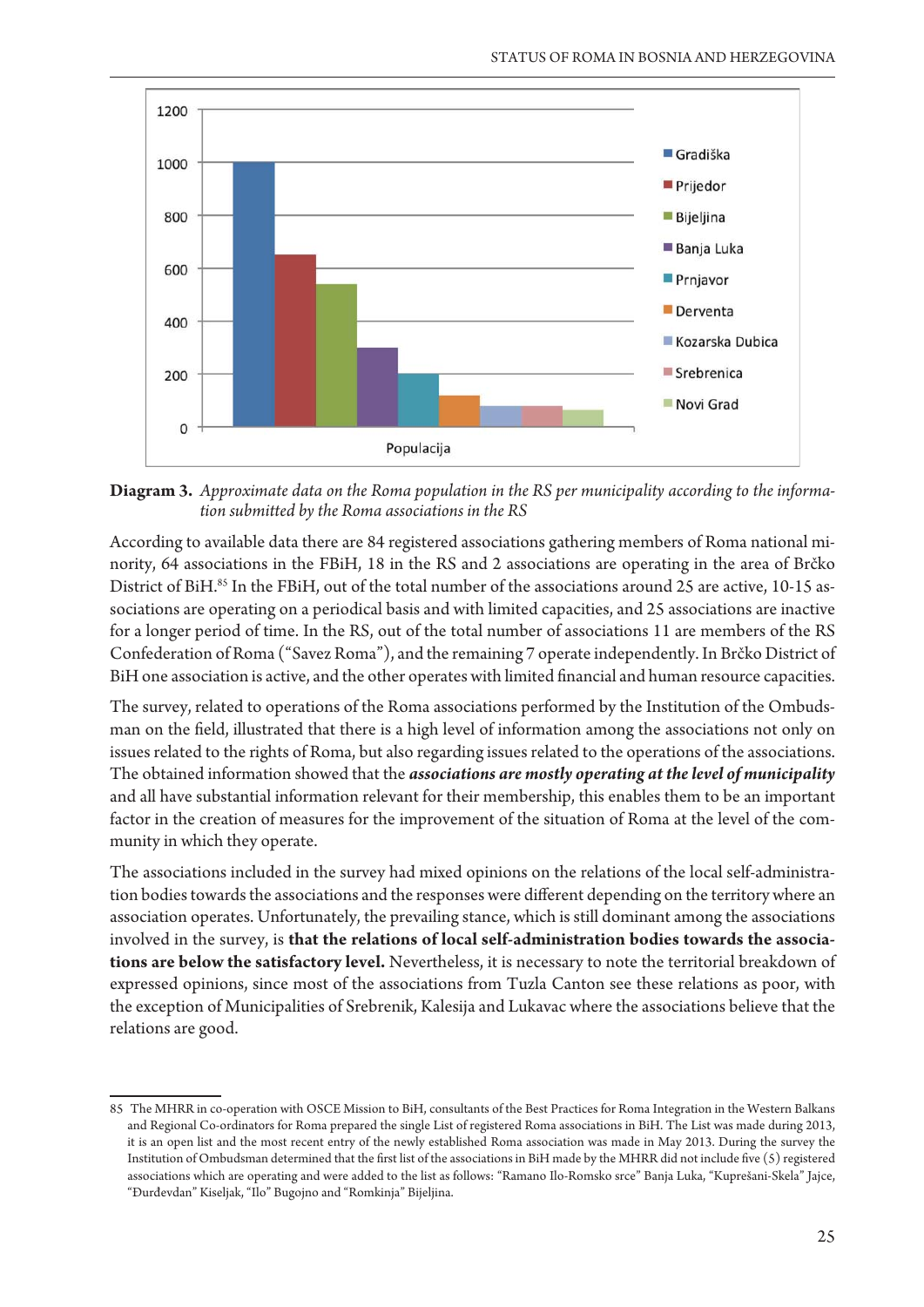The associations from Zenica-Doboj Canton deem the relations of the local self-administration bodies towards the associations are good, and in some instances very good, with the exception of Visoko and Zenica where they believe relations are not at a satisfactory level. In terms of Zenica, it is important to mention that the two associations involved in the survey had opposing opinions on the relations of the local self-administration bodies towards the associations, one association believed that relations are very good; while the other deemed they are not at a satisfactory level.

In Central Bosnia Canton opinions of the associations are really mixed in terms of the relations of local self-administration bodies towards the associations. In Municipalities of Vitez and Donji Vakuf relations are assessed as good or very good, and in Kiseljak Municipality even excellent, while for Jajce the relations are perceived as poor, and in Bugojno Municipality as unsatisfactory.

The associations from Sarajevo Canton also have mixed opinions on the relations of local self-administration bodies towards the associations, in Sarajevo the relations are not satisfactory or poor, and in the Municipalities of Ilijaš and Vogošća are good.

In Herzegovina-Neretva Canton the prevailing opinion is that the relations of the local self-administration bodies towards the associations are not at a satisfactory level, with the exception of Mostar where relations are deemed as very good.

In Una-Sana Canton, in the Municipality of Bihać the relations are perceived as poor, and in Brčko District of BiH the opinion is that relations are not at a satisfactory level.

The opinion of the Roma associations in the RS on relations with local self-administration bodies towards the associations are that relations are poor and not at a satisfactory level, with the exception of the Municipalities of Gradiška and Novi Grad where they are perceived as very good.

During the survey the associations were very self-critical especially in terms of the question related to the assessment of co-operation between Roma associations in the territory of the Municipalities/Cantons, but also co-operation with the associations at the level of BiH, and emphasized that the co-operation was not at a satisfactory level. A number of the associations especially from Zenica-Doboj Canton and Central Bosnia Canton assessed the co-operation as good, very good, or even excellent. However, the majority are of the opinion that the existing co-operation could and should be improved.

### **3.2. HOUSING**

#### 3.2.1. Government perspective

The Roma Housing Action Plan was adopted in July 2008, and the revision of the Action Plan was initiated in 2012 with the aim to ensure more realistic planning of activities, budgets and determination of better indicators to evaluate the results achieved. The MHRR and the BiH Council of Ministers adopted the decision to allocate EUR 1.500.000.00 each year of the state level budget for resolving the problems of Roma. Based on the planned budget, the MHRR every year publishes a public call for submission of projects for housing of Roma, which is open for one month. The selection panel for the projects check all the locations for Roma related to the projects and based on the identified priorities makes the decision on the financing of the projects from the earmarked budget funds. So far, the municipalities, towns, cantons, entities, local and foreign governmental and non-governmental organizations and institutions and donors are entitled to participate in the public call in co-operation with a municipality where the project is to be implemented. All projects are based on co-financing by the implementing party and in this way the budget funds are being doubled. 86

<sup>86</sup> The BiH MHRR, Report on the Implementation of the Decade of Roma Inclusion in BiH, updated on 20/08/2013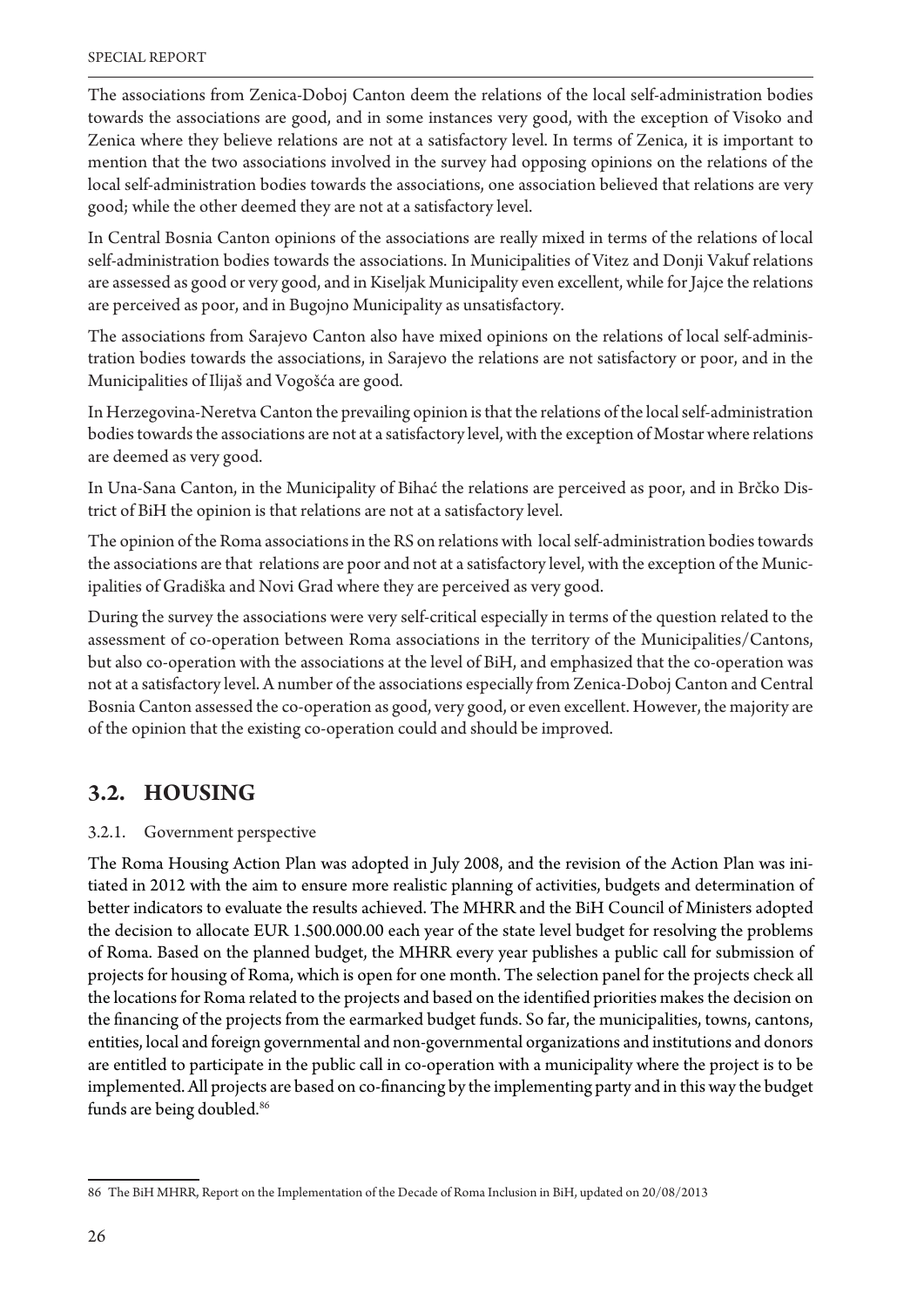Criteria for prioritizing the construction of housing units, reconstruction and improvement of living conditions and infrastructure for Roma, included:

- that funds are aimed at the most vulnerable Roma families who can prove that they have resolved their legal and property status or for homeless Roma if the municipalities have allocated the site for construction (as it was the case in Zenica);
- co-financing is a decisive element in decision-making;
- during the selection of the projects the attention is focused on the number of housing units and the expenses per unit;
- the connections to infrastructure are mandatory;
- Roma representatives at local level are involved in the activities of the Panel for selection of beneficiaries.<sup>87</sup>

The MHRR has data on the housing domain as of January 2013 and according to this data *the total funds* for housing invested from the budget, donor funds and co-financing funds of the implementing parties amounted to BAM 12.085.405.71 KM (including the funds from 2012). The funds were used for the implementation of the projects in 55 municipalities/locations where 162 units were constructed and the construction of an additional 10 units is expected in Kakanj. 198 housing units were reconstructed/refurbished, and 2 additional reconstruction activities are expected in Tuzla and were not included in the sum.<sup>88</sup> The positive examples of good practice in resolving housing problems of homeless Roma families (i.e. social housing) are in Zenica, Bihać, Mostar, Teslić, etc. The municipalities have assigned locations for homeless Roma, and the housing units were constructed from the earmarked budget funds.

It should be mentioned that in relation to the recommendations of the UN Committee of Human Rights, BiH informed the competent UN Committee on the relocation of the Roma settlement of Butmir located in the Municipality of Ilidža. In the report it was noted that in the period January 2008 -February 2009 permanent solutions for housing issues were ensured for 33 Roma families and eight housing blocks were constructed for them in five municipalities in Sarajevo Canton.<sup>89</sup> The Project was implemented in co-operation between the Government of Sarajevo Canton (in the amount of BAM 450.000.00) and the Swedish Government - SIDA Project that mobilized the funds in the amount of BAM 1.415.200.00. The successful relocation of Roma was completed on 3 June 2009. The moving of Roma into newly constructed units was successful and to everybody's satisfaction. However, following the elapse of some time the Ministry of Housing Issues of Sarajevo Canton received the information that a certain number of housing units were severely damaged by the new tenants in the Municipality of Ilijaš. The competent authorities established the facts and discovered that out of eight housing units in Ilijaš six were vacated by the tenants. Immediately after that, following a legal procedure, the contracts on the use of housing units were terminated with two tenants. As the mentioned apartments are under the competence of the Municipality, the vacated units were allocated for use to Roma families living in the area of Ilijaš Municipality, who did not have their housing issues resolved.

<sup>87</sup> Upon the approval of the project, the Panel for the selection of beneficiaries consisting of the representatives of the Municipality, Social Welfare Centre, Implementing party (if it is not Municipality) and Roma representative select the most vulnerable Roma families as the beneficiaries of the project. The representatives of the Ministry are the observers for the selection process.

<sup>88</sup> Excluding data from 2012

<sup>89</sup> Two housing blocks with six housing units in the area of Ilidža Municipality, two housing blocks with eight housing units in the area of Ilijaš Municipality, one housing block with four housing units in the area of Sarajevo Novi Grad Municipality, two housing blocks with eight housing units in the area of Vogošća Municipality and two housing blocks with eight housing units in the area of Hadžići.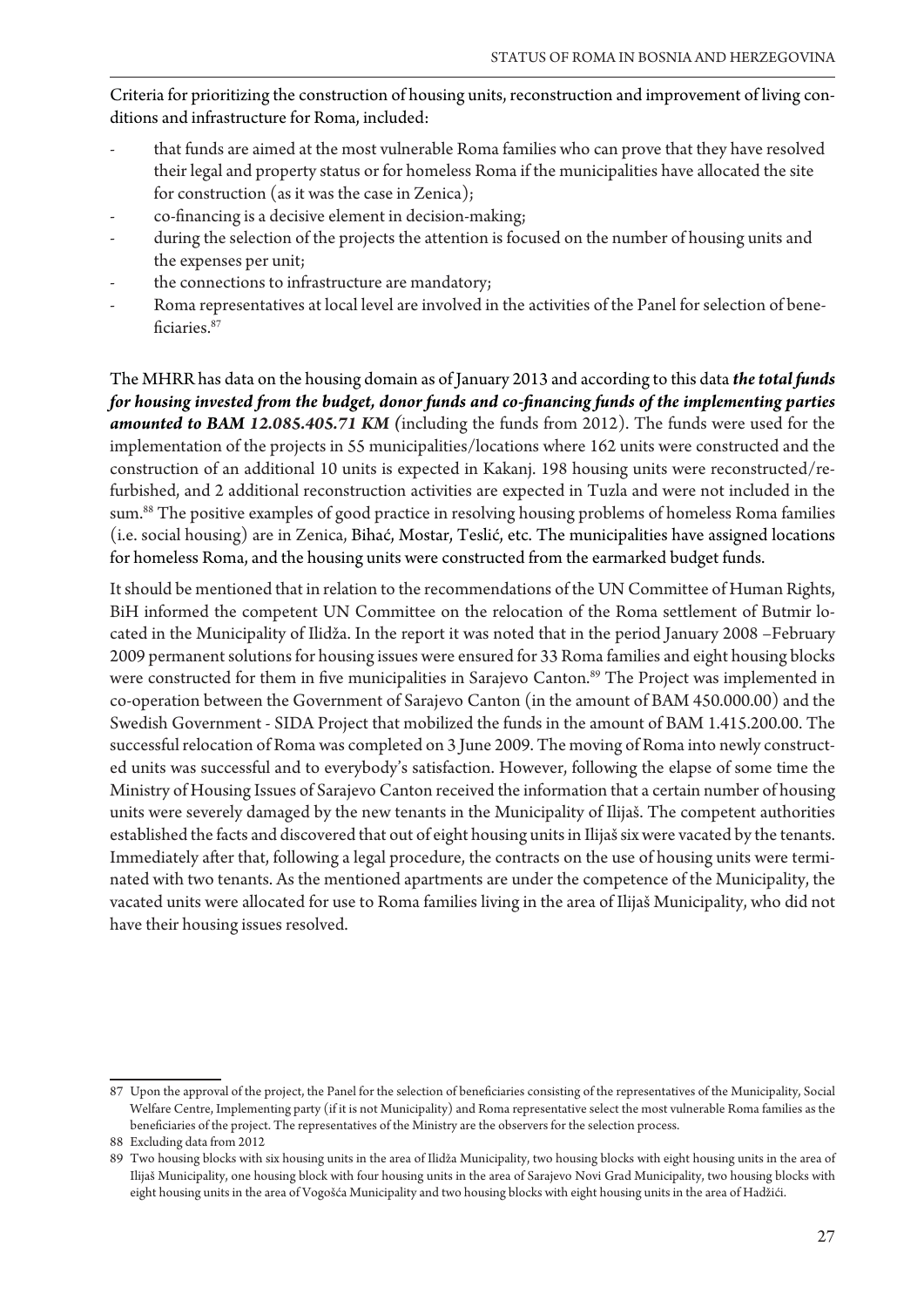The MHRR regularly applies for *the IPA funds and in 2012 the approved amount was EUR 5 million,* which will be implemented in two phases, and 80% of the funds will be directly invested into housing of Roma. Moreover, within the IPA funds - pre-accession assistance to BiH for 2011, the amount of EUR 2.5 million was provided for the project of support to social and economic inclusion of the Roma population for 150 families in 14 municipalities in BiH, through the provision of housing units and social and economic measures with the active participation of the local authorities in municipalities, the table below shows the overview. Also the European Union provided funds for the implementation of the Project: "Social Housing System (SHS) – Development of the Integral Model in Theory and Practice". The implementation of the Project started on 2 July 2013, and the Project envisaged addressing of housing issues for 62 vulnerable and socially endangered families, including families of persons with disabilities, minorities (including Roma), families of fallen soldiers, single parents with children, families with minor children without parental care, disabled civilians, families located in collective centres, alternative and improvised accommodation and the homeless in 5 municipalities: Prozor-Rama, Jablanica, Tuzla, Bijeljina, Stari Grad Sarajevo and Brčko Distric,. In addition it focused on improving existing models of social housing, relying on good practices from BiH and the region, and with the involvement of all levels of governments, with the aim of adopting legislation harmonized with EU standards.<sup>90</sup>

| <b>IMPLEMENTATION MUNICIPALITIES</b> | <b>NUMBER OF FAMILIES</b> |
|--------------------------------------|---------------------------|
| Tuzla                                | 13                        |
| Lukavac-Poljice                      | 16                        |
| Gračanica                            | 12                        |
| Novi Grad, Sarajevo                  | 8                         |
| Centar-Sarajevo                      | 7                         |
| Novo Sarajevo                        | 5                         |
| Zenica                               | 16                        |
| Bihać                                | 10                        |
| Bosanska Krupa                       | 15                        |
| Gornji Vakuf-Uskoplje                | 6                         |
| Čapljina                             | 5                         |
| Bijeljina                            | 12                        |
| Vukosavlje                           | 12                        |
| Zvornik                              | 13                        |
| <b>TOTAL</b>                         | 150                       |

Table: *Municipalities involved in the implementation of the IPA funds project for 2011 – Support to the social* and economic inclusion of the Roma population.

#### **3.2.2. Associations' Perspective**

In their response to the questionnaire, Roma associations submitted specific information regarding the number of registered housing units that they use, i.e. where Roma are accommodated. However, it was not possible to summarize this data due to contradiction and incompleteness. Nevertheless, the fact is that some Roma live in collective centres, such as in Špionica<sup>91</sup> or that there is, for example, a so-called "Roma House" in Banja Luka consisting of seven housing units where Roma live; a significant number of them live in urban settlements.

<sup>90</sup> The BiH MHRR, Report on the Implementation of the Decade of Roma Inclusion in BiH, updated on 20/08/2013

<sup>91 20-25</sup> Roma live in the collective centre.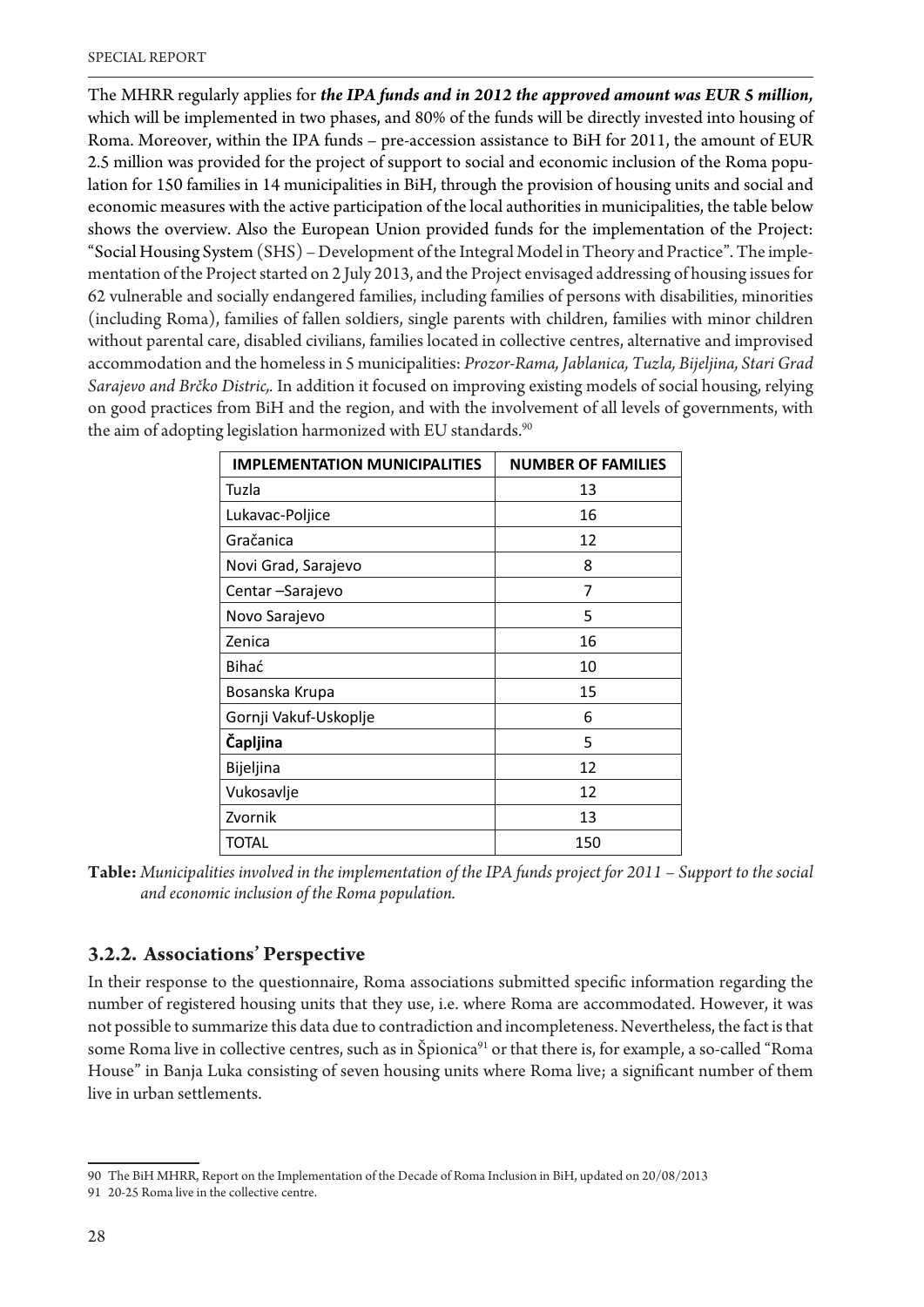The situation is similar with regards to the information on the number of legalized buildings in the municipalities where the associations operate. Some associations have exact information on the number of legalized buildings where Roma live, while other associations do not have this kind of information.<sup>92</sup> The data illustrates that all buildings in which Roma live were legalized in Mostar, Konjic, Bugojno, Gradiška, Novi Grad, but for the area of Sarajevo this number is unknown. The representatives of Roma associations provide different assessments of the relations of the local self-administration bodies towards the housing issues of Roma depending on the municipality; however, the prevailing opinion is that the relations are not at a satisfactory level and in some municipalities poor, or even very poor.<sup>93</sup> At the same time, in some municipalities the relations are perceived as relatively good, good, or in line with their abilities.<sup>94</sup>

According to the associations, the basic problems for addressing the housing issues of the Roma population are: poor implementation of the Action Plan, lack of financial means, complicated and long procedures, insufficient co-operation between Roma associations, migration of the Roma population, lack of construction plots, unresolved property issues, inability to legalize existing buildings, lack of funds for the participation of the municipal bodies in the implementation of projects on cantonal level, resistance of the local population, inadequate hygiene and technical conditions under which Roma live, and the lack of willingness on the part of local administration bodies. It is necessary to underline the problem of a very weak and ineffective implementation of the projects for resolving housing issues of Roma, abuse by the government bodies and lack of transparency in the implementation of the projects. In Brčko District of BiH the construction of seven and reconstruction of ten houses for Roma was suspended due to the resistance of the local population.

Nevertheless, a certain number of activities aimed at resolving Roma housing issues were implemented during the past period. In Zenica 28 apartments were built in settlement Brist and six apartments in settlement Dolača. In the latter settlement a number of housing units were legalized and this was the result of successful co-operation with local authorities. Due to this kind of co-operation in Donji Vakuf more than 100 units were legalized, and in Vitez Municipality as much as 70% of the buildings where members of the Roma national minority live.

In Kozarska Dubica, the project for resolving housing issues for six Roma families was implemented, and the application was submitted for the construction of six new housing units, and all housing units where Roma live in Novi Grad and Gradiška were legalized, and according to the opinion of associations in Bijeljina, the progress was achieved in the implementation of the Roma Housing Action Plan.

Unfortunately, there are municipalities where progress related to resolving housing issues of Roma was not achieved, such as Derventa where only 20 units were legalized, the associations noted the reason behind this situation is the lack of understanding on the part of the local authorities.

In terms of addressing the housing issues of Roma in Brčko District, the positive aspect is that a decision was adopted on the free allocation of public land to domicile members of the Roma national minority. However, the problem is that the implementation of a four year project for construction of housing units was suspended due to the dissatisfaction of the local population.

<sup>92</sup> According to the information received from the associations in the Municipality of Živinice around 50 buildings were legalized, and in Lukavc 6, in Kiseljak 40, Kalesija 60, Visoko 100, Zenica around 35, Breza 4, 100 in Donji Vakuf, 20 both in Kozarska Dubica and Derventa, and 14 in Prnjavor. In Vitez around 70% of buildings were legalized, 50% in Brčko District of BiH and in Prijedoru around 60% of the buildings. In Bihać, 85 housing units were legalized, while the associations did not know the data for the area of Čelić Municpality and Tuzla Municipality.

<sup>93</sup> Poor and very poor: Živinice, Čelić, Lukavac, Kalesija, Đurđevik, Zavidovići, Sarajevo, Konjic, Banja Luka; Lacking: Kakanj i Breza; According to available means: Tuzla, Kiseljak, Srebrenik, Živinice, Vitez; Not satisfactory: Čapljina, Derventa, Prijedor, Gradiška Novi Grad, Brčko Distrikt BiH.

<sup>94</sup> Good: Visoko, Zenica, Kakanj, Bugojno, Mostar, Travnik, Jajce, Vitez, Ilijaš, Vogošća, Bihać, Bijeljina, Donji Vakuf; Very good: Kozarska Dubica; Satisfactory: Prnjavor, Bijeljina.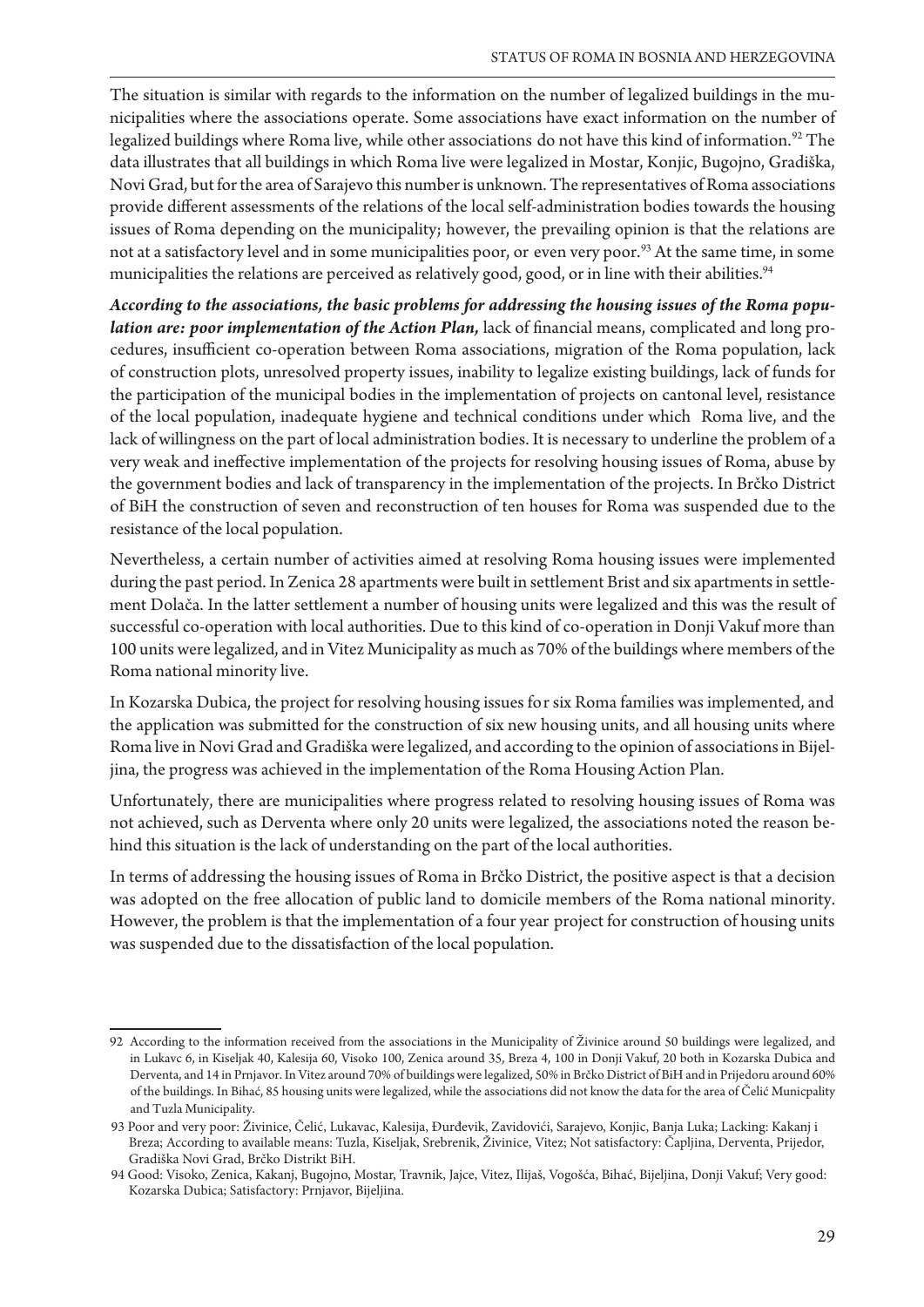#### **3.3. EMPLOYMENT**

#### **3.3.1. Government perspective**

According to government institutions, a complex economic situation and a negative impact of the global economic crisis, coupled with low levels of education and job qualifications, are the primary causes of the difficult state of affairs in employment of Roma, this in turn is one of the causes of their poor social integration which is a signal calling for adequate measures to be taken.<sup>95</sup>

Three years of implementing the Action Plan for employment of Roma did not fully meet expectations. Many objectives and defined measures were not supported by the required resources. According to current budget projections, over the upcoming three-year period, there are no significant changes expected in the planned allocations. The only amount that can be counted on is the total of 850.000,00 KM annually, which includes grant funding from the MHRR (710.000,00 KM) and contributions from the budgets of the line ministries of the FBiH (90.000,00 KM) and Tuzla Canton (50.000,00 KM).

In 2012, the amount of 710.000,00 KM was allocated from budgetary funds on the level of BiH for employment of Roma. According to the memorandum signed with the employment bureaus, these funds were aimed at co-financing employers and self-employment of Roma. The obligation of the employment bureaus is to ensure that the commissions for selection of beneficiaries of funding for employment of Roma also include representatives of the Roma civil sector. The MHRR undertook specific activities to establish a joint monitoring body with the bureaus that will monitor earmarked spending and the employment process. Problems with implementation of the previous employment programs, encountered by the employment bureaus/service, point to several crucial elements which should receive more attention in new programs. These primarily concern:

- Low qualification structure of the registered, unemployed Roma (among other things, due to absence of applications from the educated Roma);
- Lack of readiness and insufficient knowledge and skills required to run an independent business among the applicants for self-employment funds;
- Low interest among employers to hire Roma;
- Absence of co-ordination with local authorities, to facilitate entering into independent business for Roma by providing support in registration and permit issuance;
- Lack of good communication and co-ordination in monitoring the implementation of the programs for Roma who did get employment this way (i.e. the number of Roma who continued working after the program had expired, communication with employers, business consulting for beginners in business).

<sup>95</sup> Public Institution Employment Bureau of RS: Information on implementation of the Project to support employment of Roma in RS in 2009, 2010, 2011, 2012, and 2013, in accordance with the Action Plan for resolving the problems of Roma in the domain of employment, housing and health care, Pale, September 2013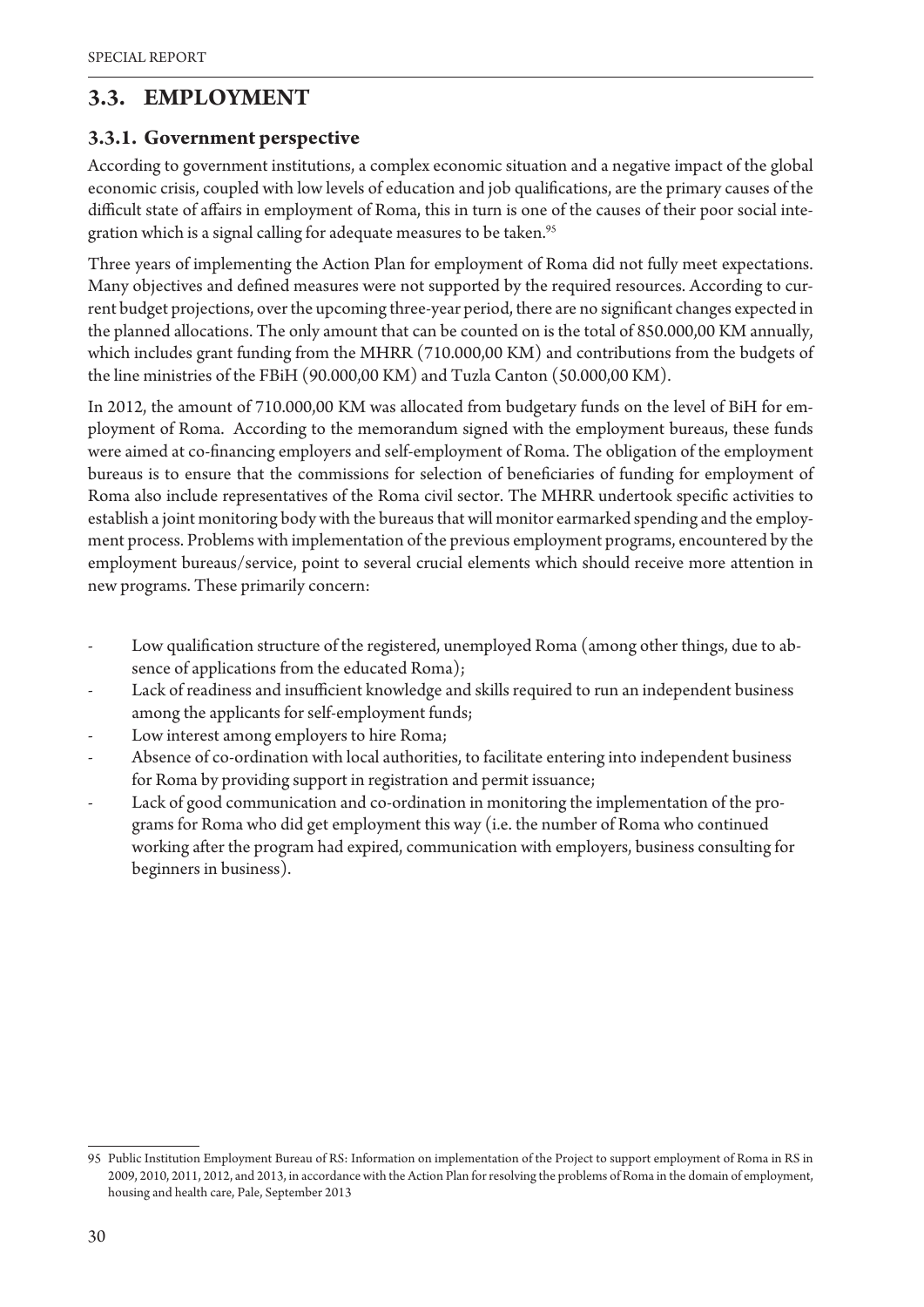Information received from the Labour and Employment Agency of BiH indicates that 212 Roma in total took part in employment programs since 2009, and that his number does not include those employed on the grounds of the public call announced in 2013 with the funding approved in 2012. In the memo sent to the Institutions of the Human Rights Ombudsman of BiH uses the phrase "took part in" as *it does not*  have the information on how many Roma, who were involved in the employment programs, remained employed after the period of co-financing under the public call.<sup>96</sup>

According to the data received from the Public Institution Employment Bureau of the RS, in the course of implementation of the "Action Plan for resolving the problems of Roma in the domain of employment, housing and health care", there were three projects for hiring of Roma registered in the unemployment records carried out so far, in 2009, 2011 and 2013 respectively, through the Employment Bureau of the RS using MHRR funding. For the implementation of these projects, MHRR transferred funds in the amount of 660,000.00 KM to the Employment Bureau of the RS. To date, 90 people have been hired through the aforementioned project, 60 of them working for an employer and 30 starting their own business. The projects for 2011 and 2013 are still in the implementation stage so that the ultimate effects of these projects still cannot be fully perceived.<sup>97</sup>

The projects intended for the employment of Roma are characterized by a certain complexity in the implementation, as they are a very sensitive target population especially from the aspect of low and *unfavourable qualification structure*. Moreover, it was noticed that Roma are either not registering in unemployment records or are not declaring themselves as Roma in the course of registration, which the Employment Bureau of the RS specifically emphasized in the preparation of the Revised Action Plan during 2012.98

As of 31 August 2013, there were 289 Roma, 189 male and 100 female, on the records of the *Employment Bureau RS*. The majority of Roma are in the unemployment records of the Banjaluka (78), Doboj  $(83)$  and Prijedor  $(51)$  branch offices.<sup>99</sup> Most of the registered unemployed Roma are unskilled Roma (240 total, 159 male and 81 female) while 33 are skilled.

According to the data of the RS Employment Bureau, *a total of 125 Roma from have been employed* from 2011 to August 2013, more than half of them (68) in 2011 in the territory of branch offices Bijeljina  $(27)$ , Banja Luka  $(17)$ , Prijedor  $(15)$  and Doboj  $(9)$ . There was a significant stagnation in employment of Roma in 2011, when only 18 persons were employed, 38 Roma have been employed to August 2013. In terms of the qualifications structure, the highest numbers of those employed are unskilled Roma (69), then skilled Roma (48), while one Roma with a university degree and four with secondary school education are employed.

<sup>96</sup> Memo from the Labour and Employment Agency of BiH, dated September 26, 2013.

<sup>97</sup> Ibid.

<sup>98</sup> Ibid.

<sup>99</sup> In the records of Bijeljina branch office there are 21, in Trebinje branch office there are 4, and in Eastern Sarajevo branch office there are 3 Roma.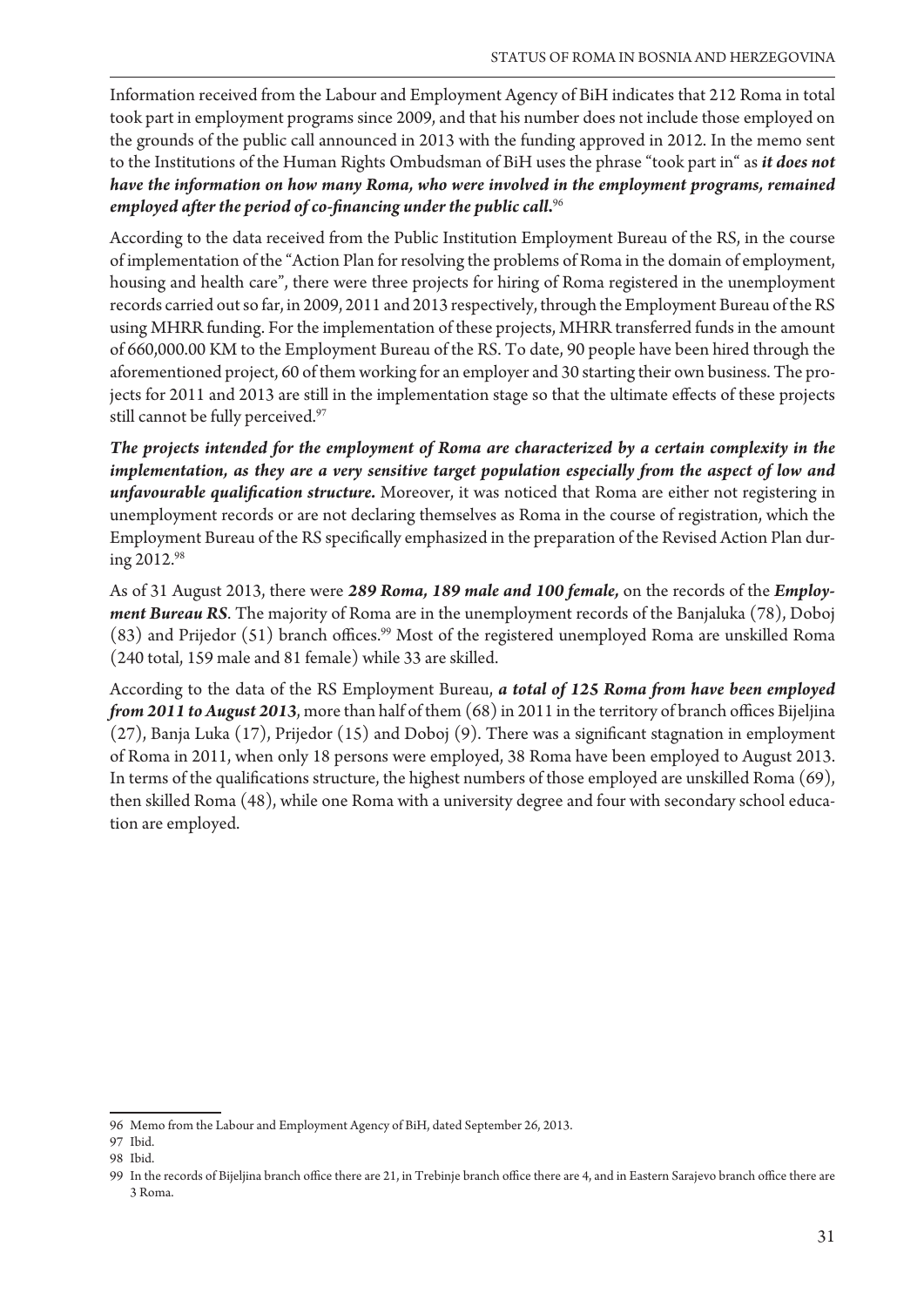According to information received from the Employment Bureau of the FBIH, this institution does not have records on the number of employed Roma in the territory of the FBiH, as it does not have the competence to keep track of and manage such records. In *the records of the Employment Bureau of FBiH*, as of October 1, there were 2,597 persons who have declared themselves as Roma, 1,181 of whom are female.<sup>100</sup> Most of the unemployed Roma are located in the territory of Zenica-Doboj Canton (929), Tuzla Canton (674) and Sarajevo Canton (481).<sup>101</sup> Among the unemployed Roma, the majority are unskilled (2,300), skilled (219), have secondary school education, non-university college degree and university degree (five).

The planned / implemented projects for employment and self-employment of Roma in the FBiH over the period 2009 to 2013 are:

- Two fully implemented employment programmes which resulted in hiring 156 Roma, 68 of them employed and 88 self-employed, cost 1,069,000.00 KM;
- One program is currently being implemented and in 2013 it resulted in hiring 48 Roma;
- Funding has been approved by the Council of Ministers of BiH in the amount of 450,000.00 KM for employment of Roma in the FBiH and a (new) Memorandum of Understanding is expected to be signed soon on the implementation of the BiH Action Plan for resolving problems of Roma in the domain of employment.

According to the information received from the *Employment Bureau of FBiH*, the funds spent on the projects intended for employment of Roma *have resulted in hiring of 106 Roma and self-employment of* 88 Roma (not including 2013, as the Management Board has not adopted the information on the evaluation of applications under the Roma Employment and Self-Employment Program in 2013).

#### **3.3.2. Roma associations' perspective**

**Roma associations** which took part in the survey have *in particular stressed their dissatisfaction with the state of affairs in the field of employment of Roma*, as the percentage of employed Roma is very low, less than 1% in the FBiH and Brčko District of BiH and in the RS it is less than 3%. Roma associations do not have a comprehensive database on Roma employed; however some associations do have information on employed Roma in the territory in which the association is active. So, for example, Roma associations from Tuzla Canton dispose of different information on the number of employed Roma in government authorities and public enterprises. According to available information, between three and five Roma are working in the Ministry of Internal Affairs, five Roma are working in other government authorities, one in the Health Care Centre, between three and five in utility companies, ten Roma are working in "Bingo", ten are employed in private companies, 11 are independent entrepreneurs and three Roma are working in the Lukavac cement factory. Available data on employed Roma in the territory of Tuzla Canton was received from the associations in the territories of municipalities Tuzla, Živinice and Čelić, while information received from the associations from territories of municipalities Srebrenik, Živinice and Kalesija indicate that there are no Roma employed.

In the territory of Zenica-Doboj Canton, in Municipality Zenica there are two or three Roma employed in government authorities, while others are employed mainly in private companies.<sup>102</sup>

<sup>100</sup> Memo of the Employment Bureau of FBiH, dated 4 October 2013.

<sup>101</sup> In Central Bosnia Canton there are 357 Roma in the unemployment records, in the territory of Una-Sana Canton 100, Bosnia-Podrinje 5, Herzegovina-Neretva 78, while in the territory of West Herzegovina Canton, Posavina Canton and Canton 10 there are no registered unemployed Roma.

<sup>102</sup> The the territory of the Municipality Visoko there are 30 employed Roma in private companies and five are independent entrepreneurs; in the territory of the Municipality Kakanj there are in total between ten and 22 employed Roma (with different information received from two associations); in the territory of the Municipality Zenica there are ten Roma employed in private companies; in the territory of the Municipality Zavidovići there is one Roma employed in government authorities and one in the firefighting department; while in Breza there are six employed Roma.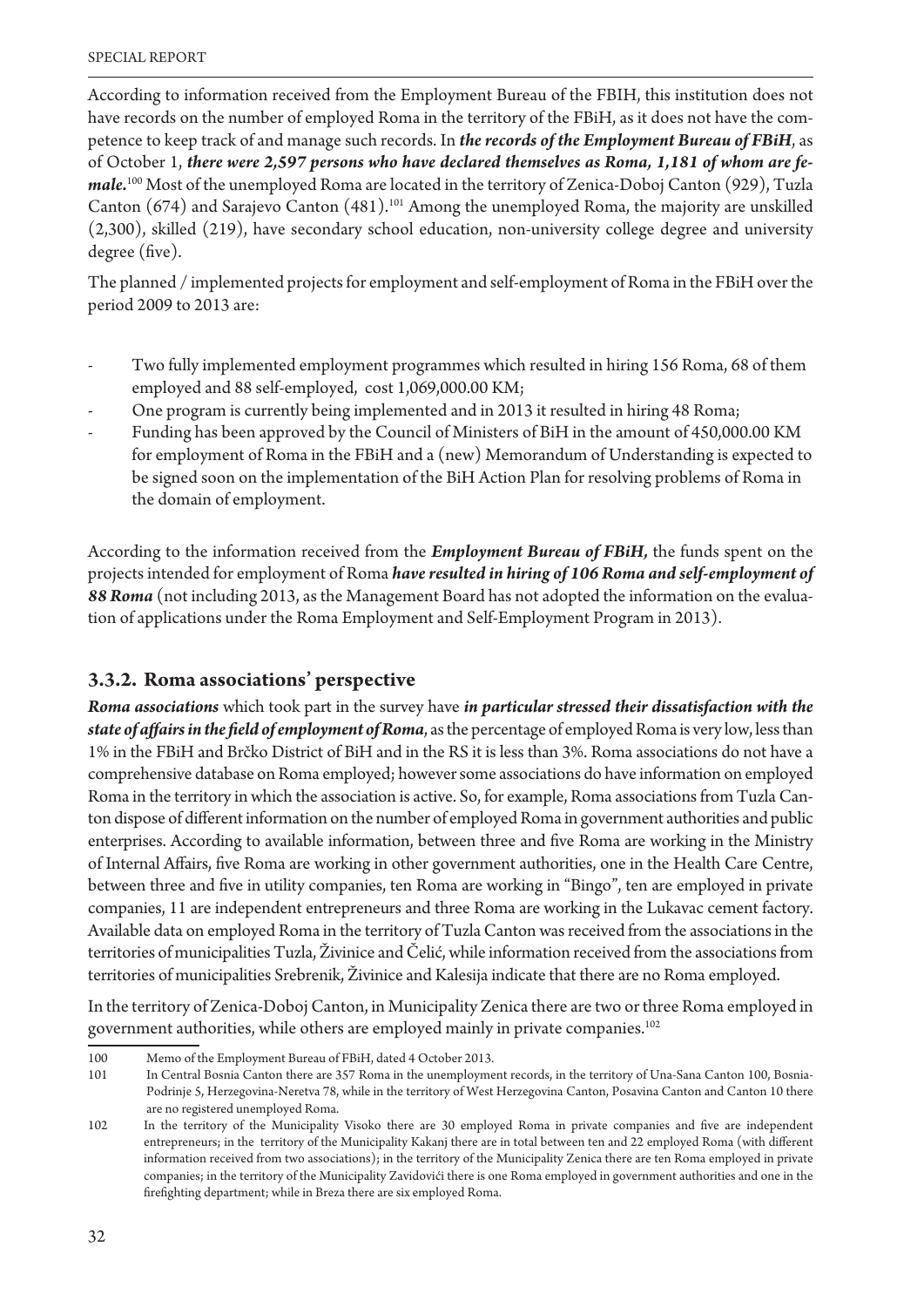In Central Bosnia Canton there is a significant number of Roma employed in government authorities. Government authorities in Vitez provide employment for four Roma, 103 for one each in Travnik and Bugojno, and for two in Donji Vakuf. In the territory of Central Bosnia Canton there is also a significant number of Roma employed in private companies as well.<sup>104</sup> Only in Municipality Jajce no Roma are employed, either in government authorities or private companies

According to available information, there are no Roma employed in government authorities and only six Roma employed in private companies in the territory of Canton Sarajevo.

In the territory of Herzegovina-Neretva Canton, according to the information received from associations in Mostar and Konjic, government authorities employ three Roma in each, while in Capljina there are no Roma employed in government authorities. There are six Roma employed in private companies in the territory of this canton, namely one in Mostar and five in Čapljina.

In Una-Sana Canton there is one Roma employed in government authorities and five in private companies.

In Brčko District of BiH, three Roma are employed in government authorities, one in a utility company, several are independent entrepreneurs and approximately 20 work in private companies.

In the RS government authorities, Roma are employed only in the territory of Municipality Gradiška, provided that a certain number of Roma are employed in public companies. Three Roma work in a public utility in Prijedor and one Roma woman in the Health Care Centre in Prijedor.<sup>105</sup> There are also Roma working in private companies, namely three in the territory of Kozarska Dubica, two in Banjaluka, one in Prijedor, while three Roma women are employed in Prnjavor. At the same time, in the territory of Kozarska Dubica, Derventa and Prnjavor there is one registered entrepreneur in each, two in Banjaluka and five in Prijedor.

Representatives of *Roma associations perceive the relation of the local self-government authorities and* other businesses towards employment of Roma as very poor and with pronounced lack of incentives for independent entrepreneurs. At the same time, the associations diverge in their views on the treatment of the employed Roma by the employers and while some see this relationship as relatively good, others see it as very poor.

Associations stressed the following as the fundamental problems in employment: lack of competitiveness in the labour market due to lack of vocational training, insufficient degree of engagement of Roma, lack of education, employers' mistrust, nepotism, lack of incentives to independent entrepreneurship and crafts, bias and stereotypes.

However, some examples from the field point to a changing relationship in society to hiring Roma. Accordingly, in Vitez there are 14 employed members of Roma national minority, namely seven in a public utility, one in Municipality Vitez, one in the Ministry of Internal Affairs, four with private employers and two as independent entrepreneurs. In Zenica, there are two members of the Roma national minority employed in government authorities and another ten in the private sector. In Prijedor, there are four members of the Roma national minority employed in government authorities, three in a public utility and one Roma woman in the Health Care Centre.

Unfortunately, there are also those local communities which have not done enough in the field of Roma employment, such as municipalities Srebrenica, Bijeljina, Zavidovići, Jajce, Travnik, Novi grad and Derventa where there is not one single employed member of the Roma national minority.

<sup>103</sup> Another association provided the information for Vitez that ten Roma are employed in government authorities

<sup>104</sup> In Vitez, there are between ten and 15 Roma employed in private enterprises, of whom seven work in Vitkom, between two and ten are independent entrepreneurs, with different figures received from different associations. In Bugojno, one Roma is employed in a private enterprise.

<sup>105</sup> It was highlighted that through October 2013 there were five co-ordinators employed in the MHRR of BiH.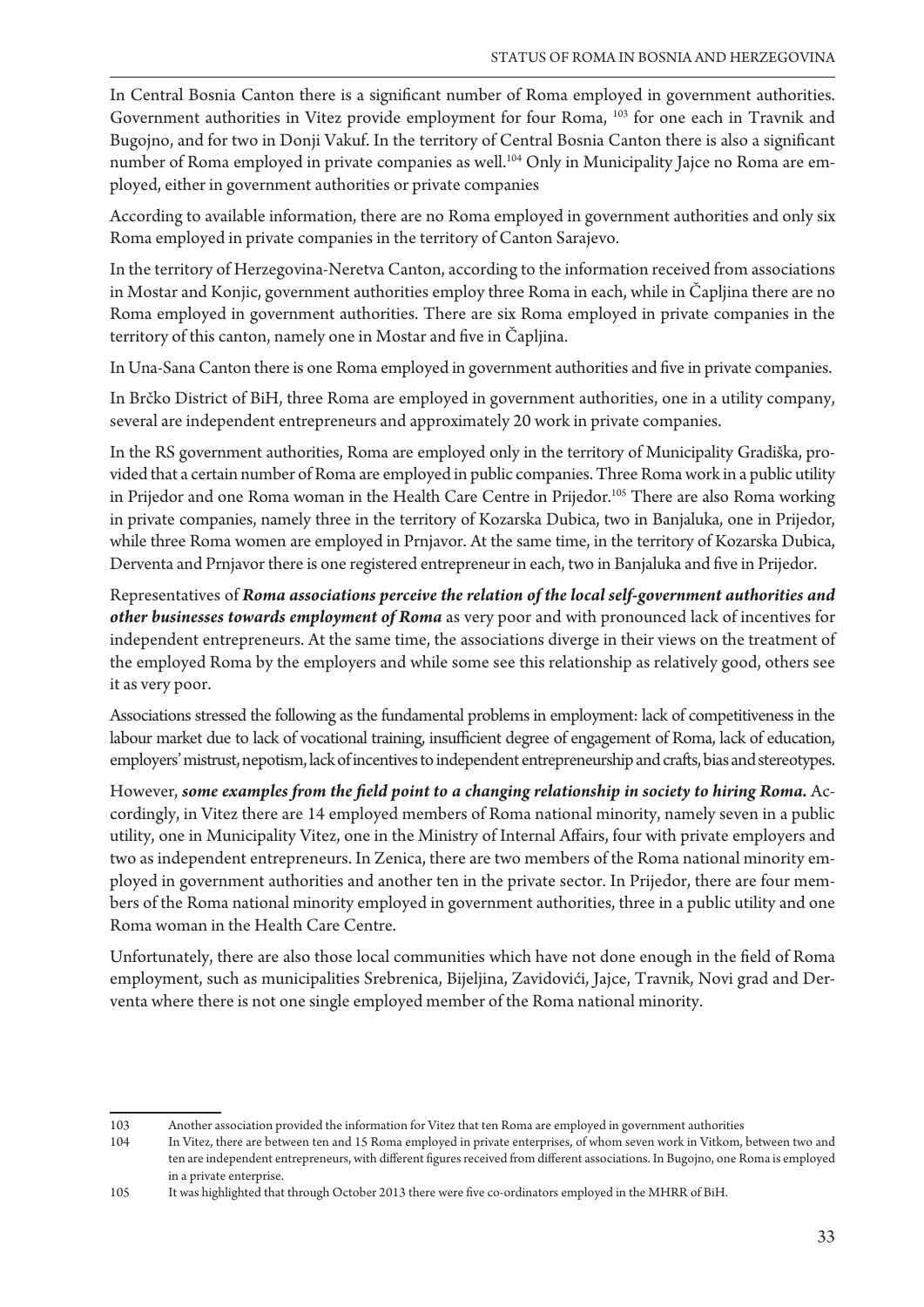### **3.4. EDUCATION**

#### **3.4.1. Government perspective**

According to the views of MHRR presented in the report on Implementation of the Decade of Roma Inclusion in BiH dated 20 August 2013, *the key barriers that limit the opportunities and access to high-quality* education of Roma are extreme poverty, changes in the place of residence, lack of understanding of the importance of education for their children, and others, as well as lack of financial means at the state *level* to implement all the measures foreseen in the Action Plan for education of Roma. Namely, no financial means were appropriated at state level in 2012 and 2013 in support of the implementation of any measure from the Revised Action Plan of BiH on the educational needs of Roma. However, competent ministries of education do allocate budgetary funds, but they are still not sufficient to support enrolment, attendance and graduation from school for all Roma children.

In July 2010, the Council of Minister adopted the Revised Action Plan on the educational needs of Roma that contains objectives and measures which need to be implemented country-wide. BiH has 12 line ministries of education and one department in Brčko District of BiH which did not prepare separate plans and programs with the aim of supporting the education of Roma and are instead focused on implementation of the aforementioned Revised Action Plan. As a result of the Revised Action Plan *there has been an*  increased enrolment of Roma children in primary, secondary, as well as higher education. There are a much smaller number of children leaving primary and secondary education.<sup>106</sup>

In 2012, the Board for Roma was established within the Council of Ministers of BiH, two representatives of which are participating in the work of the monitoring team. However, the work of this team and the support network received no support, either in the form of budgetary funds from any government level, even in a symbolic amount, or donor support. In early 2012, MHRR, in co-operation with the relevant state, entity and cantonal ministries and institutions in the domain of social welfare, health, education, police, judiciary, communications and the non-governmental sector, completed the activities on development of the data collection methodology, in preparation of the first report on socially excluded categories of children in BiH. As a continuation of the activities, at the end of 2011, MHRR started to prepare guidelines for improving the position of Roma children; the proposal was completed by the end of 2012. It is now at the stage in which the opinions necessary for its adoption are being collected. These guidelines will include recommendations to the competent ministries and local governments to plan for activities for Roma children with regard to health care, social inclusion, education, etc.<sup>107</sup>

Advisory services for Roma families and children are available only at social work centres, but the number of Roma families who request these types of services from the centre is negligible. Aware of this fact, the Revised Action Plan foresees *establishment of day care centres but none have been opened so far in* BiH. The only information available to MHRR is that IN Fondacija (Foundation for Social Inclusion of Children and Youth in BiH) started a project to establish four day care centres for these children and they have applied for donor funding from the Roma Education Fund (REF). MHRR provided support to the aforementioned project. However, throughout 2012 and to date, the aforementioned IN Fondacija did not receive any feedback from REF as to whether this project has been considered or approved.108

Information received from the representatives of primary schools during the round tables in Živinice, Tuzla and Bijeljina<sup>109</sup> points to the problem of the majority of Roma families leaving BIH, and consequently children leaving schools. Hence, in the first semester of the 2012/2013 academic year one third of Roma children were not graded because they had left the country.

<sup>106</sup> The MHRR BiH, Report on the Implementation of the Decade of Roma Inclusion in BiH, updated on 20 August, 2013.

<sup>107</sup> Ibid.

<sup>108</sup> Ibid.

<sup>109</sup> Municipalities with the largest Roma population.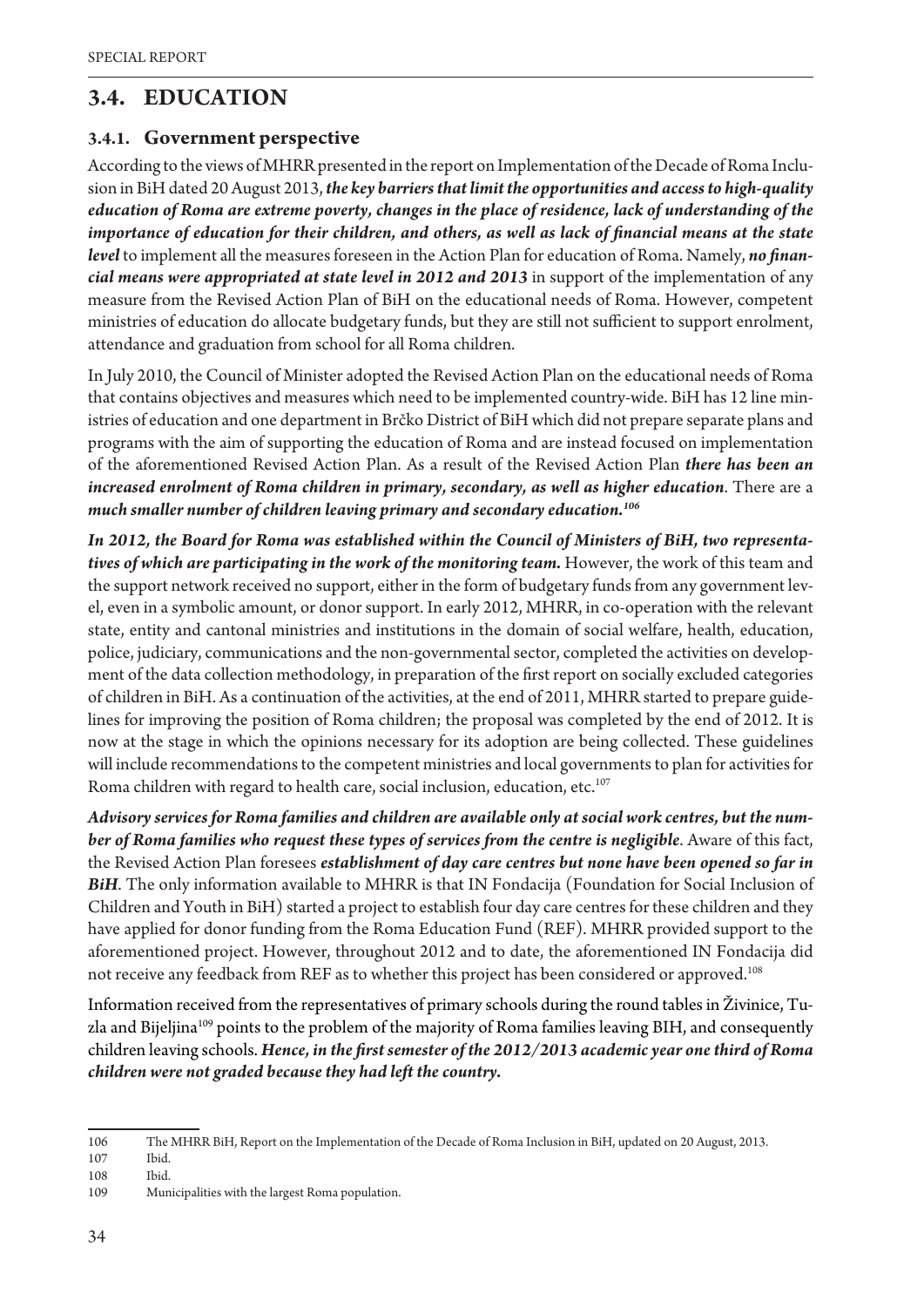*Schools are facing the problem of a large number of unexcused absences of Roma children from classes.* In such instances, laws on education impose disciplinary measures (transfer from one class to another or transfer from one school to another), but schools are tolerating this problem when it comes to Roma children since this could cause difficulties for their further education. On the other hand, due to a large number of absences from classes Roma children achieve poorer results in education.<sup>110</sup>

#### **3.4.2. Associations' perspective**

In terms of education, Roma associations emphasize a somewhat positive shift in terms of enrolment of Roma children in the first grade of primary school and provision of textbooks, but the small number enrolled in secondary school and university students is worrisome.

As root causes of low level of education among Roma (on average), the associations highlights the poor implementation of the Action Plan, poor educational and social policies, poverty and poor economic and social conditions, prejudices and discrimination towards Roma, insufficient awareness and lack of interest for education among Roma, lack of personal identification documents.

**The associations see the relationship of local self-government authorities as very poor and have a divided** stance on whether children from the Roma national minority are discriminated against in comparison with other children in the course of primary education. They mainly highlight the practice in some local communities of poor access to and lesser commitment of the teaching staff to Roma children, belittling and prejudice, contempt and derision from peers, separation from other children, and intolerance on the grounds of nationality.

The associations active in *the territory of the RS see the relationship of the local self-government au*thorities towards the education of Roma as satisfactory, as reflected through procurement of textbooks *and school supplies*, and secondary school students in Banja Luka receive monetary support to obtain textbooks.

*Mediators who assist Roma children and parents have been introduced in several municipalities, name*ly in Živinice, Kakanj, Travnik, Sarajevo, Ilijaš, Vogošća, Mostar, Bijeljina, and Zenica.<sup>111</sup> In Visoko, one association is trying to perform the role of a mediator. As a result of introducing a school mediator, whose role is to provide assistance to Roma parents and children in Živinice, the number of enrolled children in the primary school has increased from 30 to 129. It is perceived that mediators could contribute to an increased number of Roma children enrolled in primary or secondary schools.

The statistics related to the number of school-attending students should be seen in relation to the total Roma population living in the territory of the specific municipality. The examples of municipalities Živinice and Tuzla, where 500 students attend primary school in Živinice and 870 students attend primary and secondary schools in Tuzla, are particularly significant in relation to the size of Roma community living in the territory of these two municipalities, estimated at around 10,000 Roma. There is a significant number of Roma attending university, and one Roma is attending graduate studies.<sup>112</sup>

<sup>110</sup> Ibid.

<sup>111</sup> Unfortunately, in a large number of municipalities there are no mediators or their mandates have expired: Brčko, Travnik, Bugojno, Derventa, Bihać, Srebrenica, Banja Luka, Čapljina, etc.

<sup>112</sup> The situation in a selection of cities is the following: in Banja Luka, 31 pupils attend primary schools, 15 students attend secondary schools and there is one undergraduate student; in Donji Vakuf, there are 58 pupils in primary schools, 17 students in secondary schools and four undergraduate students; in Bijeljina, 116 pupils attend primary schools and five students attend secondary schools; in Zenica, there are 70 pupils in primary schools and ten students in secondary schools, and there are three undergraduate students; In Bihać, 42 pupils attend primary schools, five students attend secondary schools and there are three undergraduate students; in Gradiška, 50 pupils attend primary schools, 30 students attend secondary schools and there are five undergraduate students; in Brčko District of BiH, 220 pupils attend primary schools, nine students attend secondary schools and there is one undergraduate student, while on the level of the Tuzla Canton there are over 800 pupils attending primary schools, 100 students attendinf secondary schools and there are five undergraduate and one graduate students.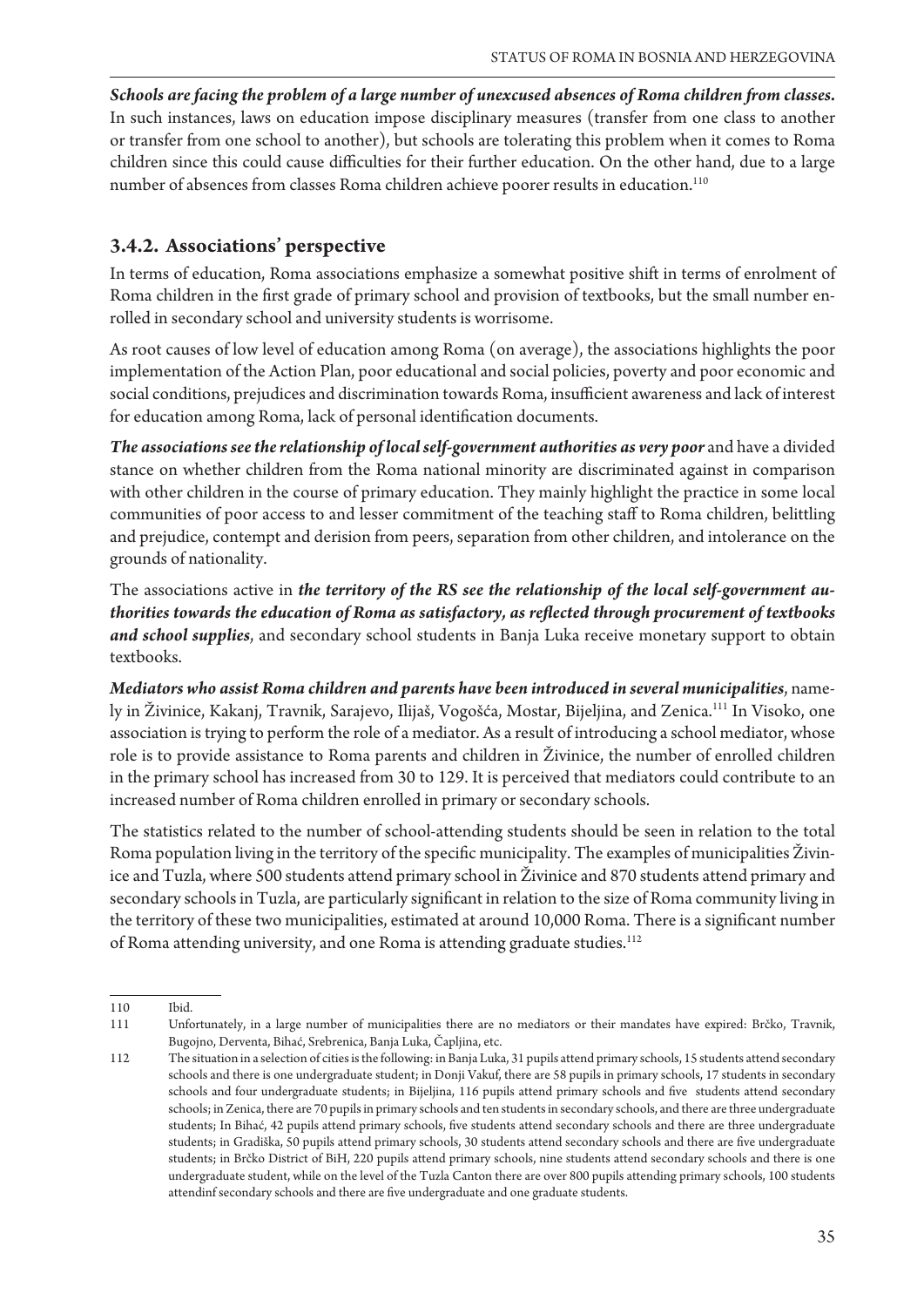### **3.5. HEALTH CARE**

#### **3.5.1. Government perspective**

Health care in BiH is regulated on the level of the entities and Brčko District of BiH, specifically in health insurance laws and health care laws. Under the entity-level and Brčko District of BiH laws, Roma family members, as well as other members of this population, are not covered under health care if they do not belong to categories of persons paying for health insurance. However, Article 26 of the Law on Health Insurance in the FBiH reads: "Any person with residence in the Federation who does not have the funds for sustenance under regulations on welfare shall be insured for the purpose of health care within the scope established for the insurance holder's family members, provided health care is not otherwise made available to them."

#### Members of the Roma population, in the majority of cases, are not registered in the registry of births, do not have a registered place of residence and are not familiar with the role of the social work centre and subsequently they do not exercise a number of rights available to them.

Children from the Roma population, as well as all other populations, are covered for the mandatory vaccination which is performed free of charge. Likewise, children who are involved in pre-school, primary and secondary education as well as full-time students are covered by mandatory health insurance. Children who have reached 15 years of age, and have not completed primary school or have not obtained employment after completing primary education, unless they register with the Employment Bureau within 30 days from the date of reaching 15 years of age or the date of completion of the academic year are not entitled to health care. The persons who under the regulations on education have lost the status of a pupil or full-time student or who have terminated regular schooling, retain the right to health care for one year after the date of terminating their schooling, provided they have registered with the Employment Bureau within 30 days from the date of termination and unless they cannot exercise the right to health care on any other grounds. Thus, *under the legislation which governs health care, citizens of Roma nationality* enjoy the rights to health care under the same terms as other citizens. However, what must be taken into account is the fact that health care is linked with the health insurance status which is most frequently received on the basis of employment or education, where Roma are traditionally excluded. This situation requires the state to undertake positive measures which are in practice frequently referred to as "positive discrimination" in order to eliminate the factors that have put Roma in the position of not being able to apply for the status of a health insurance holder.

Implementation of the BiH Action Plan for resolving the problems of Roma in the domain of health care, adopted in 2008, was continued in 2012. MHRR and the Council of Ministers of BIH in 2012 adopted the Decision under which the amount of 1,475,000.00 EUR was planned for resolving the problems of Roma in the state budget, out of which 105,000.00 EUR was to be used for health care for Roma. The funding secured for health care of Roma for 2012 was implemented by the competent institutions on the basis of concluded memoranda of understanding for the implementation of the BiH Action Plan for resolving the problems of Roma in the domain of health care, signed between MHRR and the Public Health Institute of the FBiH, Public Health Institute of RS and Department for Health and Other Services of Brčko District BiH.

In 2012, in accordance with the signed Memorandum, the funds were supposed to be used for awareness raising in the domain of health care, and specifically for implementation of information campaigns on the rights to health care and work on awareness raising on the importance of health care among members of Roma national minority and implementation of health and educational activities by local educators on the importance of the prevention in health care and for securing and implementing preventive measures aimed at improving the health status of the Roma population, and specifically in relation to priority health care programmes.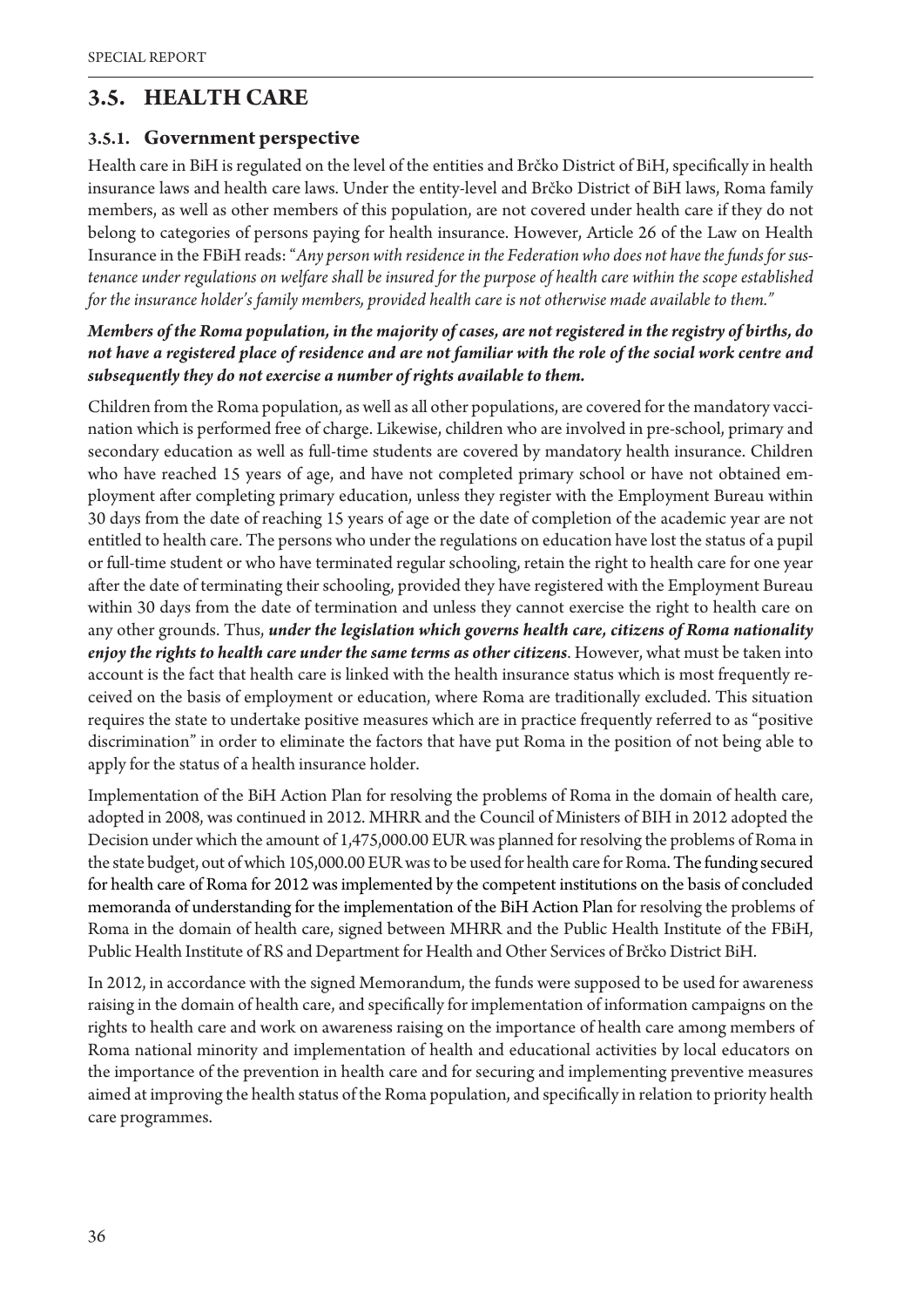MHRR and World Vision, a Sarajevo-based organization, are at the stage of signing the activities on implementation of a new project in the area of improving health care for Roma. The aim of this activity is to provide support to the Ministry in the process of researching key health-related issues of Roma population at the local level, through expert teams in seven selected regions and preparation of a report and recommendations, in seven municipalities where the largest number of Roma in BiH live.

As for concrete indicators related to health care of Roma in BiH (the number of Roma who have health insurance, number of immunized Roma children, number of births and deaths among Roma children, and so on), MHRR does not dispose with the data for Roma which should be maintained on the lower levels of government in the light of the constitutionally assigned competence over this field.

In its memo, the Ministry of Health and Social Welfare of the RS pointed that in accordance with the adopted legal framework and by-laws, this Ministry is providing rights to citizens with full respect to the equality of all citizens, their freedom and equity, as well as national and gender equality. The legal framework in the field of health care, social welfare and the protection of children sets forth the scope of the exercised right is uniform across the RS. Accordingly, Roma exercise the right to health care in the same manner and under the same terms as all other citizens of the RS.<sup>113</sup>

In the memo from the Public Institution Public Health Institute of RS (Public Health Institute)114 it is stated that despite the fact that the Memorandum of Understanding in relation to the implementation of the Action Plan for resolving the problems of Roma in the field of health care was signed in December 2012, the funds for realization of the obligations assumed under the Memorandum were only transferred in January 2013. Through a project implemented in co-operation with the Health Care Fund of the RS, a Guide for Exercising the Rights in Health Insurance was prepared and translated into Romani language. The guide explains the way in which Roma can access the health care system in a simple and acceptable manner. Moreover, in co-operation with the Ministry of Health and Social Welfare of the RS and the Ministry of Education and Culture of the RS, a handbook on the importance of proper nutrition for children's' health was developed. Early in 2013, contacts were made with several Roma associations in order to establish collaboration for the implementation of a two-day training programme for the Roma population. Holding this training demonstrated that there is a low level of interest for health care education, and the justification behind this is that education will not help Roma to exercise the right to health care as they are required to pay the participation fee for the majority of health care services and medications, which Roma cannot afford due to their social status. The Public Health Institute also implemented educational activities on nutrition, and the participants in the educational programs stressed the importance of making education on sexually transmitted diseases and reproductive health, vaccinations, addiction-related disease, and violence an integral part of mainstream education for Roma.

According to information received from the Institute for Protection of Health of the RS, the RS Law on Health Care provides all Roma with the right to health care, either on the basis of employment or, in case of unemployment, through registration with the employment bureau. Children and pupils in primary education up to age of 15 are entitled to health insurance. The information points to the fact that a certain number of Roma do not have a health insurance card which makes access to health care and health care institutions difficult, for which, in the opinion of the Institute, the responsibility lies with the members of Roma national minority.115 The Institute for Protection of Health of RS, on the basis of the Memorandum signed with MHRR, implemented a project aimed at providing and implementing preventive measures which should result in improving the health status of Roma communities with children as the target group. In terms of the results accomplished by the project, the Institute for Protection of Health of RS through collaboration established with the representatives of the Roma population (more precisely, seven Roma associations which represent the interests of the communities in which they are active) has

<sup>113</sup> Document number: 11/06-500-625/13, dated 30 September 2013.

<sup>114</sup> Document number: 500-5878-1/13, dated 4 October 2013.

<sup>115</sup> Institute for Protection of Health of RS: Report on the Project to improve the health of Roma – prevention in oral health, mass addiction diseases and mass noncommunicable diseases.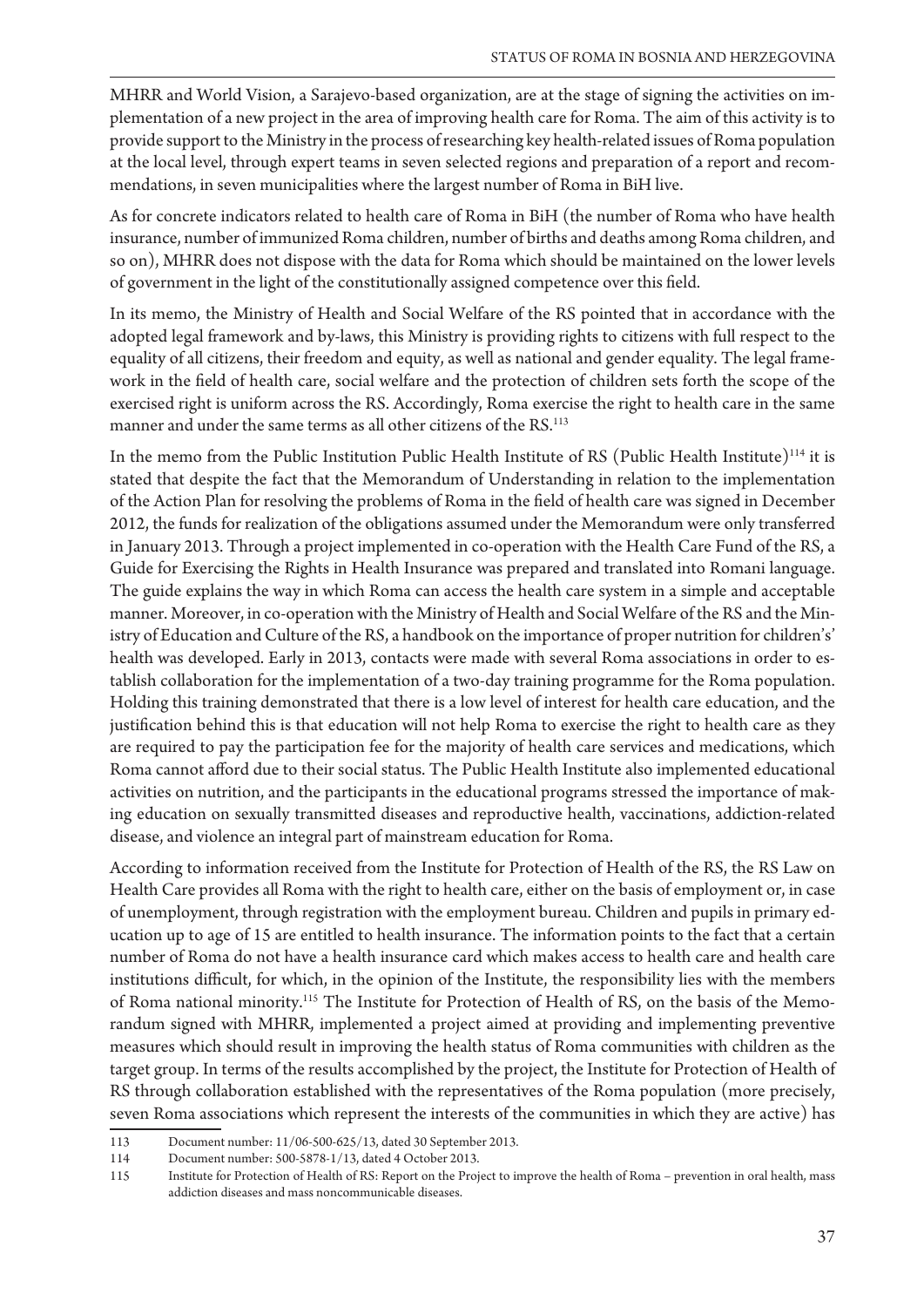increased the knowledge and awareness among 489 children of pre-school and school age on the manner and importance of oral hygiene and the importance of prevention for oral health. It increased the knowledge and awareness among 514 school-age children on the harms of smoking and alcohol consumption as the most widespread addiction disease with school-age children. Information on measures to prevent diabetes and high blood pressure was provided to 437 older juveniles and adults and 14 representatives of Roma associations were briefed on the means for enjoying health care in the RS. The presence of the media in the lectures and workshops helped ensure the visibility of the project to the broader community. The project of immunization of Roma children was implemented in the RS in the period 2009-2010 and resulted in vaccination of 371 children.

As for access to health insurance in the RS, according to the information received from the Sector for Exercise of Rights from Health Insurance of the Health Insurance Fund,<sup>116</sup> the Law on Health Insurance of RS117 and the Rulebook on determining the status of the insured person, system records and health insurance card<sup>118</sup> prescribe how to acquire the status of an insured person with the Health Insurance Fund of RS. Mandatory aspects of health insurance covers all citizens of the RS, who enjoy health care under equal terms regardless of the national, religious or other affiliation. Registration for health insurance is carried out by the competent institutions, and for the socially vulnerable categories, under the Law of Social Welfare, this is the competence of centres for social work.

In its memo number 06-37-5206/13, dated October 2, 2013, the Federal Ministry of Health pointed to the fact that competence over health care in the FBiH is divided between the FBIH and the cantons in such a way that both Federal and cantonal authorities are entitled to set policies and enforce laws (Article III, paragraphs 3 and 4 of the Constitution of FBiH). A series of laws and by-laws have been adopted on the level of the FBiH for the purpose of discharge of the competences in the field of health.

Moreover, the basic package of health care rights foresees a set of fundamental rights for uninsured persons that are financed with funds from the budget of the canton or municipality, according to the last place of residence of the uninsured person. Namely, item XI of the Decision on setting of the basic package of health care rights foresees a set of health care rights for uninsured persons, nationals of BiH, with residence in the territory of the FBiH, with a remark that item Xl.a) of this Decisions relates to the rights of uninsured persons of up to 18 years of age while item XI.b) refers to the rights of uninsured persons of over 18 years of age. Under paragraph 2 of item XI of the Decision, it is prescribed that the rights referred to in paragraph 1 of item XI shall be financed from the budget funds of the canton or municipality, per the place of last residence of the uninsured person. However, it should be kept in mind that the beginning of the application of the basic package of health care rights for uninsured person is conditioned by provision of funds for these purposes in the budgets of cantons and municipalities.<sup>119</sup>

Implementation of the decision in setting of the basic package of health care rights and the decision on maximum amounts of immediate participation of insured persons in the costs of particular types of health care in the basic package of health care rights is a joint duty of the FBiH and cantons, both in terms of adoption of the appropriate implementing documents and in terms of financing of the basic package of health care rights. Federal Ministry of Health submitted an instruction to all cantonal ministries of health as well as the Health Insurance and Re-Insurance Fund of the FBiH, which refers to actions regarding the implementation of these decisions. However, an impediment to the fulfilment of obligations of cantons from this decision is the provision of financial means for funding of the basic package of health care rights in the FBiH. The package is financed from the revenues collected from health insurance contributions, revenues from the budget of the FBiH, canton or municipality, revenues from participation, as well as from other sources.<sup>120</sup> The Federal Ministry of Health does not have the competence to impose particular

<sup>116</sup> Document number: 05/009-7021/13, dated October 4, 2013

<sup>117</sup> RS Official Gazette, number: 18/99, 51/01, 70/01, 51/03, 17/08, 01/09 and 106/09

<sup>118</sup> RS Official Gazette, number: 102/11, 40/12, 56/12 and 72/13

<sup>119</sup> Document of the Federal Ministry of Health, number: 06-37-5206/13, dated October 2, 2013.

<sup>120</sup> Ibid.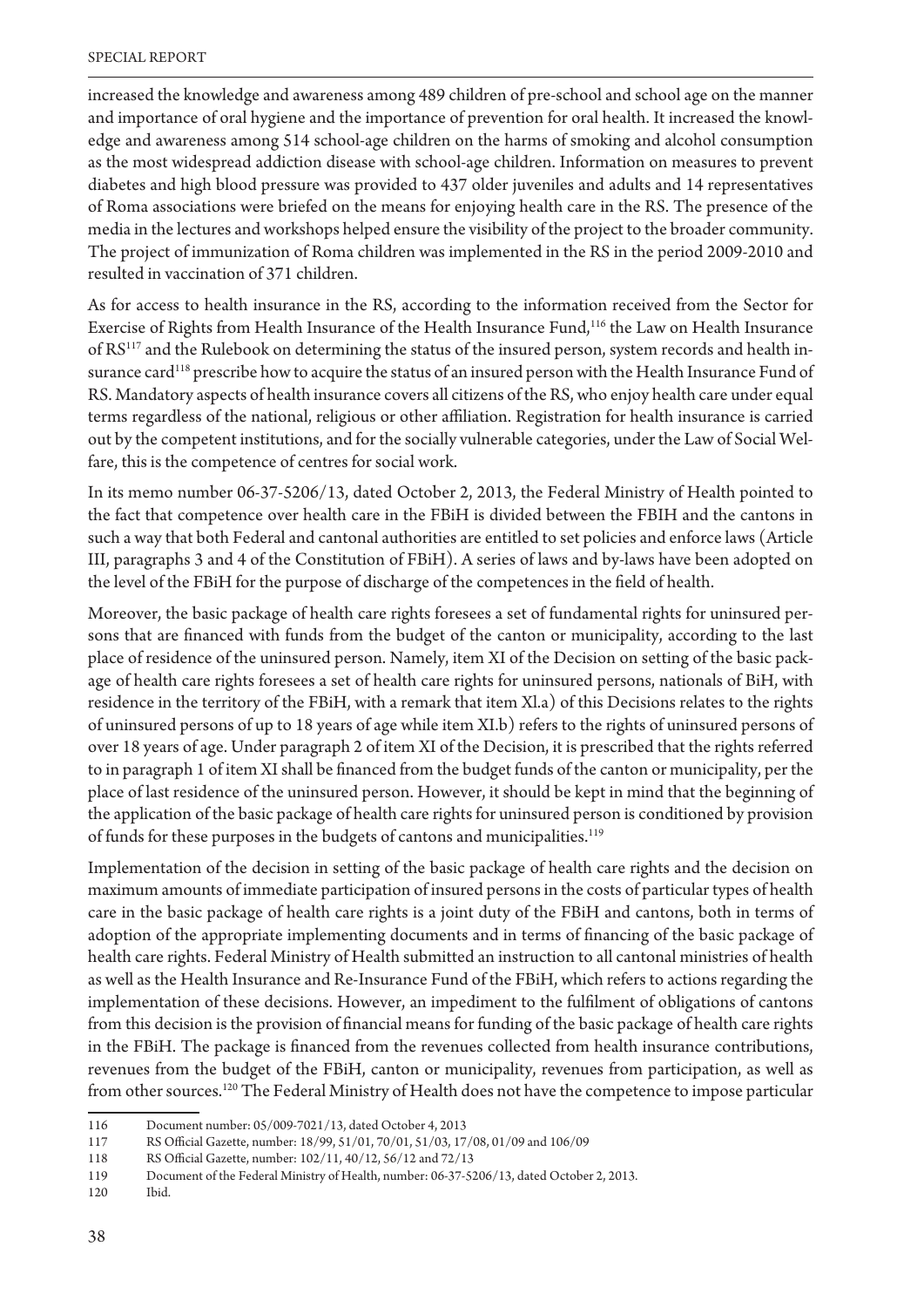sanctions towards cantons in case of failure to adhere to the provisions of the aforementioned decisions. The aforementioned decisions were adopted on the basis of the Law on Health Insurance*, <sup>121</sup>* and consequently, the oversight over their implementation is provided through the competent cantonal inspectorates, as well as the Federal inspectorate, where it is important not to disregard the different financial power of the cantons and their efforts to secure the lacking financial means for the implementation of the basic package of health care rights.

Roma in the FBiH are guaranteed the right to health care as all other citizens of the FBiH and the precondition for exercising this right is to previously meet the requirements prescribed by the Law on Health Insurance. However, according to the information received from the Federal Ministry of Health, a substantial segment of this population is not in possession of valid documents (proof of citizenship, identity cards, and health insurance cards) which further precludes exercising of their rights. Likewise, *a high number of Roma who meet the respective legal requirement are not familiar with their rights, which was the reason behind* the implementation of such measures as registration of Roma in their settlements, carrying out of information campaigns on the means and possibilities to access the health insurance scheme, and thereby exercise the right to health care. Moreover, the fact that an exceptionally low number of Roma are employed either in the public or the private sector is behind a modest number of those who have health insurance and access to health care on those grounds. The reasons why parents are not registering their children vary, from not being in possession of the documents needed for the registration, to lack of information on the manner of registration (legal deadlines for applying for registration). On the other hand, there is a certain number of Roma who migrate, i.e. do not have a permanent place of residence in the territory of the FBiH. In connection with this category, on the level of the FBiH, the amount of 50,000.00 KM for health care for Roma was allocated in each of the last three years, pursuant to Article 12, paragraph 2, item 16 of the Law on Health Care.122 These are funds which are directed towards health care of Roma who due to the traditional lifestyle do not have a permanent place of residence or domicile in the FBiH. The purpose of the program is to provide adequate health care to Roma whose residence or domicile in the FBiH is not known, under equal terms as for other groups of population who are exposed to higher risk of illness. These funds remain insufficient in the sense of full satisfaction on the needs for health care of this category of the population.<sup>123</sup>

In terms of harmonization of the cantonal laws on health care with the Federal Law on Health Care, it should be highlighted that some cantons have adopted their laws, and that these contain mostly the same provisions of as the Federal Law on Health Care, i.e. that the cantonal legislation frequently does not regulate those matters which are of importance for the cantons. On the other hand, there are also those cantonal laws on health care which are not harmonized with the FBiH. However, it should be pointed out that the Constitutional Court of FBiH does not have the competence to determine the legality of legislation, which represents a problem in the sense of evaluating the conformity of lower level legislation with the legislation of higher legal power. It is noted that it is the obligation of the legislator "on the level of the canton to ensure harmonization of its legislation with the Federal legislation."

Information received from the Health Insurance and Re-Insurance Fund of the FBiH indicates that the legal framework established in the FBiH, ensures to all citizens of the FBiH, to invest funds upon principles of reciprocity and solidarity within the canton, to exercise the right to health care and other rights arising from mandatory health insurance. The law guarantees equal position to all insured persons in exercising the rights arising from mandatory health insurance, ensures satisfaction of the basic needs in primary, specialist and consultative, and hospital care under equal terms, as well as access to health service of standard quality and equal substance. 124

<sup>121 &</sup>quot;Federation of BiH Official Gazette", number 30/97, 7102, 70108 and 48/11

<sup>122</sup> Social health care - Article 12 paragraph 5: "Notwithstanding paragraph 2 of this Article, financing of the health care foreseen in items 5, 6, 7 and 16 in paragraph 2 of this Article, in the section pertaining to the obligations of the Federation of BiH, shall be financed from the Federal budget in accordance with legislation on health insurance, as well as the legislation on the protection of rights of members of national minorities."

<sup>123</sup> Document of the Federal Ministry of Health, number: 06-37-5206/13, dated October 2, 2013.

<sup>124</sup> Document number: 01/I-03-3-2279-1/13, dated 30 September 2013.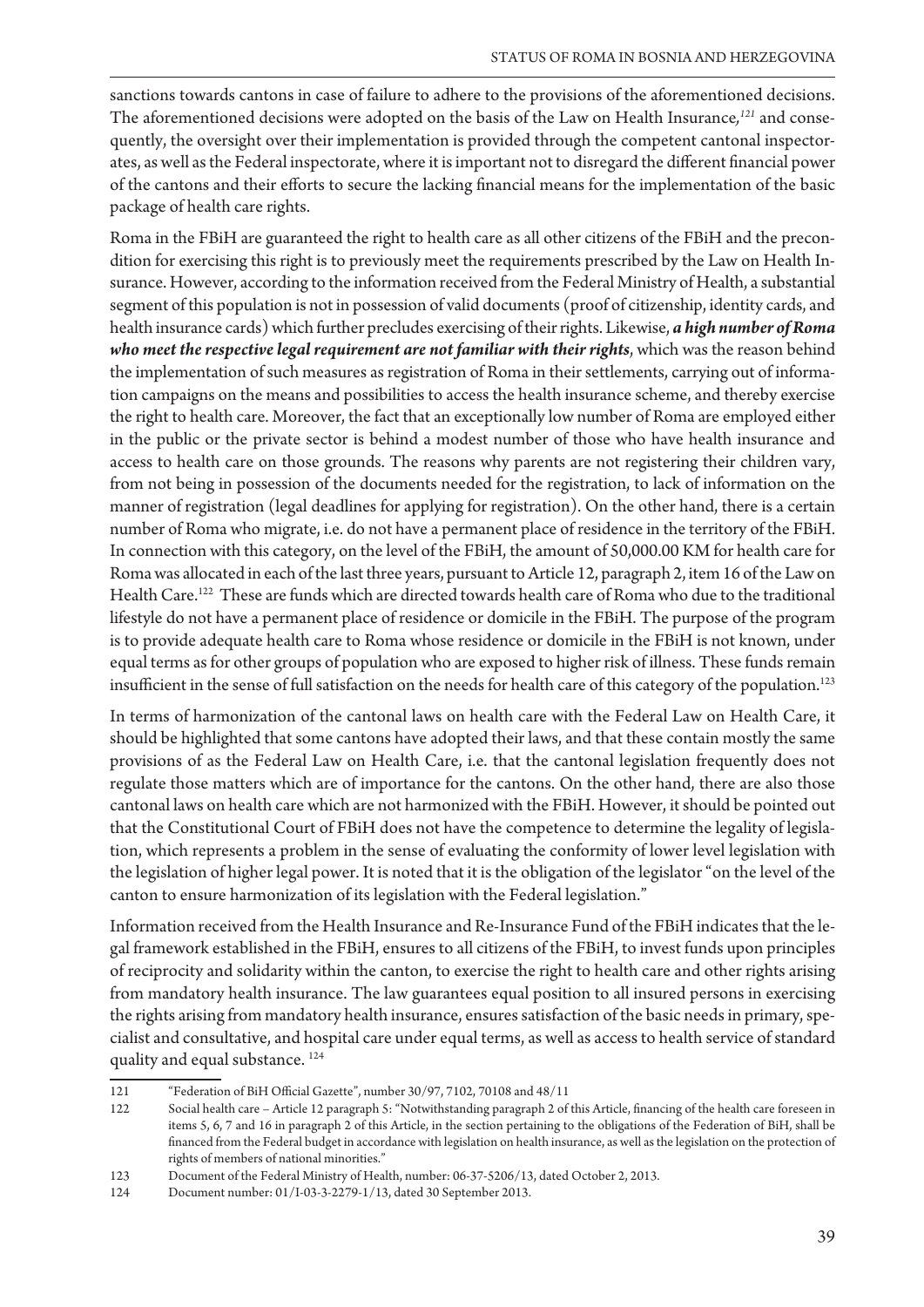In its memo sent to the Institution of the Ombudsmen, the Public Health Institute of Tuzla Canton indicated that MHRR allocated 128,000.00 KM in 2012 to support the implementation of the Action Plan for health care of Roma in the territory of the FBiH and that these funds were implemented through the Public Health Institute of the FBiH, with prior consultations with Roma associations. The Public Health Institute of Tuzla Canton has used funding in the amount of 35,000.00 KM for implementation of the project "Exercise of right to health care and awareness raising for the Roma population in the domain of health protection." Out of this amount, 12,000.00 KM was spent for voluntary health insurance for a period of one year for 34 Roma which cannot be insured otherwise. Additional 160 persons were insured through social work centres and 50 through the Ministry of Education, Science, Culture and Sports. The funds were implemented through the association "EURO-ROM" from Tuzla. These funds were solely available for health care of Roma in the territory of Tuzla Canton.

The Public Health Institute of Sarajevo Canton has participated in the project "Research into anemia among children and women in the FBiH - Roma population" implemented by the Federal Ministry of Health, Public Health Institute of FBiH and UNICEF. This Institute is also taking part in the implementation of the Project: "Research into behaviour in relation to STI/HIV prevalence among members of Roma population in the FBiH" sponsored by the Global Fund, through UNDP and Public Health Institute of the FBiH, and the project: "Improvement of universal access for populations with increased risk in BiH."125

The Public Health Institute of Bosnia-Podrinje Canton submitted the information that this Institute is involved in the implementation of the projects related to health care for Roma, co-ordinated by the Federal or cantonal Ministry of Health.<sup>126</sup>

In Zenica-Doboj Canton the Public Health Institute submitted the information on taking part in the research project of the Public Health Institute of the FBiH "Research into behaviour in relation to STI/HIV prevalence among members of the Roma population in the FBiH."127

According to the information received from the Public Health Institute of Una-Sana Canton, this Institute in 2005 and 2007 implemented the Program for prevention of Hepatitis B, Hepatitis C and TBC for persons in the accommodation centre Goričani, Municipality Bosanski Petrovac (mostly Roma population). Also, the Federal Ministry of Health and Public Health Institute of the FBiH with the help of cantonal institutes conducted research into anemia among Roma children and women in the FBiH. Out of the total number of Roma in the territory of Una-Sana Canton, the research covered 5.1% of households.<sup>128</sup>

As a part of the Roma Decade 2005-2015, the Public Health Institute of Herzegovina-Neretva Canton has continuously over the period 2006-2010, within the European Immunization Week and in co-operation with Roma association "Neretva", controlled the vaccination status of Roma children in the territory of the City of Mostar. Unfortunately, due to a lack of funding and difficult circumstances under which the association operates, the implementation of this activity has been discontinued.<sup>129</sup>

According to the information received from the public health institutes of West Herzegovina Canton, Posavina Canton, and Canton 10, there are no registered Roma in the territories of these cantons so no project activities in the domain of health care have been implemented.

<sup>125</sup> Document number: 05.12.4-3713/13, dated 2 October 2013.

Document number: 01-49-1-67/13, dated 1 October 2013. 126

Document number: 02-1127/13, dated 2 October 2013. 127

<sup>12.8</sup> Document number: 812/13, dated 30 September 2013.

Document number: 2025/13, dated 1 October 2013. This association submitted a filled in questionnaire despite the problems in 129 its delivery due to supply of electricity to the association being cut off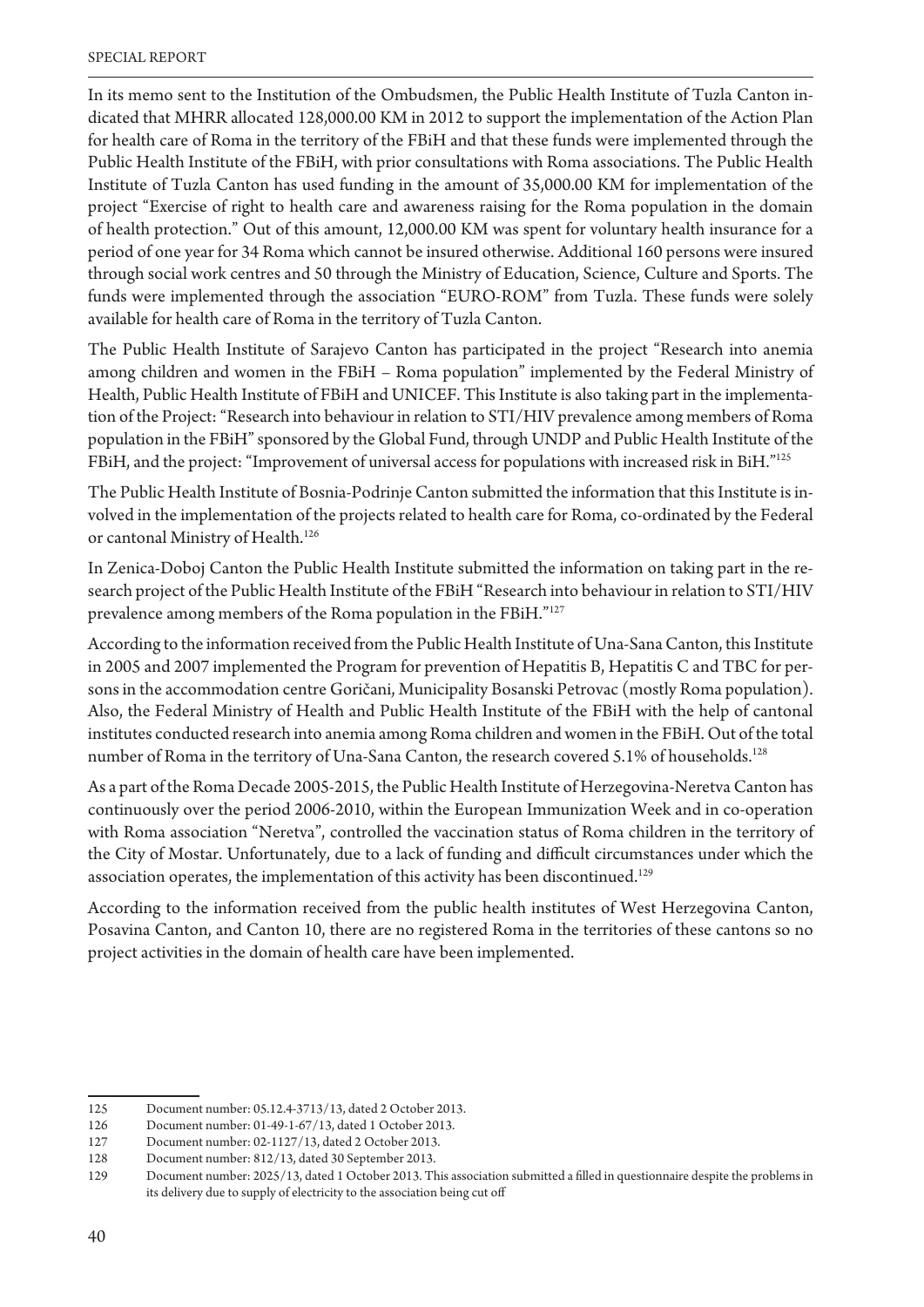#### **3.5.2. Associations' perspective**

Roma associations, although in possession of different information, stress that the greatest progress has been made in the field of health care of the Roma population, although there are still particular problems present such as access to health care for Roma over 65 years of age who are not on the list of the Employment Bureau, are not employed and have not earned a pension, as well as children who are not attending school. Associations estimate that between 60-70% of the Roma population by municipality have health care. According to the information received from the associations active in the territory of the RS, all Roma have health insurance.

Measures which have contributed to Roma having access to health care are: insurance through the employment bureaus and social works centre and realized co-operation with the government authorities. However, the associations believe that access to health care is still difficult due to administrative barriers, bias, lack of funds for participation – the so-called health care stamps whereby citizens are required to pay a particular amount as participation for health insurance, periodic health care, for example over a period of three months, lack of promptness in applying with the Employment Bureau, lack of information among Roma regarding the possibilities for access to health insurance, unstamped health insurance cards. Unfortunately, in some municipalities the problem of Roma not being able to enjoy health care persists, such as in the instance of Čapljina where no Roma have health insurance or Konjic where only seven Roma have health insurance. There are also issues with inefficient access to health care in spite of Roma having health insurance which is the case in Derventa.

The relationship of local self-government authorities in terms of health care for Roma differs.<sup>130</sup> This position of Roma associations indicates that there is substantial room for improving access to health care for Roma, which is especially prominent for the territories of Zenica-Doboj Canton, Central Bosnia Canton and Herzegovina-Neretva Canton and Municipality Derventa in the RS.

Roma associations believe that access to health care can be improved through better implementation of action plans for inclusion of Roma, better co-operation between associations and authorities of BiH, allocation of greater funding for implementation of action plans, education and better communication with government authorities and higher employment among Roma.

Associations have also undertaken certain activities to improve access to health insurance and according to information presented by Roma associations in Vitez, submitted proposals for amendments to the Law on Health Care, in addition to a proposal submitted to the MHRR for ensuring funding for health care for Roma.

<sup>130</sup> The associations believe that handling of health insurance by local self-government authorities is good/very good/satisfactory in all of the municipalities in RS except for Derventa, all the municipalities in the territory of Tuzla Canton except for Lukavac and Živinice, and in municipalities Breza, Bugojno, Vitez, Donji Vakuf, Zenica and in Brčko District of BiH. At the same time, the associations perceive the municipalities' conduct as poor/very poor/not satisfactory and lacking in Čapljina, Lukavac, Vitez (indicated by one association), Jajce, Kiseljak, Mostar, Konjic, Bihać, Đurđevik, Visoko, Zavidovići, Kakanj, and Travnik.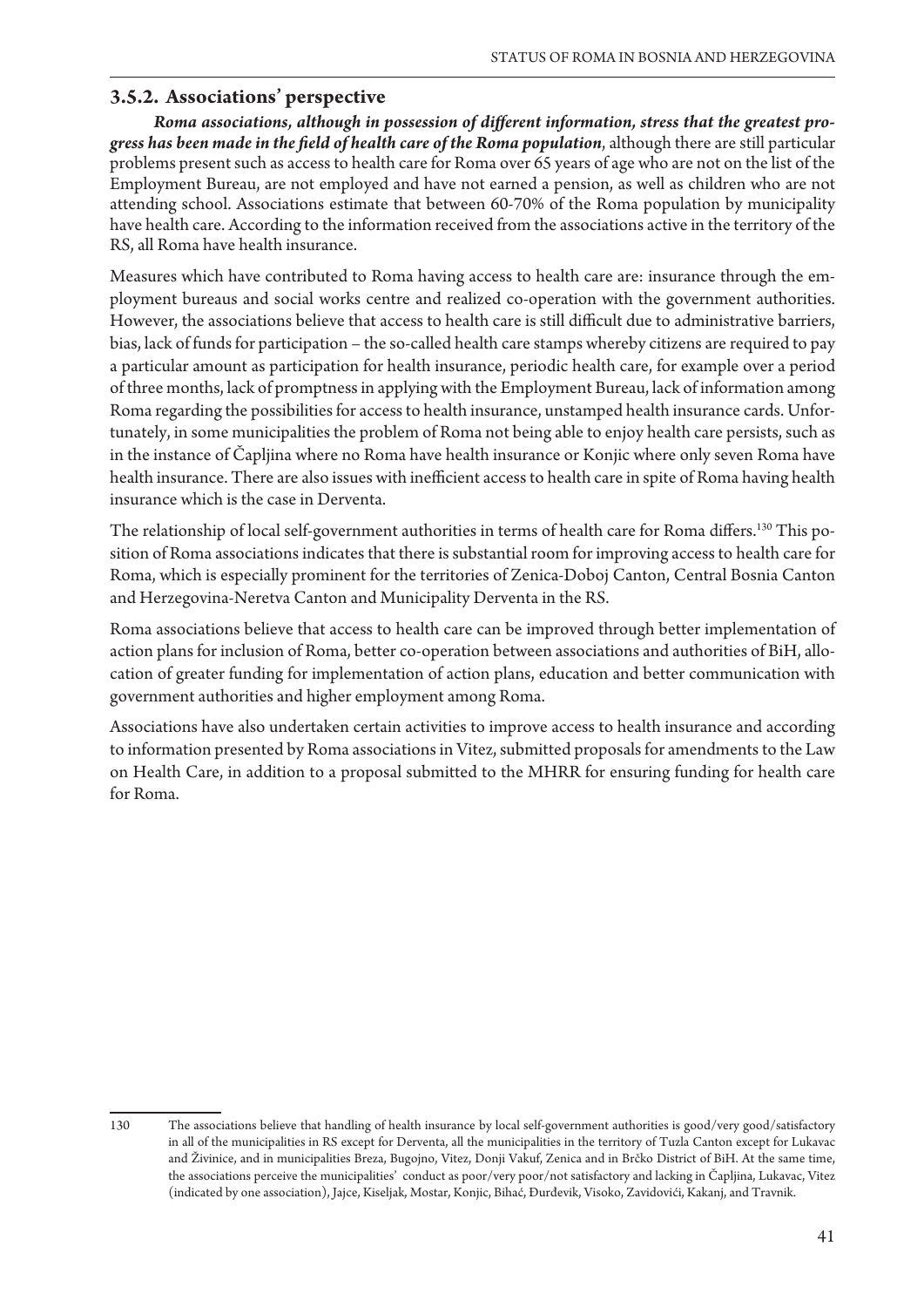# IV. CONCLUSIONS AND RECOMMENDATIONS

- 1. By accepting international human rights standards that oblige the State to protect the rights of Roma with maximum respect of the non-discrimination principle and its harmonization of the national legislation, BiH had set to a significant degree the framework for the development of the institutional mechanisms and procedures which will ensure actual access to recognized rights. It is essential to underline the importance of BiH's inclusion in the international project "Decade of Roma Inclusion 2005-2015" for the implementation of above mentioned activities;
- 2. The relevant legislative framework is established through: adoption of the Law on the Protection of the Rights of National Minorities at the State and entity levels, and in some cantons as well; adoption of the BiH Strategy for resolving the issues of Roma, and; adoption of the Action Plan for resolving the issues of Roma in the area of employment, housing and health protection. This has determined the course of action for BiH government institutions aimed at resolving the basic problems of the Roma population in BiH. It is important to underline more active participation of Roma in all processes realized in BiH, and strengthen the role of Roma NGOs, as this is one of the main principles of the Decade;
- 3. The following international organizations and institutions: the World Bank, Open Society Fund, OSCE, UNDP, UNHCR, UNICEF, World Health Organization, European Commission, Council of Europe, European Roma and Travellers Forum, European Centre for Roma Rights, Education Fund and Government of Sweden and others, had distinguished and important roles in the process of adopting legislation, establishing of institutional mechanisms and implementing programs and projects focused on resolving the problems of Roma, especially those falling under the obligations determined by the Decade of Roma Inclusion;
- 4. The budget line within BiH institutions, primarily the MHHR and the Council of Ministers, in the amount of EUR 1.5 million earmarked for financing activities related to implementation of the Action Plan for resolving the issues of Roma, is to a significant extent a guaranty for the implementation of the planned activities. However, the level of implementation is usually much higher when implementation of activities is supported by additional financial means from lower levels of government or by donor funds;
- 5. In line with the BiH Constitution, all institutions, including judiciary, have the obligation to ensure human rights and fundamental freedoms. Regarding duties defined by the Decade of Roma Inclusion, the following institutions play key roles: Council of Ministers, MHRR, Ministry of Security, Ministry of Justice, Directorate for European Integration, Gender Equality Agency, Government of the FBiH, Government of the RS and Government of Brčko District of BiH;
- 6. A more active policy to improve the situation of the most vulnerable Roma minority was initiated in 2002 with the appointment of the Roma Board within the BiH Council of Ministers as an advisory and co-ordinating body. In 2012 the Board was appointed in its third mandate, which expires in June 2016;
- 7. Co-operation between state and local levels of authorities was especially emphasized in the pro-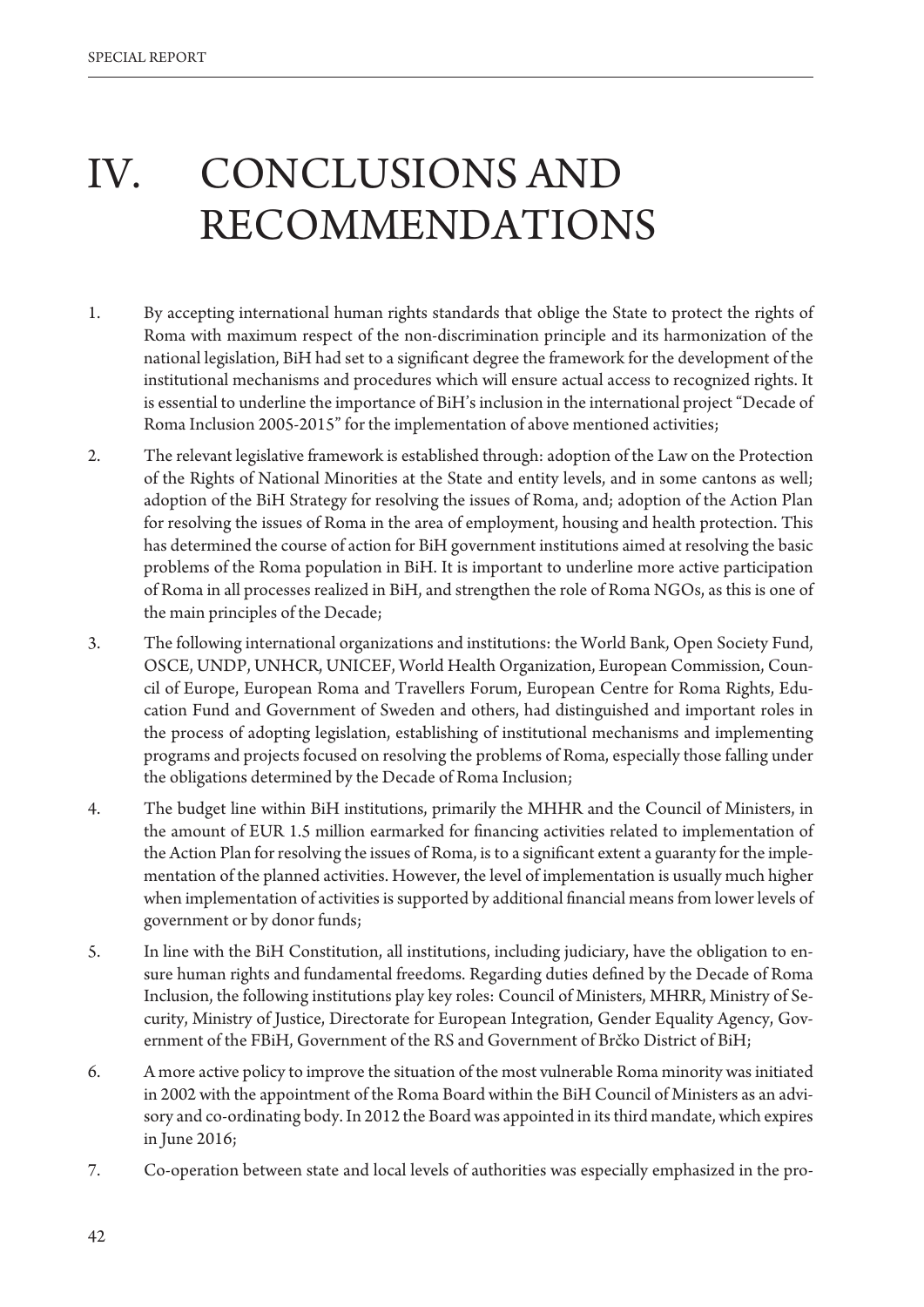cess of implementing measures for the improvement of the rights of Roma. The majority of municipalities at the local level allocate to improve the living conditions of Roma, or invest funds into infrastructure projects. In this segment, the financial support from the state level or by international donors is very significant;

- 8. Unfortunately, there is no registration of minorities' associations in the registers of the associations, which are different in the entities. Nevertheless, according to data collected in the field at the end of October 2013 there were 84 registered Roma associations, and compared to the list prepared by the MHRR this list is larger by five associations. Out of that number, 64 associations are registered in the Federation of BiH, 18 in the RS and 2 associations are operating in Brčko District of BiH;
- 9. The information collected through communication with government institutions illustrates a significant improvement regarding the registration of information and data on Roma living in the territory of BiH. Following the existing methodology used by the institutions the data is mostly disaggregated by territory and gender. More difficult access to data was noted for the areas in which competences are divided between the FBiH and the cantons, which primarily relates to education and health, while data on employment of Roma in the FBiH is available in comprehensive form since the records for the data fall under the competencies of the FBiH Employment Institute;
- 10. It is important to emphasize the introduced mechanism for monitoring the implementation of obligations within the "Roma Decade" program. The MHHR is preparing periodical reports;
- 11. Roma constitute the largest of 17 national minorities in BiH. The last population census was conducted in 1991 and only 8.000 identified themselves as Roma, while according to the registration of Roma and their needs conducted by the MHHR in 2010, 17.000 Roma were registered into a single database. If we take into account those who did not register due to their absence, the estimate is that there are between 30.000 – 40.000 Roma in BiH;
- 12. Data received by the Institution of the Ombudsman from Roma associations through surveys shows around 50.000 Roma living in the territory of BiH, and out of that number around 35.000 Roma live in the FBiH<sup>131</sup>, over 3.000 in RS, and in Brčko District between 2.000-2.500;
- 13. Information put forth by Roma associations show that the largest number of Roma in BiH live in the area of Tuzla Canton and that number is between 15.000 and 17.000.Out of that number between 6.000-6.500 live in Tuzla Municipality, 3.500 in Živinice Municipality, in Lukavac Municipality around 2.540;
- 14. There is a large amount of information among Roma associations not only on issues related to the rights of Roma, but also regarding issues related to the operations of the associations. The obtained information showed that the associations mostly operate at the municipality level and all have substantial information relevant to their membership. This enables them to be an important factor in creating measures to improve of the situation of Roma at the community level at which they operate;
- 15. The associations included in the survey gave mixed opinions of the relations of the local self-administration bodies towards the associations. Unfortunately, the prevailing stance still dominant among the associations is that the relations are below a satisfactory level ;

<sup>131</sup> The number of Roma living in Sarajevo Canton should be added to this number.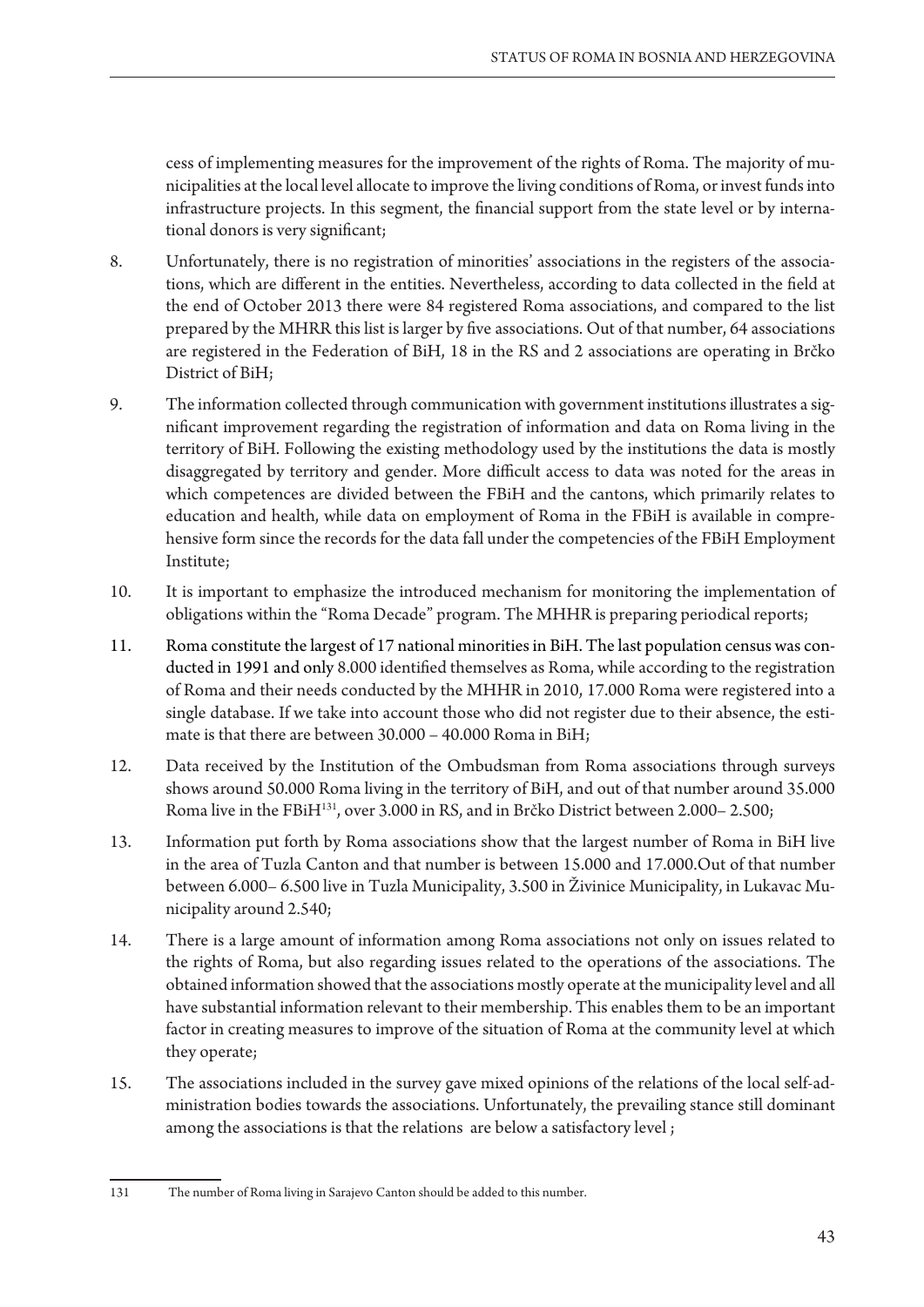- 16. Projects focused on resolving housing issues of Roma, implemented by the MHHR, are based on co-financing by the implementing party in an attempt to double budget funds. Representatives of certain Roma associations consider it an obstacle to resolving housing issues when the local community (municipality) does not express a willingness toward co-financing;
- 17. According to data of the MHHR as of January 2013 the total funds for housing invested from the budget, donor funds and co-financing funds of the implementing parties amounted to BAM 12.085.405.71 KM, including the funds from 2012. It is worth noting that in line with the application of the MHHR in 2012 the amount of EUR 5 million of IPA funds was approved. The funds will be utilized in two phases, and 80% of the funds will be directly invested into housing for Roma;
- 18. According to the associations, the basic problems of addressing housing issues of the Roma population are: poor implementation of the Action Plan, lack of financial means, long and complicated procedures, insufficient co-operation between Roma associations, migration of the Roma population, lack of construction plots, unresolved property issues, inability to legalize existing buildings, lack of funds for the participation of municipal bodies in the implementation of projects at cantonal levels, resistance of the local population, inadequate hygiene and technical conditions under which Roma live, and a lack of willingness on the part of local administration bodies;
- 19. According to government institutions, the complex economic crisis, coupled with low levels of education and job qualifications, worsens employment difficulties for Roma. This, in part, accounts for their poor social integration and adequate measures to counteract this must be taken accordingly. At the same time, three years of implementation of the Action Plan for employment of Roma have not fully met expectations;
- 20. As of 31 August 2013, there were 289 Roma (189 male and 100 female) in the records of the Employment Bureau of the RS. From 2011 to August 2013, a total of 125 Roma from the list of the Employment Bureau of the RS have been employed. At the same time, in the records of the Employment Bureau of the FBiH there were 2,597 persons who have declared themselves as Roma (1,181 female).,Funds spent from the projects focused on employment of Roma have resulted in the hiring of 106 Roma and self-employment of 88 Roma (not including 2013);
- 21. According to current budget projections, no significant changes are expected over the upcoming three-year period in the planned allocations for employment, and it is possible to count with certainty only on the total amount of 850.000,00 KM annually, which includes grant funding from the MHRR (710.000,00 KM) and contributions from budgets of the relevant ministries of the FBiH (90.000,00 KM) and Tuzla Canton (50.000,00 KM);
- 22. The implementation of projects focused on employment of Roma is characterized by certain complexities, owing to the specificities of the target population-- especially with regard to low professional qualifications. Moreover, Roma often do not register in unemployment records or do not declare themselves as Roma if they do register;
- 23. There is no information regarding the number of Roma involved in employment programs who remained employed after the period of co-financing;
- 24. Roma associations that took part in the survey have in particular stressed their dissatisfaction with employment status of Roma, as the percentage of employed Roma is very low--less than 1% in the FBiH and Brčko District BiH less than 3% in the RS. Associations in the survey also reported A) that local self-governance authorities and other businesses have poor employment relations with Roma and B) that there is a pronounced lack of incentives for independent entrepreneurs;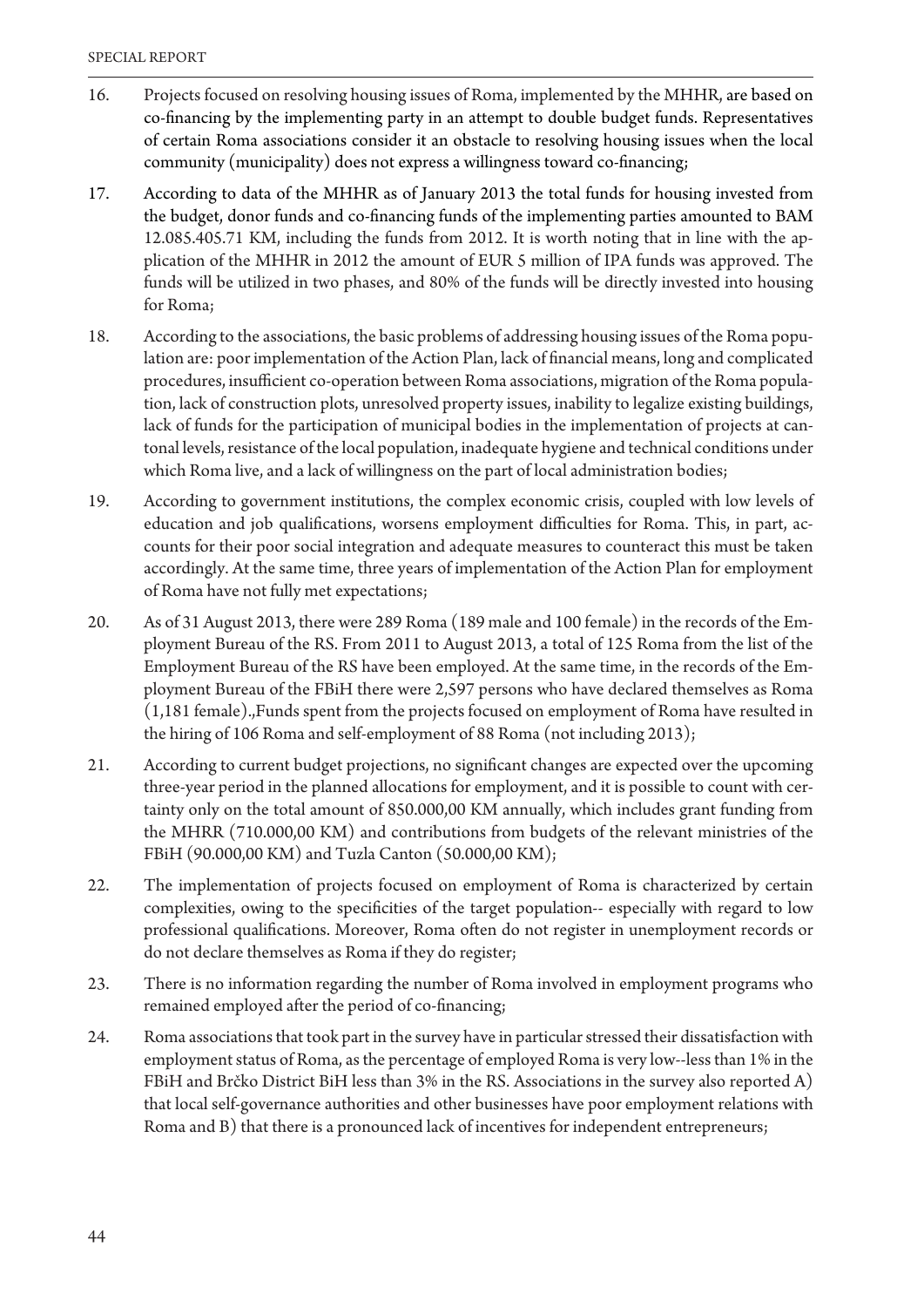- 25. The associations stressed the following as the fundamental problems of employment: lack of competitiveness in the labour market due to lack of vocational training, insufficient engagement of Roma, lack of education, employers' mistrust, nepotism, lack of incentives to independent entrepreneurship and crafts, bias and stereotypes. Roma have also emphasized certain positive examples in hiring of Roma, such as those from municipalities Vitez, Zenica and Prijedor;
- 26. According to the views of the MHRR, *the key barriers limiting the opportunities and access to*  high-quality education for Roma are extreme poverty, changes in the place of residence, lack of understanding of the importance of education for their children, and others, as well as lack of *financial means*. These are likewise barriers to implementation of all measures foreseen in the Action Plan for education of Roma. Namely, *no financial means were appropriated at the State* level in 2012 and 2013 for this purpose;
- 27. As a result of the Revised Action Plan of BiH on educational needs of Roma in 2011 of enrolment of Roma children in primary, secondary, and higher education has increased. It is evident that a much smaller number of children are leaving primary and secondary education;
- 28. Unfortunately, this trend did not continue in 2012 and 2013. Round tables with representatives from primary schools in Živinice, Tuzla and Bijeljina, revealed that a majority of Roma families left BiH; in the first semester of the 2012/2013 academic year, one third of Roma children were not graded because they had left the country. Schools continue to face a large number of unexcused absences of Roma children;
- 29. As root causes of Roma's lower-than-average education, associations have pointed to: poor implementation of the Action Plan, poor education and social policies and conditions, poverty , prejudice and discrimination against Roma, insufficient awareness of and lack of interest in education among Roma, lack of personal identification documents;
- 30. In early 2012, the MHRR, in co-operation with the relevant State, entity and cantonal ministries and institutions of social welfare, health, education, police, judiciary, communications, as well as the non-governmental sector, has developed a data collection methodology to prepare the first report on socially excluded categories of children in BiH. These guidelines will include recommendations to the competent ministries and local governments to plan activities for Roma children with regard to health care, social inclusion, education, etc.;
- 31. There is an insufficient institutional network at the local level to support Roma and Roma associations. Advisory services for Roma families and children are available only at social work centres, but the number of Roma families who request these services from the centres is negligible. The Revised Action Plans foresees the establishment of day care centres, though none have been opened so far in BiH;
- 32. The associations consider their relationship with the local self-government authorities as very poor and have a divided stance of whether Roma children, compared to other children, are discriminated against in primary education. The associations believe that the mediators could better contribute to an increased enrolment of Roma children in primary or secondary schools;
- 33. Legislation on health care and health insurance in BiH, adopted by the entities and Brčko District, prescribes that any person in BiH, including Roma persons, is entitled to health insurance only if he/she has the status of health insurance holder. This status may be attained through payment of contributions, unless the person in question belongs to a socially vulnerable category;
- 34. Children from the Roma population, as well as all other populations, are covered by mandatory vaccination performed free of charge. Likewise, children in pre-school, primary and secondary education are covered by mandatory health insurance;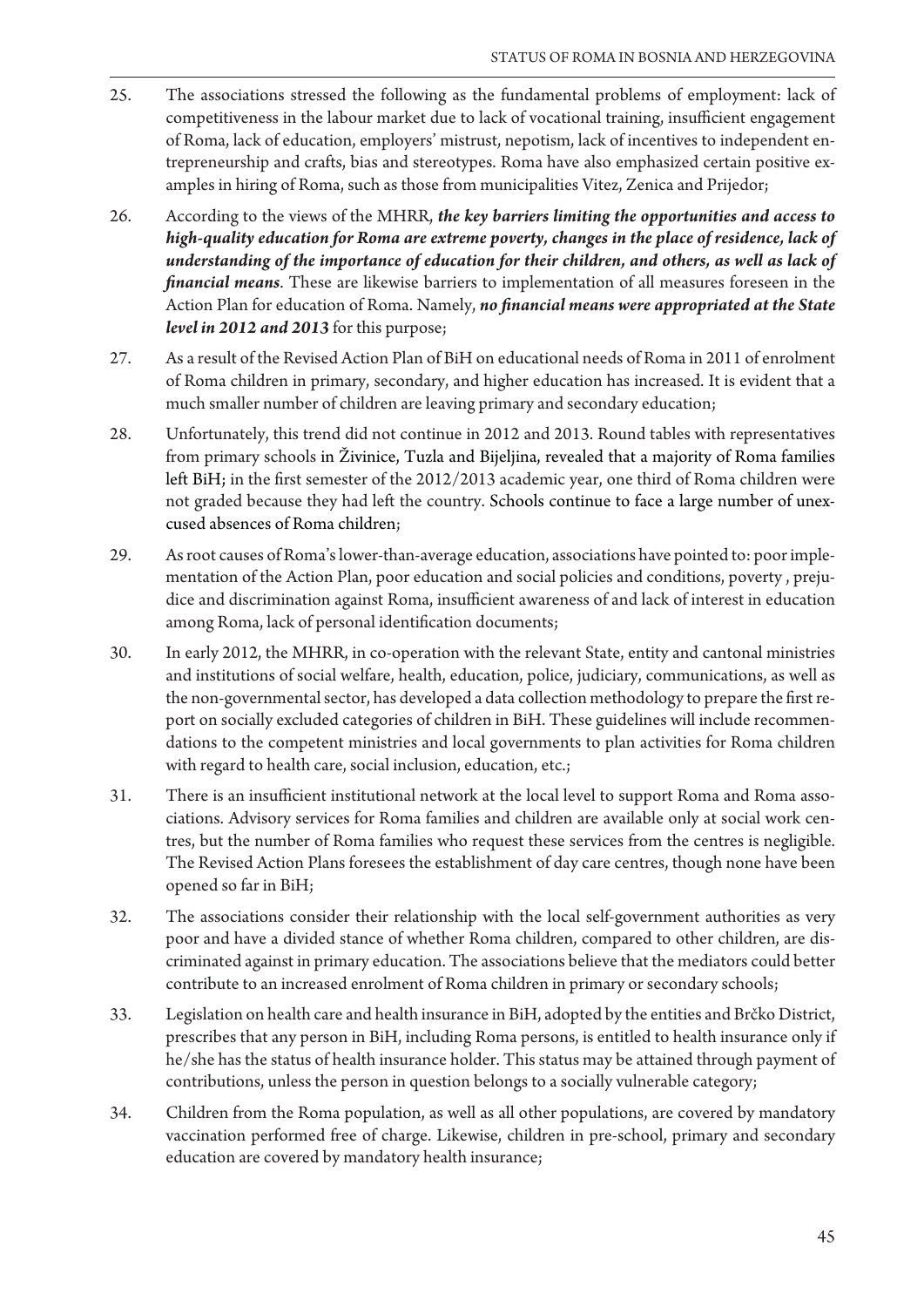- 35. Under health care legislation, Roma citizens are entitled their rights on equal terms with other citizens. However, health care is most frequently provided via employment or education, and these are two areas from which Roma are largely excluded.
- 36. The MHRR and the Council of Ministers of BIH in 2012 adopted a decision to allocate 1,475,000.00 EUR in the state budget to towards resolving the problems of Roma. Out of this amount, 105,000.00 EUR was to be used for health care;
- 37. As for concrete indicators regarding health care of in BiH (number of Roma who have health insurance, number of immunized Roma children, number of births and deaths among Roma children, and so on), the MHRR does not disclose data for Roma. According to the Constitution, this data lower levels of government should maintain this data;
- 38. In the FBiH the amount of 50,000.00 KM was allocated for Roma health care in each of the last three years, under the obligation to provide health care to members of national minorities who have not otherwise received the status of a health insurance holder. However, these funds remain insufficient for the needs of the entire Roma population;
- 39. Roma associations believe that the greatest progress among their set of challenges has been made in the field of health care. Nevertheless, they cite problems remaining, such as access to health care of Roma over 65 years of age who are not registered at the employment bureau, are not employed and have not earned a pension; as well as Roma children who do not attend school. Factors which contributed to the realization of Roma'access to health care are: insurance provision by the employment bureaus and social works centres, as well as established co-operation with the government authorities;
- 40. The associations believe that access to health care is still difficult due to: administrative barriers, bias, lack of funds for participation – the so-called health care stamps whereby citizens are required to pay a particular amount as participation for health insurance – unstamped health insurance cards, non-frequent health care visits, delays in applying to the Employment Bureau, lack of information among Roma regarding access to health insurance;
- 41. Local self-government authorities throughout BiH have varying degrees of involvement in ensuring health care provisions for Roma communities. There is still substantial room to improve access to health care for Roma, especially in Zenica-Doboj, Central Bosnia and Herzegovina-Neretva Cantons as well as Municipality Derventa in the RS;
- 42. Roma associations believe that access to health care can be improved through better implementation of action plans for inclusion of Roma, better co-operation between associations and authorities of BiH, allocation of greater funding for implementation of action plans, better communication with government authorities, increased education and higher employment among Roma;
- 43. It is beyond doubt that important advances were made over the past few years toward the inclusion of Roma in society, primarily facilitated by the establishment of legislative and institutional frameworks. This process was substantially delayed due to the structural organization of government in BiH, thus slowing the actual process of implementing the adopted measures. A comparative assessment of the views expressed by governmental institutions and Roma associations – regarding the position of Roma in BiH – reveals that the respective views do not diverge substantially. Authorities are aware that there is a need for further action. Roma associations objectively assess the position of Roma in BiH society in relation to the larger global context, and they are trying to improve their position through practical and constructive proposals in co-operation with government authorities.

With the aim to further improve the position of Roma and ensure them their rights guaranteed by international standards, the Human Rights Ombudsman of BiH, on the basis of research into the observed weaknesses in implementation of the adopted strategic plans and programs, hereby make the following: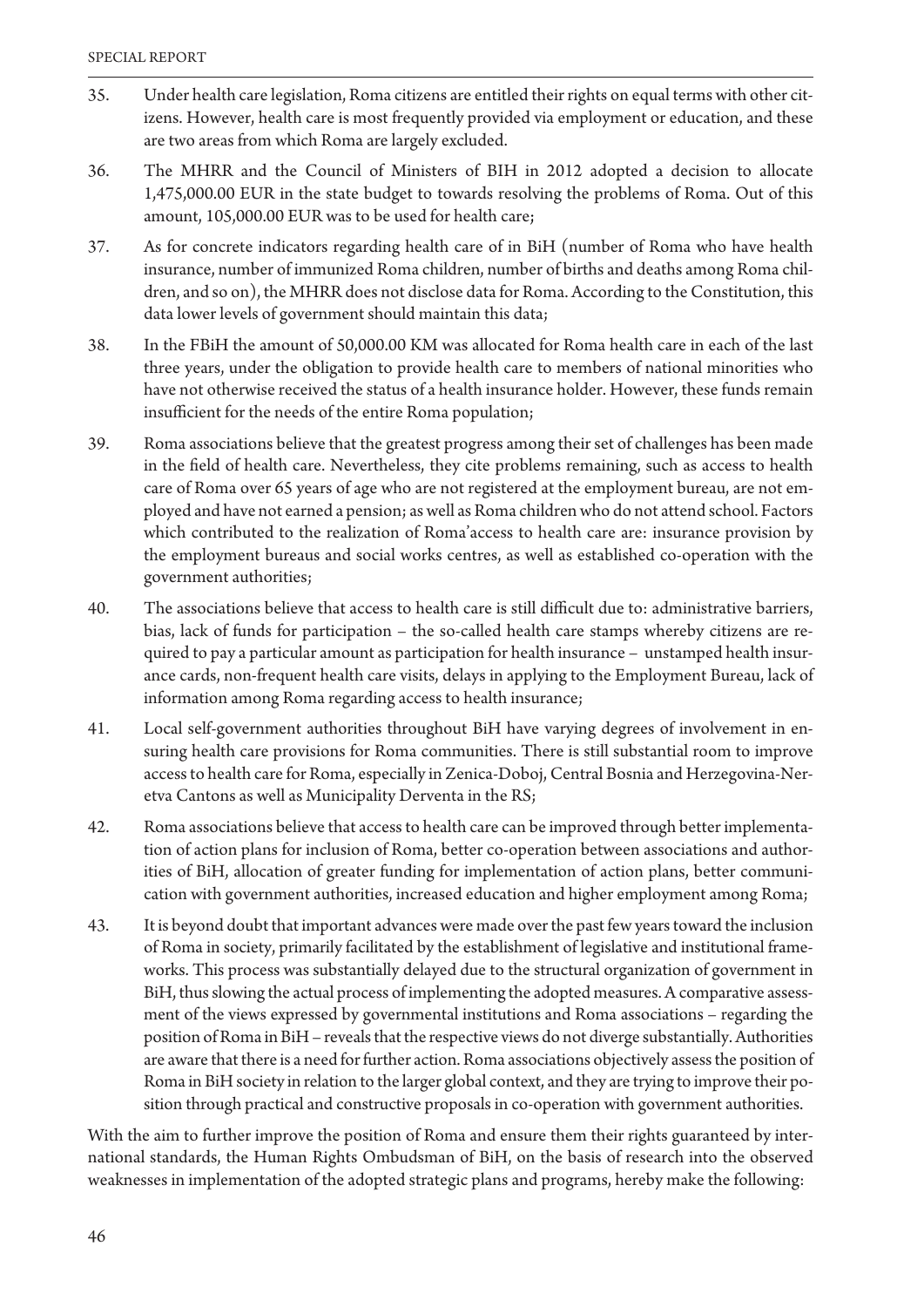# RECOMMENDATIONS

- 1. There is a need to continue with the implementation of the measures designed in line with the obligations of BiH related to the Roma Decade, and to conduct revision of the measures in accordance with the most recent recommendations of the UN reporting bodies;
- 2. The Ombudsman supports co-operation between the state and local level in resolving the issues of Roma, and urges the municipalities which have not done so already where to initiate activities and budget funds for 2014 in order to improve the situation of Roma in their respective territories;
- 3. The entities, cantons and municipalities should review their policy of financing projects pertaining to Roma, in order to increase funds available in the budget of BiH institutions, primarily the MHHR and the Council of Ministers. The amount of EUR 1.5 million is recommended to be earmarked for implementation of the Action Plan
- 4. Provide the necessary funds for smooth functioning of the Roma Board as an advisory and co-ordinating body formed within the Council of Ministers, as well the funds necessary for the operations of the monitoring team and Roma Co-ordinators;
- 5. Associations' registration bodies should establish systems to ensure monitoring of registered associations working on the protection of national minorities' rights, including specifically the protection of the rights of Roma;
- 6. The Ombudsman supports the efforts of the MHHR focused on the rights of Roma, and recommends that entity governments maintain records regarding the rights of Roma, similar to what has been provided with employment data;
- 7. More specifically, the authorities in the FBiH, FBiH Ministry of Health, FBiH Ministry of Education and FBiH Ministry of Labour and Social Policy, as well as in the competent cantonal ministries, should include separate indicators for Roma in records relating to health protection, education and social policy.
- 8. All competent institutions should continue efforts to ensure that each person belonging to the Roma national minority has personal identification documents, since this is a pre-requisite for exercising their rights;
- 9. The significance local communities have in providing and protecting the rights of Roma in BiH, specifically highlighted by Roma associations, imposes an obligation on local self-government authorities to help change how their employees treat Roma. This is of particular importance for Roma housing rights, which depend directly upon the attitude of the local community. There is a need for stronger actions by local self-governments to provide: construction land; faster resolution of property matters; a quicker process and simplified procedures for legalization of illegally-constructed buildings occupied by Roma; funds for municipal administrative authorities to partake in implementation of cantonal-level projects; improved utility and sanitation conditions in territories inhabited by Roma;
- 10. To provide a local-level institutional network to support Roma and Roma associations, it is necessary to strengthen the capacities of social work centres in municipalities inhabited by large Roma populations, and to establish daily care centres for Roma children as foreseen in the Revised Action Plan;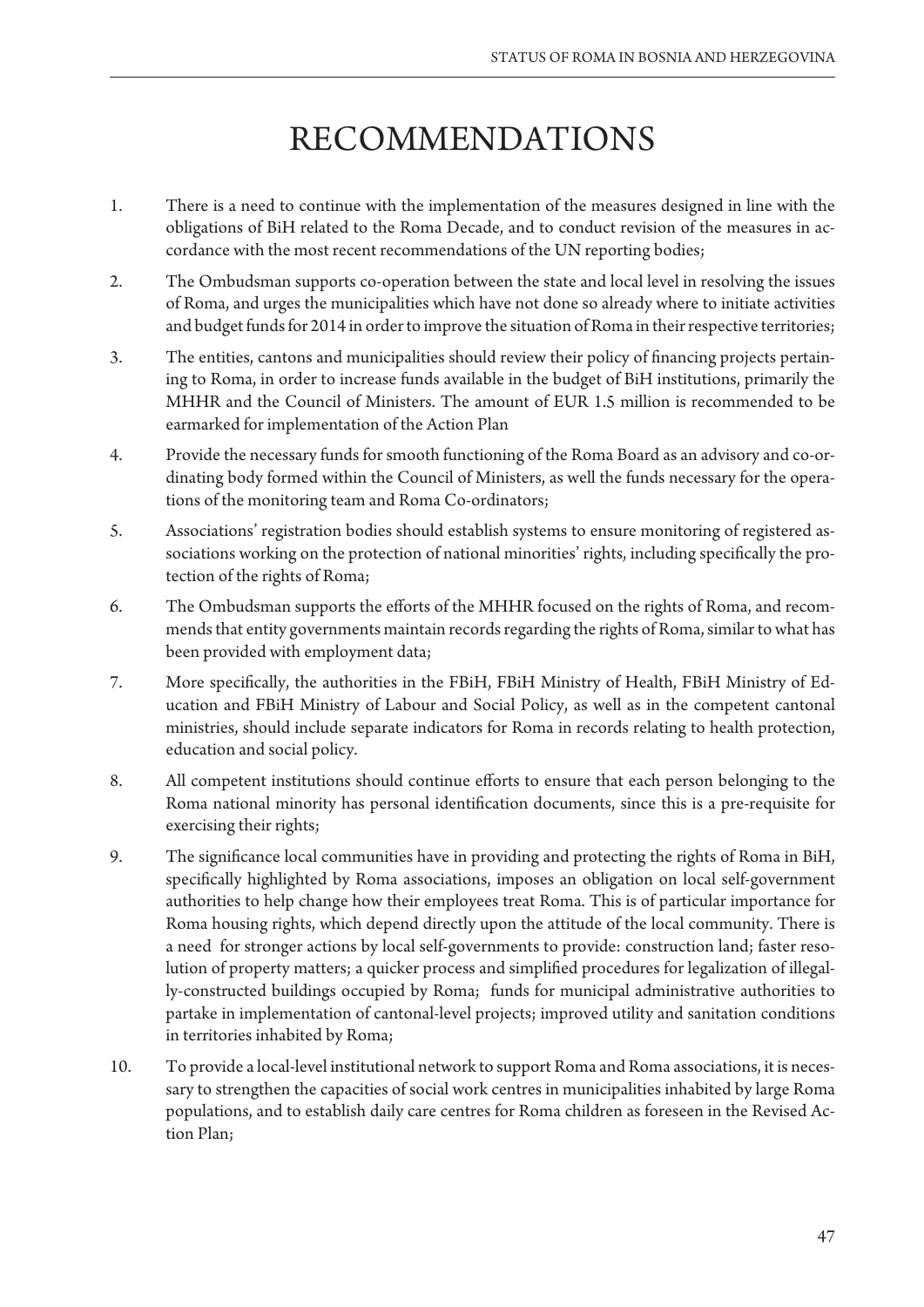- 11. To achieve higher employment among Roma, it is necessary to re-examine past programs and compile information about Roma who have maintained employment after project expiration. It is necessary to re-examine the possibility of developing activities within employment bureaus to address hindrances to employment of Roma. This refers mainly to A) the lack of vocational education, and of education in general, which renders Roma uncompetitive in the labour market, as well as B) the need to provide incentives to independent entrepreneurship;
- 12. For lasting improvement in employment among Roma, special attention should be paid to education of Roma children via consistent implementation of the Action Plan. More specifically, this includes the provision of free textbooks and school transportation; raising awareness among Roma of the importance of education, and among teachers on the need for stronger involvement in integration of Roma children in education; in order to eliminate bias towards Roma and prevent all forms of discrimination against them. In this regard, it is important to urgently introduce mediators in schools attended by a large number of Roma children in order to achieve higher enrolment numbers;
- 13. It is necessary to continue implementation of the activities that have thus far yielded remarkable results in improving access to health care for Roma. Roma, because they are largely excluded from education and employment, often fail to attain status as health insurance holders. This exacerbates social marginalization, and leaves a need for measures of "positive discrimination". These measures directly require better implementation of the action plans for inclusion of Roma, better co-operation between Roma associations and BiH authorities, greater allocation of funds for implementation of the action plans, better education and higher employment among Roma;
- 14. Extend support to projects aimed at increasing human rights' awareness among Roma in BiH, through strengthening their associations and their capacity to organize themselves; encourage public radio and television broadcasters to assume a key role in raising awareness of the need to secure rights for Roma and eliminate all types of discrimination against them.
- 15. The Ombudsman calls upon international donors to support the authorities in BiH to implement measures set out in the Roma Decade, as well as the recommendations issued to the authorities by the UN reporting bodies. Thorough implementation of these measures would improve the status of Roma in BiH.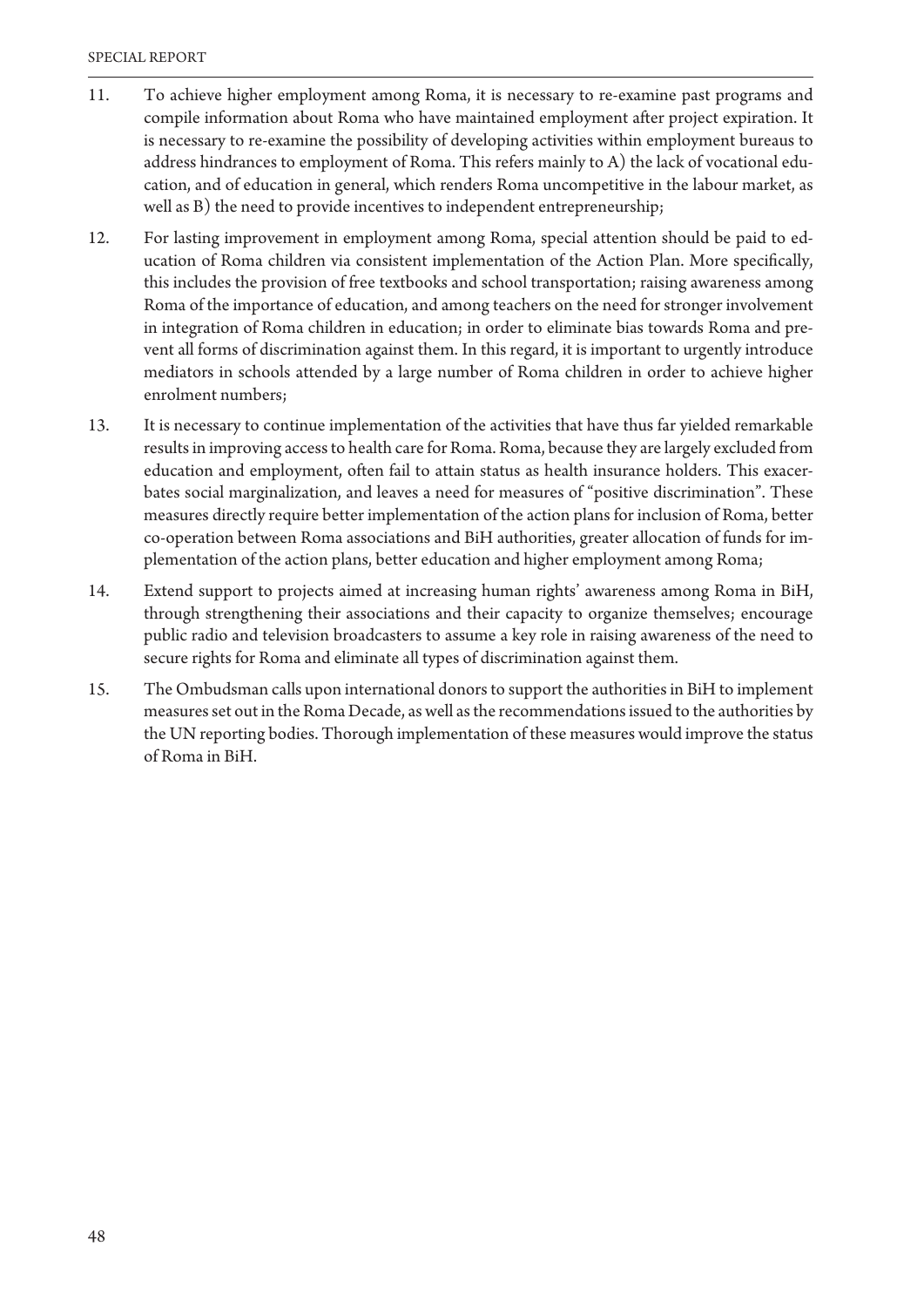ANNEX I: TABLE OF REGISTERED ROMA ASSOCIATIONS IN BIH **ANNEX I: TABLE OF REGISTERED ROMA ASSOCIATIONS IN BIH**

**ROMA ASSOCIATIONS IN TUZLA CANTON** 

ROMA ASSOCIATIONS IN TUZLA CANTON

| a) Means for the provision of<br>b) Financing of association<br>office space | b) donations from domestic and<br>a) renting office space<br>international NGOs | local community and donations<br>from domestic and international<br>b) funds from the budget of the<br>a) renting office space<br><b>NGOs</b> | b) donations from domestic and<br>a) renting office space<br>international NGOs | local community and donations<br>from domestic and international<br>b) funds from the budget of the<br>a) renting office space<br><b>NGOs</b> | local community and donations<br>from domestic and international<br>b) funds from the budget of the<br>NGOs from cantonal budget<br>a) renting office space | b) donations from domestic and<br>a) renting office space<br>international NGOs        | local community; funds from the<br>b) funds from the budget of the<br>cantonal and entity budget and<br>donations from domestic and<br>a) renting office space<br>international NGOs |
|------------------------------------------------------------------------------|---------------------------------------------------------------------------------|-----------------------------------------------------------------------------------------------------------------------------------------------|---------------------------------------------------------------------------------|-----------------------------------------------------------------------------------------------------------------------------------------------|-------------------------------------------------------------------------------------------------------------------------------------------------------------|----------------------------------------------------------------------------------------|--------------------------------------------------------------------------------------------------------------------------------------------------------------------------------------|
| Gender breakdown and<br>number of youth in the<br>association bodies         | M-0, F-7; Youth (0)<br>a) Assembly:                                             | M-15, F-5; Youth (10)<br>b) Board of Directors:<br>M-3, F-2; Youth (3)<br>a) Assembly:                                                        |                                                                                 | M-17, F-17; Youth (52)<br>b) Board of Directors:<br>M-5, F-7; Youth (10)<br>a) Assembly:                                                      | M-80, F-40; Youth (30)<br>b) Board of Directors:<br>M-4, F-1-; Youth (3)<br>a) Assembly:                                                                    | M-20, F-19; Youth (6)<br>b) Board of Directors:<br>M-4, F-1-; Youth(1)<br>a) Assembly: | b) Board of Directors:<br>M-7, F-4; Youth (4)<br>M-2; F-1                                                                                                                            |
| <b>Association</b><br>bodies                                                 | Supervisory Board<br>Other bodies<br>Assembly,<br>hu<br>a                       | Supervisory Board<br>Assembly, Board<br>of Directors and                                                                                      | <b>Board of Directors</b><br>and Supervisory<br>Board                           | Assembly and Su-<br>pervisory Board                                                                                                           | Supervisory Board<br>Assembly, Board<br>of Directors and                                                                                                    | Assembly and Su-<br>pervisory Board                                                    | Assembly, Board of   a) Assembly:<br>Directors, Super-<br>visory Board and<br>others                                                                                                 |
| No.of<br>mem-<br>bers                                                        | 60                                                                              |                                                                                                                                               | $\sigma$                                                                        |                                                                                                                                               | 210                                                                                                                                                         | 45                                                                                     | $\Xi$                                                                                                                                                                                |
| Date of establish-<br>ment / level of<br>organization                        | Cantonal level<br>08/02/2001                                                    | Cantonal level<br>21/11/2002                                                                                                                  | Cantonal level<br>14/04/2008                                                    | Cantonal level<br>16/05/2007                                                                                                                  | Cantonal level<br>13/08/2010                                                                                                                                | Cantonal level<br>16/04/2008                                                           | Cantonal level<br>17/02/2004                                                                                                                                                         |
| E-mail                                                                       | uzbb@yahoo.com                                                                  | admirbiberovic@<br>yahoo.com                                                                                                                  | muradif.b@bih.net.ba                                                            | delemdelem@gmail.<br>com                                                                                                                      |                                                                                                                                                             | romicelic@bih.Net.ba                                                                   | eurorombh@yahoo.<br>com                                                                                                                                                              |
| Fax / Cell<br>Phone                                                          | 061/739-740<br>035/298-001                                                      | 061/649-393                                                                                                                                   | 035/772-824<br>035/772-186<br>061/943-400                                       | 061/638-374                                                                                                                                   | 061/281-131                                                                                                                                                 | 035/660-778<br>061/660-627                                                             | 035/228-884<br>061/294-992                                                                                                                                                           |
| contact person<br><b>Address</b>                                             | Indira Bajramović<br>Meše Selimović 85                                          | Zlatana Mešića 110<br>Osman Biberović                                                                                                         | Stara pruga 97 Mu-<br>radif Biberović                                           | Zlatana Mešića 123<br>ZijadJusić                                                                                                              | Samed Osmanović<br>Đurđevik bb-<br>Stara pruga                                                                                                              | Murat Čaluković<br>Alije Izetbegovića<br>82                                            | Bosne srebrene bb<br>SKPC Mejdan<br>Nedžad Jusić                                                                                                                                     |
| Title of association<br>organization                                         | budućnosť - Tuzla<br>Romkinja "Bolja<br>Udruženje žena                          | UG"Sretni Romi"<br>- Tuzla                                                                                                                    | $dron'' - \tilde{Z}ivinice$<br>UR "Romano                                       | Udruženje Roma<br>"Đelem đelem"<br>Tuzla                                                                                                      | NO "Romi" - Ži-<br>vinice                                                                                                                                   | Udruženje Roma<br>"Jagoda" - Čelić                                                     | "Euro Rom" - Tu-<br>Udruženje Roma<br>zla                                                                                                                                            |
| Ňо.                                                                          | $\overline{ }$                                                                  | $\sim$                                                                                                                                        | 3                                                                               | 4                                                                                                                                             | S                                                                                                                                                           | $\circ$                                                                                | $\overline{ }$                                                                                                                                                                       |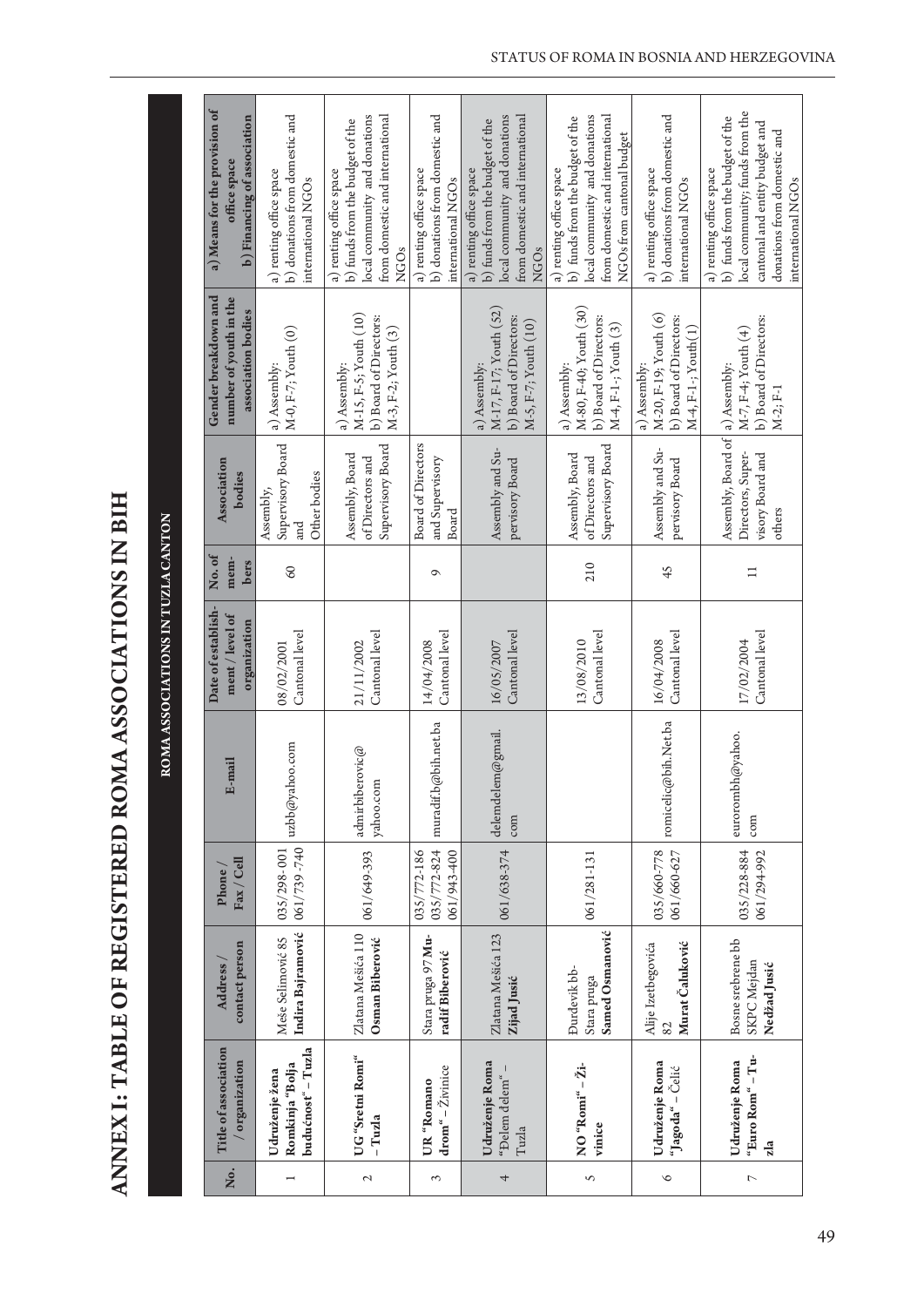| a) Means for the provision of<br>b) Financing of association<br>office space | a) renting office space                        | b) donations from domestic and<br>a) renting office space<br>international NGOs                     | a) property of the local community                     | b) donations from domestic and<br>a) renting office space<br>international NGOs        | and entity budget, donations from<br>domestic and international NGOs<br>b) funds from from the cantonal<br>a) renting office space |                                                          | b) donations from domestic and<br>a) renting office space<br>international NGOs | a) premises for non/governmental<br>b) funds from the budget of the<br>sector in the local community<br>local community | b) funds from Tuzla Municipality,<br>Culture and the Open Society<br>FBIH Ministry of Science and<br>a) renting office space<br>Foundation BiH | a) renting office space                                           |
|------------------------------------------------------------------------------|------------------------------------------------|-----------------------------------------------------------------------------------------------------|--------------------------------------------------------|----------------------------------------------------------------------------------------|------------------------------------------------------------------------------------------------------------------------------------|----------------------------------------------------------|---------------------------------------------------------------------------------|-------------------------------------------------------------------------------------------------------------------------|------------------------------------------------------------------------------------------------------------------------------------------------|-------------------------------------------------------------------|
| Gender breakdown and<br>number of youth in the<br>association bodies         | a) Assembly:<br>$M-5; F-1$                     | b) Board of Directors:<br>a) Assembly: M-40%;<br>F-30%; Youth (30%)<br>M-50%; F-30%;<br>Youth (20%) |                                                        | b) Board of Directors:<br>$M-5, F-0; Youth (O)$<br>M-5, F-0; Youth (0)<br>a) Assembly: | a) Assembly: M-4; F-1<br>Youth $(2)$                                                                                               |                                                          | M-2; F-2; Youth (1)<br>a) Assembly:                                             | M-35; F-20; Youth (18)<br>a) Assembly:                                                                                  | M-4, F-2; Youth (4)<br>a) Assembly:                                                                                                            | M-25, F-15; Youth (10)<br>a)Assembly:                             |
| <b>Association</b><br>bodies                                                 | Assembly                                       | Board of Directors<br>Assembly and                                                                  | Board of Directors                                     | Supervisory Board<br>Assembly, Board<br>of Directors and                               | Assembly and Su-<br>pervisory Board                                                                                                | <b>Board of Directors</b><br>Assembly and                | Team of the Cen-<br>tre                                                         | Supervisory Board<br>Assembly, Board<br>of Directors and                                                                | Assembly and Su-<br>pervisory Board                                                                                                            | Assembly                                                          |
| No.of<br>mem-<br>bers                                                        | 150                                            | approx<br>2300                                                                                      | $\overline{C}$                                         | 450                                                                                    | S                                                                                                                                  |                                                          | <b>NGOs</b><br>Roma<br>18                                                       | 406                                                                                                                     |                                                                                                                                                |                                                                   |
| Date of establish-<br>ment / level of<br>organization                        | Cantonal level<br>28/04/2006                   | Cantonal level<br>23/02/2003                                                                        | Cantonal level<br>11/05/2006                           | Cantonal level<br>31/10/2000                                                           | Cantonal level<br>23/06/2008                                                                                                       | Cantonal level<br>17/09/2010                             | No Registration                                                                 | Cantonal level<br>07/11/2003                                                                                            | Cantonal level<br>18/04/2006                                                                                                                   | Cantonal level<br>12/01/2011                                      |
| E-mail                                                                       |                                                | nova_romska_nada@<br>yahoo.com                                                                      |                                                        | nvo.saeroma@gmail.<br>com                                                              |                                                                                                                                    | @yahoo.com<br>dedicesad                                  | muradif.b@bih.net.ba                                                            |                                                                                                                         | udruženjeeps@gmail.<br>com                                                                                                                     |                                                                   |
| Fax / Cell<br><b>Phone</b>                                                   | 061/675-351                                    | 035/556-636<br>061/964-542                                                                          | 062/264-814                                            | 035/286-563                                                                            | 035/228-884                                                                                                                        | 035/645-812<br>062/871-584                               | 061/943-400<br>035/772-824                                                      | 035/874-086<br>061/143-128                                                                                              | 061/651613                                                                                                                                     | 062/542-226;<br>066/542-226<br>061/289-431                        |
| contact person<br>Address                                                    | Husein Biberović<br>Naselje Krojčiva<br>do 248 | Prva ulica 12 Enes<br>Mahić                                                                         | Poljice-Svatovac<br>NazifMujić                         | Mirze Hadžimeh-<br>medovića 14<br>Šaban Mujić                                          | Ramiz Suljić                                                                                                                       | Rudarska bb Fikret<br>Ahmetović                          | Ulica II br. 50 Mu-<br>radif Biberović                                          | Alije Izetbegovića 4<br>Mehmed Mehić                                                                                    | Omladinske radne<br>brigade 37, Me-<br>Prvomajska 25,<br>hmed Mujić                                                                            | Nevreča<br>193 - Mu-<br>hamed Beganović                           |
| Title of association<br>organization                                         | "Povratnici" – Tu-<br>Udruženje Roma<br>zla    | UG "Nova romska<br>nada" - Lukavac                                                                  | "Svatovac" -- Pol-<br>Udruženje Roma<br>jice (Lukavac) | "Sa E Roma" – Tu-<br><b>NVO</b><br>zla                                                 | zapošljavanje Roma<br>zovanje, razvoj i<br>Centar za obra-<br>- Tuzla                                                              | Udruženje Roma<br>"Romi za bolje<br>Srebrenik<br>sutra"- | Resursni centar<br>Tuzla - Živinice                                             | Udruženje "Bahtalo<br>Ilo-Sretno srce"<br>Banovići                                                                      | Udruženje građana<br>Evropski put Roma<br>-Kiseljak                                                                                            | Romi" - Đurđevik<br>Udruženje Roma<br>"Zaboravljeni<br>(Živinice) |
| .<br>Š                                                                       | $\infty$                                       | $\mathbf{\sigma}$                                                                                   | $10$                                                   | $\Box$                                                                                 | 12                                                                                                                                 | 13                                                       | 14                                                                              | 15                                                                                                                      | $\overline{16}$                                                                                                                                | $\Box$                                                            |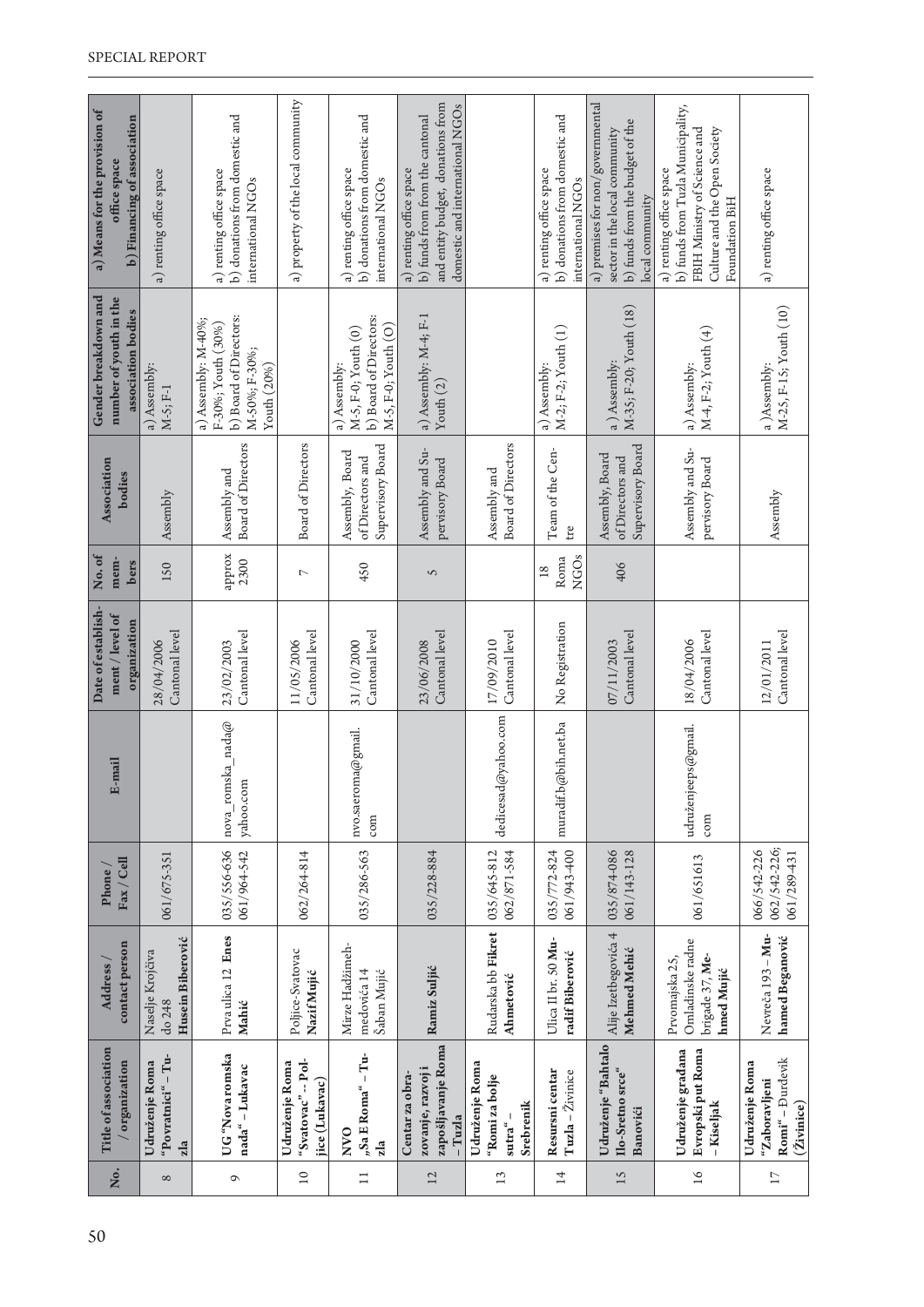| Udruženje građana   Rudarska br. 61<br>Title of association<br>$19$ Roma TPK "Rom-<br>/ organization<br>Udruženje Roma<br>ski san" - Tuzla<br>-Kalesija" | contact person<br>Address /<br>Ahmet Mujić<br>Alimanović | $\text{Fax}/\text{Cell}$<br>$P$ hone $/$ | E-mail                    | ment / level of<br>organization<br>NOT OPERAT-<br>Cantonal level<br>02/11/1998<br>$\overline{2}$ | mem-<br>bers | Gender breakdown and<br>number of youth in the<br>$21/05/2003$ due to the<br>association bodies<br>New registration on<br>change of title | a) Means for the provision of<br>b) Financing of association<br>office space |
|----------------------------------------------------------------------------------------------------------------------------------------------------------|----------------------------------------------------------|------------------------------------------|---------------------------|--------------------------------------------------------------------------------------------------|--------------|-------------------------------------------------------------------------------------------------------------------------------------------|------------------------------------------------------------------------------|
| Udruženje Roma<br>$20 \int_{y}$ Crnibiseri" –<br>Gradačac                                                                                                | Šefik Alimanović,<br>Saša Golubović<br>Pezer             |                                          |                           | 4210051000004<br>Cantonal level<br>Identification<br>number:                                     |              |                                                                                                                                           |                                                                              |
| 14/11/2011<br>Halisijska bb Alaga   061/960151<br>Pazarička bb,- Bešić                                                                                   |                                                          |                                          | Date of establish- No. of |                                                                                                  |              |                                                                                                                                           |                                                                              |

was no contact with the associations marked in red and they did not submit the questionnaire, status: INACTIVE There was no contact with the associations marked in red and they did not submit the questionnaire, status: **INACTIVEL**nere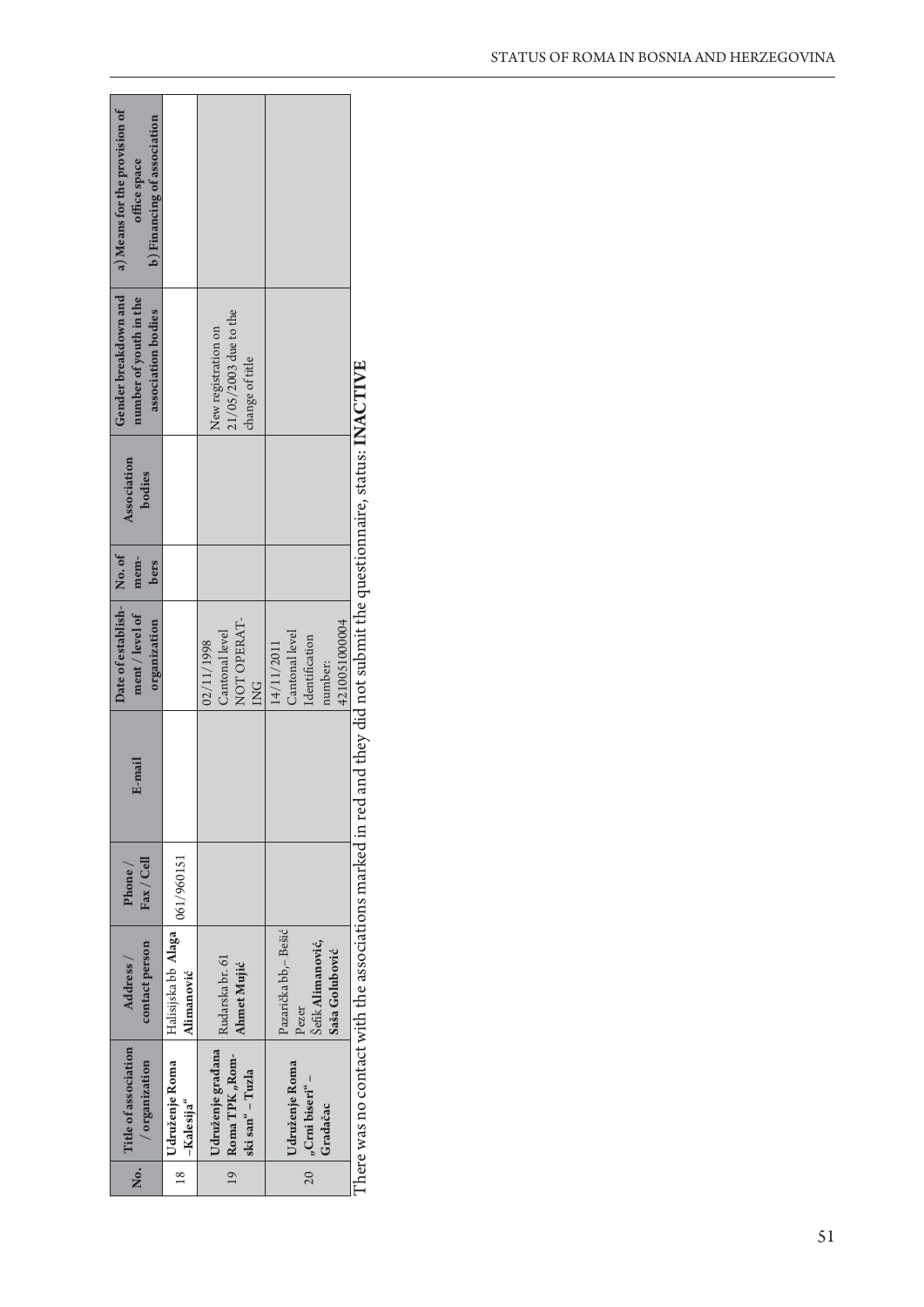|     |                                                              |                                            |                            | ROMA ASSOCIATIONS IN ZENICA-DOBOJ CANTON |                                                          |                       |                                                          |                                                                                             |                                                                                                             |
|-----|--------------------------------------------------------------|--------------------------------------------|----------------------------|------------------------------------------|----------------------------------------------------------|-----------------------|----------------------------------------------------------|---------------------------------------------------------------------------------------------|-------------------------------------------------------------------------------------------------------------|
| Йo. | Title of association<br>/ organization                       | contact person<br>Address                  | $\rm{Fax}/$ Cell<br>Phone  | E-mail                                   | tablishment<br>level of or-<br>ganization<br>Date of es- | No.of<br>mem-<br>bers | <b>Association</b><br>bodies                             | Gender breakdown and<br>number of youth in the<br>association bodies                        | a) Means for the provision of<br>b) Financing of association<br>office space                                |
| 21  | bez granica" - Zav-<br>Udruženje "Romi<br>idovići            | Dragovački put 47                          |                            |                                          | 14/09/2010<br><b>BiH</b> level                           | 300-350               | Supervisory Board<br>Assembly, Board<br>of Directors and | b) Board of Directors: M-3,<br>M-15, F-8; Youth (7)<br>F-3; Youth (3)<br>a) Assembly:       | a) organization has its own build-<br>b) funds from the budget of the<br>local community<br>$\lim_{\delta}$ |
| 22  | "NADA" - Kakanj<br>Centar za majke                           | Alije Izetbegovića bb<br>Razija Fafulić    | 061/869-823<br>032/553-451 | urczmnadakakanj@<br>hotmail.com          | Cantonal level<br>14/04/2010                             | $\overline{c}$        | <b>Board of Directors</b>                                | a) Board of Directors: M-0,<br>$F-2$ ; Youth $(0)$                                          | b) donations from domestic and<br>a) renting office space<br>international NGOs                             |
| 23  | EUR ROMALEN-<br>Kakanj                                       | V Divizije NOP-a<br>Mujo Fafulić<br>124    | 061/801-759<br>032/553-451 | romalekakanj $@$<br>yahoo.com            | Cantonal level<br>30/08/2004                             | $^{\circ}$            | Board of Directors<br>Assembly and                       | b) Board of Directors: M-5;<br>M-5, F-0; Youth (0)<br>$F-1$ ; Youth $(0)$<br>a) Assembly:   | a) renting office space                                                                                     |
| 24  | "Romano centro" –<br>Zenica                                  | Salko Musić<br>Crkvice 28                  | 032/407-353<br>062/149-347 | Romskicentar@<br>gmail.com               | 06/02/2006<br>Entity level                               | 250                   | <b>Board of Directors</b><br>Assembly and                | b) Board of Directors: M-7,<br>M-5, F-3; Youth (7)<br>$F-5-$ ; Youth $(10)$<br>a) Assembly: | b) donations from domestic and<br>a) renting office space<br>international NGOs                             |
| 25  | "UTJEHA" - Ze-<br>Centar za majke<br>nica                    | Crkvice 28 - Naima<br>Musić                | 066/158-362                | UTJEHA@yahoo.<br>com                     | Cantonal level<br>26/06/2009                             | $30\,$                | <b>Board of Directors</b><br>Assembly and                | b) Board of Directors:<br>M-2; F-5-; Youth (4)<br>M-1; F-5; Youth (4)<br>a) Assembly:       | b) donations from domestic and<br>a) renting office space<br>international NGOs                             |
| 26  | "Srce istine" – Zav-<br>Udruženje Roma<br>idovići            | Muhamed Tahi-<br>Branilaca Grada,<br>rović | 032/866-337<br>062/706-234 | istine $@$<br>hotmail.com<br>ur.srce     | Cantonal level<br>20/10/2008                             |                       | <b>Board of Directors</b><br>Assembly and                | M-20, F-19; Youth (6)<br>b)Board of Directors:<br>$M-4, F-1; Youth (1)$<br>a)Assembly:      | a) property of the local community<br>b) donations                                                          |
| 27  | Romkinja - Zav-<br>Udruženje žena<br>idovići                 | Pinkasa Bandta bb<br>Nusreta Bajrić        | 032/866-337<br>061/321-363 | uzr.romkinja@gmail.<br>com               | Cantonal level<br>22/06/2005                             |                       | Board of Directors<br>Assembly and                       |                                                                                             | a) property of the local community<br>b) domestic donations                                                 |
| 28  | Udruženje Roma<br>naše sunce" – Vi-<br>"Amaro kham -<br>soko | Mujo Musić<br>Križ br. 22                  | 062/503-010                | mujomusic1@hot-<br>mail.com              | 08/07/2010<br>Entity level                               |                       | <b>Board of Directors</b><br>Assembly and                | b) Board of Directors: M-40;<br>F-30; Youth (1)<br>a) Assembly:<br>M-40, F-30               |                                                                                                             |
| 29  | Udruženje Roma<br>"Romsko srce"<br>Breza                     | Salke Bešlagića 3/3<br>Sead Pašić          | 061/248-305                |                                          | Cantonal level<br>07/04/2010                             |                       | Board of Directors<br>Assembly and                       | b) Board of Directors: M-30,<br>M-30, F-30; Youth (20)<br>F-30; Youth (20)<br>a) Assembly:  |                                                                                                             |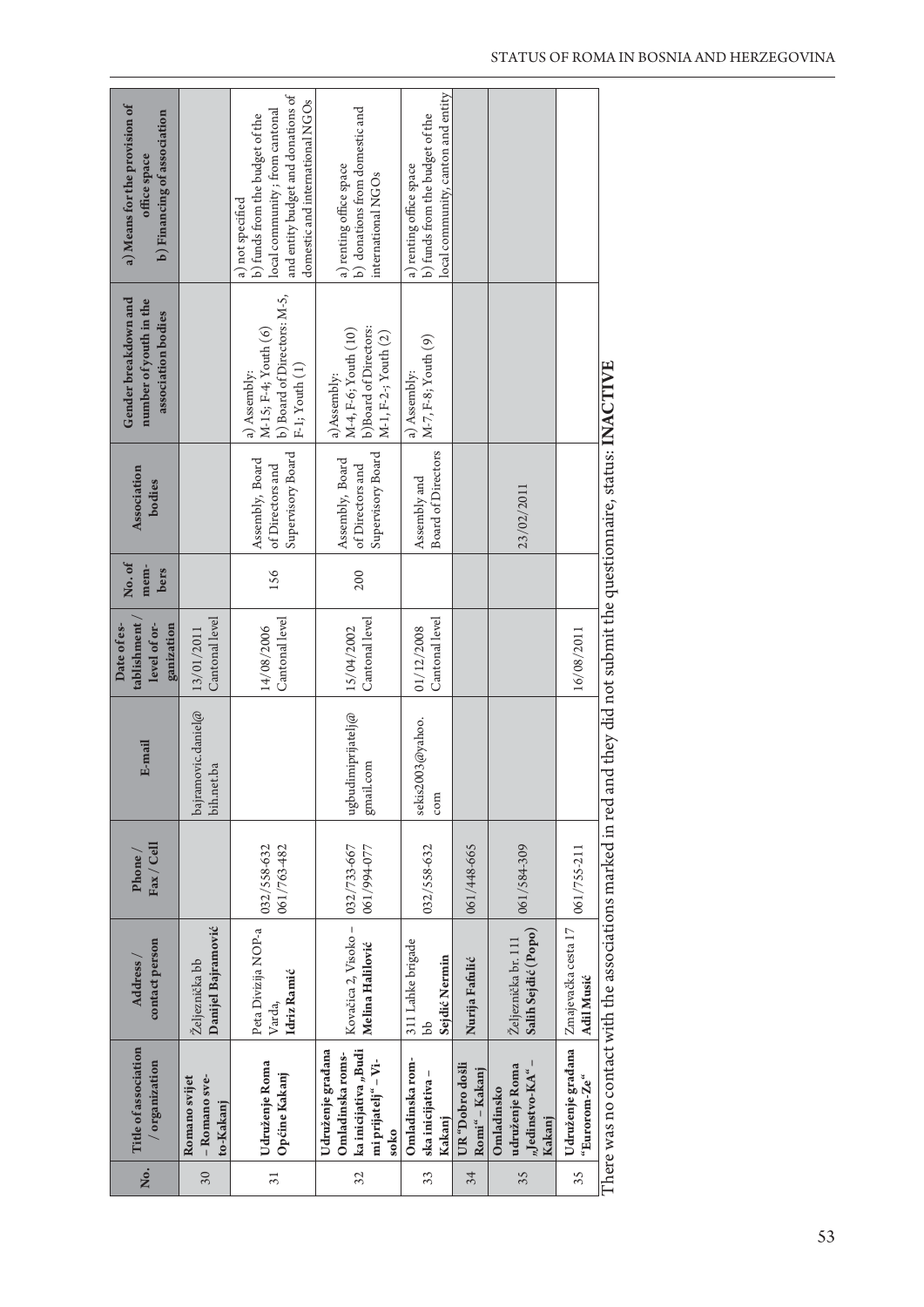| a) Means for the provision of<br>b) Financing of association<br>office space | b) donations from domestic and<br>international NGOs and from<br>cantonal and entity budgets<br>a) renting office space | b) donations from domestic and<br>a) renting office space<br>international NGOs            | b) donations from domestic and<br>internationalNGOs and from<br>cantonal and entity budgets<br>a) renting office space |                                                                                        |                                                                                        |                                                                                       | from domestic and international<br>the local community, cantonal<br>and entity budgets, donations<br>b) funds from the budget of<br>organizations and NGOs<br>a) renting office space | from domestic and international<br>the local community; cantonal<br>and entity budgets, donations<br>b) funds from the budget of<br>organizations and NGOs<br>a) renting office space |
|------------------------------------------------------------------------------|-------------------------------------------------------------------------------------------------------------------------|--------------------------------------------------------------------------------------------|------------------------------------------------------------------------------------------------------------------------|----------------------------------------------------------------------------------------|----------------------------------------------------------------------------------------|---------------------------------------------------------------------------------------|---------------------------------------------------------------------------------------------------------------------------------------------------------------------------------------|---------------------------------------------------------------------------------------------------------------------------------------------------------------------------------------|
| Gender breakdown and<br>number of youth in the<br>association bodies         | M-35, F-30-; Youth (22)<br>M-35, F-30; Youth (22)<br>b) Board of Directors:<br>a) Assembly:                             | M-30; F-30; Youth (21)<br>M-30, F-21; Youth (21)<br>b) Board of Directors:                 | M-25, F-21; Youth (22)<br>M-24, F-21; Youth (25)<br>b) Board of Directors:<br>a) Assembly:                             | b) Board of Directors:<br>M-12, F-5; Youth (8)<br>M-10, F-2; Youth (9)<br>a) Assembly: | b) Board of Directors:<br>M-11, F-3; Youth (8)<br>$M-9, F-2; Youth(S)$<br>a) Assembly: | b) Board of Directors:<br>M-13, F-4; Youth (8)<br>M-8, F-3; Youth (5)<br>a) Assembly: | M-32, F-28; Youth (22)<br>M-32, F-28; Youth (22)<br>b) Board of Directors:<br>a) Assembly:                                                                                            | M-42; F-30; Youth (22)<br>M-40, F-30; Youth (22)<br>b) Board of Directors:<br>a) Assembly:                                                                                            |
| Association<br>bodies                                                        | Supervisory Board<br>Assembly, Board<br>of Directors and                                                                | Assembly, Board of   a) Assembly:<br>visory Board and<br>Directors, Super-<br>other bodies | Assembly, Board of<br>visory Board and<br>Directors, Super-<br>other bodies                                            | Supervisory Board<br>Assembly, Board<br>of Directors and                               | Supervisory Board<br>Assembly, Board<br>of Directors and                               | Supervisory Board<br>Assembly, Board<br>of Directors and                              | Supervisory Board<br>Assembly, Board<br>of Directors and                                                                                                                              | Supervisory Board<br>Assembly, Board<br>of Directors and                                                                                                                              |
| No.of<br>mem-<br>bers                                                        | 500                                                                                                                     | 150                                                                                        | 1750                                                                                                                   | 2700                                                                                   | 115                                                                                    | 125                                                                                   | 150                                                                                                                                                                                   | 130                                                                                                                                                                                   |
| Date of establish-<br>ment / level of<br>organization                        | Cantonal level<br>04/04/2001                                                                                            | Cantonal level<br>13/02/2009                                                               | Cantonal level<br>07/02/2000                                                                                           | Cantonal level<br>05/07/2010                                                           | Cantonal level<br>24/07/2001                                                           | Cantonal level<br>22/08/2008                                                          | Cantonal level<br>20/12/2004                                                                                                                                                          | Cantonal level<br>26/03/2009                                                                                                                                                          |
| E-mail                                                                       |                                                                                                                         | mite.hasim@hotmail.<br>com                                                                 |                                                                                                                        |                                                                                        |                                                                                        | sarajevskiromi@hot-<br>mail.com                                                       | romas_sa@yahoo.com                                                                                                                                                                    | @nct.hr<br>zivotroma                                                                                                                                                                  |
| Fax / Cell<br>Phone/                                                         | 061/243-714                                                                                                             | 061/384-975                                                                                | 061/546-801                                                                                                            | 061/546-801                                                                            | 061/863-103                                                                            | 061/274-883                                                                           | 062/141-444<br>033/216-481                                                                                                                                                            | 033/212-183<br>061/565-989                                                                                                                                                            |
| contact person<br><b>Address</b>                                             | Adema Buće 386<br>Alija Abazi                                                                                           | Adema Buće 286<br>Mite Hasim                                                               | jakovića 30 Bajro<br>Hamdije Kreševl-<br>Beganović                                                                     | Bajro Beganović<br>Adema Buće 368                                                      | Reisa Fehima Spahe<br>Zaim Beganović<br>122                                            | Safeta Hadžića 34<br>Muhamed Hasa-<br>nović                                           | Salke Lagumdžije 1<br>Dragiša Radić                                                                                                                                                   | govića 39 Muharem<br>Dr. Fetaha Bećirbe-<br>Tahirović                                                                                                                                 |
| Title of association<br>organization                                         | Udruženje "Braća<br>Romi" - Sarajevo                                                                                    | Ternipe" - Sarajevo<br>mladost-Amaro<br>Udruženje "Naša                                    | Udruženje građana<br>Roma "Naša budu-<br>Sarajevo<br>ćnost" –                                                          | udruženje Roma" -<br>UG"Savez<br>Sarajevo                                              | Romano Ilo" - Sa-<br>UG Muzički kult.<br>centar "Jagako<br>rajevo                      | Romi" - Sarajevo<br>UG"Sarajevski                                                     | ka omladinska aso-<br>Udruženje "Roms-<br>cijacija ROMAS"<br>- Sarajevo                                                                                                               | Udruženje "Život<br>Roma" - Sarajevo                                                                                                                                                  |
| .<br>Š                                                                       | 36                                                                                                                      | 37                                                                                         | 38                                                                                                                     | 39                                                                                     | $\overline{40}$                                                                        | $\overline{+}$                                                                        | 42                                                                                                                                                                                    | 43                                                                                                                                                                                    |

ROMA ASSOCIATIONS IN SARAJEVO CANTON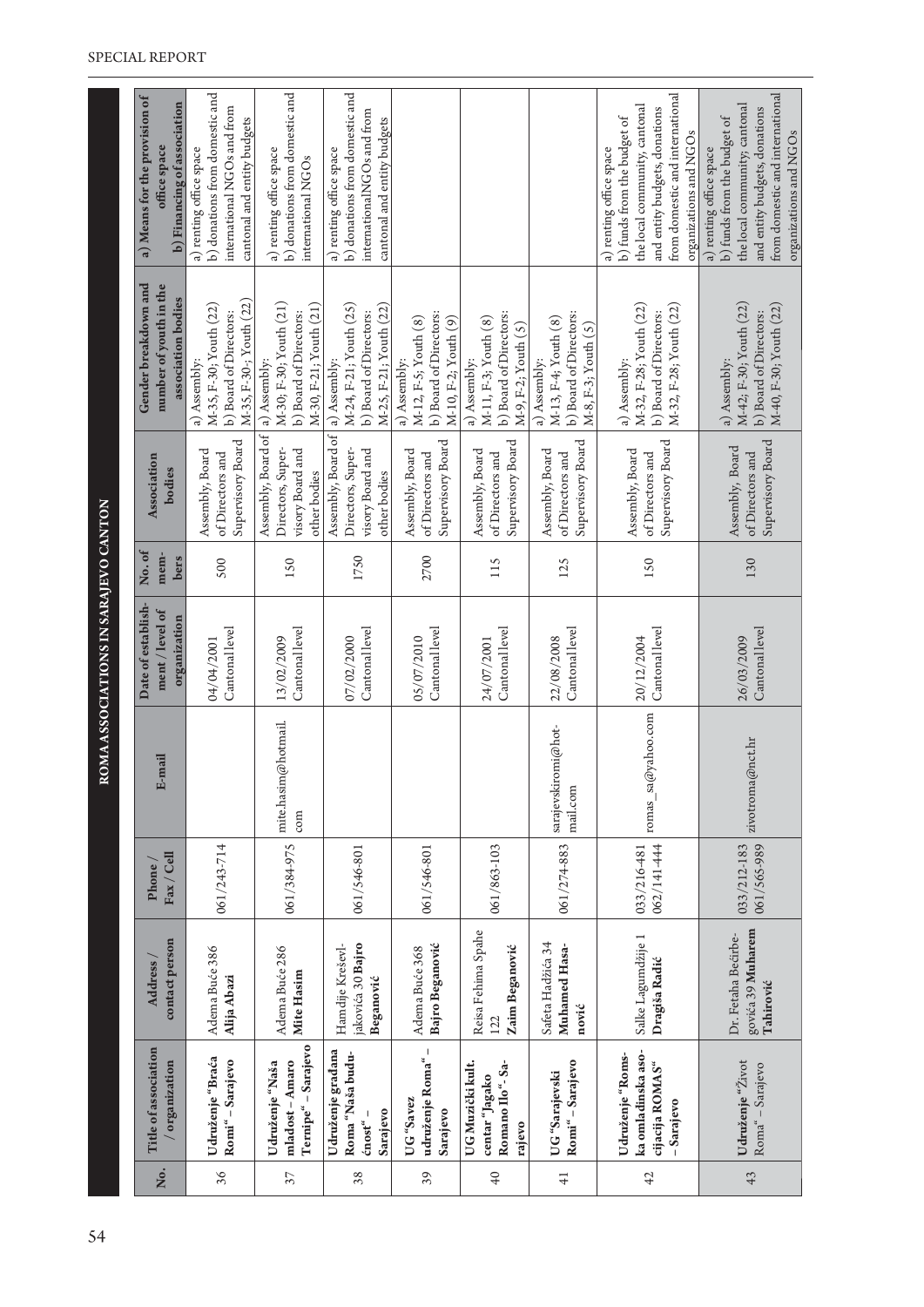| .<br>No.    | Title of association<br>/ organization                                                        | contact person<br>Address /                     | $\text{Fax}/\text{Cell}$<br>Phone / | E-mail                                                                                                                                                                        | Date of establish-<br>ment / level of<br>organization | No.of<br>mem-<br>bers | <b>Association</b><br>bodies                                                 | Gender breakdown and<br>number of youth in the<br>association bodies                      | a) Means for the provision of<br>b) Financing of association<br>office space                                                                                                                                      |
|-------------|-----------------------------------------------------------------------------------------------|-------------------------------------------------|-------------------------------------|-------------------------------------------------------------------------------------------------------------------------------------------------------------------------------|-------------------------------------------------------|-----------------------|------------------------------------------------------------------------------|-------------------------------------------------------------------------------------------|-------------------------------------------------------------------------------------------------------------------------------------------------------------------------------------------------------------------|
| $rac{4}{4}$ | Udruženje "Pros-<br>peritet Roma" –<br>Sarajevo                                               | Avde Jabučice 52<br>Ramiz Sejdić                | 061/522-396 gmail.com               | 033/664-377   prosperitetroma@                                                                                                                                                | 09/12/2003<br>Entity level                            | 320                   | Supervisory Board<br>Assembly, Board<br>of Directors and                     | M-40, F-32; Youth (24)<br>M-40, F-30; Youth (24)<br>b) Board of Directors:<br>a)Assembly: | from domestic and international<br>and entity budgets, donations<br>b) funds from local, cantonal<br>organizations and NGOs<br>a) renting office space                                                            |
| 45          | "Romi i prijatelji"<br>- Ilijaš                                                               | Ivana Franje Jukića 2<br>Raif Alimanović        |                                     | $\begin{array}{ c c } \hline 061/246\mbox{-}124 & \text{raifalimanovic@hot} \hline \end{array}$<br>mail.com                                                                   | Cantonal level<br>21/03/2003                          |                       | Supervisory Board<br>Assembly, Board<br>of Directors and                     | M-4, F-1; Youth (17)<br>a) Assembly:                                                      | b) funds from the budget of the<br>a) property of the local com-<br>local community<br>munity                                                                                                                     |
| 46          | KALI SARA - Sa-<br>rajevo                                                                     | Ivana Cankara br. 8,<br>Sanela Bešić<br>Mejtaš, |                                     | 033/265-885 $\big \text{bhric-office@hs-hkb.ba}\big  \overset{\sim}{\underset{\sim}{\text{Entity level}}}$<br>sanelabesic@yahoo.<br>elma.kalisara.ric $@$<br>gmail.com<br>com |                                                       |                       | Assembly, Board of<br>Directors, Super-<br>visory Board and<br>other boaries |                                                                                           | from domestic and international<br>International, UNHCR, OSCE,<br>and entity budgets, donations<br>b) funds from local, cantonal<br>NGOs, World Vision, Care<br>UNICEF, European Union<br>a) renting office space |
| 47          | <b>Edukacioni Centar</b><br>Otvorena vrata" –<br>Romski Kulturno<br>"Putardo udar<br>Sarajevo | bb,                                             |                                     | Aleja Bosne Srebrene $\Big  033/836.815 \Big $ otvorena.vrata@gmail. $\Big  2013$<br>com                                                                                      | Cantonal level                                        |                       |                                                                              |                                                                                           |                                                                                                                                                                                                                   |
|             |                                                                                               |                                                 |                                     | There was no contact with the associations marked in red and they did not submit the questionnaire, status: INACTIVE                                                          |                                                       |                       |                                                                              |                                                                                           |                                                                                                                                                                                                                   |

The Association marked in grey rejected co-operation with the BiH Institution of Ombudsman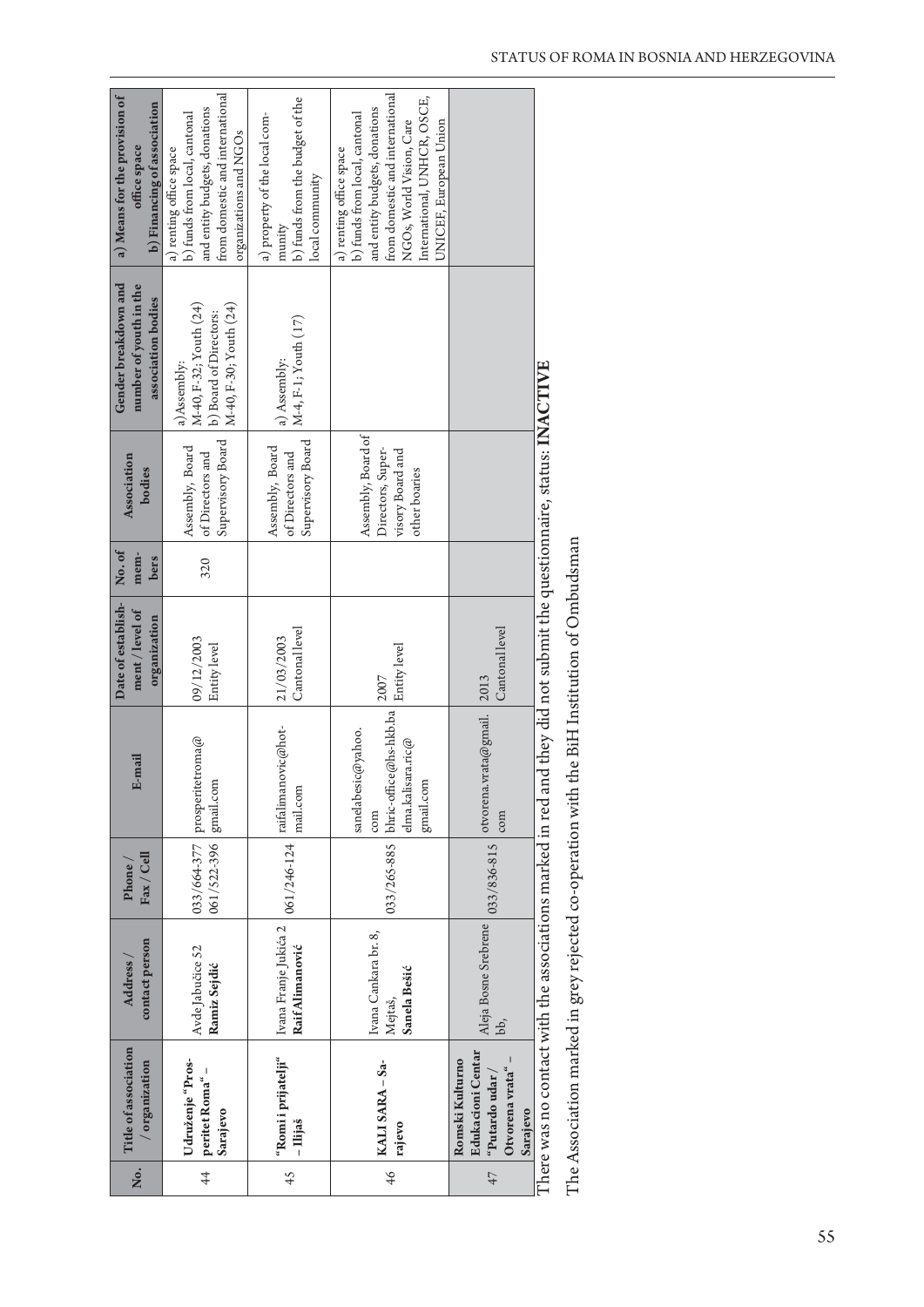| Йo.           | Title of association<br>organization                               | contact person<br>Address                       | Fax / Cell<br>Phone                       | E-mail                              | Date of establish-<br>ment / level of<br>organization | No.of<br>mem-<br>bers | Association<br>bodies                                    | Gender breakdown and<br>number of youth in the<br>association bodies                        | a) Means for the provision of<br>b) Financing of association<br>office space                    |
|---------------|--------------------------------------------------------------------|-------------------------------------------------|-------------------------------------------|-------------------------------------|-------------------------------------------------------|-----------------------|----------------------------------------------------------|---------------------------------------------------------------------------------------------|-------------------------------------------------------------------------------------------------|
| 48            | "Romska pravda" -<br>Udruženje Roma<br>Donji Vakuf                 | 770 Slavne brdske<br>Safet Muheljić<br>brigade  | 062/827-439                               |                                     | Cantonal level<br>17/02/2010                          | 496                   | <b>Board of Directors</b>                                |                                                                                             | a) renting office space<br>b) personally                                                        |
| 49            | Udruženje građana<br>-1<br>Turbe (Travnik)<br>"Bahtale Roma"       | Rizvan Seferović<br>Bešlije bb                  | 030/532-131<br>030/530-380<br>062/684-984 | bahtale@bih.net.ba                  | Cantonal level<br>04/03/1999                          | 600/<br>250           | Board of Directors<br>Assembly and                       | M-13, F-10; Youth (2)<br>b) Board of Directors:<br>$M-3$ , F-1; Youth $(1)$<br>a) Assembly: | a) renting office space                                                                         |
| $\mathsf{S}0$ | UG"Jačanje – Zur-<br>alipe" - Vitez                                | Sofabb Sabahudin<br>Tahirović                   | 063/856-244                               | romanozu@yahoo.<br>com              | Cantonal level<br>09/04/2009                          |                       | Supervisory Board<br>Assembly, Board<br>of Directors and | M-60; F-30; Youth (10)<br>M-60, F-30; Youth (10)<br>b) Board of Directors:<br>a) Assembly:  | a) property of the local com-<br>b) donations from domestic<br>and international NGOs<br>munity |
| 51            | "Ternipe" - Vitez<br>Udruženje Roma                                | Fehim Osmanović<br>Kruščica bb                  | 030/713-676<br>063/579-789                | fehim.osmanovic@tel.<br>net.ba      | Cantonal level<br>24/10/2008                          | $\infty$              | <b>Board of Directors</b><br>Assembly and                | b) Board of Directors:<br>M-3, F-5; Youth (10)<br>M-5; F-3; Youth (8)<br>a) Assembly:       | b) donations from domestic<br>and international NGOs<br>a) renting office space                 |
| 52            | jke "Palma" - Vitez<br>UG Centar za ma-                            | Ul. Hrvatske maldeži<br>Hatka Osmanović         | 030/710-534<br>063/681-324                | centarzamajkepalma $@$<br>yahoo.com | Cantonal level<br>17/12/2008                          | 35                    | <b>Board of Directors</b><br>Assembly and                | b) Board of Directors:<br>M-1, F-10; Youth (9)<br>$M-3$ , F-S; Youth $(6)$<br>a) Assembly:  | <b>b</b> donations from domestic and<br>a) renting office space<br>international NGOs           |
| 53            | Roma FBiH - Vitez<br>(not functioning)<br>Vijeće                   | Fehim Osmanović<br>325 Brdske brigade           | 030/713-676<br>063/579-789                | vijece-roma.fbih@<br>hotmail.com    | 24/10/2003<br>Entity level                            | 52                    | <b>Board of Directors</b><br>Assembly and                | M-20, F-10; Youth (5)<br>b) Board of Directors:<br>M-9, F-7; Youth (10)<br>a) Assembly:     | b) donations from domestic<br>and international NGOs<br>a) renting office space                 |
| 54            | Udruženje mladi<br>Romi                                            | Aldina Fafulić                                  |                                           | aldinafafulovic@hot-<br>mail.com    |                                                       |                       |                                                          |                                                                                             |                                                                                                 |
| 55            | jke-"Izvor života"<br>Udruženje žena<br>-Centar za ma-<br>-- Vitez | Jadranka Musić                                  | 030/713-030<br>063/742-107                | uzrczm.izvorzivota@<br>hotmail.com  | 18/10/2011                                            |                       |                                                          |                                                                                             |                                                                                                 |
| 56            | Udruženje gradjana<br>"Narcis" - Donji<br>Centar za majke<br>Vakuf | Slavna brdska briga-<br>da bb Muheljić<br>Suada |                                           |                                     | 15/11/2011<br>No.: 04-05-<br>142/2011                 |                       |                                                          |                                                                                             |                                                                                                 |

ROMA ASSOCIATIONS IN CENTRAL BOSNIA CANTON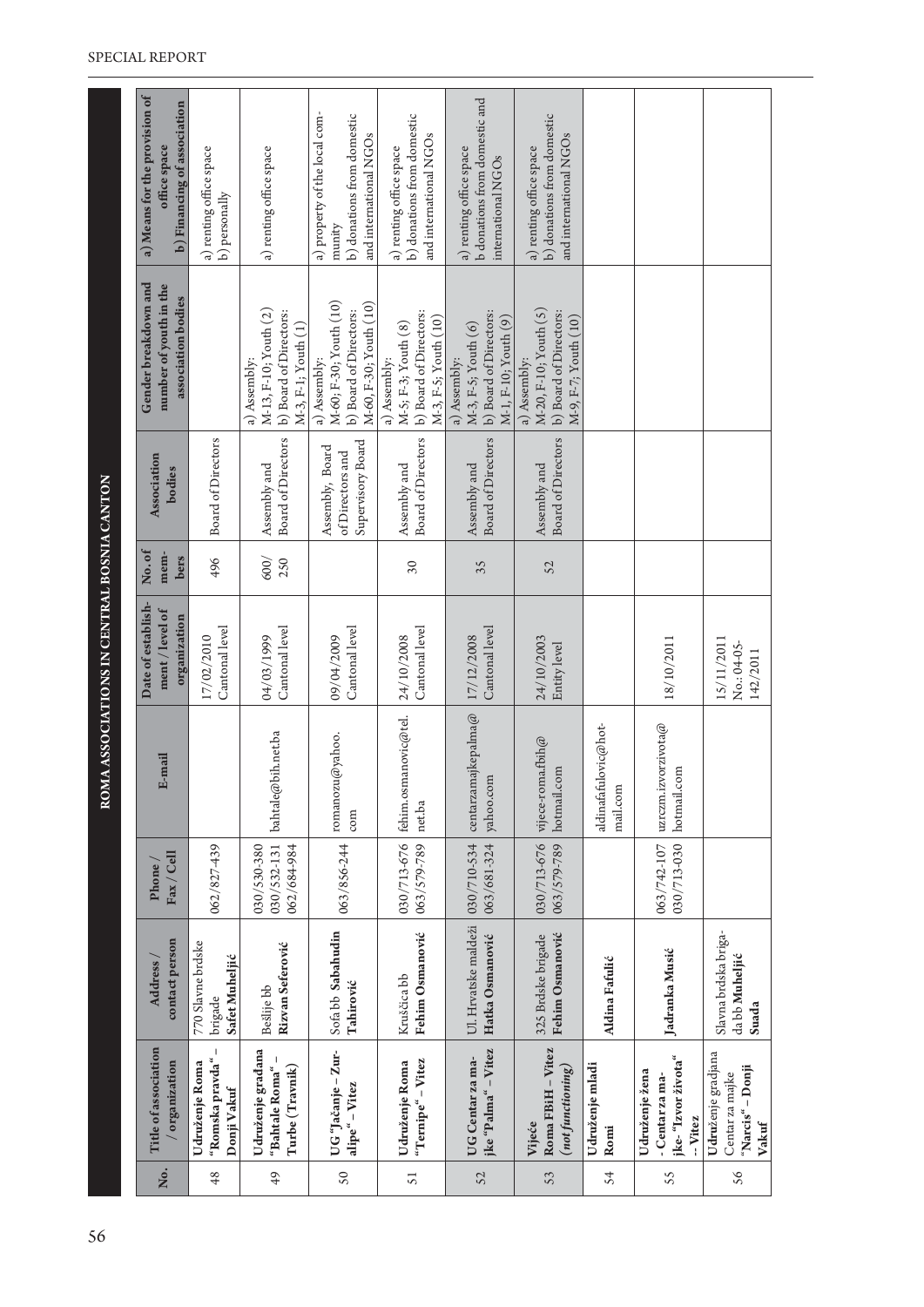| b) Financing of association<br>of office space<br>office space<br>tion<br>and number of youth<br>Gender breakdown<br>in the association<br>Gender breakdown and<br>number of youth in the<br>bodies<br>association bodies<br>There was no contact with the associations marked in red and they did not submit the questionnaire, status: INACTIVE<br><b>Association</b><br>bodies<br>ROMA ASSOCIATIONS IN HERZEGOVINA-NERETVA CANTON<br>Association<br>bodies<br>No.of<br>mem-<br>bers<br>No.of<br>mem-<br>bers<br>Date of establishment,<br>level of organization<br>Date of establish-<br>ment / level of<br>organization<br>22/02/2010<br>17/10/2012<br>No.: 04-05-<br>28/05/2012<br>No.: 03-05-<br>No.: 03-05-<br>167/2012<br>14/2010<br>93/2012<br><b>Ecma</b><br>E-mail<br>061/657-686<br>$\rm{Fax}/$ Cell<br>$\rm{Fax}/$ Cell<br>Phone<br>Phone/<br>Zukanović Fahru-<br>contact person<br>contact person<br>Began Fafulović<br>Vernesa Ramić<br>Address<br>Address<br>"Kuprešani – Skela" $\Big \mathop{\hbox{\rm Kupres}}\nolimits$ ani b<br>b<br>Hrastovi bb<br>Hendek 4<br> | "Neretva" - Mostar<br>60 | Roma - Konjic<br>$\overline{61}$                                           | Udruženje Roma     | .ok                                                    |  | Udruženje roma<br>"Đurđevdan" –<br>Kiseljak<br>59 | Udruženje Roma<br>- "oujogng o <sub>II</sub><br>Bugojno<br>58 | Udruženje Rom<br>-Jajce<br>57 | Ż.                                     |
|---------------------------------------------------------------------------------------------------------------------------------------------------------------------------------------------------------------------------------------------------------------------------------------------------------------------------------------------------------------------------------------------------------------------------------------------------------------------------------------------------------------------------------------------------------------------------------------------------------------------------------------------------------------------------------------------------------------------------------------------------------------------------------------------------------------------------------------------------------------------------------------------------------------------------------------------------------------------------------------------------------------------------------------------------------------------------------------|--------------------------|----------------------------------------------------------------------------|--------------------|--------------------------------------------------------|--|---------------------------------------------------|---------------------------------------------------------------|-------------------------------|----------------------------------------|
|                                                                                                                                                                                                                                                                                                                                                                                                                                                                                                                                                                                                                                                                                                                                                                                                                                                                                                                                                                                                                                                                                       |                          |                                                                            |                    | Title of association<br>/ organization                 |  |                                                   |                                                               |                               | Title of association<br>/ organization |
|                                                                                                                                                                                                                                                                                                                                                                                                                                                                                                                                                                                                                                                                                                                                                                                                                                                                                                                                                                                                                                                                                       |                          | Udruženje građana   Čelebići - Čelebići<br>307                             | Šemsi Supnaj       |                                                        |  |                                                   |                                                               |                               |                                        |
|                                                                                                                                                                                                                                                                                                                                                                                                                                                                                                                                                                                                                                                                                                                                                                                                                                                                                                                                                                                                                                                                                       | 062/228330               | Ahmetović<br>Zuhdija                                                       |                    |                                                        |  |                                                   |                                                               |                               |                                        |
|                                                                                                                                                                                                                                                                                                                                                                                                                                                                                                                                                                                                                                                                                                                                                                                                                                                                                                                                                                                                                                                                                       | com                      |                                                                            | romineretva@gmail. |                                                        |  |                                                   |                                                               |                               |                                        |
|                                                                                                                                                                                                                                                                                                                                                                                                                                                                                                                                                                                                                                                                                                                                                                                                                                                                                                                                                                                                                                                                                       |                          | $16/06/2000$ Identification<br>number: 4227699870004<br>(Date: 24/01/2011) |                    |                                                        |  |                                                   |                                                               |                               |                                        |
|                                                                                                                                                                                                                                                                                                                                                                                                                                                                                                                                                                                                                                                                                                                                                                                                                                                                                                                                                                                                                                                                                       |                          |                                                                            |                    |                                                        |  |                                                   |                                                               |                               |                                        |
|                                                                                                                                                                                                                                                                                                                                                                                                                                                                                                                                                                                                                                                                                                                                                                                                                                                                                                                                                                                                                                                                                       |                          |                                                                            |                    |                                                        |  |                                                   |                                                               |                               |                                        |
|                                                                                                                                                                                                                                                                                                                                                                                                                                                                                                                                                                                                                                                                                                                                                                                                                                                                                                                                                                                                                                                                                       |                          |                                                                            |                    |                                                        |  |                                                   |                                                               |                               |                                        |
|                                                                                                                                                                                                                                                                                                                                                                                                                                                                                                                                                                                                                                                                                                                                                                                                                                                                                                                                                                                                                                                                                       |                          |                                                                            |                    | a) Means for the provision<br>b) Financing of associa- |  |                                                   |                                                               |                               | a) Means for the provision of          |

|  |  |  | STATUS OF ROMA IN BOSNIA AND HERZEGOVINA |
|--|--|--|------------------------------------------|
|  |  |  |                                          |

62 **6%36("30."u "%"um**ɫBQMKJOB **.BSLP"EòPWJˆ .BSJKBOP** 063 485 615 063 278 839 udrugaroma.ada@ gmail.com

Marko Adžović<br>Marijano

UDRUGA ROMA "<br>ADA" – Čapljina

62

063 485 615

 $multabesic$ @yahoo.  $\begin{bmatrix} \text{com} \ \text{Impatch}(\partial \text{gmail}. \end{bmatrix}$ Impact.bih@gmail.

mufidbesic@yahoo. udrugaroma.ada $@$ gmail.com

Identification number: **4227796560001 (Date: 23/05/2013)**

| Identification number :<br>| 4227796560001<br>| (Date: 23/05/2013)

com

**1 Udruženje Roma** Ante Starčevića br. 3 **163 350 271**<br><sup>"I</sup>mpact" – Čapljina **| Mufid Bešić** 

 $\begin{tabular}{c} \textbf{Udruženje Roma} & \textbf{Ante Starčevića br. 3} \\ \textbf{``Impact''}-\textcolor{red}{\tilde{C}ap} \textcolor{blue}{\text{jina}} & \textbf{Mufid Bešić} \end{tabular}$ 

63

063350271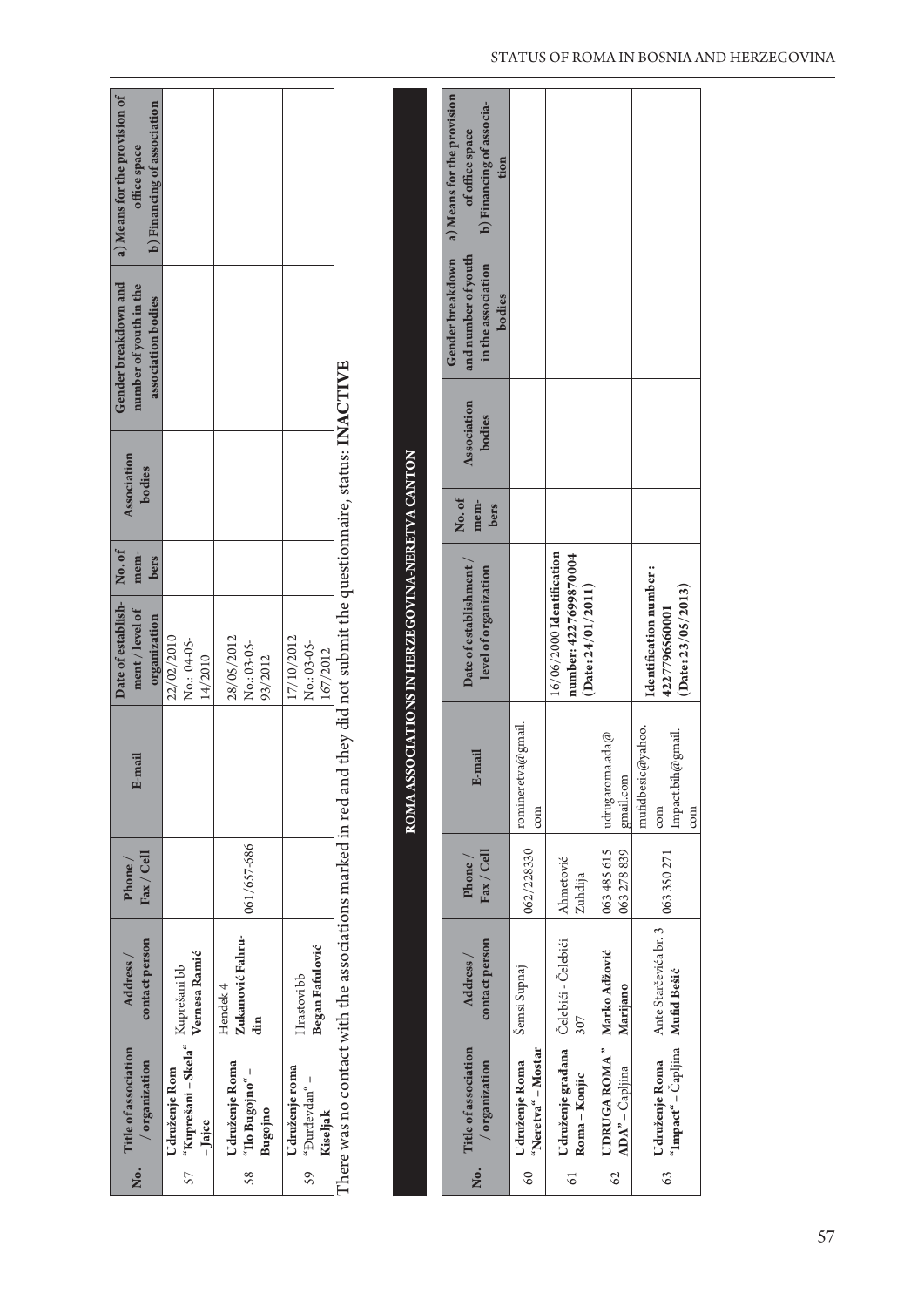| $\dot{z}$ | Title of associa-<br>tion / organiza-<br>tion         | contact person<br>Address /                             | $\rm{Fax}/$ Cell<br>Phone/ | E-mail                       | Date of establishment / level of<br>organization                                                                          |                       | Association<br>bodies<br>No.of<br>mem-<br>bers                                     |              | and number of youth<br>Gender breakdown<br>in the association<br>bodies                  | a) Means for the provision of<br>b) Financing of association<br>office space                                                                                                   |
|-----------|-------------------------------------------------------|---------------------------------------------------------|----------------------------|------------------------------|---------------------------------------------------------------------------------------------------------------------------|-----------------------|------------------------------------------------------------------------------------|--------------|------------------------------------------------------------------------------------------|--------------------------------------------------------------------------------------------------------------------------------------------------------------------------------|
|           | Udruženje rom-<br>"Rom" - Bihać<br>64   ske zajednice | Sead Džemaili   061/809-096   yahoo.com<br>Grubeška bb- |                            | 037/223-260 dragicabiukovic@ | Cantonal level Entry of modifications<br>of registration in Decision number j<br>K-III-49. as of 03/01/2012<br>29/12/2005 |                       | Assembly, Board<br>and other bodies<br>of Directors, Su-<br>pervisory Board<br>400 |              | b) Board of Directors:<br>$M-1, F-1;$ Youth $(3)$<br>M-9, F-3; Youth (4)<br>a) Assembly: | b) funds from the budget of the<br>donations from domestic and<br>local community; funds from<br>cantonal and entity budgets,<br>a) renting office space<br>international NGOs |
|           |                                                       |                                                         |                            |                              | ROMA ASSOCIATIONS IN BRČKO DISTRICT OF BiH                                                                                |                       |                                                                                    |              |                                                                                          |                                                                                                                                                                                |
|           |                                                       |                                                         |                            |                              |                                                                                                                           |                       |                                                                                    |              |                                                                                          |                                                                                                                                                                                |
| .oK       | Title of association<br>/ organization                | contact person<br>Address /                             | Fax / Cell<br>$P$ hone $/$ | E-mail                       | Date of establish-<br>ment / level of<br>organization                                                                     | No.of<br>mem-<br>bers | <b>Association</b><br>bodies                                                       |              | Gender breakdown and<br>number of youth in the<br>association bodies                     | a) Means for the provision of<br>b) Financing of association<br>office space                                                                                                   |
|           | Udruženje Roma<br>$65$   "Romski san"                 | Prutače bb Gornji<br>Rahić                              | $061/288-584$              |                              | Brčko District BiH<br>23/06/2003                                                                                          |                       | 400 Roard of Directors $M/F-N/A:Y$ outh $(350)$<br>Assembly and                    | a) Assembly: |                                                                                          | h) funds from entity level<br>a) renting office space                                                                                                                          |

| Title of association<br>/ organization                                        | contact person<br>Address /                   | Fax / Cell<br>$P$ hone /            | -mail<br>ட்                 | Date of establish- No. of<br>ment / level of<br>organization | mem-<br>bers  | <b>Association</b><br>bodies | number of youth in the<br>association bodies              | Gender breakdown and a) Means for the provision of<br>b) Financing of association<br>office space |
|-------------------------------------------------------------------------------|-----------------------------------------------|-------------------------------------|-----------------------------|--------------------------------------------------------------|---------------|------------------------------|-----------------------------------------------------------|---------------------------------------------------------------------------------------------------|
| Udruženje Roma<br>-- Brčko District<br>65   "Romski san"                      | Prutače bb Gornji<br>Sabit Muratović<br>Rahić | 061/288-584                         |                             | Brčko District BiH<br>23/06/2003<br>level                    | 400           | Assembly and                 | Board of Directors   M/F-N/A; Youth (350)<br>a) Assembly: | b) funds from entity level<br>) renting office space<br>budget(s)                                 |
| Udruženje "Romi   Jadranko Đurić<br><b>Brčko District</b><br>$66$   na djelu" |                                               | 049/218-889<br>065/992-530<br>(fax) | :ominadjelu@hotmail.<br>com | 15/03/2012                                                   | Approx<br>700 |                              |                                                           |                                                                                                   |

#### SPECIAL REPORT

ROMA ASSOCIATIONS IN UNA-SANA CANTON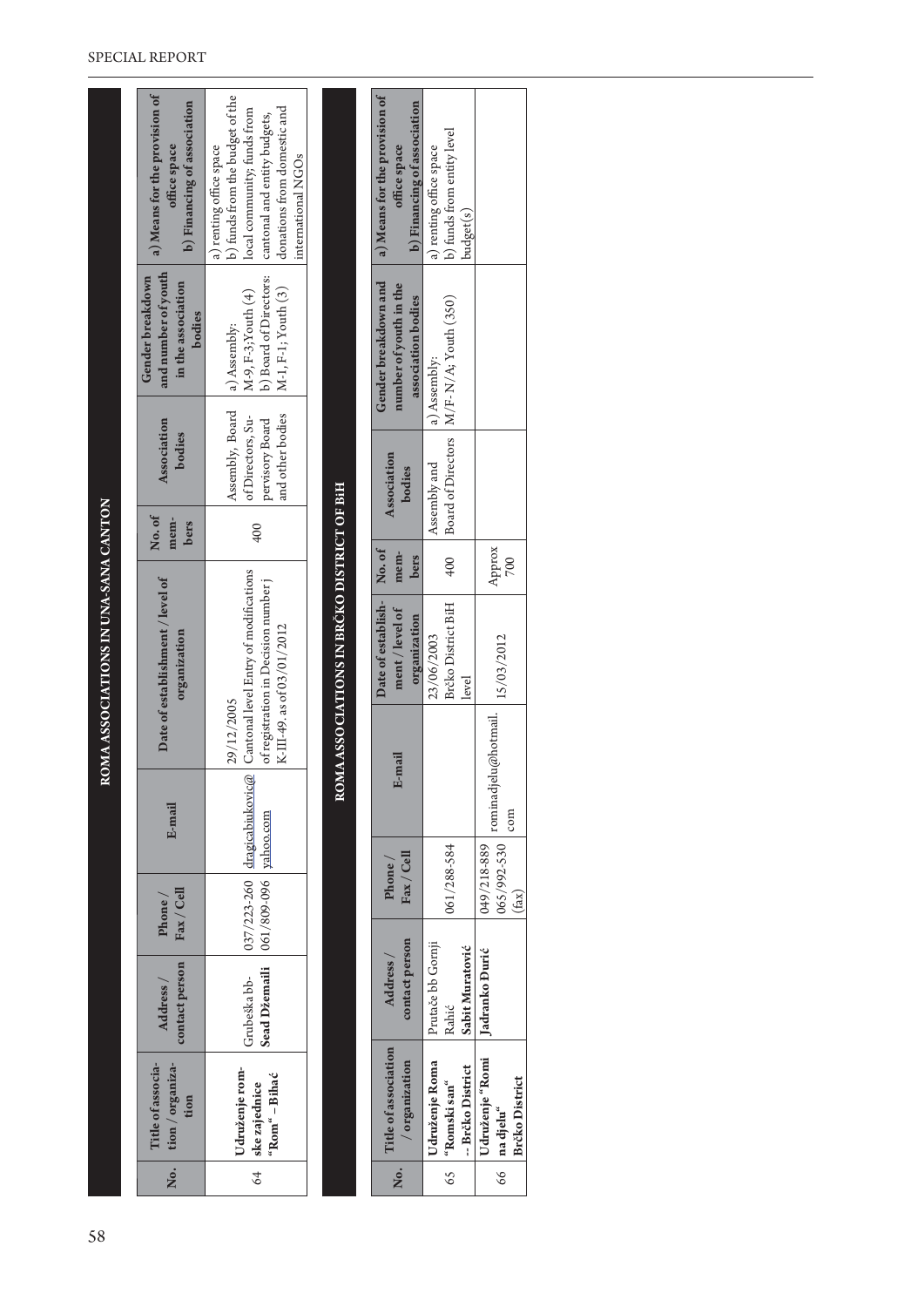|                 |                                                                                 |                                                           |                                           | ≊                                                       | <b>OMA ASSOCIATIONS IN REPUBLIKA SRPSKA</b>              |                               |                                                                             |                                                                                                             |                                                                                                                                     |
|-----------------|---------------------------------------------------------------------------------|-----------------------------------------------------------|-------------------------------------------|---------------------------------------------------------|----------------------------------------------------------|-------------------------------|-----------------------------------------------------------------------------|-------------------------------------------------------------------------------------------------------------|-------------------------------------------------------------------------------------------------------------------------------------|
| Ż.              | Title of association /<br>organization                                          | contact person<br>Address /                               | $\rm{Fax}/$ Cell<br>Phone/                | E-mail                                                  | tablishment<br>ganization<br>level of or-<br>Date of es- | No.of<br>mem-<br>bers         | <b>Association</b><br>bodies                                                | and number of youth<br>Gender breakdown<br>in the association<br>bodies                                     | a) Means for the provision of office<br>b) Financing of association<br>space                                                        |
| $67$            | Udruženja Roma-<br>Gradiška                                                     | Gavrila Principa bb<br>Saša Mašić                         | 065/071-711                               | urgradiska@yahoo.<br>com                                | 05/10/2000<br>Municipal<br>level                         | 36                            | Board of Directors<br>Assembly and                                          | b) Board of Directors:<br>$M-2, F-2$ ; Youth $(1)$<br>a) Assembly:<br>M-22, F-14                            | a) no premises<br>b) no funds                                                                                                       |
| 68              | Savez Roma RS                                                                   | Gavrila Principa 2,<br>Saša Mašić<br>Gradiška             | 051/814-179<br>065/071-711                | saveznvoromars $\varpi$<br>norrs@blic.net<br>yahoo.comi | 09/10/2003<br>Entity level                               | gan-iza-<br>$12$ or-<br>tions | <b>Board of Directors</b><br>Assembly and                                   | b) Board of Directors:<br>a) Assembly:<br>$M-3, F-1$<br>M-9, F-3                                            | b) donations from domestic and<br>a) renting office space<br>international NGOs                                                     |
| 69              | no Ternipe" -- Gradiš-<br>UŽ Romkinja "Roma-<br>ka                              | Gavrila Principa 2,<br>Sandra Mašić                       | 051/813-782                               | romskamladost $@$<br>yahoo.com                          | 28/04/2009<br>Municipal<br>level                         | 32                            | Assembly, Board of<br>Directors, Super-<br>visory Board and<br>other bodies | b) Board of Directors:<br>a) Assembly:<br>M-2, F-30<br>M-0, F-3                                             | b) donations from domestic and<br>a) renting office space<br>international NGOs                                                     |
| 70              | BUDŽAK – Banja Luka<br><b>CARITAS ŽUPE</b>                                      | Put Srpskih branilaca<br>Zdravko Strabić<br>124           | 066/361-985<br>051/389-871                | savjetovalistezarome@<br>blic.net                       |                                                          |                               |                                                                             |                                                                                                             | b) donations from domestic and<br>a) renting office space<br>international NGOs                                                     |
| $\overline{7}1$ | Udruženje Roma "Ve-<br>seli brijeg" – Banja<br>Luka                             | Novaka Pivaševića 16<br>Šaha Ahmetović<br>Adnan Šubert    | 065/432-645<br>051/348-540<br>065/915-881 | saha.ahmetovic@<br>yahoo.com                            | 26/06/2004<br>Municipal<br>Cantonal<br>levels            | 220-240                       | <b>Board of Directors</b><br>Assembly and                                   | b) Board of Directors:<br>a) Assembly: M-50%,<br>F-50%; Youth (35%)<br>M-3, F-2; Youth (2)                  | b) donations from domestic and<br>a) renting office space<br>international NGOs                                                     |
| 72              | Udruženje "Složna<br>braća" - Bijeljina                                         | Muhamed Beganović<br>Baje Pljevljaka 42<br>Mujo Beganović | 055/250-543<br>066/159-471<br>062/811-831 |                                                         | 19/03/2007<br>Entity level                               |                               | <b>Board of Directors</b><br>Assembly and                                   | b) Board of Directors:<br>a)Assembly:<br>$M-2, F-1$<br>M-4, F-1                                             | b) funds from the budget of the local<br>a) not specified<br>community                                                              |
| 73              | promociju obrazovanja<br>Udruženje građana za<br>Roma "Otaharin" -<br>Bijeljina | Beogradska 38 Dragan<br>Joković                           | 055/250-543<br>065/931-984                | ugotaharin@teol.net                                     | 17/02/2005<br>State level                                |                               | Assembly and<br>other bodies                                                | a) Assembly:<br>$M-5; F-4$                                                                                  | b) funds from the budget of the local<br>domestic and international NGOs<br>community and donations from<br>a) renting office space |
| $\overline{7}$  | Udruženje Roma of the<br>Municipality of Ko-<br>zarska Dubica                   | Hajduk Veljka 8 Hal-<br>ilović Nana                       | 065/397-959<br>066/520-307                | udruzenjeromakd@<br>hotmail.com                         | 30/04/2009<br>Municipal<br>level                         | 108                           | <b>Board of Directors</b><br>Assembly and                                   | b) Board of Directors:<br>a) Assembly: M-50%,<br>F-35%; Youth (15%)<br>M-33,3%, F-33,3%;<br>Youth $(33,3%)$ | b) donations from domestic and<br>international NGOs<br>a) not specified                                                            |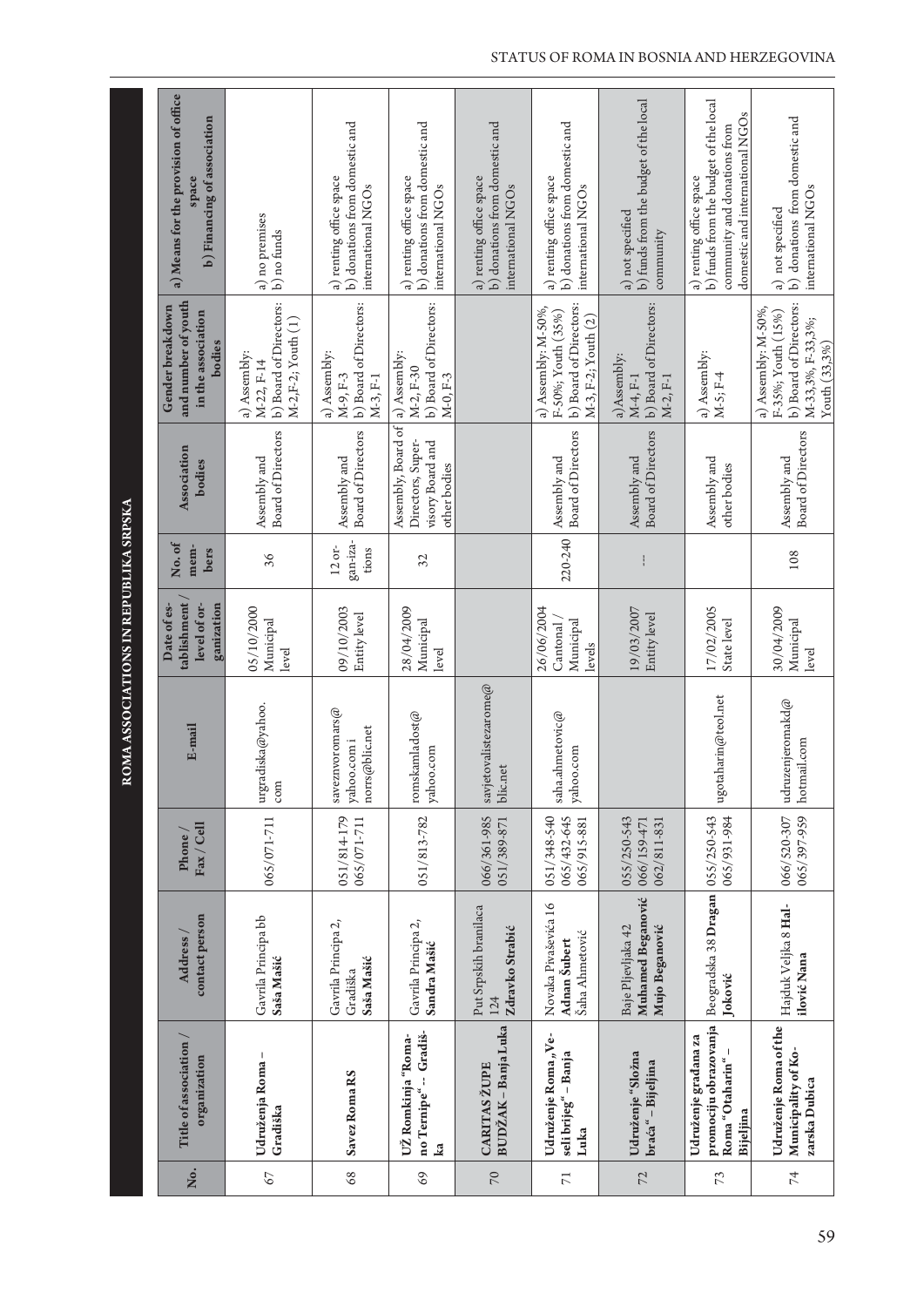| Ž.<br>79<br>76<br>75<br>$78$<br>80<br>82<br>77<br>81 | Udruženje Roma - Pri-<br>Udruženje "Crni biser"<br>- Modriča i Vukosavlje<br>Republike Srpske - Bi-<br>Udruženje Roma opš-<br>Udruženje žena Rom-<br>"Romska suza" – Sre-<br>Title of association<br>Udruženje "Romani<br>Udruženje Roma of<br>the Municipality of<br>Udruženje Roma-<br>organization<br>Udruženje Roma<br>Udruženje Roma<br>chej" - Prnjavor<br>tine - Prnjavor<br>Novi grad<br>Derventa<br>brenica<br>jeljina<br>jedor | Ul. Rudnička bb Ramo   052/215-577<br>27. marta 193 Hamdi-<br>Željeznička 13. – Safet<br>Modrički lug bb Alija<br>Snježana Mirković<br>contact person<br>Kazani bb (M. Tita<br>Patrijarha Dožića 8<br>Nenad Mirković<br>Jasmina Hakić<br>Address<br>Husein Selvić<br>Ferhatović<br>Selešević<br>ja Husić<br>Velija<br>bb) | Čučić Nihada<br>061/392-289<br>066/152-984<br>061/589-617<br>053/810-185<br>065/692-857<br>065/024-437<br>061/665 011<br>065/773615<br>Fax / Cell<br>Phone<br>066/843-<br>Kontakt: | romskasuza@hotmail.<br>msd1997@hotmail.<br>salesevic@blic.net<br>udruzenjeroma@<br>E-mail<br>hotmail.com<br>com<br>com | tablishment<br>level of or-<br>ganization<br>Date of es-<br>24/02/2004<br>No Registra-<br>12/06/2009<br>02/07/2007<br>28/07/2011<br>01/10/2001<br>Entity level<br>Entity level<br>Entity level<br>17.1.2007<br>tion | No.of<br>mem-<br>bers<br>486<br>200<br>65<br>60 | sic Court in Doboj:<br>number: 085-0-F1-<br>registered with Ba-<br><b>Board of Directors</b><br><b>Board of Directors</b><br>Supervisory Board<br>Supervisory Board<br>ument submitted:<br>Assembly, Board<br>Assembly, Board<br>Registration doc-<br>of Directors and<br>of Directors and<br>Association<br>Assembly and<br>Assembly and<br>bodies<br>ID Number:<br>09-000 075<br>11082106 | and number of youth<br>b) Board of Directors:<br>b) Board of Directors:<br>b) Board of Directors:<br>b) Board of Directors:<br>Gender breakdown<br>$M-10$ , F-5; Youth $(5)$<br>in the association<br>M-5, F-2; Youth (4)<br>M-3, F-3; Youth (4)<br>$M-3, F-2; Youth (1)$<br>M-4, F-2; Youth (1)<br>M-3, F-2; Youth (2)<br>$M-3, F-1;$ Youth $(1)$<br>bodies<br>a) Assembly:<br>a) Assembly:<br>a) Assembly:<br>a) Assembly:<br>$M-2, F-3$ | a) Means for the provision of office<br>budget and donations from domestic<br>b) funds from the budget of the local<br>b) funds from the budget of the local<br>b) funds from the local community<br>domestic and international NGOs<br>domestic and international NGOs<br><b>b</b> ) Financing of association<br>community and donations from<br>community and donations from<br>a) property of local community<br>and international NGOs<br>a) renting office space<br>space<br>a) not specified |
|------------------------------------------------------|------------------------------------------------------------------------------------------------------------------------------------------------------------------------------------------------------------------------------------------------------------------------------------------------------------------------------------------------------------------------------------------------------------------------------------------|---------------------------------------------------------------------------------------------------------------------------------------------------------------------------------------------------------------------------------------------------------------------------------------------------------------------------|------------------------------------------------------------------------------------------------------------------------------------------------------------------------------------|------------------------------------------------------------------------------------------------------------------------|---------------------------------------------------------------------------------------------------------------------------------------------------------------------------------------------------------------------|-------------------------------------------------|---------------------------------------------------------------------------------------------------------------------------------------------------------------------------------------------------------------------------------------------------------------------------------------------------------------------------------------------------------------------------------------------|--------------------------------------------------------------------------------------------------------------------------------------------------------------------------------------------------------------------------------------------------------------------------------------------------------------------------------------------------------------------------------------------------------------------------------------------|----------------------------------------------------------------------------------------------------------------------------------------------------------------------------------------------------------------------------------------------------------------------------------------------------------------------------------------------------------------------------------------------------------------------------------------------------------------------------------------------------|
| 83                                                   | kinja "Romkina" - Bi-<br>jeljina                                                                                                                                                                                                                                                                                                                                                                                                         | Beganović Begzada<br>Beogradska 38                                                                                                                                                                                                                                                                                        | 066/666-838<br>442;                                                                                                                                                                | hotmail.com ; uzrom-<br>kinja@hotmail.com<br>$\mathrm{be}$ gzada.otaharin $\oslash$                                    |                                                                                                                                                                                                                     |                                                 |                                                                                                                                                                                                                                                                                                                                                                                             |                                                                                                                                                                                                                                                                                                                                                                                                                                            |                                                                                                                                                                                                                                                                                                                                                                                                                                                                                                    |
| 84                                                   | mano Ilo" – Banja Luka   Mujkić Mesud<br>Udruženje Roma "Ro-                                                                                                                                                                                                                                                                                                                                                                             | Novaka Pivaševića 13a                                                                                                                                                                                                                                                                                                     | 066/421-547                                                                                                                                                                        |                                                                                                                        | 14/10/2005                                                                                                                                                                                                          |                                                 |                                                                                                                                                                                                                                                                                                                                                                                             |                                                                                                                                                                                                                                                                                                                                                                                                                                            |                                                                                                                                                                                                                                                                                                                                                                                                                                                                                                    |
|                                                      | There was no contact with the associations marked in red an                                                                                                                                                                                                                                                                                                                                                                              |                                                                                                                                                                                                                                                                                                                           |                                                                                                                                                                                    |                                                                                                                        |                                                                                                                                                                                                                     |                                                 | ad they did not submit the questionnaire, status: INACTIVE                                                                                                                                                                                                                                                                                                                                  |                                                                                                                                                                                                                                                                                                                                                                                                                                            |                                                                                                                                                                                                                                                                                                                                                                                                                                                                                                    |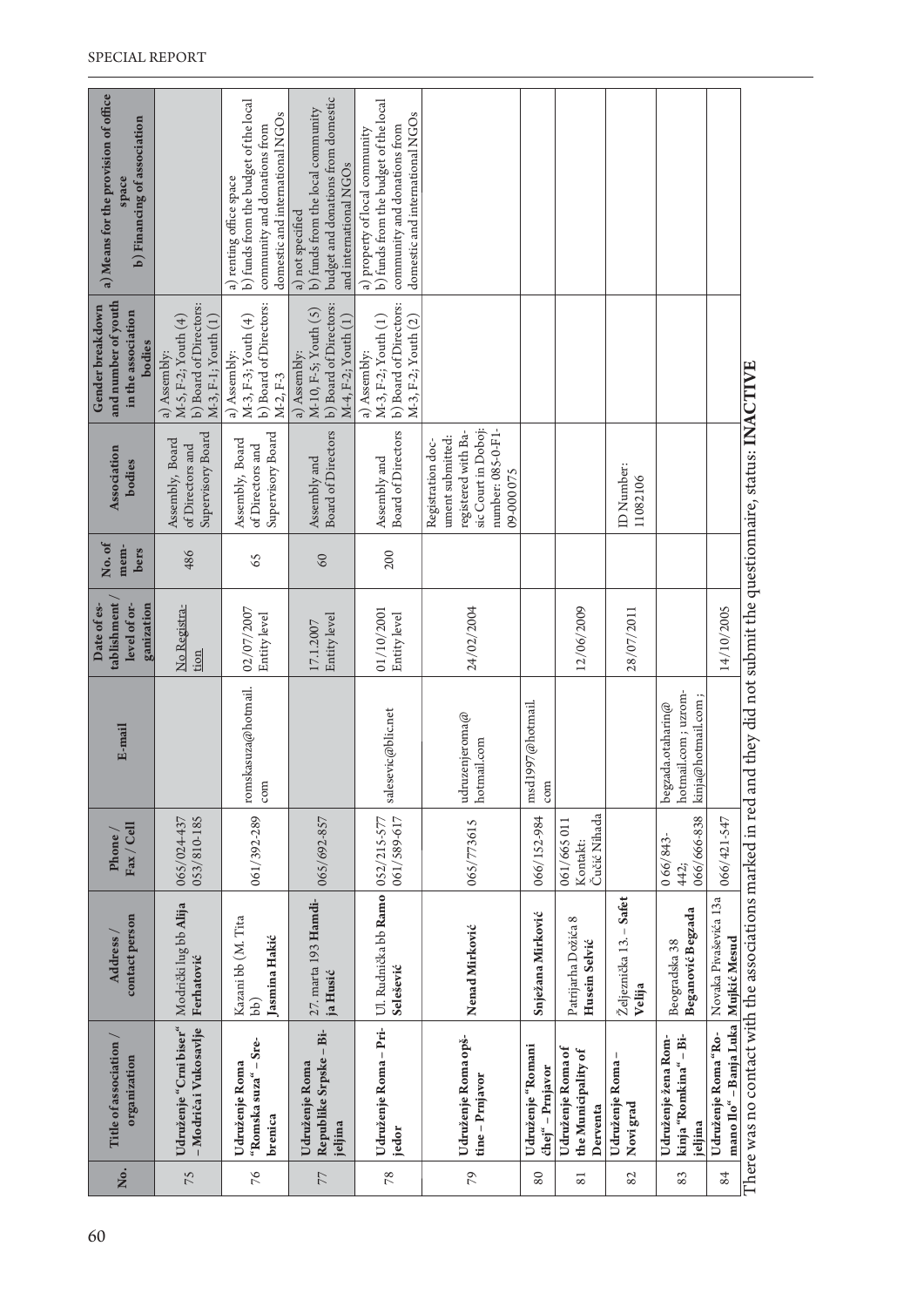## **ANNEX II: TABLE OF MEETINGS WITH REPRESENTATIVES OF ROMA ASSOCIATIONS**

|     | <b>ASSOCIATION TITLE</b>                                                                                   | DATE OF THE MEETING                                                                                | <b>NOTE</b>                                                                                                                    |
|-----|------------------------------------------------------------------------------------------------------------|----------------------------------------------------------------------------------------------------|--------------------------------------------------------------------------------------------------------------------------------|
| 1.  | Udruženje Roma<br>"EURO ROM"<br>Tuzla                                                                      | The meeting was held on the premises<br>of the association on 16/09/2013.                          | Discussion with the president of the associa-<br>tion Mr. Nedžad Jusić                                                         |
| 2.  | Udruženje Roma<br>"ROMSKA PRAVDA"<br>Donji Vakuf                                                           | Workshop "Fight against discrimina-<br>tion" held in Vitez on 18/10/2013                           | Discussion with the president of the associa-<br>tion Mr. Safet Muheljić                                                       |
| 3.  | UG "BAHTALE ROMA"<br>Turbe, Travnik                                                                        | Workshop "Fight against discrimina-<br>tion" held in Vitez on 18/10/2013                           | Discussion with the president of the associa-<br>tion Mr. Rizvan Seferović                                                     |
| 4.  | Udruženje Roma<br>"SRCE ISTINE"<br>Zavidovići                                                              | Workshop "Fight against discrimina-<br>tion" held in Vitez on 18/10/2013                           | Discussion with the president of the associa-<br>tion Mr. Muhamed Tahirović                                                    |
| 5.  | Udruženje mladi Romi<br>Vitez                                                                              | Workshop "Fight against discrimina-<br>tion" held in Vitez on 18/10/2013                           | Discussion with the president of the associa-<br>tion Ms. Aldina Fafulić                                                       |
| 6.  | Udruženje Roma<br>"KUPREŠANI- SKELA"<br>Jajce                                                              | Workshop "Fight against discrimina-<br>tion" held in Vitez on 18/10/2013                           | Discussion with deputy president of the as-<br>sociation and Roma Mediator in Jajce Ms.<br>Vernesa Ramić                       |
| 7.  | Udruženja:<br>"BUDI MI PRIJATELJ" - Visoko<br>"EUR ROMALEN" - Kakanj<br>"ROMANO CENTRO" - Zenica           | Workshop "Fight against discrimina-<br>tion" held in Vitez on 18/10/2013                           | The representatives of the association did not<br>attend/did not come                                                          |
| 8.  | Udruženje žena Romkinja "BOLJA<br><b>BUDUĆNOST"</b><br>Tuzla                                               | Visit to the association on 22/10/2013                                                             | Discussion with the representatives of the<br>association, since the president Ms. Indira<br>Bajramović was on a business trip |
| 9.  | UG "NOVA ROMSKA NADA" Luka-<br>vac                                                                         | The meeting was held on the premises<br>of the association on<br>22/10/2013                        | Discussion with the president of the associa-<br>tion Mr. Enes Mahić                                                           |
| 10. | UG "SRETNI ROMI"<br>Tuzla                                                                                  | The meeting was held on the premises<br>of the BiH Ombudsman Institution in<br>Tuzla on 22/10/2013 | Discussion with the president of the associa-<br>tion Mr. Osman Biberović                                                      |
| 11. | UG "EVROPSKI PUT ROMA"<br>Kiseljak                                                                         | The meeting was held on the premises<br>of the Pedagogical Institute in Tuzla on<br>22/10/2013     | Discussion with the president of the associa-<br>tion Mr. Mehmed Mujić                                                         |
| 12. | Udruženje<br>"ROMI NA DJELU"<br>Brčko Distrikt BiH                                                         | The meeting was held at Hotel "Posavi-<br>na" on 23/10/2013                                        | Discussion with the president of the associa-<br>tion Mr. Jadranko Đurić and Ćazim Salihović                                   |
| 13. | Udruženje Roma<br>"ROMSKI SAN"<br><b>Brčko Distrikt BiH</b>                                                | Visit to the association in the settlement<br>of Prutače on 23/10/2013                             | Discussion with the president of the associa-<br>tion Mr. Sabit Muratović                                                      |
| 14. | Udruženju građana za promociju<br>obrazovanja "OTAHARIN"<br><b>Bijeljina</b>                               | The meeting was held on the premises<br>of the association on<br>23/10/2013                        | Discussion with the president of the associa-<br>tion Mr. Dragan Joković                                                       |
| 15. | Udruženje žena<br>"ROMKINJA"<br>Bijeljina                                                                  | The meeting was held on the premises<br>of the association on<br>23/10/2013                        | Discussion with the president of the associa-<br>tion Ms. Begzada Beganović                                                    |
| 16. | Udruženje Roma<br>"Veseli brijeg"<br>Banja Luka                                                            | The meeting was held in the shopping<br>mall "Boska" on 25/10/2013                                 | Discussion with the president of the associa-<br>tion Mr. Adnan Šubert                                                         |
| 17. | Udruženja:<br><b>SAVEZ ROMA RS,</b><br>Udruženje Roma Gradiška, UŽ Rom-<br>kinja "Romano Ternipe" Gradiška | The meeting was scheduled for<br>$25/10/2013$ , but cancelled due to<br>unavailability.            | Mr. Saša Mašić cancelled the meeting on<br>$24/10/2013$ .                                                                      |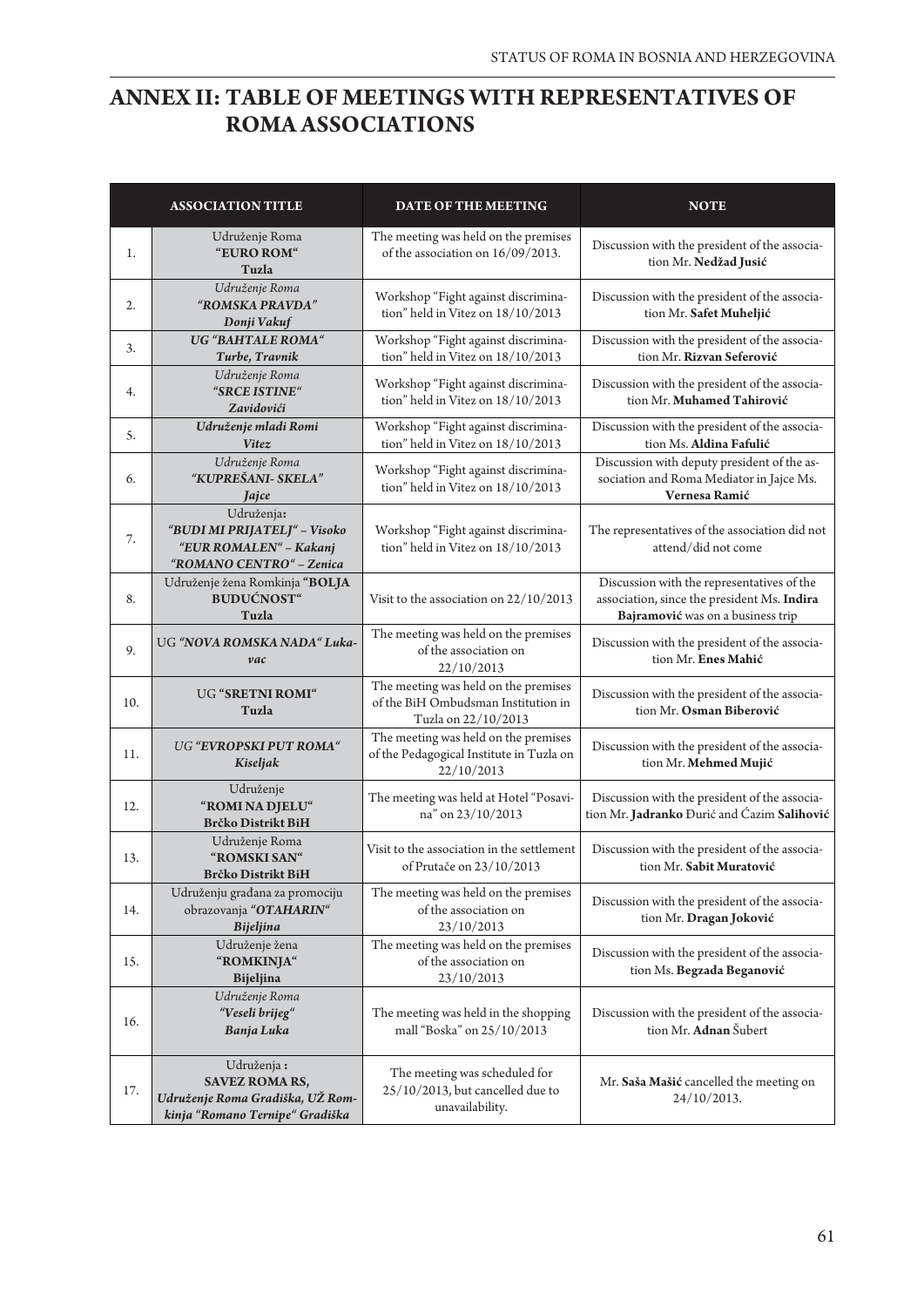|     | <b>ASSOCIATION TITLE</b>                                  | <b>DATE OF THE MEETING</b>                                                                                                                                       | <b>NOTE</b>                                                                                 |
|-----|-----------------------------------------------------------|------------------------------------------------------------------------------------------------------------------------------------------------------------------|---------------------------------------------------------------------------------------------|
| 18. | Udruženju Roma of the Municipality<br>of Prnjavor         | The meeting was scheduled for<br>$25/10/2013$ , but cancelled due to<br>unavailability.                                                                          | Mr. Nenad Mirković cancelled the meeting<br>on 25/10/2013.                                  |
| 19. | UR "ROMANO ILO"<br><b>Banja Luka</b>                      | The meeting was tentatively scheduled<br>for $25/10/2013$ , but it was cancelled<br>due to a business trip of the president of<br>the association (Mujkić Mesud) |                                                                                             |
| 20. | Udruženje Roma<br>"ROMI I PRIJATELJI"<br>Ilijaš i Vogošća | The meeting was held on the premises<br>of the Institution of the BiH Ombuds-<br>man for Human Rights in Sarajevo on<br>28/10/2013                               | Discussion with the president of the associa-<br>tion Mr. Raif Alimanović                   |
| 21. | Udruženje Roma<br>" SARAJEVSKI ROMI"<br>Sarajevo          | The meeting was held on the premises<br>of the Institution of the BiH Ombuds-<br>man for Human Rights in Sarajevo on<br>28/10/2013                               | Discussion with the president of the associa-<br>tion Mr. Muhamed Hasanović                 |
| 22. | <b>KALI SARA</b>                                          | The meeting was held at Hotel Eu-<br>rope in Sarajevo on 25/09/2013. A<br>second meeting was held in Tuzla on<br>24/10/2013                                      | Discussion with the president of the associa-<br>tion Ms. Sanela Bešić and Mr. Dervo Sejdić |
| 23. | NVO"Sa E Roma"<br>Tuzla                                   | The meeting with the representatives<br>of the association was held on the<br>premises of Tuzla Municipality on<br>24/10/2013                                    | Discussion with the president of the associa-<br>tion Mr. Salko Muratović                   |
| 24. | Udruženja Roma, "SVATOVAC"<br>Poljice, Lukavac            | The meeting with the representatives<br>of the association was held on the<br>premises of Tuzla Municipality on<br>24/10/2013                                    | Discussion with the president of the associa-<br>tion Mr. Nazif Mujić                       |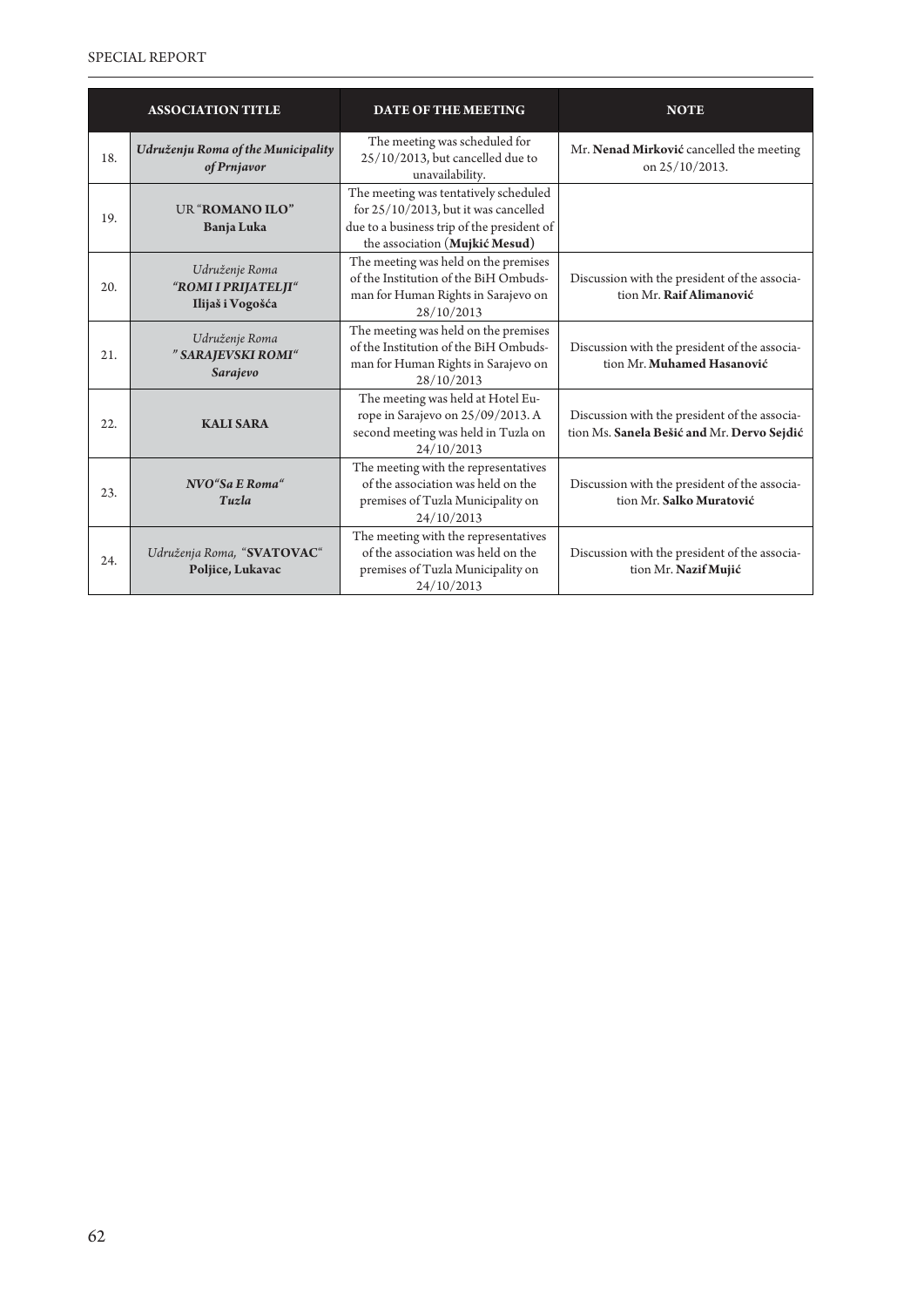ANNEX III. ANALYSIS OF THE QUESTIONNAIRE **ANNEX III. ANALYSIS OF THE QUESTIONNAIRE** 

|                                                                                                                                                           |                                                                                                                                   | Analysis of questionnaires from Tuzla Canton in FBiH                                        |                                                                                                                                                     |                                                                                                |                                                                                      |
|-----------------------------------------------------------------------------------------------------------------------------------------------------------|-----------------------------------------------------------------------------------------------------------------------------------|---------------------------------------------------------------------------------------------|-----------------------------------------------------------------------------------------------------------------------------------------------------|------------------------------------------------------------------------------------------------|--------------------------------------------------------------------------------------|
| NAME OF THE AS-<br>SOCIATION<br><b>SURVEY QUES-</b><br><b>TIONS</b>                                                                                       | UR "Romano Drom"<br><b>Živinice</b>                                                                                               | UG "Sretni Romi" Tuzla                                                                      | Udruženje Roma "Jagoda"<br>Čelić                                                                                                                    | UG "Nova romska nada"<br>Lukavac                                                               | UG "Evropski pot Roma"<br>Kiseljak                                                   |
| How many Roma associations are active in<br>the territory of your municipality?                                                                           | ritory of the municipality /<br>21 associations in the ter-<br>18 active                                                          | 18 active associations in the<br>territory of the municipality                              | 1 association in the territory of<br>the municipality                                                                                               | 2 associations in the territory of<br>the municipality, 14 in the terri-<br>tory of the canton | territory of the municipality<br>8 associations active in the                        |
| self-government authorities towards your<br>How do you rate the attitude of the local<br>association?                                                     | Poor                                                                                                                              | Insufficient                                                                                | Insufficient, could be better                                                                                                                       | Not on satisfactory level                                                                      | Insufficient                                                                         |
| How do you rate the co-operation between<br>Roma associations within the municipality,<br>canton and on the national level?                               | Level of municipality - in-<br>Level of canton - good<br>sufficient                                                               | Satisfactory                                                                                | Not on satisfactory level                                                                                                                           | Not on satisfactory level                                                                      | Not on satisfactory level                                                            |
| I. Roma housing                                                                                                                                           |                                                                                                                                   |                                                                                             |                                                                                                                                                     |                                                                                                |                                                                                      |
| minority live in the territory of your munici-<br>posal, how many members of Roma national<br>According to the information at your dis-<br>pality/canton? | Level of municipality 3,500<br>Level of canton - approxi-<br>mately 15,000 Roma<br>$-4,000/$                                      | Level of municipality approxi-<br>Level of canton approximate-<br>mately 6,000<br>ly 15,000 | families with approximately 110<br>Level of municipality Celić - 40<br>members                                                                      | Level of municipality Lukavac -<br>approximately 2,538 Roma                                    | proximately 7,500 / level of<br>Level of city of Tuzla - ap-<br>canton - over 15,000 |
| How many residential units registered in the<br>territory of your municipality/canton are<br>occupied by Roma?                                            | 700-800                                                                                                                           | Not known                                                                                   | 27                                                                                                                                                  | 312                                                                                            | About 50                                                                             |
| occupied by Roma in the territory of your<br>How many legalized residential units are<br>municipality/canton?                                             | Approximately 50                                                                                                                  | Not known                                                                                   | Not known                                                                                                                                           | 6 apartments                                                                                   | Approximately 40                                                                     |
| self-government authorities towards the<br>How do you rate the attitude of the local<br>issues of Roma housing?                                           | Very poor                                                                                                                         | In line with the capabilities                                                               | Very poor                                                                                                                                           | Very poor                                                                                      | In line with the limited capa-<br>bilities                                           |
| What are the key problems you face in terms<br>of housing members of Roma national mi-<br>nority?                                                         | financial means, insufficient<br>co-operation among Roma<br>the action plan and lack of<br>Poor implementation of<br>associations | Lack of construction land and<br>inability to legalize the exist-<br>ing buildings          | Lack of funding for participa-<br>istration authorities in imple-<br>tion of the municipal admin-<br>mentation of projects at the<br>cantonal level | Lack of funding and absence of<br>good will of the local govern-<br>ment authorities           | Lack of funding and absence<br>of good will of the local<br>government authorities   |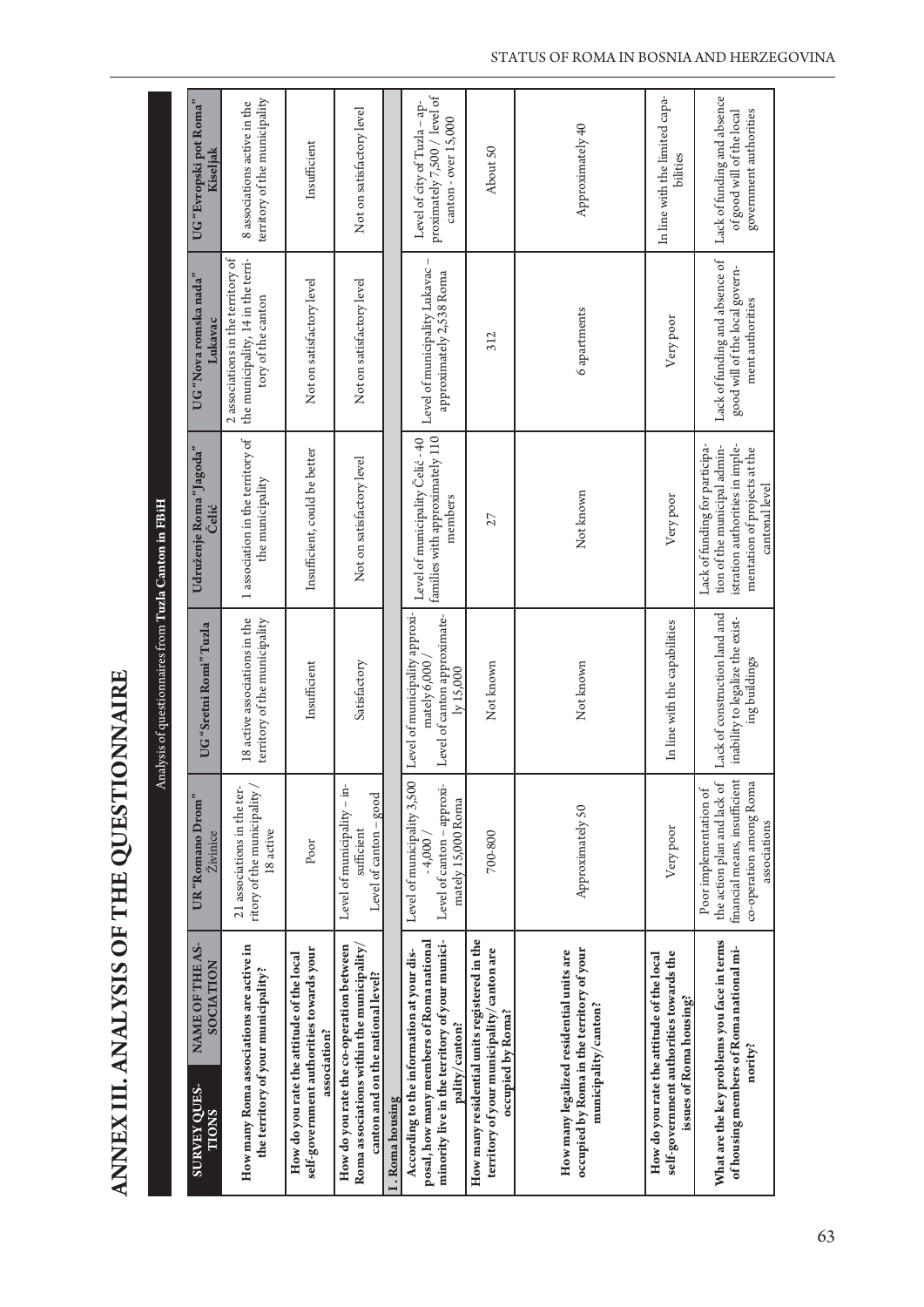| 64 | NAME OF THE AS-<br>SOCIATION<br>SURVEY QUES-<br><b>TIONS</b>                                                                                                                                                | UR "Romano Drom"<br>Živinice                                                                                      | UG "Sretni Romi" Tuzla                                                                                                                     | Udruženje Roma "Jagoda"<br>Čelić                                                               | UG "Nova romska nada"<br>Lukavac                                                                           | UG "Evropski pot Roma"<br>Kiseljak                                                                                                      |
|----|-------------------------------------------------------------------------------------------------------------------------------------------------------------------------------------------------------------|-------------------------------------------------------------------------------------------------------------------|--------------------------------------------------------------------------------------------------------------------------------------------|------------------------------------------------------------------------------------------------|------------------------------------------------------------------------------------------------------------|-----------------------------------------------------------------------------------------------------------------------------------------|
|    | II. Roma employment                                                                                                                                                                                         |                                                                                                                   |                                                                                                                                            |                                                                                                |                                                                                                            |                                                                                                                                         |
|    | According to the information at your dispos-<br>al, how many Roma are employed in govern-<br>ment authorities?                                                                                              | Affairs, 1 in the Health Care<br>in the Ministry of Internal<br>Level of canton: 5 Roma<br>Centre, 5 in utilities | Affairs, 1 in the Health Care<br>in the Ministry of Internal<br>Level of canton: 3 Roma<br>1 in the Ministry<br>3 in utilities,<br>Centre, | 1 Roma is employed in a gov-<br>emment authority                                               | None are employed in govern-<br>ment authorities                                                           | Level of canton: 4 Roma are<br>of Internal Affairs, 2 in the<br>employed in the Ministry<br>Health Care Centre,<br>4 in utilities       |
|    | companies or work as independent entrepre-<br>How many Roma are employed in private<br>neurs?                                                                                                               | employed in "Bingo" retail<br>Level of canton: 10 Roma<br>chain, 11 independent<br>entrepreneurs                  | are employed as independent<br>Approximately 10 Roma are<br>employed in private compa-<br>nies and approximately 10<br>entrepreneurs       | 1 Roma is employed in a private<br>company and 1 is employed as<br>an independent entrepreneur | Lukavac cement factory and 2<br>are employed as independent<br>3 Roma are employed in the<br>entrepreneurs | None                                                                                                                                    |
|    | terms of providing opportunities for employ-<br>How do you rate the actions of local self-gov-<br>ernment authorities and other businesses in<br>ment of Roma?                                              | Very poor                                                                                                         | Poor                                                                                                                                       | Very poor                                                                                      | Very poor                                                                                                  | independent entrepreneurs<br>Poor, lack of incentives for                                                                               |
|    | How do you rate employers' treatment of<br>Roma employees?                                                                                                                                                  | Very poor                                                                                                         | Poor                                                                                                                                       | Relatively good                                                                                | Relatively good                                                                                            | Very poor                                                                                                                               |
|    | What are the key issues you encounter in<br>terms of the hiring of Roma?                                                                                                                                    | Stereotypes and bias                                                                                              | Bias and lack of education                                                                                                                 | Lack of education and lack of<br>interest from government au-<br>thorities                     | Bias and lack of competitiveness<br>in the labour market                                                   | Stereotypes and bias                                                                                                                    |
|    | III. Roma education                                                                                                                                                                                         |                                                                                                                   |                                                                                                                                            |                                                                                                |                                                                                                            |                                                                                                                                         |
|    | posal, how many members of Roma national<br>school or university in the territory of your<br>minority attend primary school, secondary<br>According to the information at your dis-<br>municipality/canton? | in primary schools, 30 stu-<br>dents in secondary schools,<br>Approximately 500 pupils<br>1 student               | Approximately 870 pupils<br>and students in total                                                                                          | Approximately 13 pupils                                                                        | elementary schools, 1 student in<br>Approximately 42 pupils in<br>secondary school                         | dents in secondary school, 5<br>undergraduate and 1 gradu-<br>Level of canton: 800 pupils<br>in primary school, 100 stu-<br>ate student |
|    | poor level of education among members of<br>What are the root causes of the on-average<br>Roma national minority?                                                                                           | Poor implementation of the<br>action plan, lack of interest<br>and poverty                                        | Poverty, lack of interest and<br>lack of identification docu-<br>ments                                                                     | Almost all Roma in the munic-<br>ipality have at least completed<br>the primary school         | Poor social and economic sit-<br>uation and lack of pre-school<br>education                                | Poverty, unemployment and<br>lack of interest                                                                                           |
|    | self-government authorities in terms of edu-<br>How do you rate the attitude of the local<br>cation of Roma?                                                                                                | Very poor                                                                                                         | Poor                                                                                                                                       | Poor                                                                                           | Very poor                                                                                                  | Very poor                                                                                                                               |
|    | other children in the course of primary educa-<br>Are the children of Roma national minority<br>discriminated against in comparison with<br>tion and, if so, in what way?                                   | Yes, poor access and lesser<br>commitment of the teachers<br>towards Roma children                                | Yes                                                                                                                                        | $\frac{1}{2}$                                                                                  |                                                                                                            | Yes                                                                                                                                     |
|    | that assist Roma children and parents in the<br>Does your municipality have mediators<br>course of schooling?                                                                                               | ž                                                                                                                 | ž                                                                                                                                          | ž                                                                                              | $\frac{1}{2}$                                                                                              | ${\it Yes}$                                                                                                                             |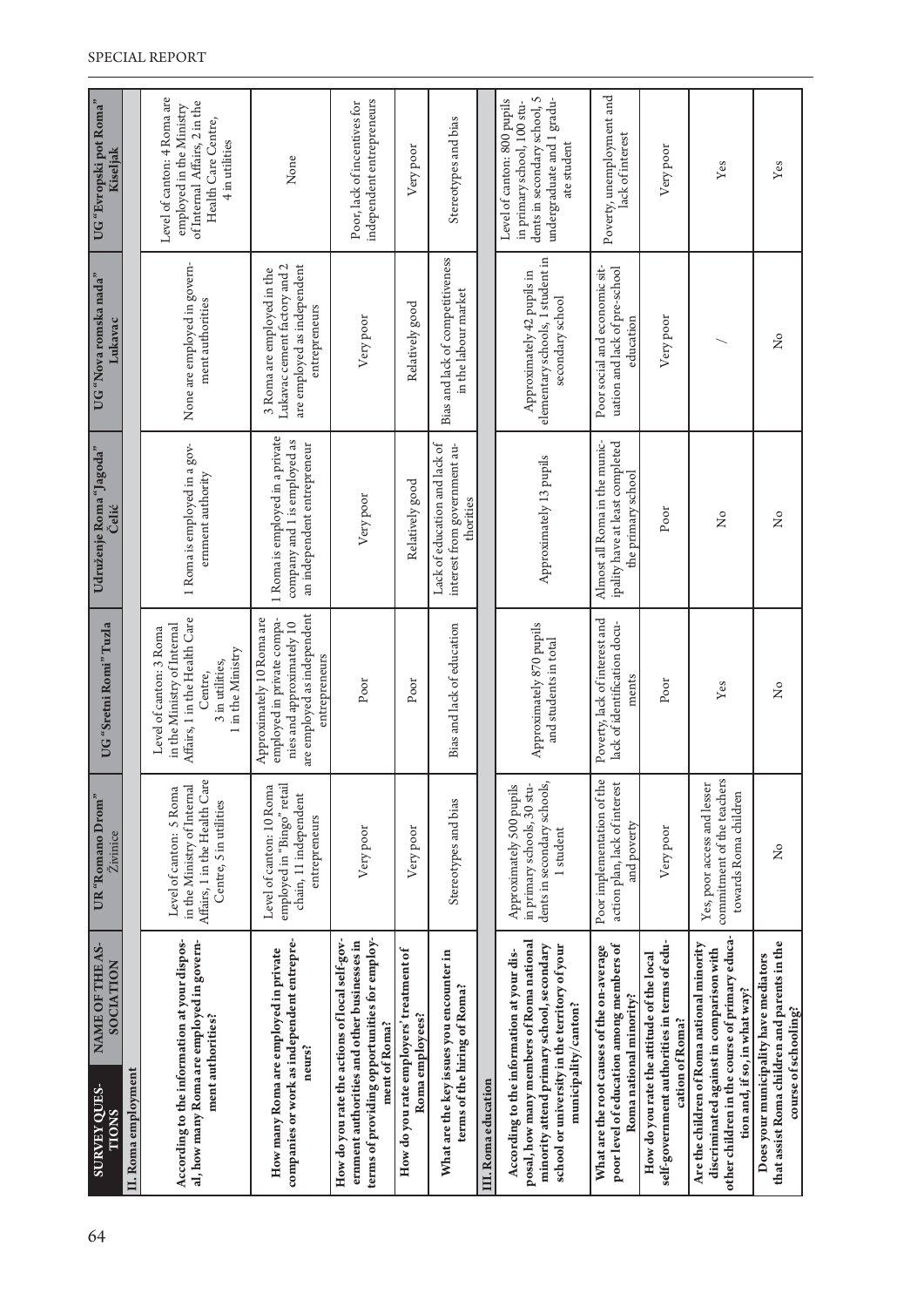| NAME OF THE AS-<br>SOCIATION<br><b>SURVEY QUES-</b><br><b>TIONS</b>                                                          | UR "Romano Drom"<br>Živinice                                                                                                             | UG "Sretni Romi" Tuzla                                                                                        | Udruženje Roma "Jagoda"<br>Čelić                                                                                              | UG "Nova romska nada"<br>Lukavac                                | UG "Evropski pot Roma"<br>Kiseljak                                                                                                                |
|------------------------------------------------------------------------------------------------------------------------------|------------------------------------------------------------------------------------------------------------------------------------------|---------------------------------------------------------------------------------------------------------------|-------------------------------------------------------------------------------------------------------------------------------|-----------------------------------------------------------------|---------------------------------------------------------------------------------------------------------------------------------------------------|
| to the number of Roma children enrolled in<br>Do you think mediators could contribute<br>primary or secondary schools?       | Yes                                                                                                                                      | Yes                                                                                                           | Yes                                                                                                                           | Yes                                                             | Yes                                                                                                                                               |
| IV. Roma health care                                                                                                         |                                                                                                                                          |                                                                                                               |                                                                                                                               |                                                                 |                                                                                                                                                   |
| posal, how many members of Roma national<br>According to the information at your dis-<br>minority receive health care?       | older than 60 years of age<br>Many do not have health<br>care - especially persons<br>and children who do not<br>attend school           | 70% of Roma throughout the<br>municipality have health care                                                   | Almost all members of the com-<br>munity have health care                                                                     | 65% of Roma throughout the<br>municipality have health care     | Very small number                                                                                                                                 |
| self-government authorities in terms of provi-<br>How do you rate the attitude of the local<br>sion of health care to Roma?  | Very poor                                                                                                                                | Good                                                                                                          | Very good                                                                                                                     | Poor                                                            | Poor                                                                                                                                              |
| Which measures have been taken to ensure<br>the use of health care by Roma?                                                  | Not known                                                                                                                                | through the employment<br>Health care is secured<br>bureau                                                    | achieved with government<br>Successful co-operation<br>authorities                                                            | dertaken appropriate measures<br>Local authorities have not un- | through the employment<br>Health care is secured<br>bureau                                                                                        |
| What are the key issues that you as Roma<br>encounter in terms of health care?                                               | Administrative barriers and<br>bias                                                                                                      | persons older than 60 years of<br>age and children who do not<br>Health care not ensured for<br>attend school | No problems                                                                                                                   | Lack of funds for participation<br>so-called "stamps"           | Lack of funds for participa-<br>tion                                                                                                              |
| ommendations be for improving the status of<br>In brief, what would your proposals or rec-<br>Roma national minority in BiH? | action plans for inclusion of<br>Roma, better co-operation<br>Better implementation of<br>between associations and<br>authorities of BiH | action plans for inclusion of<br>Better implementation of<br>Roma                                             | tion of action plans, education<br>Greater funds for implementa-<br>and improved communication<br>with government authorities | Assistance and support in action<br>plans                       | tation of the Law on Prohibi-<br>action plans for inclusion of<br>Roma and better implemen-<br>Better implementation of<br>tion of Discrimination |
|                                                                                                                              |                                                                                                                                          |                                                                                                               |                                                                                                                               |                                                                 |                                                                                                                                                   |
| NAME OF THE AS-<br>SOCIATION<br><b>SURVEY QUES-</b><br><b>TIONS</b>                                                          | Udruženje Roma "Romi za<br>bolje sutra" Srebrenik                                                                                        | "ROM" ON<br>Živinice                                                                                          | Udruženje Roma<br><b>KALESIJA</b>                                                                                             | Udruženje Roma Poljlice- Sva-<br>tovac Lukavac                  | Udruženje Roma "Zabo-<br>ravljeni Romi"<br><b>Durdevik</b>                                                                                        |
| How many Roma associations are active in<br>the territory of your municipality?                                              | 1 association in the territory<br>of the municipality                                                                                    | 3 associations in the territory<br>of the municipality                                                        | 1 association in the territory of<br>the municipality                                                                         | 2 associations in the territory of<br>the municipality          | 4 associations in the territo-<br>associations in the territory<br>ry of the municipality / 10<br>of the canton                                   |
| self-government authorities towards your<br>How do you rate the attitude of the local<br>association?                        | Very good                                                                                                                                | Poor                                                                                                          | Good                                                                                                                          | Good                                                            | Very poor                                                                                                                                         |
| Roma associations within the municipality/<br>How do you rate the co-operation between<br>canton and on the national level?  | Not on a satisfactory level                                                                                                              | Not on a satisfactory level                                                                                   | Partly good                                                                                                                   | Good                                                            | $_{\rm Poor}$                                                                                                                                     |

#### STATUS OF ROMA IN BOSNIA AND HERZEGOVINA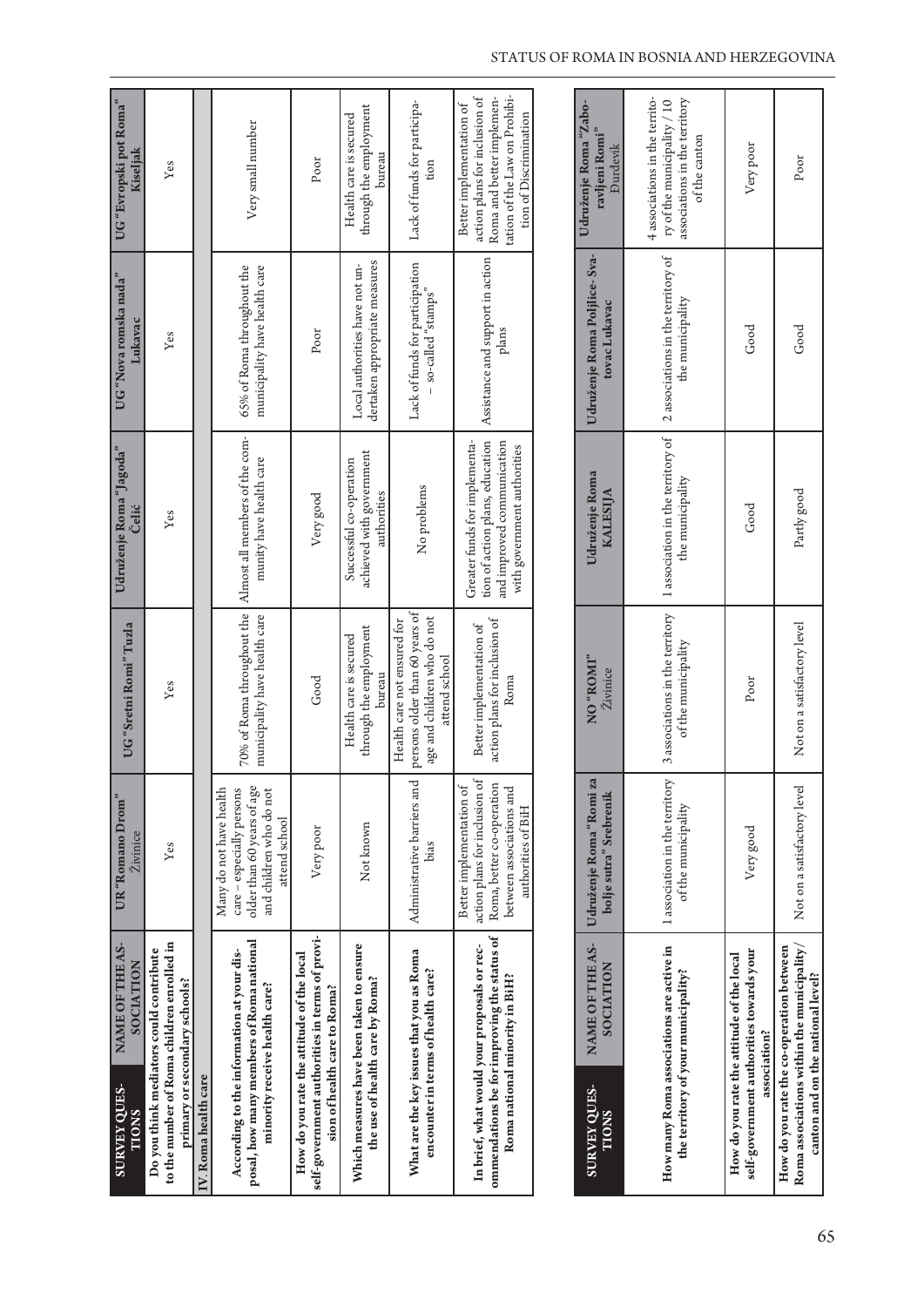| NAME OF THE AS-<br>According to the information at your dis-<br>SOCIATION<br><b>SURVEY QUES-</b><br>I. Roma housing<br><b>TIONS</b>                                                                         | Udruženje Roma "Romi za<br>There are 36 families with<br>bolje sutra" Srebrenik              | "INOR" ON<br>Živinice                                                                                                                  | There are 15 Roma families<br>Udruženje Roma<br><b>KALESIJA</b>                       | Udruženje Roma Poljlice- Sva-<br>tovac Lukavac                                          | Udruženje Roma "Zabo-<br>There are approximately<br>ravljeni Romi"<br>Đurđevik |
|-------------------------------------------------------------------------------------------------------------------------------------------------------------------------------------------------------------|----------------------------------------------------------------------------------------------|----------------------------------------------------------------------------------------------------------------------------------------|---------------------------------------------------------------------------------------|-----------------------------------------------------------------------------------------|--------------------------------------------------------------------------------|
| posal, how many members of Roma national<br>minority live in the territory of your munici-<br>pality/canton?                                                                                                | 112 members living in the<br>territory of municipality<br>Srebrenik                          | Roma living in the territory of<br>There are approximately 800<br>municipality Živinice                                                | living in the territory of munici-<br>pality Kalesija                                 | There are approximately 1,200<br>Roma living in the territory of<br>the municipality    | 3,500 Roma living in the<br>territory of municipality<br><b>Durdevik</b>       |
| How many residential units registered in the<br>territory of your municipality/canton are<br>occupied by Roma?                                                                                              | Approximately 20-25 in the<br>collective centre in Spionica                                  | Not known                                                                                                                              | $\infty$                                                                              | 42                                                                                      | 800                                                                            |
| How many legalized residential units in the<br>territory of your municipality/canton are<br>occupied by Roma?                                                                                               | None have been legalized                                                                     | Not known                                                                                                                              | Very small number                                                                     | $\mathcal{L}$                                                                           | Not known                                                                      |
| self-government authorities towards the<br>How do you rate the attitude of the local<br>issues of housing of Roma?                                                                                          | In line with the capabilities,<br>but still not sufficient                                   | In line with the capabilities,<br>but still not sufficient                                                                             | Very poor                                                                             | Poor                                                                                    | Very poor                                                                      |
| What are the key problems you face in terms<br>of housing members of Romanational mi-<br>nority?                                                                                                            | Lack of funding and con-<br>struction land                                                   | migrations of Roma families<br>Lack of funding; frequent                                                                               | Lack of funding in the munici-<br>pal budget                                          | Lack of funding; complicated<br>and lengthy procedures                                  | Lack of funding and absence<br>of good will of government<br>authorities       |
| II. Roma employment                                                                                                                                                                                         |                                                                                              |                                                                                                                                        |                                                                                       |                                                                                         |                                                                                |
| According to the information at your dispos-<br>al, how many Roma are employed in govern-<br>ment authorities?                                                                                              | ployed in government au-<br>There are no Roma em-<br>thorities                               | There are no Roma employed<br>in government authorities                                                                                | There are no Roma employed<br>in government authorities                               | 5 Roma are employed in govern-<br>ment authorities                                      | 5 Roma are employed in<br>government authorities                               |
| companies or work as independent entrepre-<br>How many Roma are employed in private<br>neurs?                                                                                                               | ployed in private companies<br>or as independent entrepre-<br>There are no Roma em-<br>neurs | There are no Roma employed<br>independent entrepreneurs<br>in private companies or asa                                                 | There are no Roma employed<br>independent entrepreneurs<br>in private companies or as | in private companies or as inde-<br>There are no Roma employed<br>pendent entrepreneurs | Not known                                                                      |
| terms of providing opportunities for employ-<br>How do you rate the actions of local self-gov-<br>ernment authorities and other businesses in<br>ment of Roma?                                              | Poor                                                                                         | Very poor                                                                                                                              | Very poor                                                                             | Partly good                                                                             | Very poor                                                                      |
| How do you rate the employers' treatment of<br>Roma employees?                                                                                                                                              | Not known since there are<br>no Roma employed                                                | Not known since there are no<br>Roma employed                                                                                          | Very poor                                                                             | Very good                                                                               | Not known                                                                      |
| What are the key issues you encounter in<br>terms of the hiring of Roma?                                                                                                                                    | the labour market and insuf-<br>ficient engagement of Roma<br>Lack of competitiveness in     | Lack of competitiveness, lack<br>of education and mistrust<br>from employers                                                           | Nepotism and lack of competi-<br>tiveness in the labour market                        | Lack of education among and<br>competitiveness of Roma                                  | Lack of incentives for inde-<br>pendent entrepreneurs and<br>crafts            |
| III. Roma education                                                                                                                                                                                         |                                                                                              |                                                                                                                                        |                                                                                       |                                                                                         |                                                                                |
| posal, how many members of Roma national<br>minority attend primary school, secondary<br>school or university in the territory of your<br>According to the information at your dis-<br>municipality/canton? | Approximately 10 pupils in<br>elementary schools, no stu-<br>dents in secondary schools      | mary schools - approximately<br>129 pupils are enrolled in pri-<br>90 attend, while secondary<br>schools are attended by 3<br>students | 9 pupils in primary schools and<br>1 student in secondary school                      | 64 pupils in primary schools and<br>9 students in secondary schools                     | Not known                                                                      |
|                                                                                                                                                                                                             |                                                                                              |                                                                                                                                        |                                                                                       |                                                                                         |                                                                                |

#### SPECIAL REPORT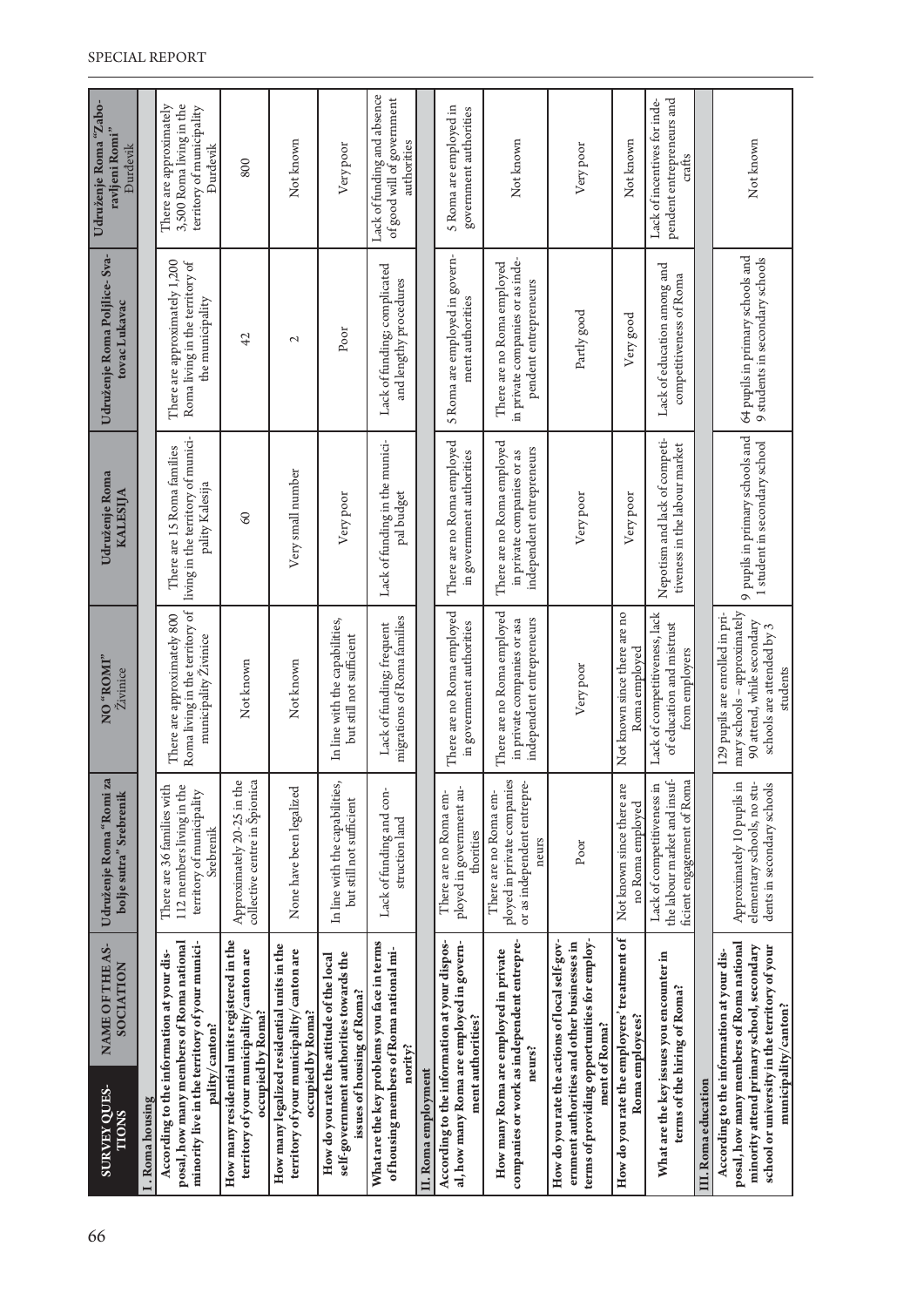| <b>SURVEY QUES-</b><br>TIONS | NAME OF THE AS-<br>SOCIATION                                                                                                                                              | Udruženje Roma "Romi za<br>bolje sutra" Srebrenik                                                                                              | "ROM" ON<br>Živinice                                                                             | Udruženje Roma<br><b>KALESIJA</b>                           | Udruženje Roma Poljlice- Sva-<br>tovac Lukavac                           | Udruženje Roma "Zabo-<br>ravljeni Romi"<br><b>Durdevik</b>                           |
|------------------------------|---------------------------------------------------------------------------------------------------------------------------------------------------------------------------|------------------------------------------------------------------------------------------------------------------------------------------------|--------------------------------------------------------------------------------------------------|-------------------------------------------------------------|--------------------------------------------------------------------------|--------------------------------------------------------------------------------------|
|                              | poor level of education among members of<br>What are the root causes of the on-average<br>Roma national minority?                                                         | Poor social and economic<br>conditions, lack of interest                                                                                       | Poor social and economic<br>conditions                                                           | Poverty and lack of interest for<br>education               | Poor social and economic con-<br>ditions                                 | conditions, lack of interest<br>Poor social and economic                             |
|                              | self-government authorities in terms of edu-<br>How do you rate the attitude of the local<br>cation of Roma?                                                              | Significant advances made<br>in securing free textbooks,<br>meal, scholarships                                                                 | Very poor                                                                                        | Partly good                                                 | Good                                                                     | Very poor                                                                            |
|                              | other children in the course of primary edu-<br>Are the children of Roma national minority<br>discriminated against in comparison with<br>cation and, if so, in what way? | ż                                                                                                                                              | $\mathsf{S}^{\mathsf{o}}$                                                                        | $\overline{a}$                                              | $\frac{1}{2}$                                                            | $\tilde{z}$                                                                          |
|                              | that assist Roma children and parents in the<br>Does your municipality have mediators<br>course of schooling?                                                             | ž                                                                                                                                              | Yes                                                                                              | Σò                                                          | $\frac{1}{2}$                                                            | $\frac{1}{2}$                                                                        |
|                              | to the number of Roma children enrolled in<br>Do you think mediators could contribute<br>primary or secondary schools?                                                    | Yes                                                                                                                                            | Yes, the number of enrolled<br>children in primary schools<br>has grown from 30 to 129<br>pupils | ž                                                           | Yes                                                                      | Yes                                                                                  |
| IV. Roma health care         |                                                                                                                                                                           |                                                                                                                                                |                                                                                                  |                                                             |                                                                          |                                                                                      |
|                              | posal, how many members of Roma national<br>According to the information at your dis-<br>minority receive health care?                                                    | Only a small number of<br>Roma have health care                                                                                                | 80% of Roma throughout the<br>municipality have health care                                      | Only a small number                                         | 50% of Roma throughout the<br>municipality have health care              | the municipality have health<br>60% of Roma throughout<br>care                       |
|                              | self-government authorities in terms of pro-<br>How do you rate the attitude of the local<br>vision of health care to Roma?                                               | Relatively good                                                                                                                                | Good                                                                                             | Good                                                        | Relatively good                                                          | Insufficient                                                                         |
|                              | Which measures have been taken to ensure<br>the use of health care by Roma?                                                                                               | Secured health care for the<br>unemployed at the employ-<br>ment bureau                                                                        | unemployed at the employ-<br>Secured health care for the<br>ment bureau                          | Not known                                                   | Local authorities still have not<br>undertaken appropriate meas-<br>ures | unemployed at the employ-<br>Secured health care for the<br>ment bureau              |
|                              | What are the key issues you as Roma encoun-<br>ter in terms of health care?                                                                                               | Health care for persons over<br>in terms of registration with<br>60 years of age and lack of<br>promptness among Roma<br>the employment bureau | Lack of funding for participa-<br>tion - so-called "stamps"                                      | Lack of funding for participa-<br>tion - so-called "stamps" | Lack of funding                                                          | Lack of funding; use of the<br>same health insurance card<br>by more than one person |
|                              | ommendations be for improving the status of<br>In brief, what would your proposals or rec-<br>Roma national minority in BiH?                                              | action plans for care for and<br>Better implementation of<br>inclusion of Roma                                                                 | Complete implementation of<br>action plans for care for and<br>inclusion of Roma                 | Greater employment and edu-<br>cation of Roma               | and incentives for education of<br>Greater employment of Roma<br>Roma    | Complete implementation<br>of action plans for care for<br>and inclusion of Roma     |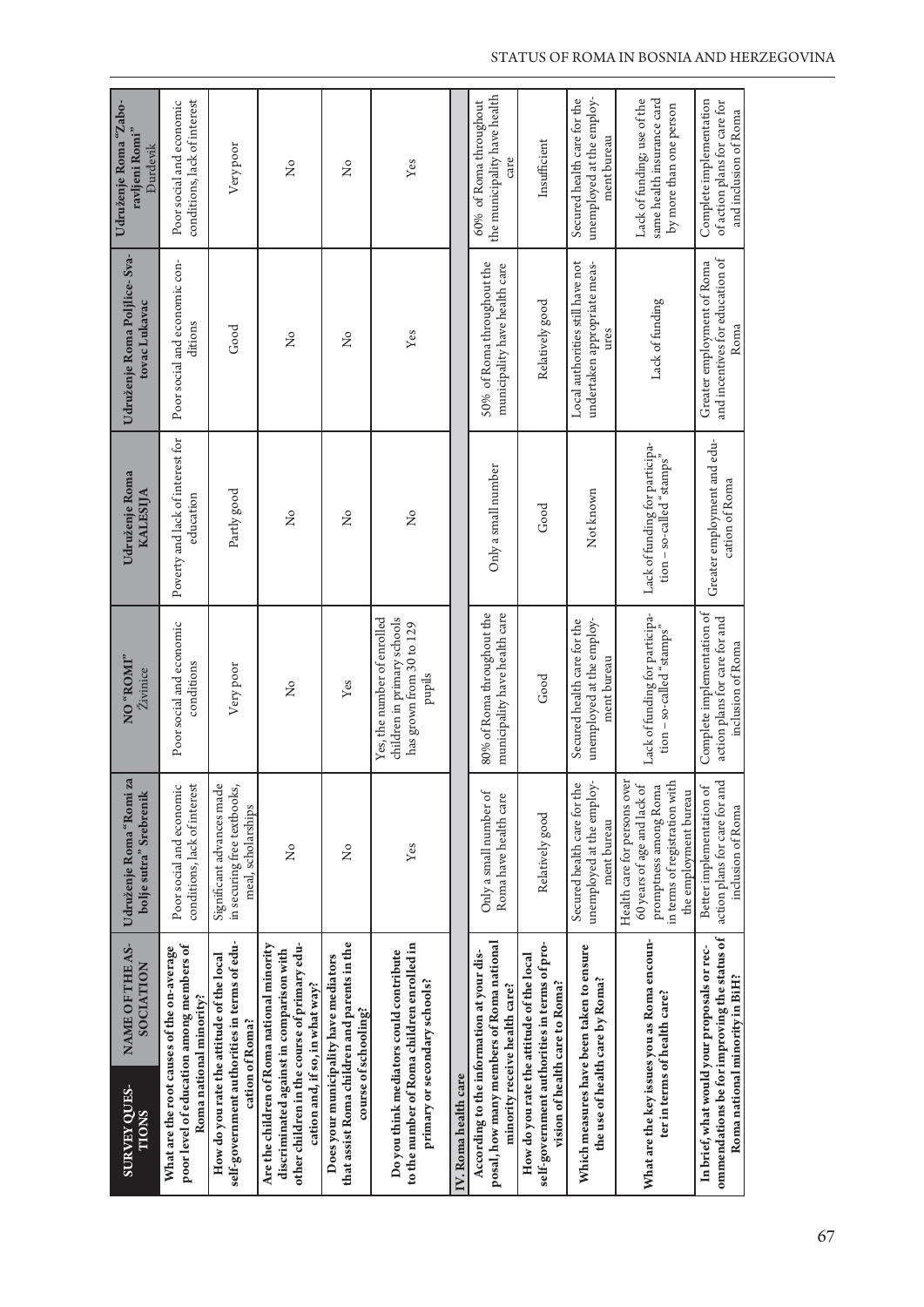| 68 |                            |                                                                                                                                                           |                                                                                                    | Analysis of questionnaires from Zenica-Doboj Canton in FBiH               |                                                                           |                                                                                  |                                                                                                    |
|----|----------------------------|-----------------------------------------------------------------------------------------------------------------------------------------------------------|----------------------------------------------------------------------------------------------------|---------------------------------------------------------------------------|---------------------------------------------------------------------------|----------------------------------------------------------------------------------|----------------------------------------------------------------------------------------------------|
|    | QUESTIONS<br><b>SURVEY</b> | NAME OF THE<br><b>ASSOCIATION</b>                                                                                                                         | "(THLVINA IN ICIDE, 90<br>Visoko                                                                   | Centar za majke<br>"NADA"<br>KAKANJ                                       | "ROMANO CENTRO" Zenica                                                    | Udruženje žena Romkinja<br><b>ZAVIDOVICI</b>                                     | Udruženje Roma "ROM-<br>SKO SRCE" Breza                                                            |
|    |                            | active in the territory of your munic-<br>How many Roma associations are<br>ipality?                                                                      | 2 associations in the territory of<br>the municipality                                             | associations in the territory of<br>the municipality<br>3                 | 2 associations in the territory of<br>the municipality                    | 3 associations in the territory of<br>the municipality                           | 1 association in the territory<br>of the municipality                                              |
|    |                            | How do you rate the attitude of the<br>local self-government authorities<br>towards your association?                                                     | Good                                                                                               | Very good                                                                 | Very good                                                                 | Very poor                                                                        | Excellent                                                                                          |
|    |                            | the municipality/canton and on the<br>between Roma associations within<br>How do you rate the co-operation<br>national level?                             | Not on a satisfactory level                                                                        | Good                                                                      | Very good                                                                 | Very good                                                                        | Very good                                                                                          |
|    | I. Roma housing            |                                                                                                                                                           |                                                                                                    |                                                                           |                                                                           |                                                                                  |                                                                                                    |
|    |                            | your disposal, how many members<br>the territory of your municipality/<br>of Roma national minority live in<br>According to the information at<br>canton? | in the territory of municipality<br>There are 2,800 Roma living<br>Visoko                          | in the territory of municipality<br>There are 2,169 Roma living<br>Kakanj | in the territory of municipality<br>There are 2,500 Roma living<br>Zenica | There are over 700 living Roma<br>in the territory of municipality<br>Zavidovići | There are 32 Roma families<br>the territory of municipality<br>with 110 members living in<br>Breza |
|    |                            | pality/canton are occupied by Roma?<br>tered in the territory of your munici-<br>How many residential units regis-                                        | 250 residential units                                                                              | Not known                                                                 | Exact number not known                                                    | 65 residential units                                                             | Approximately 35 residential<br>units                                                              |
|    |                            | How many legalized residential units<br>in the territory of your municipality/<br>canton are occupied by Roma?                                            | Approximately 100 residential<br>units                                                             | Not known                                                                 | 35 residential units have been<br>legalized                               | Very small number                                                                | 4 residential units                                                                                |
|    |                            | wards the issues of housing of Roma?<br>local self-government authorities to-<br>How do you rate the attitude of the                                      | Relatively good                                                                                    | Insufficient                                                              | Relatively good                                                           | Poor                                                                             | Insufficient                                                                                       |
|    |                            | What are the key problems you face<br>in terms of housing members of<br>Roma national minority?                                                           | Inability to legalize already<br>existing buildings                                                | Inability to legalize already<br>existing buildings                       | resistance of the local population<br>Lack of construction land and       | Lack of construction land                                                        | in which Roma live; lack of<br>Insufficient sanitation and<br>poor technical conditions<br>funding |
|    | II. Roma employment        |                                                                                                                                                           |                                                                                                    |                                                                           |                                                                           |                                                                                  |                                                                                                    |
|    |                            | According to the information at your<br>ployed in government authorities?<br>disposal, how many Roma are em-                                              | There are no Roma employed<br>in government authorities                                            | 10 Roma in total are employed                                             | 2 Roma are employed in govern-<br>ment authorities                        | 1 Roma is employed in the fire-<br>fighting department                           | 6 Roma in total are employed                                                                       |
|    |                            | private companies or work as inde-<br>How many Roma are employed in<br>pendent entrepreneurs?                                                             | private companies and 5 are<br>employed as independent<br>30 Roma are employed in<br>entrepreneurs |                                                                           | 10 Roma are employed in pri-<br>vate companies                            | None                                                                             |                                                                                                    |
|    |                            |                                                                                                                                                           |                                                                                                    |                                                                           |                                                                           |                                                                                  |                                                                                                    |

#### SPECIAL REPORT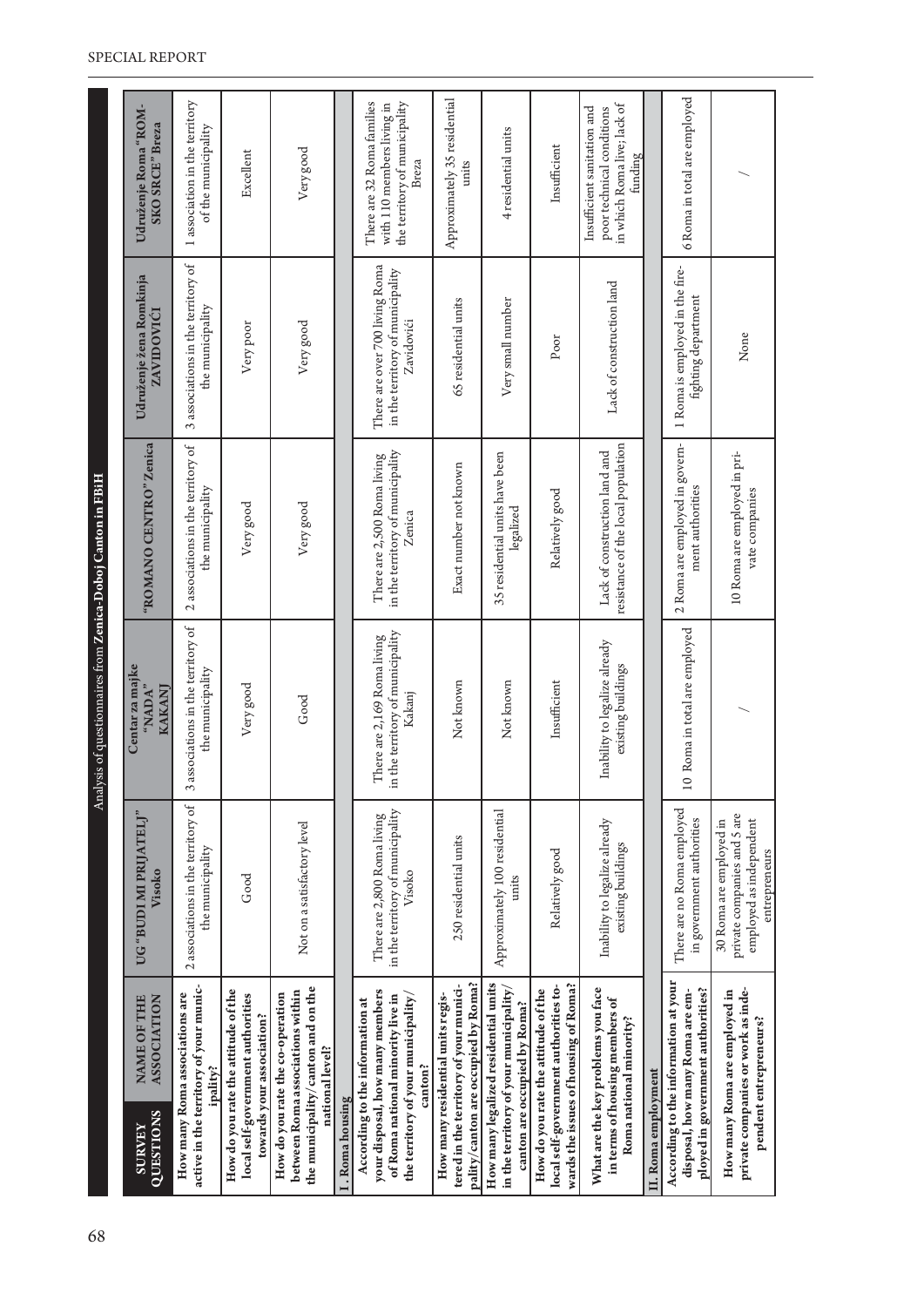| QUESTIONS<br><b>SURVEY</b> | NAME OF THE<br><b>ASSOCIATION</b>                                                                                                                                                                             | "(THTA IN IQUE") O<br>Visoko                                                          | Centar za majke<br>"NADA"<br>KAKANJ                                    | "ROMANO CENTRO" Zenica                                                                                        | Udruženje žena Romkinja<br><b>ZAVIDOVIĆI</b>                                   | Udruženje Roma "ROM-<br>SKO SRCE" Breza                                       |
|----------------------------|---------------------------------------------------------------------------------------------------------------------------------------------------------------------------------------------------------------|---------------------------------------------------------------------------------------|------------------------------------------------------------------------|---------------------------------------------------------------------------------------------------------------|--------------------------------------------------------------------------------|-------------------------------------------------------------------------------|
|                            | self-government authorities and other<br>portunities for employment of Roma?<br>How do you rate the actions of local<br>businesses in terms of providing op-                                                  | Very poor                                                                             | Very poor                                                              | Very poor                                                                                                     | Very poor                                                                      | Poor                                                                          |
|                            | How do you rate the employers' treat-<br>ment of Roma employees?                                                                                                                                              | Good                                                                                  | Good                                                                   | Very poor                                                                                                     | Not known                                                                      | Very good                                                                     |
|                            | What are the key issues you encounter<br>in terms of the hiring of Roma?                                                                                                                                      | Bias and stereotypes                                                                  | Lack of competitiveness in the<br>labour market                        | Lack of interest among employ-<br>ers to hire Roma                                                            | Lack of interest among employ-<br>ers to hire Roma                             | Insufficient education among<br>Roma                                          |
| III. Roma education        |                                                                                                                                                                                                               |                                                                                       |                                                                        |                                                                                                               |                                                                                |                                                                               |
|                            | disposal, how many members of Roma<br>school, secondary school or university<br>According to the information at your<br>in the territory of your municipality,<br>national minority attend primary<br>canton? | In total, approximately 180<br>secondary school students<br>primary school pupils and | 70 primary school pupils, 17<br>secondary school students              | school students and 3 under-<br>school pupils, 25 secondary<br>Approximately 180 primary<br>graduate students | Approximately 45 primary<br>school pupils, 3 secondary<br>school students      | Approximately 30-35 primary<br>school pupils, no secondary<br>school students |
|                            | What are the root causes of the on-av-<br>members of Roma national minority?<br>erage poor level of education among                                                                                           | Social and economic vulner-<br>ability                                                | Lack of funding                                                        | Lack of funding                                                                                               | High unemployment, lack of<br>housing and financial care                       | Exceptional social and eco-<br>nomic vulnerability                            |
|                            | local self-government authorities in<br>How do you rate the attitude of the<br>terms of education of Roma?                                                                                                    | Good                                                                                  | Good                                                                   | Very poor                                                                                                     | Very poor                                                                      | Insufficient                                                                  |
|                            | course of primary education and, if so,<br>comparison with other children in the<br>Are the children of Roma national<br>minority discriminated against in<br>in what way?                                    | Yes                                                                                   | es, in terms of belittlement<br>and bias                               | Yes, peer belittlement and de-<br>rision                                                                      | Yes                                                                            | $\tilde{z}$                                                                   |
|                            | tors that assist Roma children and par-<br>Does your municipality have media-<br>ents in the course of schooling?                                                                                             | actively performing this role<br>No, but the association is                           | Yes                                                                    | Yes                                                                                                           | $\tilde{Z}$                                                                    | $\tilde{Z}$                                                                   |
|                            | dren enrolled in primary or secondary<br>tribute to the number of Roma chil-<br>Do you think mediators could con-<br>schools?                                                                                 | Yes                                                                                   | Yes                                                                    | Yes                                                                                                           | Yes                                                                            | Yes                                                                           |
| IV. Roma health care       |                                                                                                                                                                                                               |                                                                                       |                                                                        |                                                                                                               |                                                                                |                                                                               |
|                            | disposal, how many members of Roma<br>national minority receive health care?<br>According to the information at your                                                                                          | 50% of Roma throughout the<br>municipality have health care                           | Only a few Roma have health<br>care                                    | 70% of Roma in the territory of<br>municipality Zenica have health<br>care                                    | 55% of Roma in the territory of<br>municipality Zavidovići have<br>health care | 90% of Roma in the territory<br>of municipality Breza have<br>health care     |
|                            | local self-government authorities in<br>How do you rate the attitude of the<br>terms of provision of health care to<br>Roma?                                                                                  | Insufficient                                                                          | accordance with the capabili-<br>ties, but still insufficient<br>$\Xi$ | Very good                                                                                                     | Insufficient                                                                   | Good                                                                          |

#### STATUS OF ROMA IN BOSNIA AND HERZEGOVINA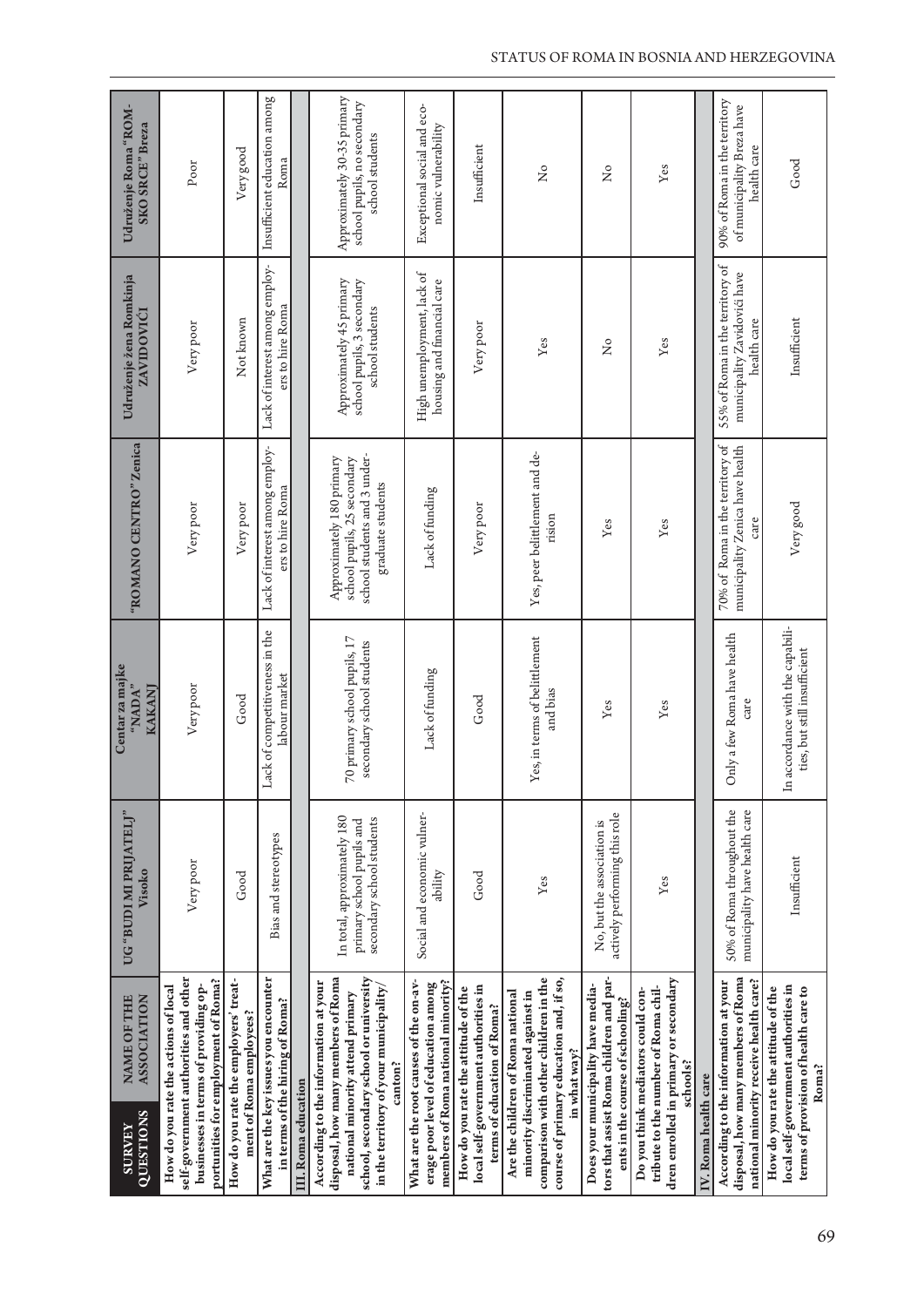| QUESTIONS<br><b>SURVEY</b>                      |                                                                                                                                                             |                                                                                                         |                                                                                                                                        | <b>QUESTIONS</b><br><b>SURVEY</b>            |                                                                                      |                                                                                                       |                                                                      |
|-------------------------------------------------|-------------------------------------------------------------------------------------------------------------------------------------------------------------|---------------------------------------------------------------------------------------------------------|----------------------------------------------------------------------------------------------------------------------------------------|----------------------------------------------|--------------------------------------------------------------------------------------|-------------------------------------------------------------------------------------------------------|----------------------------------------------------------------------|
| NAME OF THE<br><b>ASSOCIATION</b>               | Which measures have been taken to                                                                                                                           | What are the key issues you as Roma<br>encounter in terms of health care?                               | In brief, what would your proposals or<br>the status of Roma national minority<br>recommendations be for improving<br>in BiH?          | NAME OF THE AS-<br>SOCIATION                 | active in the territory of your munic-<br>How many Roma associations are<br>ipality? | How do you rate the attitude of the<br>local self-government authorities<br>towards your association? | between Roma associations within<br>How do you rate the co-operation |
| UG "BUDI MI PRIJATELJ"<br>Visoko                | who do not fit into categories -<br>ensure the use of health care by Roma? $ $ employment bureau and social<br>Insufficient care for persons<br>work centre | Non-frequent health care, (e.g.<br>3 months periodically)                                               | Complete implementation of<br>action plans for care for and<br>inclusion of Roma                                                       | Udruženje Roma općine<br>Kakanj              | 5 associations in the territory of<br>the municipality                               | Good                                                                                                  | Cood                                                                 |
| Centar za majke<br>"NADA"<br>KAKANI             | Health care secured through em-<br>ployment bureau and for pupils                                                                                           | ployment bureau and lack of<br>Lack of promptness in terms<br>of registration with the em-<br>awareness | More projects to support educa-<br>tion of Roma                                                                                        | UG "EUROROM-ZE" Zenica                       | 2 associations in the territory of<br>the municipality                               | Very poor                                                                                             | Not on a satisfactory lavel                                          |
| "ROMANO CENTRO" Zenica                          | employment bureau, social work<br>Health care secured through<br>centre and for pupils                                                                      | Unstamped health care cards                                                                             | Roma associations and complete<br>implementation of action plans<br>for care for and inclusion of<br>Better co-operation among<br>Roma | Udruženje Roma "SRCE IS-<br>TINE" Zavidovići | 3 associations in the territory of<br>the municipality                               | Very poor                                                                                             | $Fvc$ ellent                                                         |
| Udruženje žena Romkinja<br><b>ZAVIDOVICI</b>    | employment bureau, social work<br>Health care secured through<br>centre and for pupils                                                                      | than 60 years of age and children<br>Health care for persons older<br>who have left school              | Assistance and support in action<br>plans                                                                                              |                                              |                                                                                      |                                                                                                       |                                                                      |
| Udruženje Roma "ROM-<br><b>SKO SRCE</b> " Breza | Health care secured through<br>employment bureau, social<br>work centre and for pupils                                                                      | Discrimination by doctors<br>and medical staff towards<br>Roma                                          | Higher employment and<br>education of Roma                                                                                             |                                              |                                                                                      |                                                                                                       |                                                                      |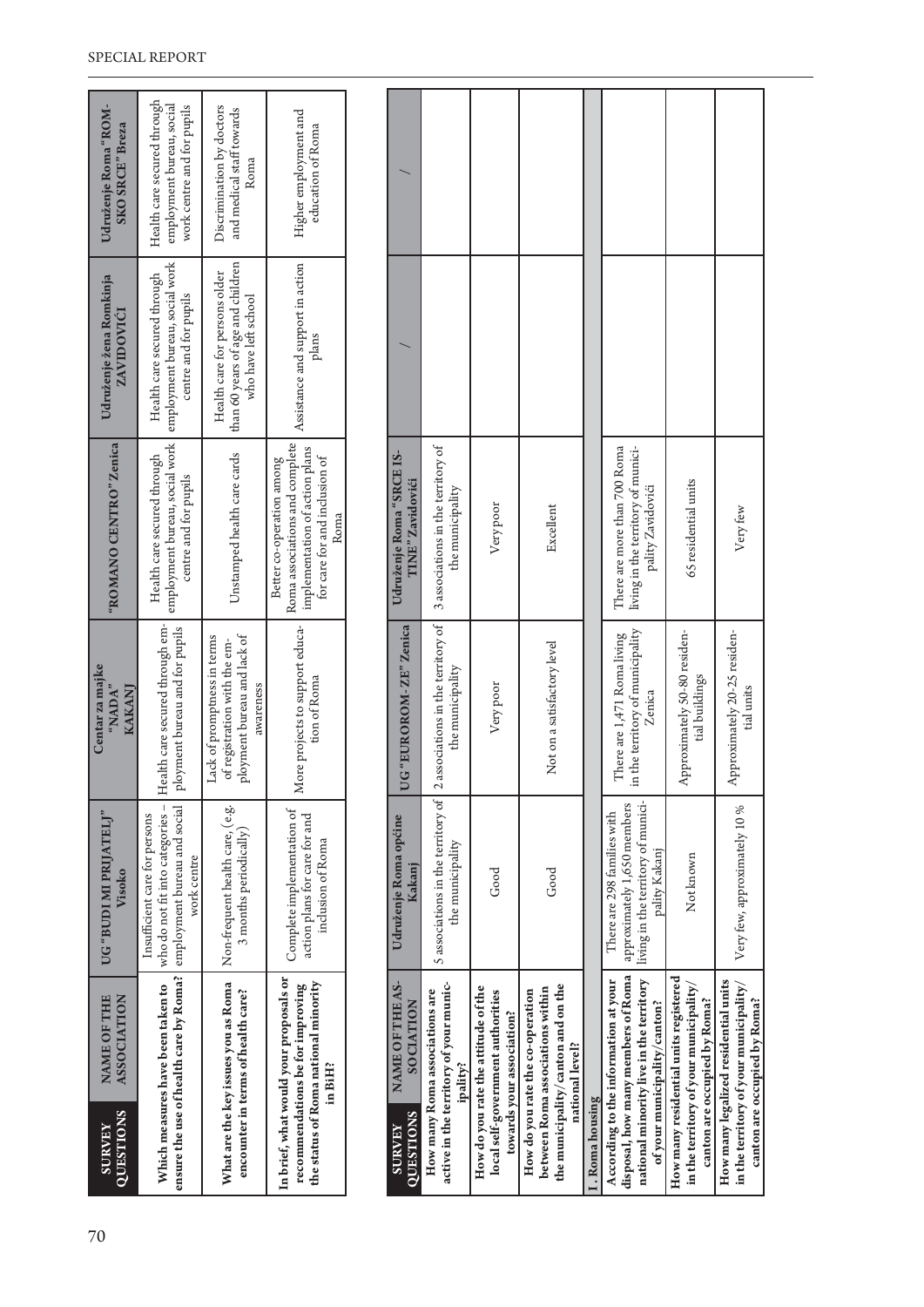| Udruženje Roma "SRCE IS-<br>TINE" Zavidovići<br>G "EUROROM-ZE" Zenica                         | Poor                                                                                                                                    | Lack of construction land                                                                                                                              |                     | 1 Roma is employed in govern-<br>ment authorities                                                                                             | None                                                                                          | Very poor                                                                                                                                                                 | Good                                                                     | Lack of interest among employ-<br>ers to hire Roma                                                                                 |                     | Approximately 180 pupils in                                                | primary school, 25 students in<br>secondary school and 3 under-<br>graduate students                                                                                                              | Lack of financial means                                                                                                                        | Very poor                                                                                                                  |
|-----------------------------------------------------------------------------------------------|-----------------------------------------------------------------------------------------------------------------------------------------|--------------------------------------------------------------------------------------------------------------------------------------------------------|---------------------|-----------------------------------------------------------------------------------------------------------------------------------------------|-----------------------------------------------------------------------------------------------|---------------------------------------------------------------------------------------------------------------------------------------------------------------------------|--------------------------------------------------------------------------|------------------------------------------------------------------------------------------------------------------------------------|---------------------|----------------------------------------------------------------------------|---------------------------------------------------------------------------------------------------------------------------------------------------------------------------------------------------|------------------------------------------------------------------------------------------------------------------------------------------------|----------------------------------------------------------------------------------------------------------------------------|
|                                                                                               | Relatively good                                                                                                                         | ment authorities during imple-<br>Misuse of power by govern-<br>mentation of these projects                                                            |                     | 3 Roma are employed in gov-<br>ernment authorities                                                                                            | None                                                                                          | Very poor                                                                                                                                                                 | Poor                                                                     | Nepotism; insufficient educa-<br>tion of Roma                                                                                      |                     |                                                                            | 5 students in secondary school<br>0 pupils in primary school, 10-<br>and 3 undergraduate students<br>L                                                                                            | Lack of means for attending<br>school; legal barriers                                                                                          | Very poor                                                                                                                  |
| Udruženje Roma općine<br>Kakanj<br>NAME OF THE AS-<br>SOCIATION<br>QUESTIONS<br><b>SURVEY</b> | Relatively good<br>wards the issues of housing of Roma?<br>local self-government authorities to-<br>How do you rate the attitude of the | Inability to legalize already<br>existing buildings<br>What are the key problems you face in<br>terms of housing members of Roma<br>national minority? | II. Roma employment | Overall, 22 Roma are employed<br>According to the information at your<br>ployed in government authorities?<br>disposal, how many Roma are em- | private companies or work as inde-<br>How many Roma are employed in<br>pendent entrepreneurs? | Very poor<br>self-government authorities and other<br>portunities for employment of Roma?<br>How do you rate the actions of local<br>businesses in terms of providing op- | Good<br>How do you rate the employers' treat-<br>ment of Roma employees? | Poor co-operation with local<br>government authorities<br>What are the key issues you encounter<br>in terms of the hiring of Roma? | III. Roma education | disposal, how many members of Roma<br>According to the information at your | 78 pupils in primary school, 4<br>students in secondary school<br>school, secondary school or university<br>in the territory of your municipality,<br>national minority attend primary<br>canton? | Lack of financial means<br>What are the root causes of the on-av-<br>erage poor level of education among<br>members of Roma national minority? | Insufficient<br>local self-government authorities in<br>How do you rate the attitude of the<br>terms of education of Roma? |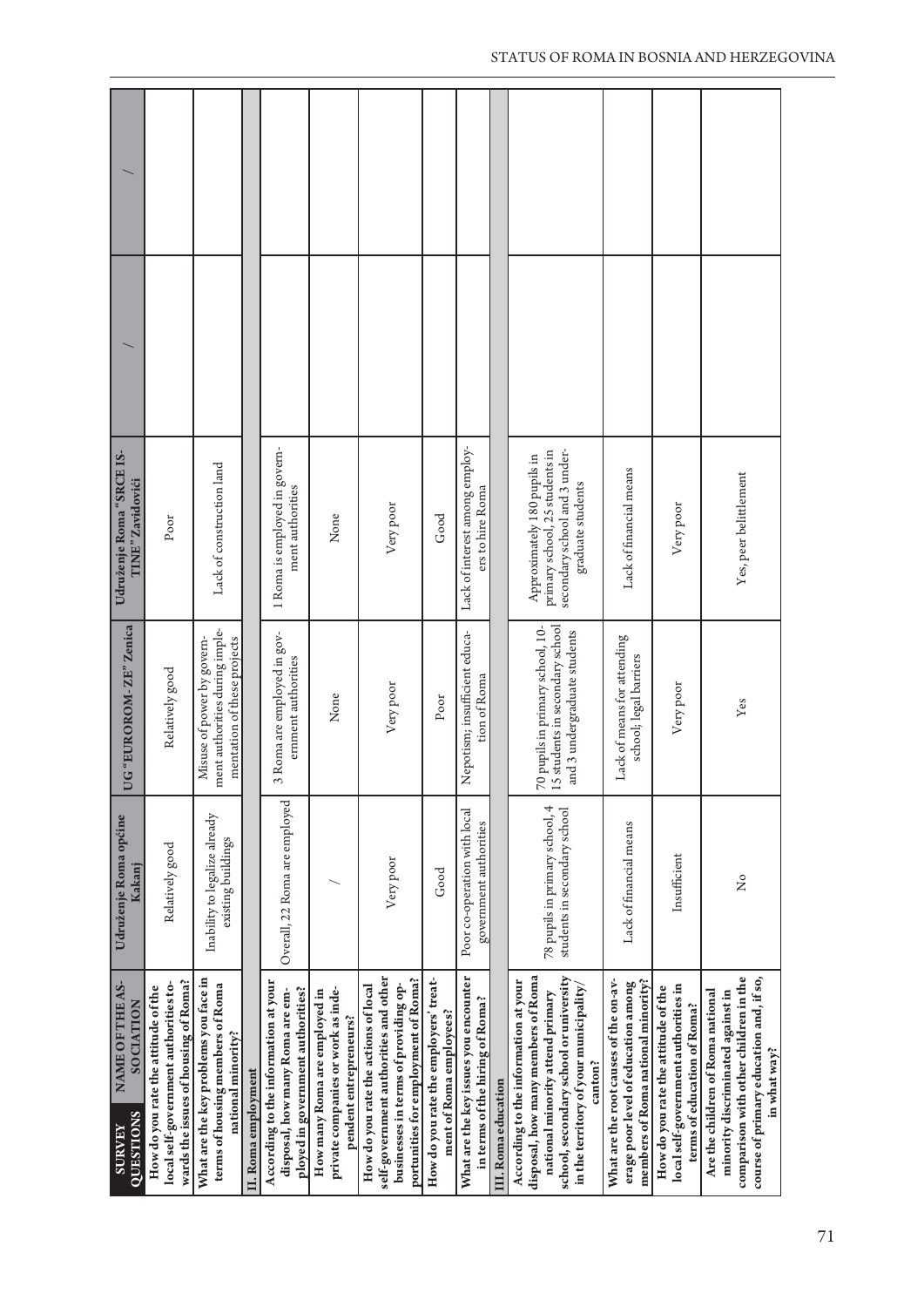| UG "EUROROM-ZE" Zenica<br>Very small number of Roma<br>Racial segregation<br>have health care<br>Not known<br>Very poor<br>Yes<br>ž<br>Health care provided through<br>bureau and lack of awareness<br>Very small number of Roma<br>the employment bureau and<br>Lack of promptness in regis-<br>tering with the employment<br>Udruženje Roma općine<br>have health care<br>Insufficient<br>to pupils<br>Kakanj<br>Yes<br>ž<br>ensure the use of health care by Roma?<br>Do you think mediators could contrib-<br>disposal, how many members of Roma<br>national minority receive health care?<br>According to the information at your<br>NAME OF THE AS-<br>What are the key issues you as Roma<br>ute to the number of Roma children<br>local self-government authorities in<br>Which measures have been taken to<br>ators that assist Roma children and<br>How do you rate the attitude of the<br>parents in the course of schooling?<br>terms of provision of health care to<br>Does your municipality have medi-<br>encounter in terms of health care?<br>enrolled in primary or secondary | In brief, what would your proposals or<br>the status of Roma national minority<br>recommendations be for improving<br>in BiH?            |
|-------------------------------------------------------------------------------------------------------------------------------------------------------------------------------------------------------------------------------------------------------------------------------------------------------------------------------------------------------------------------------------------------------------------------------------------------------------------------------------------------------------------------------------------------------------------------------------------------------------------------------------------------------------------------------------------------------------------------------------------------------------------------------------------------------------------------------------------------------------------------------------------------------------------------------------------------------------------------------------------------------------------------------------------------------------------------------------------------|------------------------------------------------------------------------------------------------------------------------------------------|
|                                                                                                                                                                                                                                                                                                                                                                                                                                                                                                                                                                                                                                                                                                                                                                                                                                                                                                                                                                                                                                                                                                 | plete implementation of action<br>plans for care for and inclusion<br>Roma associations and com-<br>Better co-operation among<br>of Roma |
|                                                                                                                                                                                                                                                                                                                                                                                                                                                                                                                                                                                                                                                                                                                                                                                                                                                                                                                                                                                                                                                                                                 | Complete implementation of<br>action plans for care for and<br>inclusion of Roma                                                         |
| Health care provided through the<br>employment bureau, social work<br>municipality Zenica have health<br>70% of Roma in the territory of<br>Udruženje Roma "SRCE IS-<br>Unstamped health insurance<br>centre and to pupils<br><b>TINE</b> " Zavidovići<br>Very good<br>cards<br>care<br>Yes<br>Yes                                                                                                                                                                                                                                                                                                                                                                                                                                                                                                                                                                                                                                                                                                                                                                                              | Roma associations and complete<br>implementation of action plans<br>for care for and inclusion of<br>Better co-operation among<br>Roma   |
|                                                                                                                                                                                                                                                                                                                                                                                                                                                                                                                                                                                                                                                                                                                                                                                                                                                                                                                                                                                                                                                                                                 |                                                                                                                                          |
|                                                                                                                                                                                                                                                                                                                                                                                                                                                                                                                                                                                                                                                                                                                                                                                                                                                                                                                                                                                                                                                                                                 |                                                                                                                                          |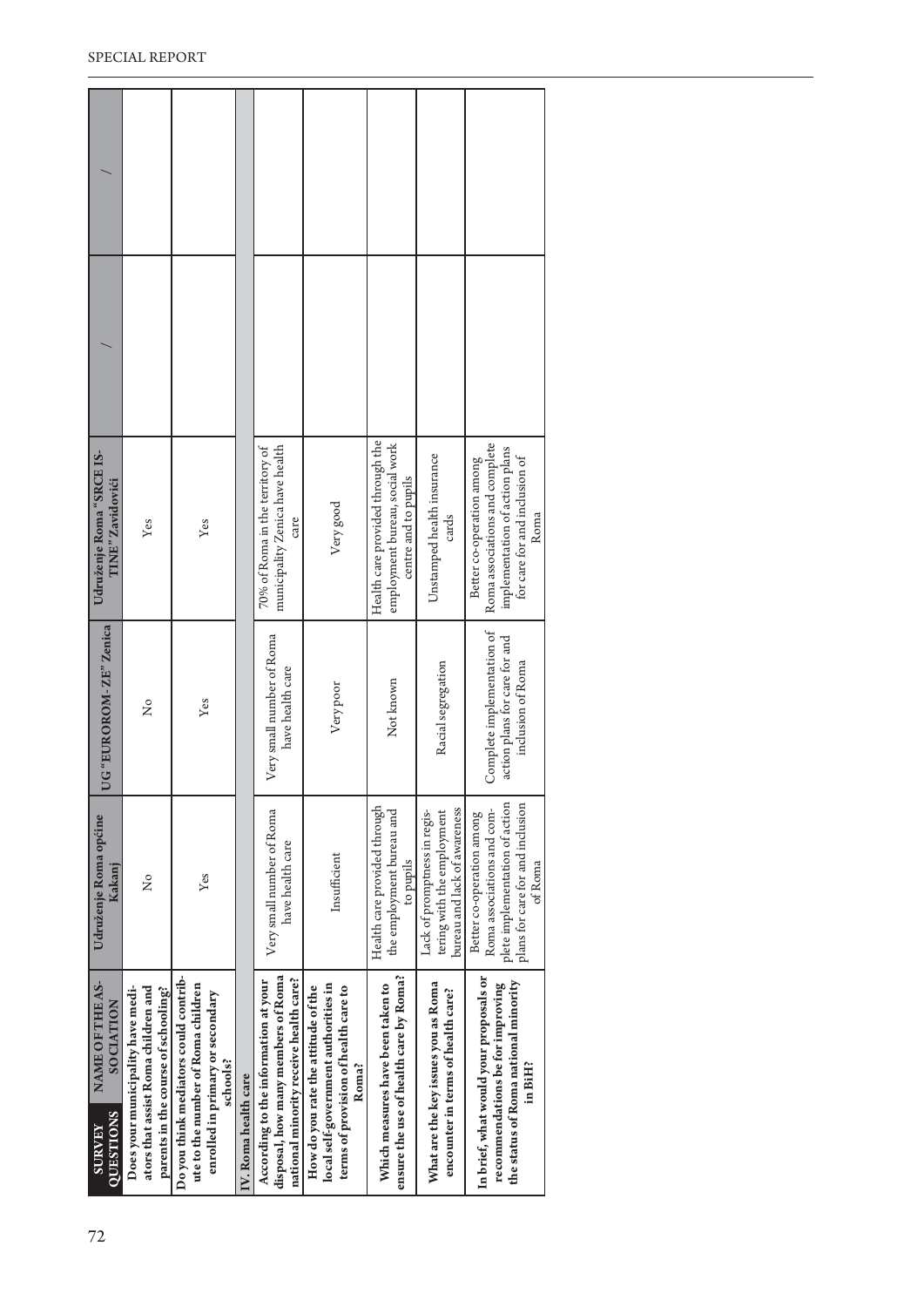|                                                                                                                                                       |                                                                                                     | Analysis of questionnaires from Central Bosnia Canton in FBiH                       |                                                                                                                         |                                                                                      |                                                                                                                 |
|-------------------------------------------------------------------------------------------------------------------------------------------------------|-----------------------------------------------------------------------------------------------------|-------------------------------------------------------------------------------------|-------------------------------------------------------------------------------------------------------------------------|--------------------------------------------------------------------------------------|-----------------------------------------------------------------------------------------------------------------|
| <b>ASSOCIATION</b><br><b>NAME OF THE</b><br><b>SURVEY QUES-</b><br><b>TIONS</b>                                                                       | -Centar za majke-"IZVOR<br>Udruženje žena<br>ŽIVOTA" Vitez                                          | UG "BAHTALE ROMA"<br>Travnik<br>Turbe                                               | Udruženje Roma "ROMSKA<br>PRAVDA" Donji Vakuf                                                                           | "Kuprešani - Skela"<br>Udruženje Roma<br>Jajce                                       | UG "ZURALIPE" Vitez                                                                                             |
| How many Roma associations are active<br>in the territory of your municipality?                                                                       | 3 associations in the territory<br>of the municipality                                              | 1 association in the territory of<br>the municipality                               | 2 associations in the territory of<br>the municipality                                                                  | 1 association in the territory<br>of the municipality                                | 3 associations in the territo-<br>associations in the territory<br>ry of the municipality / 12<br>of the canton |
| self-government authorities towards your<br>How do you rate the attitude of the local<br>association?                                                 | Very good                                                                                           | Poor                                                                                | Very good                                                                                                               | Poor                                                                                 | Good                                                                                                            |
| municipality/canton and on the national<br>How do you rate the co-operation be-<br>tween Roma associations within the<br>level?                       | Good                                                                                                | Good                                                                                | Very good                                                                                                               | Poor                                                                                 | Very good                                                                                                       |
| I. Roma housing                                                                                                                                       |                                                                                                     |                                                                                     |                                                                                                                         |                                                                                      |                                                                                                                 |
| national minority live in the territory of<br>disposal, how many members of Roma<br>According to the information at your<br>your municipality/canton? | There are 150 Roma families<br>the territory of municipality<br>with 548 members living in<br>Vitez | There are 120 Roma families<br>living in the territory of mu-<br>nicipality Travnik | approximately 500 members living<br>There are 178 Roma families with<br>in the territory of municipality<br>Donji Vakuf | Roma living in the territory of<br>There are approximately 240<br>municipality Jajce | There are 150 Roma families<br>the territory of municipality<br>with 550 members living in<br>Vitez             |
| the territory of your municipality/canton<br>How many residential units registered in<br>are occupied by Roma?                                        | 127 residential units                                                                               | Between 22 and 30 residential<br>umits                                              | Approximately 180 residential<br>units                                                                                  | 58 residential units                                                                 | 127 residential units                                                                                           |
| the territory of your municipality/canton<br>How many legalized residential units in<br>are occupied by Roma?                                         | 70% of residential units are<br>legalized                                                           | Not known                                                                           | Approximately 100 residential<br>units                                                                                  | 3 residential units                                                                  | 70% of residential units are<br>legalized                                                                       |
| self-government authorities towards the<br>How do you rate the attitude of the local<br>issues of housing of Roma?                                    | In accordance with capabili-<br>ties, but still insufficient                                        | Good                                                                                | Good, in accordance with capa-<br>bilities                                                                              | Good                                                                                 | Good                                                                                                            |
| terms of housing members of Roma na-<br>What are the key problems you face in<br>tional minority?                                                     | Lack of funds; existing legal<br>barriers                                                           | Lack of land and lack of funds                                                      | Lack of construction land and lack<br>of funds                                                                          | Lack of land and lack of funds                                                       | Unresolved property and<br>legal affairs; lack of land                                                          |
| II. Roma employment                                                                                                                                   |                                                                                                     |                                                                                     |                                                                                                                         |                                                                                      |                                                                                                                 |
| disposal, how many Roma are employed<br>According to the information at your<br>in government authorities?                                            | 4 Roma are employed in<br>government authorities                                                    | 1 Roma is employed in a gov-<br>ernment authority                                   | 2 Roma are employed in govern-<br>ment authorities                                                                      | No Roma are employed in<br>government authorities                                    | nicipality Vitez and 1 by the<br>1 Roma is employed by Mu-<br>cantonal Ministry of Internal<br>Affairs          |
| companies or work as independent entre-<br>How many Roma are employed in private<br>preneurs?                                                         | private companies and 2 inde-<br>3 Roma are employed in<br>pendent entrepreneurs                    | None                                                                                | None                                                                                                                    | private companies or as inde-<br>No Roma are employed in<br>pendent entrepreneurs    | 7 Roma are employed in<br>Vitkom                                                                                |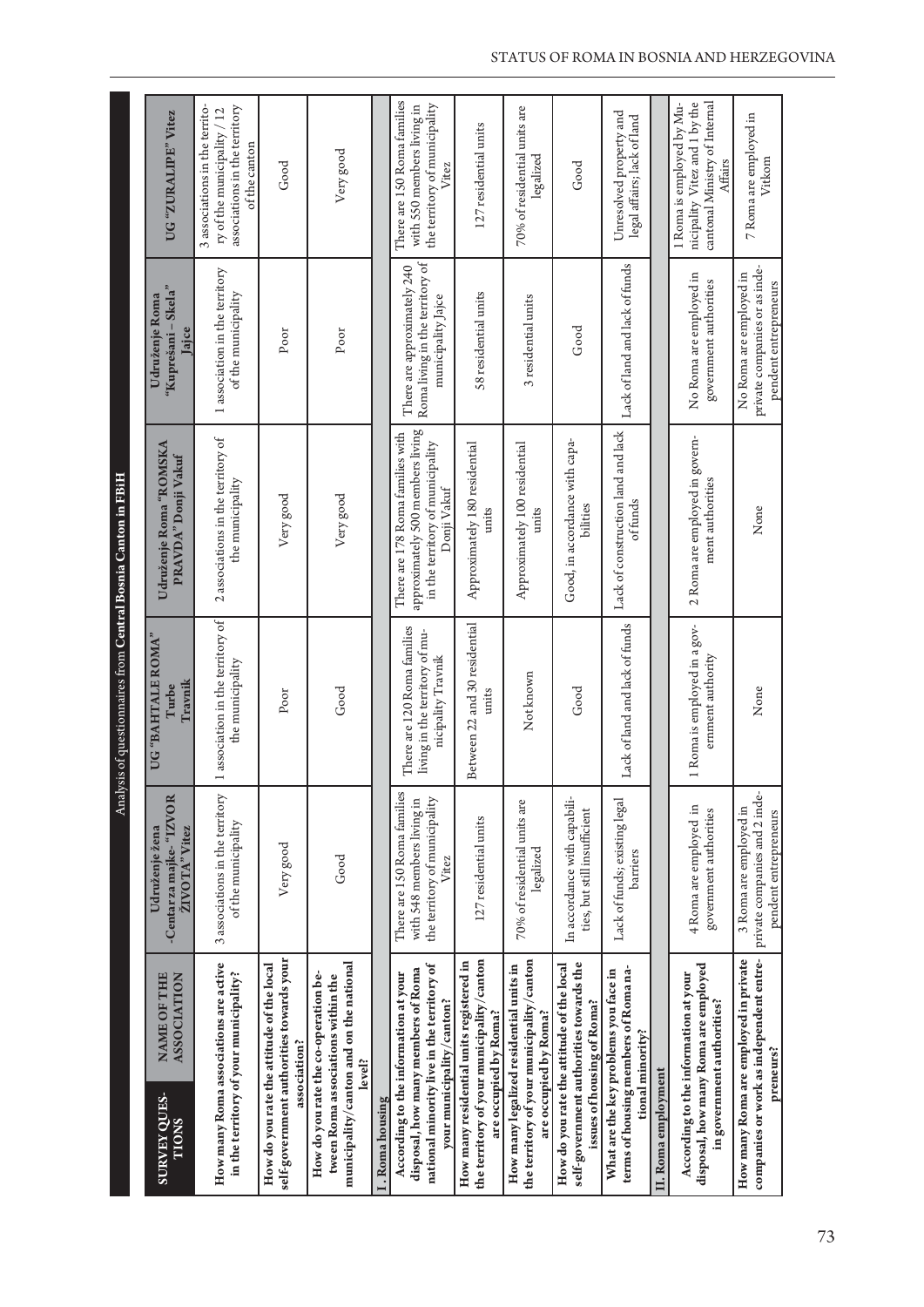| NAME OF THE<br>ASSOCIATION<br><b>SURVEY QUES-</b><br><b>TIONS</b>                                                                                                                                           | -Centar za majke-"IZVOR<br>Udruženje žena<br>ŽIVOTA" Vitez                                         | UG "BAHTALE ROMA"<br>Travnik<br>Turbe                                                   | Udruženje Roma "ROMSKA<br>PRAVDA" Donji Vakuf                                                   | "Kuprešani – Skela"<br>Udruženje Roma<br>Jajce                 | UG "ZURALIPE" Vitez                                                                                |
|-------------------------------------------------------------------------------------------------------------------------------------------------------------------------------------------------------------|----------------------------------------------------------------------------------------------------|-----------------------------------------------------------------------------------------|-------------------------------------------------------------------------------------------------|----------------------------------------------------------------|----------------------------------------------------------------------------------------------------|
| businesses in terms of providing opportu-<br>self-government authorities and other<br>How do you rate the actions of local<br>nities for employment of Roma?                                                | Very poor                                                                                          | Very poor                                                                               | Very poor                                                                                       | Very poor                                                      | Very poor                                                                                          |
| How do you rate the employers' treat-<br>ment of Roma employees?                                                                                                                                            | Good                                                                                               | Good                                                                                    | Not known since there are no<br>Roma employed                                                   | Not known since there are no<br>Roma employed                  | Very good                                                                                          |
| What are the key issues you encounter in<br>terms of the hiring of Roma?                                                                                                                                    | Lack of education and aware-<br>ness                                                               | Discrimination against Roma<br>and insufficient competitive-<br>ness of Roma candidates | Lack of interest among employers<br>to hire Roma                                                | Lack of education among<br>Roma                                | Lack of education among<br>Roma                                                                    |
| III. Roma education                                                                                                                                                                                         |                                                                                                    |                                                                                         |                                                                                                 |                                                                |                                                                                                    |
| secondary school or university in the terri-<br>national minority attend primary school,<br>disposal, how many members of Roma<br>According to the information at your<br>tory of your municipality/canton? | 83 pupils in primary school,<br>school and 2 undergraduate<br>11 students in secondary<br>students | 102 pupils in primary school, 3<br>students in secondary school                         | students in secondary school and 5<br>58 pupils in primary school, 17<br>undergraduate students | 60 pupils in primary school, 3<br>students in secondary school | school and 2 undergraduate<br>83 pupils in primary school,<br>11 students in secondary<br>students |
| poor level of education among members of<br>What are the root causes of the on-average<br>Roma national minority?                                                                                           | Unemployment, insufficient<br>awareness and discrimina-<br>tion                                    | Insufficient awareness about<br>the need for education; lack<br>of funds                | Social and economic vulnerability                                                               | Social and economic vulner-<br>ability                         | Insufficient awareness about<br>the need for education; lack<br>offunds                            |
| How do you rate the attitude of the local<br>self-government authorities in terms of<br>education of Roma?                                                                                                  | Very poor                                                                                          | Good                                                                                    | Very good                                                                                       | Poor                                                           | Relatively good                                                                                    |
| with other children in the course of prima-<br>Are the children of Roma national minor-<br>ity discriminated against in comparison<br>ry education and, if so, in what way?                                 | Yes, in the form of peer<br>violence and bias                                                      | $\tilde{z}$                                                                             | $\tilde{z}$                                                                                     | $\tilde{z}$                                                    | Yes                                                                                                |
| that assist Roma children and parents in<br>Does your municipality have mediators<br>the course of schooling?                                                                                               | ž                                                                                                  | Yes                                                                                     | $\frac{1}{2}$                                                                                   | $\overline{X}^{\circ}$                                         | ž                                                                                                  |
| Do you think mediators could contribute<br>to the number of Roma children enrolled<br>in primary or secondary schools?                                                                                      | Yes                                                                                                | Yes                                                                                     | Yes                                                                                             | Yes                                                            | Yes                                                                                                |
| IV. Roma health care                                                                                                                                                                                        |                                                                                                    |                                                                                         |                                                                                                 |                                                                |                                                                                                    |
| disposal, how many members of Roma<br>national minority receive health care?<br>According to the information at your                                                                                        | 60% of Roma throughout the<br>municipality have health care                                        | Very few Roma have health<br>care                                                       | 80% of Roma throughout the<br>municipality have health care                                     | Very few Roma have health<br>care                              | Approximately 40% of Roma<br>have health care                                                      |
| How do you rate the attitude of the local<br>self-government authorities in terms of<br>provision of health care to Roma?                                                                                   | Poor                                                                                               | Insufficient                                                                            | Satisfactory                                                                                    | Poor                                                           | Poor                                                                                               |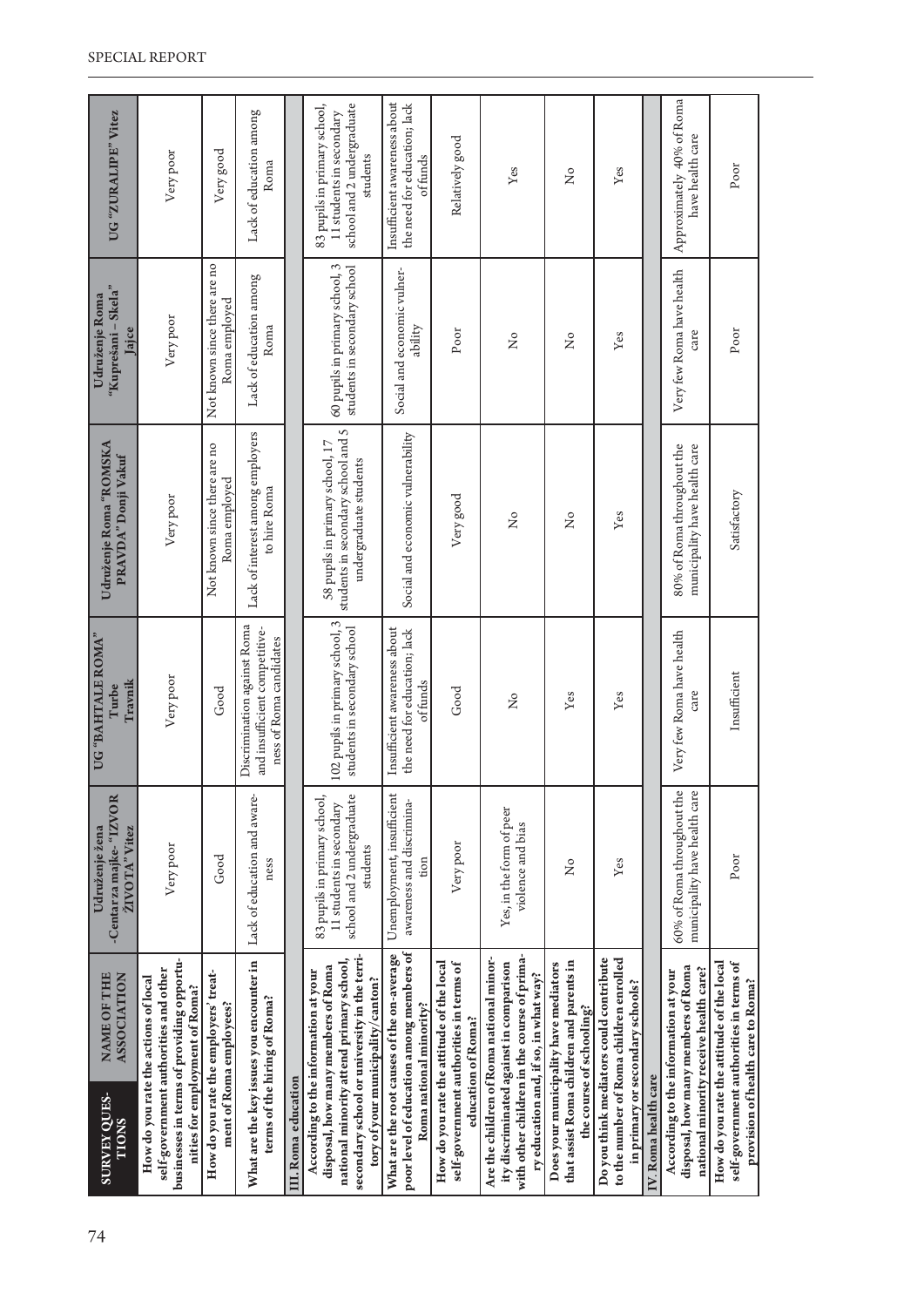| NAME OF THE<br><b>ASSOCIATION</b>                                             | -Centar za majke- "IZVOR<br>ŽIVOTA" Vitez<br>Udruženje žena                                                                                                             | UG "BAHTALE ROMA"<br>Travnik<br>Turbe                                 | Udruženje Roma "ROMSKA<br>PRAVDA" Donji Vakuf                                          | $\lq$ Kuprešani – Skela $\lq$<br>Udruženje Roma<br>lajce                         | UG "ZURALIPE" Vitez                                                                                                                         |
|-------------------------------------------------------------------------------|-------------------------------------------------------------------------------------------------------------------------------------------------------------------------|-----------------------------------------------------------------------|----------------------------------------------------------------------------------------|----------------------------------------------------------------------------------|---------------------------------------------------------------------------------------------------------------------------------------------|
| Which measures have been taken to en-<br>sure the use of health care by Roma? | Submitted the proposal for<br>amendments to the Law on<br>Health Care                                                                                                   | Lack of funds for participation                                       | employment bureau, social work<br>Health care provided through<br>centre and to pupils | Local government authorities<br>still have not taken adequate<br>measures        | care for Roma to the MHRR<br>Submitted the proposal for<br>securing funds for health<br>of BiH                                              |
| What are the key issues you as Roma en-<br>counter in terms of health care?   | Health care for persons over<br>60 years of age                                                                                                                         | care through the employment<br>Inability to exercise health<br>bureau | Lack of funds for participation -<br>so-called "stamps"                                | their own medical treatment<br>Lack of funds for paying for<br>or participation  | ment bureau - 60% of Roma<br>Inability to exercise health<br>care through the employ-<br>do not have health care                            |
| of Roma national minority in BiH?                                             | In brief, what would your proposals or rec- Complete implementation of<br>ommendations be for improving the status   action plans for care for and<br>inclusion of Roma | Assistance and support in<br>action plans                             | Greater employment of Roma                                                             | Complete implementation of<br>action plans for care for and<br>inclusion of Roma | among Roma and resolution<br>Elimination of the fees for<br>legalization of buildings,<br>affirmation of education<br>of health care issues |

| Roma families with 172 members   approximately 500 members living  <br>There are 125 Roma families with<br>4 associations in the territory of<br>in the territory of municipality<br>Not on a satisfactory level<br>200 residential buildings<br>200 residential building<br>living in the territory of munici-<br>1 association in the territory of<br>All 32 residential units are le-<br>There are approximately 40<br>Not on a satisfactory level<br>32 residential units<br>the municipality<br>pality Bugojno<br>Good<br>live in the territory of your munic-<br>How do you rate the co-operation<br>the local self-government author-<br>between Roma associations with-<br>are active in the territory of your<br>units in the territory of your mu-<br>According to the information at<br>How many residential units reg-<br>How do you rate the attitude of<br>in the municipality/canton and<br>bers of Roma national minority<br>How many legalized residential<br>ities towards your association?<br>your disposal, how many mem-<br>municipality/canton are occu-<br>How many Roma associations<br>istered in the territory of your<br>on the national level?<br>ipality/canton?<br>pied by Roma?<br>municipality? |
|----------------------------------------------------------------------------------------------------------------------------------------------------------------------------------------------------------------------------------------------------------------------------------------------------------------------------------------------------------------------------------------------------------------------------------------------------------------------------------------------------------------------------------------------------------------------------------------------------------------------------------------------------------------------------------------------------------------------------------------------------------------------------------------------------------------------------------------------------------------------------------------------------------------------------------------------------------------------------------------------------------------------------------------------------------------------------------------------------------------------------------------------------------------------------------------------------------------------------------|
|----------------------------------------------------------------------------------------------------------------------------------------------------------------------------------------------------------------------------------------------------------------------------------------------------------------------------------------------------------------------------------------------------------------------------------------------------------------------------------------------------------------------------------------------------------------------------------------------------------------------------------------------------------------------------------------------------------------------------------------------------------------------------------------------------------------------------------------------------------------------------------------------------------------------------------------------------------------------------------------------------------------------------------------------------------------------------------------------------------------------------------------------------------------------------------------------------------------------------------|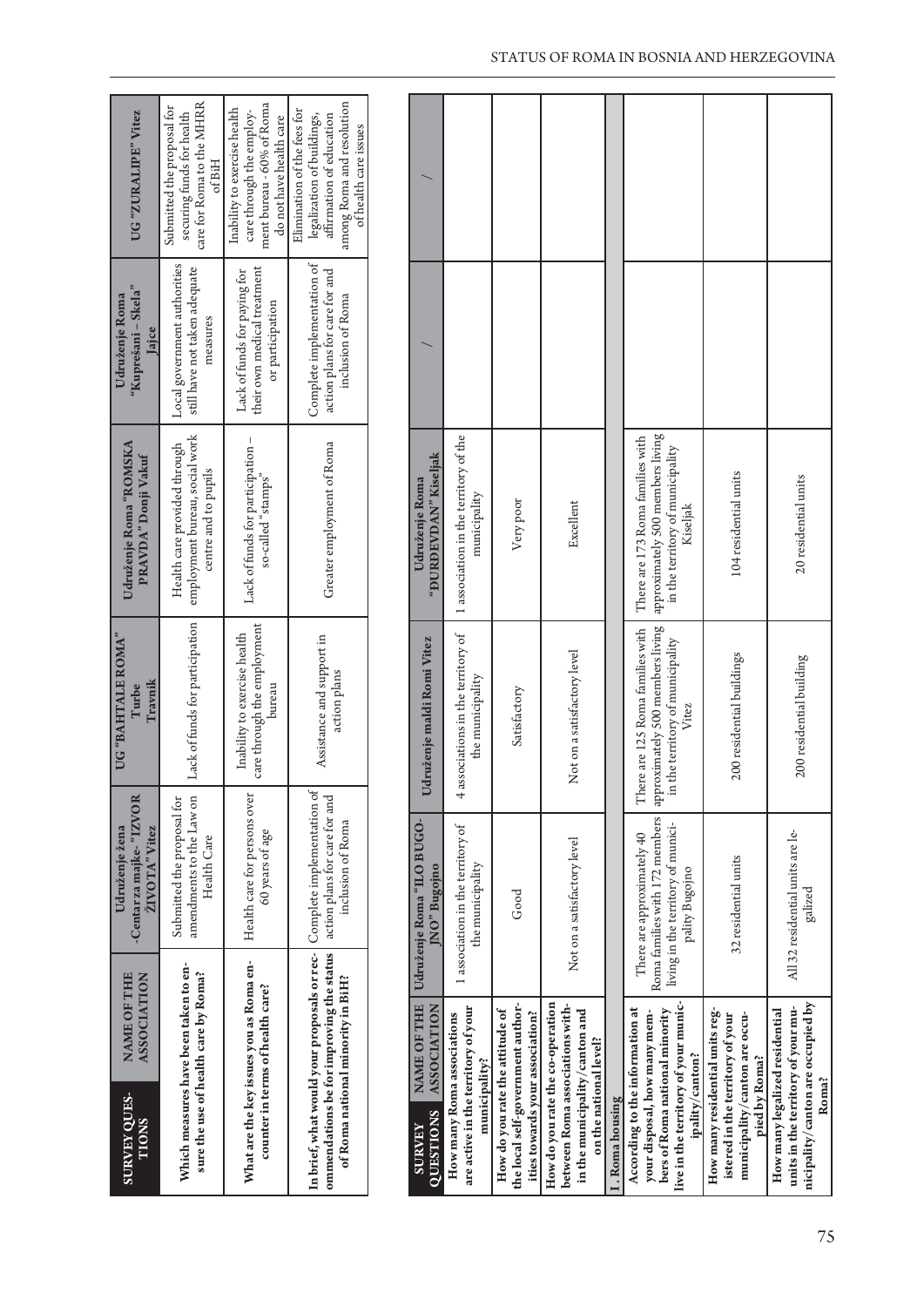| NAME OF THE<br><b>ASSOCIATION</b><br>QUESTIONS<br><b>SURVEY</b> | ities towards the issues of housing<br>the local self-government author-<br>How do you rate the attitude of<br>Roma? | face in terms of housing members<br>What are the key problems you<br>of Roma national minority? | II. Roma employment | According to the information at<br>are employed in government au-<br>your disposal, how many Roma<br>thorities? | in private companies or work as<br>How many Roma are employed<br>independent entrepreneurs? | local self-government authorities<br>and other businesses in terms of<br>providing opportunities for em-<br>How do you rate the actions of<br>ployment of Roma? | How do you rate the employers'<br>treatment of Roma employees? | counter in terms of the hiring of<br>What are the key issues you en-<br>Roma?    | III. Roma education | your disposal, how many members<br>of Roma national minority attend<br>primary school, secondary school<br>According to the information at<br>or university in the territory of<br>your municipality/canton? | on-average poor level of education<br>among members of Roma national<br>What are the root causes of the<br>minority? | How do you rate the attitude of the<br>local self-government authorities<br>in terms of education of Roma? |
|-----------------------------------------------------------------|----------------------------------------------------------------------------------------------------------------------|-------------------------------------------------------------------------------------------------|---------------------|-----------------------------------------------------------------------------------------------------------------|---------------------------------------------------------------------------------------------|-----------------------------------------------------------------------------------------------------------------------------------------------------------------|----------------------------------------------------------------|----------------------------------------------------------------------------------|---------------------|--------------------------------------------------------------------------------------------------------------------------------------------------------------------------------------------------------------|----------------------------------------------------------------------------------------------------------------------|------------------------------------------------------------------------------------------------------------|
| Udruženje Roma "ILO BUGO<br>JNO" Bugojno                        | Relatively good                                                                                                      | Inability to legalize already exist-<br>ing buildings                                           |                     | No Roma are employed in<br>government authorities                                                               | 1 Roma is employed in a private<br>company                                                  | Very poor                                                                                                                                                       | Poor                                                           | Lack of competitiveness in the<br>labour market and lack of edu-<br>cation       |                     | 16 pupils in primary schools, 6<br>students in high schools and 1<br>undergraduate student                                                                                                                   | Lack of funds                                                                                                        | Very good                                                                                                  |
| Udruženje maldi Romi Vitez                                      | Good                                                                                                                 | Lack of funds; unresolved property   Lack of funds and lack of construc-<br>and legal affairs   |                     | Roma are employed in govern-<br>ment authorities<br>$\overline{10}$                                             | companies and 10 are independent<br>Roma are employed in private<br>entrepreneurs<br>15     | Poor                                                                                                                                                            | Good                                                           | cient interest in education among<br>Insufficient education and insuffi-<br>Roma |                     | 85 pupils in primary schools, 12<br>students in high schools and 2<br>undergraduate students                                                                                                                 | Lack of interest among parents and<br>poor social and economic situation                                             | Good                                                                                                       |
| "DURDEVDAN" Kiseljak<br>Udruženje Roma                          | Very poor                                                                                                            | tion land                                                                                       |                     | 1 Roma is employed in a govern-<br>ment authority                                                               | 1 Roma is an independent entre-<br>preneur                                                  | Very poor                                                                                                                                                       | Not known                                                      | bour market and lack of education<br>Lack of competitiveness in the la-          |                     | 44 pupils in primary schools, 5<br>students in high schools                                                                                                                                                  | Social and economic vulnerability                                                                                    | Satisfactory                                                                                               |
|                                                                 |                                                                                                                      |                                                                                                 |                     |                                                                                                                 |                                                                                             |                                                                                                                                                                 |                                                                |                                                                                  |                     |                                                                                                                                                                                                              |                                                                                                                      |                                                                                                            |
|                                                                 |                                                                                                                      |                                                                                                 |                     |                                                                                                                 |                                                                                             |                                                                                                                                                                 |                                                                |                                                                                  |                     |                                                                                                                                                                                                              |                                                                                                                      |                                                                                                            |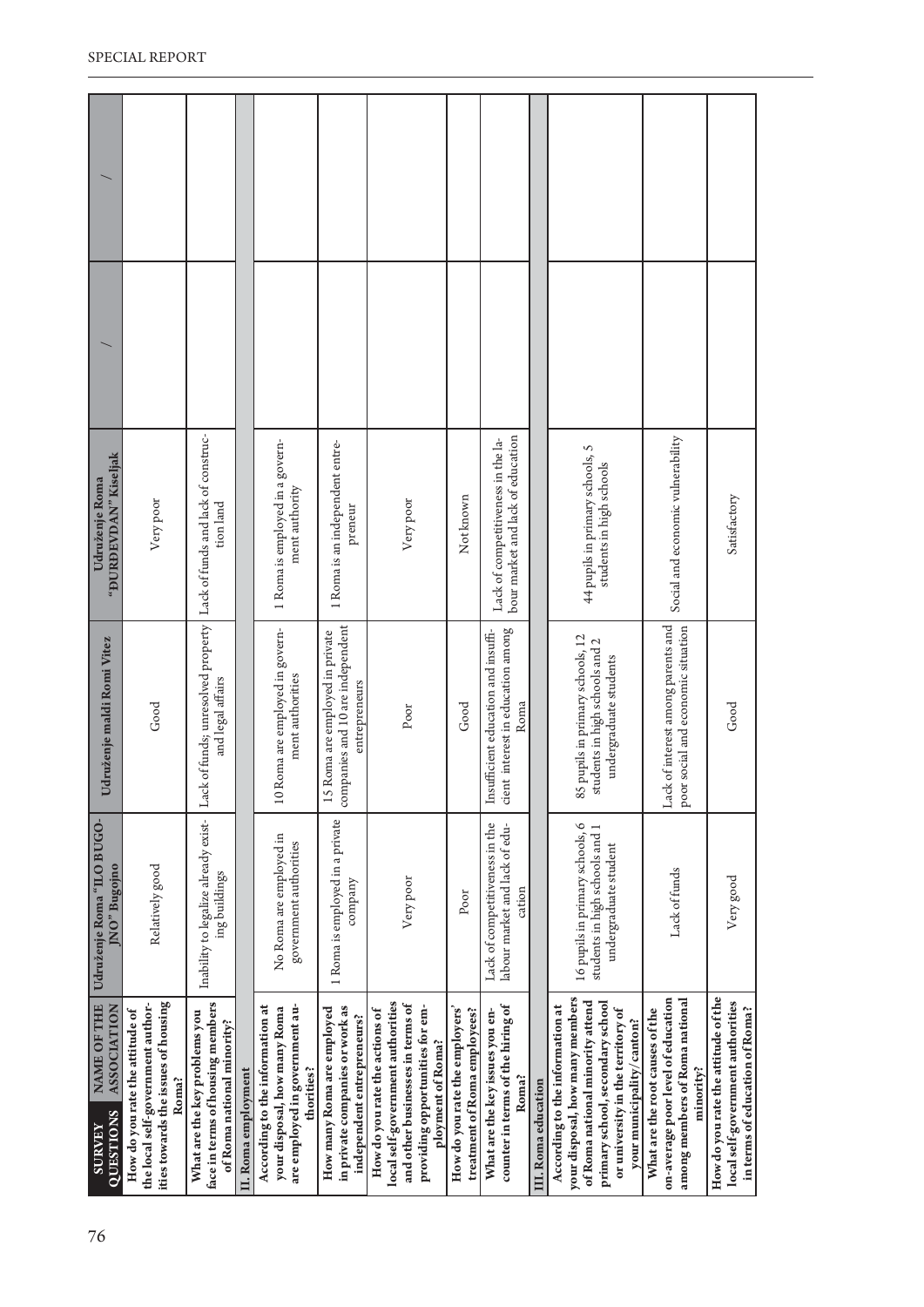| "DURDEVDAN" Kiseljak<br>Udruženje Roma                                 | ż                                                                                                                                                                          | ż                                                                                                                  | Yes                                                                                                                       |                      | Very small number Roma have<br>health care                                                                                | Very poor                                                                                                                      | have not taken adequate measures<br>Local government authorities still           | Lack of funds for participation -<br>so-called "stamps"                      | Increased employment of Roma                                                                                                    |
|------------------------------------------------------------------------|----------------------------------------------------------------------------------------------------------------------------------------------------------------------------|--------------------------------------------------------------------------------------------------------------------|---------------------------------------------------------------------------------------------------------------------------|----------------------|---------------------------------------------------------------------------------------------------------------------------|--------------------------------------------------------------------------------------------------------------------------------|----------------------------------------------------------------------------------|------------------------------------------------------------------------------|---------------------------------------------------------------------------------------------------------------------------------|
| Udruženje maldi Romi Vitez                                             | Yes                                                                                                                                                                        | $\frac{1}{2}$                                                                                                      | Yes                                                                                                                       |                      | 70% of Roma throughout the<br>municipality have health care                                                               | Good                                                                                                                           | Distribution of health insurance<br>cards free of charge by Roma<br>associations | Lack of funds for participation -<br>so-called "stamps"                      | agement for education among<br>Greater employment of and en-<br>Roma<br>coura                                                   |
| Udruženje Roma "ILO BUGO-<br>JNO" Bugojno                              | ž                                                                                                                                                                          | ž                                                                                                                  | $\frac{1}{2}$                                                                                                             |                      | with the employment bureau and<br>Almost all who are registered<br>social work centre                                     | Good                                                                                                                           | Mayor and the social work centre<br>Discussions with the municipal               | stamped health insurance cards<br>Short period of validity of a              | Roma associations and complete<br>implementation of the action<br>Better co-operation among<br>plans of the MHRR                |
| <b>NAME OF THE</b><br>ASSOCIATION<br><b>QUESTIONS</b><br><b>SURVEY</b> | comparison with other children in<br>Are the children of Roma national<br>minority discriminated against in<br>the course of primary education<br>and, if so, in what way? | dren and parents in the course of<br>mediators that assist Roma chil-<br>Does your municipality have<br>schooling? | contribute to the number of Roma<br>children enrolled in primary or<br>Do you think mediators could<br>secondary schools? | IV. Roma health care | According to the information at<br>bers of Roma national minority<br>your disposal, how many mem-<br>receive health care? | thorities in terms of provision of<br>How do you rate the attitude of<br>the local self-government au-<br>health care to Roma? | to ensure the use of health care by<br>Which measures have been taken<br>Roma?   | What are the key issues you as<br>Roma encounter in terms of<br>health care? | for improving the status of Roma<br>posals or recommendations be<br>In brief, what would your pro-<br>national minority in BiH? |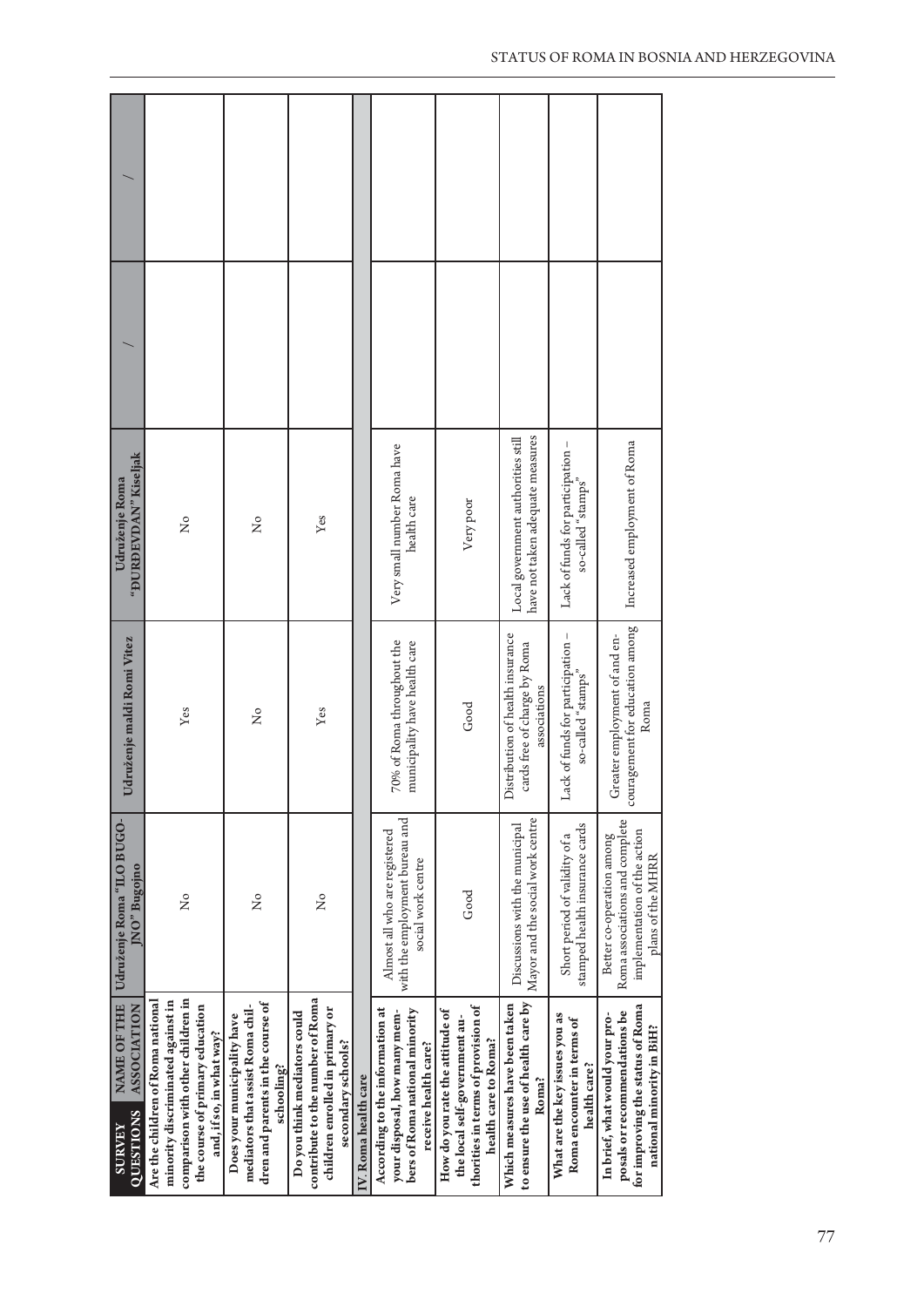| 78 |                                                                                                                                                              |                                                                                     | $\prec$                                                                                                   | nalysis of questionnaires from Sarajevo Canton in FBiH                                           |  |
|----|--------------------------------------------------------------------------------------------------------------------------------------------------------------|-------------------------------------------------------------------------------------|-----------------------------------------------------------------------------------------------------------|--------------------------------------------------------------------------------------------------|--|
|    | NAME OF THE ASSO-<br><b>CIATION</b><br><b>QUESTIONS</b><br><b>SURVEY</b>                                                                                     | BUDUCNOST" Sara-<br>UG Roma "NASA<br>jevo                                           | UG "Sarajevski Romi"<br>Sarajevo                                                                          | "ROMI PRIJATELJI"<br>Ilijaš i Vogošća                                                            |  |
|    | How many Roma associations are active<br>in the territory of your municipality?                                                                              | territory of the canton<br>12 associations in the                                   | associations in the territo-<br>ry of the canton<br>$\overline{10}$                                       | 1 association in the territory of<br>the municipality                                            |  |
|    | How do you rate the attitude of the local<br>self-government authorities towards<br>your association?                                                        | Relatively good                                                                     | Very good                                                                                                 | Very good                                                                                        |  |
|    | How do you rate the co-operation between<br>Roma associations within the municipali-<br>$\tt{ty/conton}$ and on the national level?                          | Very poor                                                                           | Not on a satisfactory level                                                                               | Good                                                                                             |  |
|    | I. Roma housing                                                                                                                                              |                                                                                     |                                                                                                           |                                                                                                  |  |
|    | national minority live in the territory of<br>disposal, how many members of Roma<br>According to the information at your<br>your municipality/canton?        | the territory of the canton<br>There are approximately<br>7,000 Roma families in    | are between 1,200 and 1,500<br>Novi grad Sarajevo, there<br>In the territory of municipal-<br>Roma<br>ity | In the territory of municipalities<br>Ilijaš and Vogošća, there are<br>approximately 80 families |  |
|    | the territory of your municipality/canton<br>How many residential units registered in<br>are occupied by Roma?                                               | Not known                                                                           | Not known                                                                                                 | Approximately 30 residential<br>units                                                            |  |
|    | the territory of your municipality/canton<br>How many legalized residential units in<br>are occupied by Roma?                                                | Not known                                                                           | Not known                                                                                                 | Very few                                                                                         |  |
|    | self-government authorities towards the<br>How do you rate the attitude of the local<br>issues of housing of Roma?                                           | Very poor                                                                           | Very poor                                                                                                 | Good                                                                                             |  |
|    | What are the key problems you face in<br>terms of housing members of Roma<br>national minority?                                                              | from the existing projects<br>parent spending of funds<br>Lack of funds; non-trans- | Lack of funds; non-transpar-<br>ent spending of funds from<br>the existing projects                       | Lack of construction land and<br>lack of funds                                                   |  |
|    | II. Roma employment                                                                                                                                          |                                                                                     |                                                                                                           |                                                                                                  |  |
|    | disposal, how many Roma are employed<br>According to the information at your<br>in government authorities?                                                   | No Roma are employed in<br>government authorities                                   | No Roma are employed in<br>government authorities                                                         | Not known, very small number                                                                     |  |
|    | How many Roma are employed in private<br>companies or work as independent en-<br>trepreneurs?                                                                | Not known                                                                           | 6 Roma are employed in<br>private companies                                                               | Not known, very small number                                                                     |  |
|    | businesses in terms of providing oppor-<br>self-government authorities and other<br>How do you rate the actions of local<br>tunities for employment of Roma? | Very poor                                                                           | Very poor                                                                                                 | Very poor                                                                                        |  |
|    | How do you rate the employers' treat-<br>ment of Roma employees?                                                                                             | Good                                                                                | Relatively good                                                                                           | Not known, since there are no<br>employed Roma                                                   |  |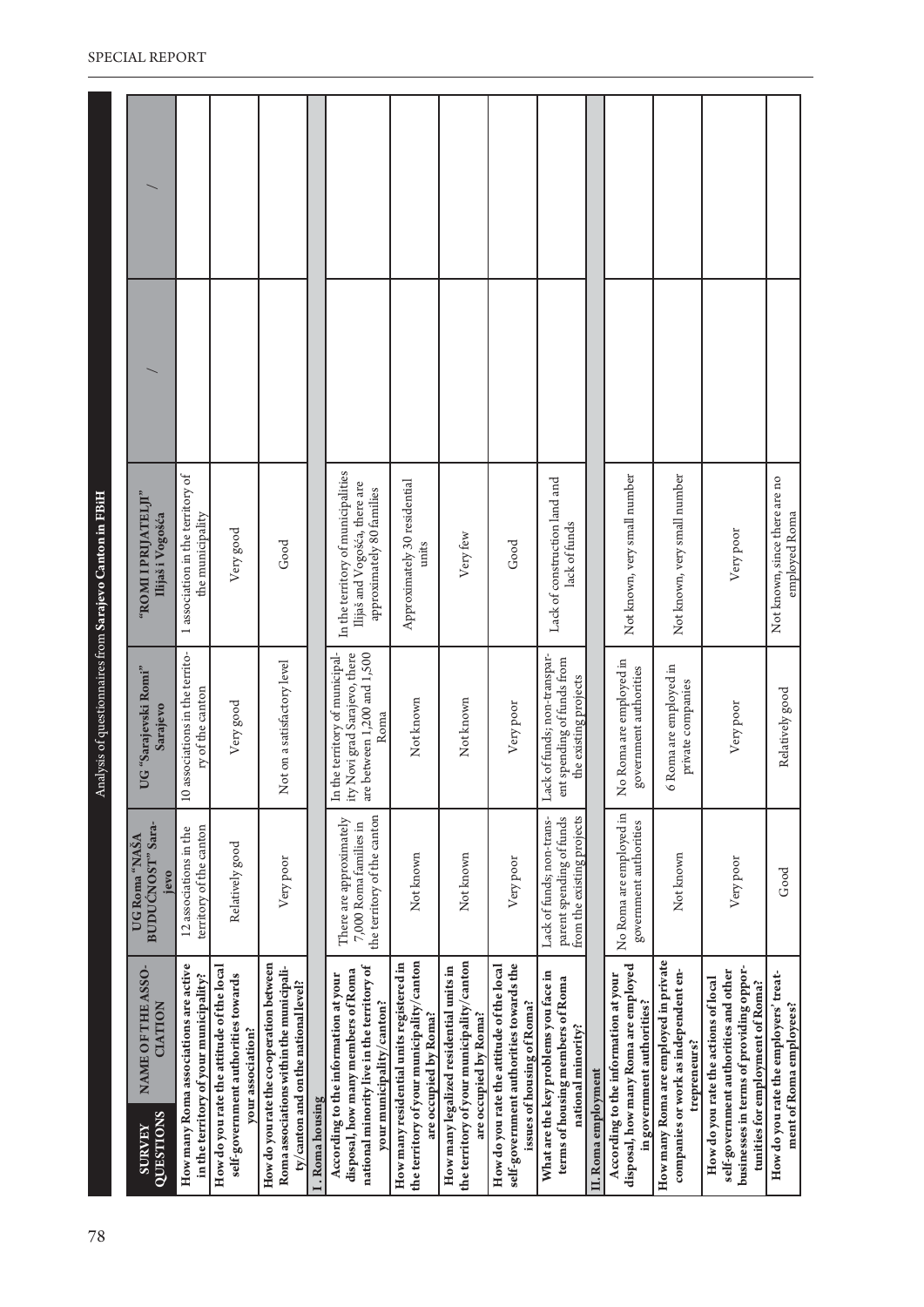| What are the key issues you encounter in<br>terms of the hiring of Roma?                                                                                                                                  | General social and eco-<br>nomic crisis                                                     | the labour market due to lack<br>Lack of competitiveness in<br>of education                                                | Lack of interest among employ-<br>ers to hire Roma                                  |  |
|-----------------------------------------------------------------------------------------------------------------------------------------------------------------------------------------------------------|---------------------------------------------------------------------------------------------|----------------------------------------------------------------------------------------------------------------------------|-------------------------------------------------------------------------------------|--|
| III. Roma education                                                                                                                                                                                       |                                                                                             |                                                                                                                            |                                                                                     |  |
| national minority attend primary school,<br>territory of your municipality/canton?<br>disposal, how many members of Roma<br>secondary school or university in the<br>According to the information at your | Not known, very small<br>number                                                             | 65% of Roma children attend<br>secondary schools, and there<br>are 3 undergraduate students<br>primary schools, 45% attend | Not known, very small number                                                        |  |
| age poor level of education among mem-<br>What are the root causes of the on-aver-<br>bers of Roma national minority?                                                                                     | Lack of awareness about<br>the need for education;<br>lack of funds                         | Poor social and economic<br>conditions                                                                                     | Poor social and economic con-<br>ditions                                            |  |
| How do you rate the attitude of the local<br>self-government authorities in terms of<br>education of Roma?                                                                                                | Partly good                                                                                 | Very good                                                                                                                  | Satisfactory                                                                        |  |
| Are the children of Roma national minor-<br>ity discriminated against in comparison<br>with other children in the course of pri-<br>mary education and, if so, in what way?                               | $\overline{z}$                                                                              | Yes, in the form of peer de-<br>rision                                                                                     | $\tilde{z}$                                                                         |  |
| that assist Roma children and parents in<br>Does your municipality have mediators<br>the course of schooling?                                                                                             | Occasionally                                                                                | Yes                                                                                                                        | Yes                                                                                 |  |
| Do you think mediators could contribute<br>to the number of Roma children enrolled<br>in primary or secondary schools?                                                                                    | $\mathbf{Yes}$                                                                              | Yes                                                                                                                        | $\mathbf{Yes}$                                                                      |  |
| IV. Roma health care                                                                                                                                                                                      |                                                                                             |                                                                                                                            |                                                                                     |  |
| disposal, how many members of Roma<br>national minority receive health care?<br>According to the information at your                                                                                      | the possibility to secure<br>Almost all Roma have<br>health care                            | Most members of the Roma<br>community in municipality<br>Novi grad have health care                                        | community in municipality Ilijaš<br>Most members of the Roma<br>have health care    |  |
| How do you rate the attitude of the local<br>self-government authorities in terms of<br>provision of health care to Roma?                                                                                 | Very good                                                                                   | Good                                                                                                                       | Very good                                                                           |  |
| Which measures have been taken to en-<br>sure the use of health care by Roma?                                                                                                                             | bureau, social work cen-<br>through employment<br>Health care provided<br>tre and to pupils | Health care provided through<br>employment bureau, social<br>work centre and to pupils                                     | employment bureau, social work<br>Health care provided through<br>centre and UNHCR  |  |
| What are the key issues you as Roma<br>encounter in terms of health care?                                                                                                                                 | treatment or participation<br>Lack of funds for paying<br>for their own medical             | 60 years of age and children<br>ealth care of persons over<br>who have left school<br>Ĕ                                    | Health care of persons over 60<br>years of age and children who<br>have left school |  |
| status of Roma national minority in BiH?<br>recommendations be for improving the<br>In brief, what would your proposals or                                                                                | Equality with constituent<br>peoples in all segments<br>of life                             | Complete implementation of<br>action plans for care for and<br>inclusion of Roma                                           | Higher employment of Roma                                                           |  |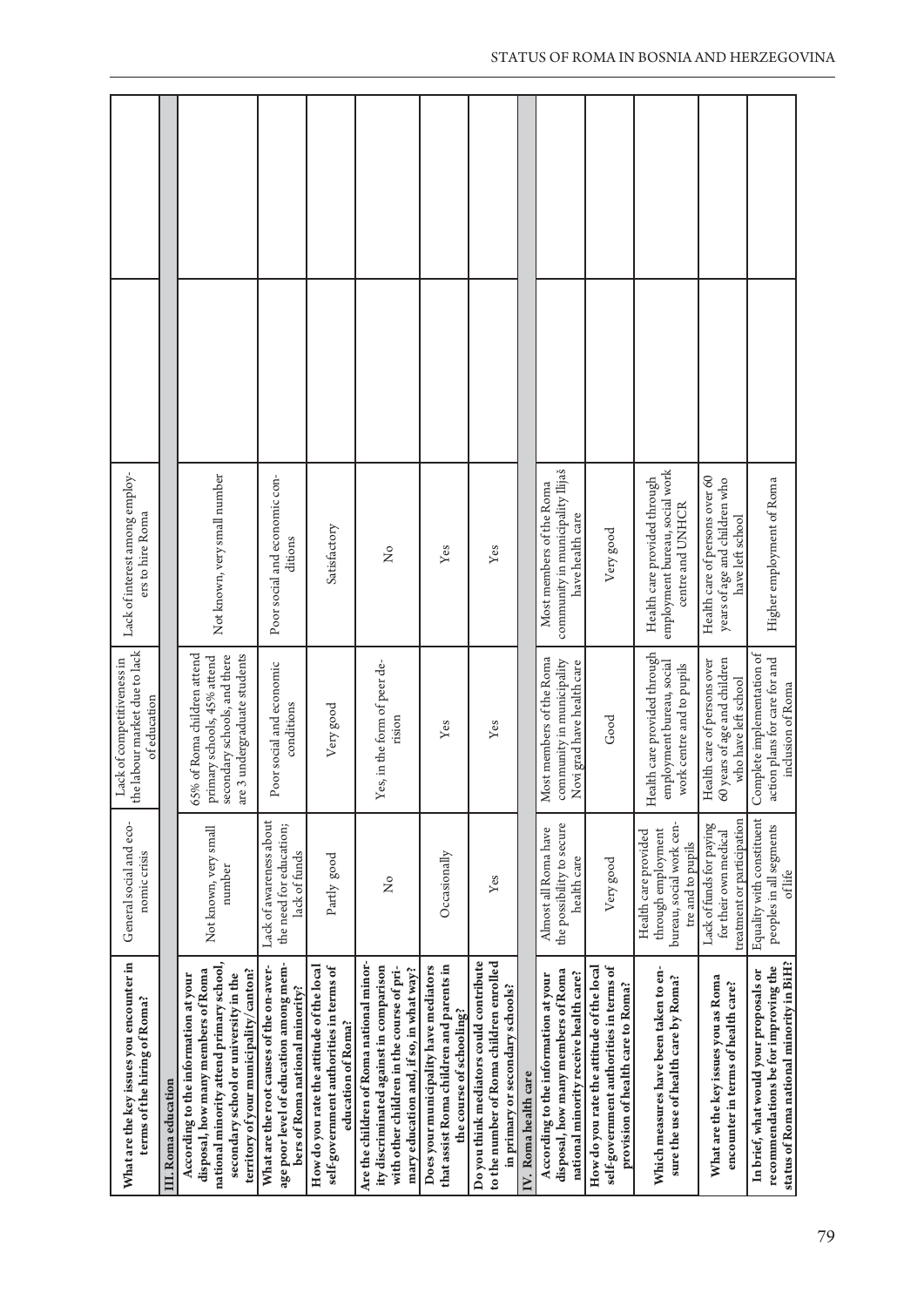| 80 |                                                                                                                                                              |                                                                                                          |                                                                                                                       | Analysis of questionnaires from Herzegovina-Neretva Canton and Una-Sana Canton in FBiH                                  |                                                                                                                                    |                                                                                                                                                                    |
|----|--------------------------------------------------------------------------------------------------------------------------------------------------------------|----------------------------------------------------------------------------------------------------------|-----------------------------------------------------------------------------------------------------------------------|-------------------------------------------------------------------------------------------------------------------------|------------------------------------------------------------------------------------------------------------------------------------|--------------------------------------------------------------------------------------------------------------------------------------------------------------------|
|    | NAME OF THE<br><b>ASSOCIATION</b><br>QUESTIONS<br><b>SURVEY</b>                                                                                              | Udruženje Roma "ADA"<br>Capljina                                                                         | Udruženje Roma "NER-<br><b>ETVA</b> " Mostar                                                                          | Udruženje građana Roma<br>KONJIC                                                                                        | Udruženje "IMAPACT" Čapl-<br>jina                                                                                                  | Udruženje romske zajednice<br>"ROM" Bihać                                                                                                                          |
|    | active in the territory of your munic-<br>How many Roma associations are<br>ipality?                                                                         | 3 associations in the terri-<br>tory of the canton                                                       | the municipality, 4 associations<br>1 association in the territory of<br>in the territory of the canton               | the municipality, 4 associations<br>1 association in the territory of<br>in the territory of the canton                 | 2 associations in the territory of<br>the municipality, 5 associations<br>in the territory of the canton                           | 1 association in the territory of the<br>municipality, 4 associations in the<br>territory of the canton                                                            |
|    | How do you rate the attitude of the<br>local self-government authorities<br>towards your association?                                                        | $_{\rm Poor}$                                                                                            | Good                                                                                                                  | Insufficient                                                                                                            | Poor                                                                                                                               | Satisfactory                                                                                                                                                       |
|    | the municipality/canton and on the<br>between Roma associations within<br>How do you rate the co-operation<br>national level?                                | Not on a satisfactory level                                                                              | Very Good                                                                                                             | Not on a satisfactory level                                                                                             | Not on a satisfactory level                                                                                                        | Poor                                                                                                                                                               |
|    | [. Roma housing                                                                                                                                              |                                                                                                          |                                                                                                                       |                                                                                                                         |                                                                                                                                    |                                                                                                                                                                    |
|    | your disposal, how many members<br>of Roma national minority live in<br>the territory of your municipality,<br>According to the information at<br>canton?    | There are 31 members of<br>Roma national minority<br>living in the territory of<br>municipality Capljina | minority living in the territory<br>There are approximately 240<br>members of Roma national<br>of municipality Mostar | members of Roma national mi-<br>nority living in the territory of<br>There are approximately 450<br>municipality Konjic | 2,500 members of Roma national<br>minority living in the territory of<br>Herzegovina-Neretva Canton<br>There are between 2,000 and | Roma living in the territory of mu-<br>2,000 Roma living in the territory<br>nicipality Bihać / approximately<br>There are approximately 700<br>of Una-Sana Canton |
|    | pality/canton are occupied by Roma?<br>tered in the territory of your munici-<br>How many residential units regis-                                           | 1 collective centre<br>2 residential units                                                               | units and 5 under construction<br>Approximately 25 residential                                                        | 143 residential units                                                                                                   | Not known                                                                                                                          | 85 residential units                                                                                                                                               |
|    | How many legalized residential units<br>in the territory of your municipality/<br>canton are occupied by Roma?                                               | 2 residential units                                                                                      | Almost all buildings are legal-<br>ized                                                                               | All 143 residential units are<br>legalized                                                                              | Notknown                                                                                                                           | Very small number, between 3 and<br>5 residential units                                                                                                            |
|    | wards the issues of housing of Roma?<br>local self-government authorities to-<br>How do you rate the attitude of the                                         | Not on a satisfactory level                                                                              | Relatively good                                                                                                       | Poor                                                                                                                    | Very poor                                                                                                                          | Good                                                                                                                                                               |
|    | What are the key problems you face<br>in terms of housing members of<br>Roma national minority?                                                              | Insufficient support from<br>authorities, lack of infra-<br>the local government<br>structure            | Lack of land and lack of funds                                                                                        | Lack of infrastructure; minimum<br>housing conditions                                                                   | exceptionally poor housing con-<br>Insufficient support from the<br>local government authorities,<br>ditions                       | mentation of the housing projects<br>Very poor and ineffective imple-                                                                                              |
|    | II. Roma employment                                                                                                                                          |                                                                                                          |                                                                                                                       |                                                                                                                         |                                                                                                                                    |                                                                                                                                                                    |
|    | According to the information at your<br>ployed in government authorities?<br>disposal, how many Roma are em-                                                 | No Roma are employed in<br>government authorities                                                        | 3 Roma are employed in gov-<br>ernment authorities                                                                    | 3 Roma are employed in govern-<br>ment authorities                                                                      | No Roma are employed in gov-<br>emment authorities                                                                                 | 1 Roma is employed in a govern-<br>ment authority                                                                                                                  |
|    | private companies or work as inde-<br>How many Roma are employed in<br>pendent entrepreneurs?                                                                | None                                                                                                     | 1 Roma is employed in private<br>company                                                                              | None                                                                                                                    | Approximately 5 Roma are em-<br>ployed in private companies                                                                        | 5 Roma are employed in private<br>companies                                                                                                                        |
|    | self-government authorities and other<br>portunities for employment of Roma?<br>businesses in terms of providing op-<br>How do you rate the actions of local | Poor                                                                                                     | Insufficient                                                                                                          | Very poor                                                                                                               | Very poor                                                                                                                          | Very poor                                                                                                                                                          |
|    | treatment of Roma employees?<br>How do you rate the employers'                                                                                               | Not known since none are<br>employed                                                                     | Good                                                                                                                  | Good                                                                                                                    | Biased and holding stereotypes                                                                                                     | Good                                                                                                                                                               |

#### SPECIAL REPORT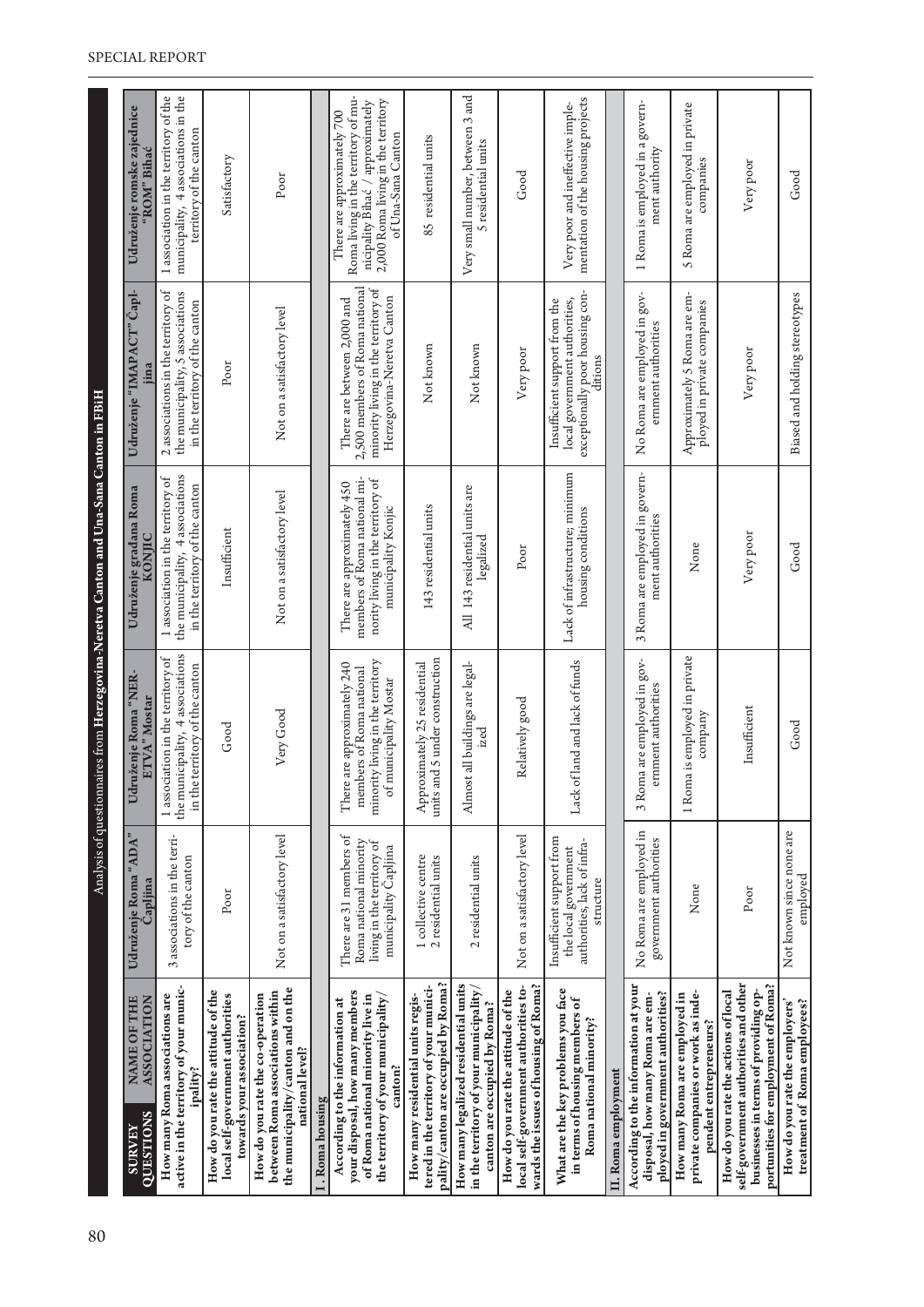| NAME OF THE<br>ASSOCIATION<br>QUESTIONS<br><b>SURVEY</b>                                                                                                                                                     | Udruženje Roma "ADA"<br>Capljina                                                 | uženje Roma "NER-<br><b>ETVA</b> " Mostar<br>Udr                                                                     | Udruženje građana Roma<br><b>KONJIC</b>                                                                                    | Udruženje "IMAPACT" Čapl-<br>jina                                                   | Udruženje romske zajednice<br>"ROM" Bihać                                            |
|--------------------------------------------------------------------------------------------------------------------------------------------------------------------------------------------------------------|----------------------------------------------------------------------------------|----------------------------------------------------------------------------------------------------------------------|----------------------------------------------------------------------------------------------------------------------------|-------------------------------------------------------------------------------------|--------------------------------------------------------------------------------------|
| What are the key issues you encoun-<br>ter in terms of the hiring of Roma?                                                                                                                                   | cient inclusion and discrim-<br>Lack of education, insuffi-<br>ination           | Lack of competitiveness in the<br>labour market due to lack of<br>education                                          | Lack of appropriate professional<br>qualifications                                                                         | Insufficient education among and<br>discrimination towards Roma                     | Lack of good will of the local gov-<br>emment authorities                            |
| III. Roma education                                                                                                                                                                                          |                                                                                  |                                                                                                                      |                                                                                                                            |                                                                                     |                                                                                      |
| or university in the territory of your<br>your disposal, how many members<br>of Roma national minority attend<br>primary school, secondary school<br>According to the information at<br>municipality/canton? | 2 pupils in primary schools,<br>1 students in secondary<br>schools               | 50 pupils and students in total                                                                                      | $\rm 7$ pupils and students in total                                                                                       | primary schools, 10 students in<br>Between 80 and 90 pupils in<br>secondary schools | students in secondary schools and<br>42 pupils in primary schools, 5<br>3 students   |
| What are the root causes of the on-av-<br>members of Roma national minority?<br>erage poor level of education among                                                                                          | Poor social and economic<br>conditions, bias and dis-<br>crimination             | Poor social and economic<br>conditions                                                                               | Lack of funds                                                                                                              | Bias and discrimination towards<br>Roma; lack of funds                              | need for education; lack of funds<br>Insufficient awareness about the                |
| local self-government authorities in<br>How do you rate the attitude of the<br>terms of education of Roma?                                                                                                   | Very poor                                                                        | ${\mathsf{Good}}$                                                                                                    | Insufficient                                                                                                               | Very poor                                                                           | Good                                                                                 |
| the course of primary education and,<br>comparison with other children in<br>Are the children of Roma national<br>minority discriminated against in<br>if so, in what way?                                   | Yes, in the form of religious<br>and nationalist hostility                       | $\tilde{z}$                                                                                                          | $\frac{1}{2}$                                                                                                              | Yes                                                                                 | $\overline{Z}$                                                                       |
| ators that assist Roma children and<br>parents in the course of schooling?<br>Does your municipality have medi-                                                                                              | ż                                                                                | Yes                                                                                                                  | ž                                                                                                                          | $\frac{1}{2}$                                                                       | $\tilde{z}$                                                                          |
| children enrolled in primary or sec-<br>contribute to the number of Roma<br>Do you think mediators could<br>ondary schools?                                                                                  | Yes                                                                              | Yes                                                                                                                  | Yes                                                                                                                        | Yes                                                                                 | Yes                                                                                  |
| IV. Roma health care                                                                                                                                                                                         |                                                                                  |                                                                                                                      |                                                                                                                            |                                                                                     |                                                                                      |
| disposal, how many members of Roma<br>national minority receive health care?<br>According to the information at your                                                                                         | No Roma have health care<br>in municipality Capljina                             | ealth care, approximate-<br>small number of Roma<br>ly 5 Roma in total<br>Very:<br>have h                            | Very small number of Roma have<br>health care, approximately 7<br>Roma in total                                            | Very small number of Roma have<br>health care                                       | 42 Roma in total have health care                                                    |
| How do you rate the attitude of the local<br>self-government authorities in terms of<br>provision of health care to Roma?                                                                                    | Very poor                                                                        | Poor                                                                                                                 | Poor                                                                                                                       | Insufficient                                                                        | Poor                                                                                 |
| ensure the use of health care by Roma?<br>What measures have been taken to                                                                                                                                   | Local authorities have not<br>taken any measures yet                             | Local authorities have not<br>taken any measures yet                                                                 | Not known                                                                                                                  | Not known                                                                           | Local authorities have not taken<br>any measures yet                                 |
| What are the key issues you as Roma<br>encounter in terms of health care?                                                                                                                                    | Lack of funds for paying for<br>or participation                                 | their own medical treatment their own medical treatment or<br>Lack of funds for paying for<br>participation          | Lack of funds for paying for their<br>own medical treatment; sanita-<br>tion conditions                                    | pervasive discrimination and bias<br>Lack of awareness among Roma;<br>towards them  | Lack of funds for paying for their<br>own medical treatment                          |
| In brief, what would your proposals<br>or recommendations be for improv-<br>ing the status of Roma national mi-<br>nority in BiH?                                                                            | Complete implementation<br>of action plans for care for<br>and inclusion of Roma | Greater employment of Roma,<br>Roma children and provision<br>incentives for education of<br>of health care for Roma | local government authorities for<br>housing, sanitation and educa-<br>Greater understanding by the<br>tional needs of Roma | Complete implementation of<br>action plans for care for and<br>inclusion of Roma    | Better health care, greater employ-<br>ment and incentives for education<br>for Roma |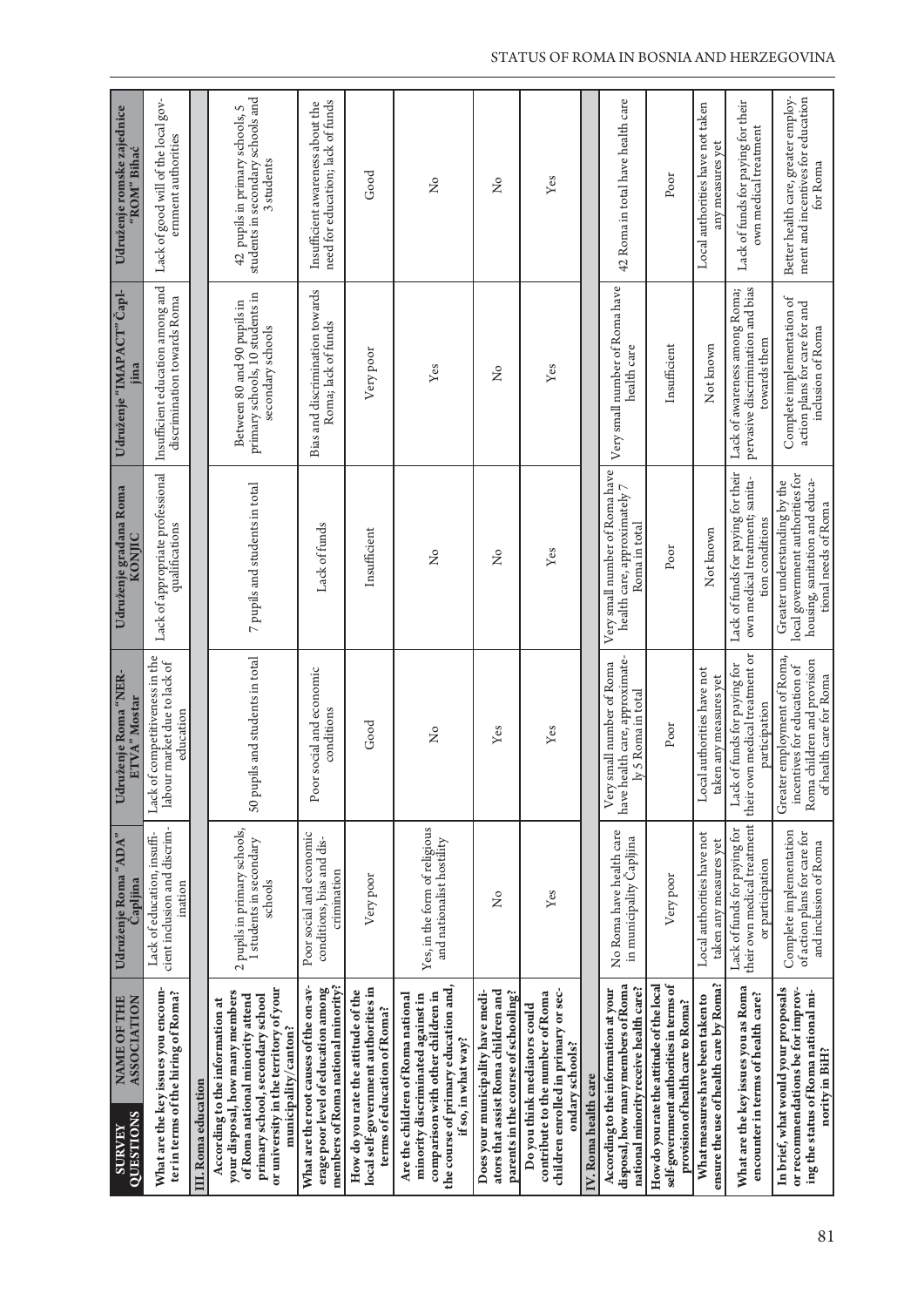| 1 in Public Enterprise Utility Brčko<br>Not knownl several collective cen-<br>Obstruction of implementation of<br>50% of individual residential units<br>2,500 Roma living in the territory<br>20 Roma are employed in private<br>the project to construct 7 houses<br>and reconstruction of 10 houses<br>3 Roma are employed in the Po-<br>2 associations in the territory of<br>lice of Brčko District of BiH and<br>due to resistance from the local<br>Udruženje Roma "ROMINA<br>tres: Prutače, Cerik, Grbavica<br>DJELU" Brčko distrikt BiH<br>There are between 2,000 and<br>Not on a satisfactory level<br>of Brčko District of BiH<br>Brčko District of BiH<br>Not satisfactory<br>population<br>Good<br>tion of the project to construct<br>Not known; several collective<br>2,000 Roma living in the terri-<br>Udruženje Roma "ROMSKI<br>There are between 1,500 and<br>2 associations in the territory<br>tory of Brčko District of BiH<br>50% of individual residential<br>Obstruction of implementa-<br>centres: Prutače, Cerik, Gr-<br>SAN" Brčko distrikt BiH<br>7 houses due to resistance<br>Not on a satisfactory level<br>from the local population<br>1 Roma is employed in a<br>3 Roma are employed in<br>of Brčko District of BiH<br>government authorities<br>Not satisfactory<br>Very poor<br>bavica<br>units<br>pality/canton are occupied by Roma?<br>How many legalized residential units<br>According to the information at your<br>active in the territory of your munic-<br>tered in the territory of your munici-<br>the municipality/canton and on the<br>What are the key problems you face<br>How do you rate the attitude of the<br>in the territory of your municipality,<br>How do you rate the attitude of the<br>your disposal, how many members<br>ployed in government authorities?<br>between Roma associations within<br>towards the issues Roma housing?<br>disposal, how many Roma are em-<br>How many Roma are employed in<br>How many Roma associations are<br>How do you rate the co-operation<br>local self-government authorities<br>local self-government authorities<br>the territory of your municipality/<br>How many residential units regis-<br>of Roma national minority live in<br><b>ASSOCIATION</b><br>NAME OF THE<br>in terms of housing members of<br>According to the information at<br>canton are occupied by Roma?<br>towards your association?<br>Roma national minority?<br>national level?<br>canton?<br>ipality?<br>II. Roma employment<br>I. Roma housing<br><b>QUESTIONS</b><br><b>SURVEY</b> | 82 |                                    |                             | Analysis of questionnaires from Brčko District of BiH |  |  |
|----------------------------------------------------------------------------------------------------------------------------------------------------------------------------------------------------------------------------------------------------------------------------------------------------------------------------------------------------------------------------------------------------------------------------------------------------------------------------------------------------------------------------------------------------------------------------------------------------------------------------------------------------------------------------------------------------------------------------------------------------------------------------------------------------------------------------------------------------------------------------------------------------------------------------------------------------------------------------------------------------------------------------------------------------------------------------------------------------------------------------------------------------------------------------------------------------------------------------------------------------------------------------------------------------------------------------------------------------------------------------------------------------------------------------------------------------------------------------------------------------------------------------------------------------------------------------------------------------------------------------------------------------------------------------------------------------------------------------------------------------------------------------------------------------------------------------------------------------------------------------------------------------------------------------------------------------------------------------------------------------------------------------------------------------------------------------------------------------------------------------------------------------------------------------------------------------------------------------------------------------------------------------------------------------------------------------------------------------------------------------------------------------------------------------------------------------------------------------------------------------------------------------------------------------------------------|----|------------------------------------|-----------------------------|-------------------------------------------------------|--|--|
|                                                                                                                                                                                                                                                                                                                                                                                                                                                                                                                                                                                                                                                                                                                                                                                                                                                                                                                                                                                                                                                                                                                                                                                                                                                                                                                                                                                                                                                                                                                                                                                                                                                                                                                                                                                                                                                                                                                                                                                                                                                                                                                                                                                                                                                                                                                                                                                                                                                                                                                                                                      |    |                                    |                             |                                                       |  |  |
|                                                                                                                                                                                                                                                                                                                                                                                                                                                                                                                                                                                                                                                                                                                                                                                                                                                                                                                                                                                                                                                                                                                                                                                                                                                                                                                                                                                                                                                                                                                                                                                                                                                                                                                                                                                                                                                                                                                                                                                                                                                                                                                                                                                                                                                                                                                                                                                                                                                                                                                                                                      |    |                                    |                             |                                                       |  |  |
|                                                                                                                                                                                                                                                                                                                                                                                                                                                                                                                                                                                                                                                                                                                                                                                                                                                                                                                                                                                                                                                                                                                                                                                                                                                                                                                                                                                                                                                                                                                                                                                                                                                                                                                                                                                                                                                                                                                                                                                                                                                                                                                                                                                                                                                                                                                                                                                                                                                                                                                                                                      |    |                                    |                             |                                                       |  |  |
|                                                                                                                                                                                                                                                                                                                                                                                                                                                                                                                                                                                                                                                                                                                                                                                                                                                                                                                                                                                                                                                                                                                                                                                                                                                                                                                                                                                                                                                                                                                                                                                                                                                                                                                                                                                                                                                                                                                                                                                                                                                                                                                                                                                                                                                                                                                                                                                                                                                                                                                                                                      |    |                                    |                             |                                                       |  |  |
|                                                                                                                                                                                                                                                                                                                                                                                                                                                                                                                                                                                                                                                                                                                                                                                                                                                                                                                                                                                                                                                                                                                                                                                                                                                                                                                                                                                                                                                                                                                                                                                                                                                                                                                                                                                                                                                                                                                                                                                                                                                                                                                                                                                                                                                                                                                                                                                                                                                                                                                                                                      |    |                                    |                             |                                                       |  |  |
|                                                                                                                                                                                                                                                                                                                                                                                                                                                                                                                                                                                                                                                                                                                                                                                                                                                                                                                                                                                                                                                                                                                                                                                                                                                                                                                                                                                                                                                                                                                                                                                                                                                                                                                                                                                                                                                                                                                                                                                                                                                                                                                                                                                                                                                                                                                                                                                                                                                                                                                                                                      |    |                                    |                             |                                                       |  |  |
|                                                                                                                                                                                                                                                                                                                                                                                                                                                                                                                                                                                                                                                                                                                                                                                                                                                                                                                                                                                                                                                                                                                                                                                                                                                                                                                                                                                                                                                                                                                                                                                                                                                                                                                                                                                                                                                                                                                                                                                                                                                                                                                                                                                                                                                                                                                                                                                                                                                                                                                                                                      |    |                                    |                             |                                                       |  |  |
|                                                                                                                                                                                                                                                                                                                                                                                                                                                                                                                                                                                                                                                                                                                                                                                                                                                                                                                                                                                                                                                                                                                                                                                                                                                                                                                                                                                                                                                                                                                                                                                                                                                                                                                                                                                                                                                                                                                                                                                                                                                                                                                                                                                                                                                                                                                                                                                                                                                                                                                                                                      |    |                                    |                             |                                                       |  |  |
|                                                                                                                                                                                                                                                                                                                                                                                                                                                                                                                                                                                                                                                                                                                                                                                                                                                                                                                                                                                                                                                                                                                                                                                                                                                                                                                                                                                                                                                                                                                                                                                                                                                                                                                                                                                                                                                                                                                                                                                                                                                                                                                                                                                                                                                                                                                                                                                                                                                                                                                                                                      |    |                                    |                             |                                                       |  |  |
|                                                                                                                                                                                                                                                                                                                                                                                                                                                                                                                                                                                                                                                                                                                                                                                                                                                                                                                                                                                                                                                                                                                                                                                                                                                                                                                                                                                                                                                                                                                                                                                                                                                                                                                                                                                                                                                                                                                                                                                                                                                                                                                                                                                                                                                                                                                                                                                                                                                                                                                                                                      |    |                                    |                             |                                                       |  |  |
|                                                                                                                                                                                                                                                                                                                                                                                                                                                                                                                                                                                                                                                                                                                                                                                                                                                                                                                                                                                                                                                                                                                                                                                                                                                                                                                                                                                                                                                                                                                                                                                                                                                                                                                                                                                                                                                                                                                                                                                                                                                                                                                                                                                                                                                                                                                                                                                                                                                                                                                                                                      |    |                                    |                             |                                                       |  |  |
|                                                                                                                                                                                                                                                                                                                                                                                                                                                                                                                                                                                                                                                                                                                                                                                                                                                                                                                                                                                                                                                                                                                                                                                                                                                                                                                                                                                                                                                                                                                                                                                                                                                                                                                                                                                                                                                                                                                                                                                                                                                                                                                                                                                                                                                                                                                                                                                                                                                                                                                                                                      |    |                                    |                             |                                                       |  |  |
| entrepreneurs<br>independent entrepreneur<br>pendent entrepreneurs?                                                                                                                                                                                                                                                                                                                                                                                                                                                                                                                                                                                                                                                                                                                                                                                                                                                                                                                                                                                                                                                                                                                                                                                                                                                                                                                                                                                                                                                                                                                                                                                                                                                                                                                                                                                                                                                                                                                                                                                                                                                                                                                                                                                                                                                                                                                                                                                                                                                                                                  |    | private companies or work as inde- | private company and 1 as an | companies and 4 as independent                        |  |  |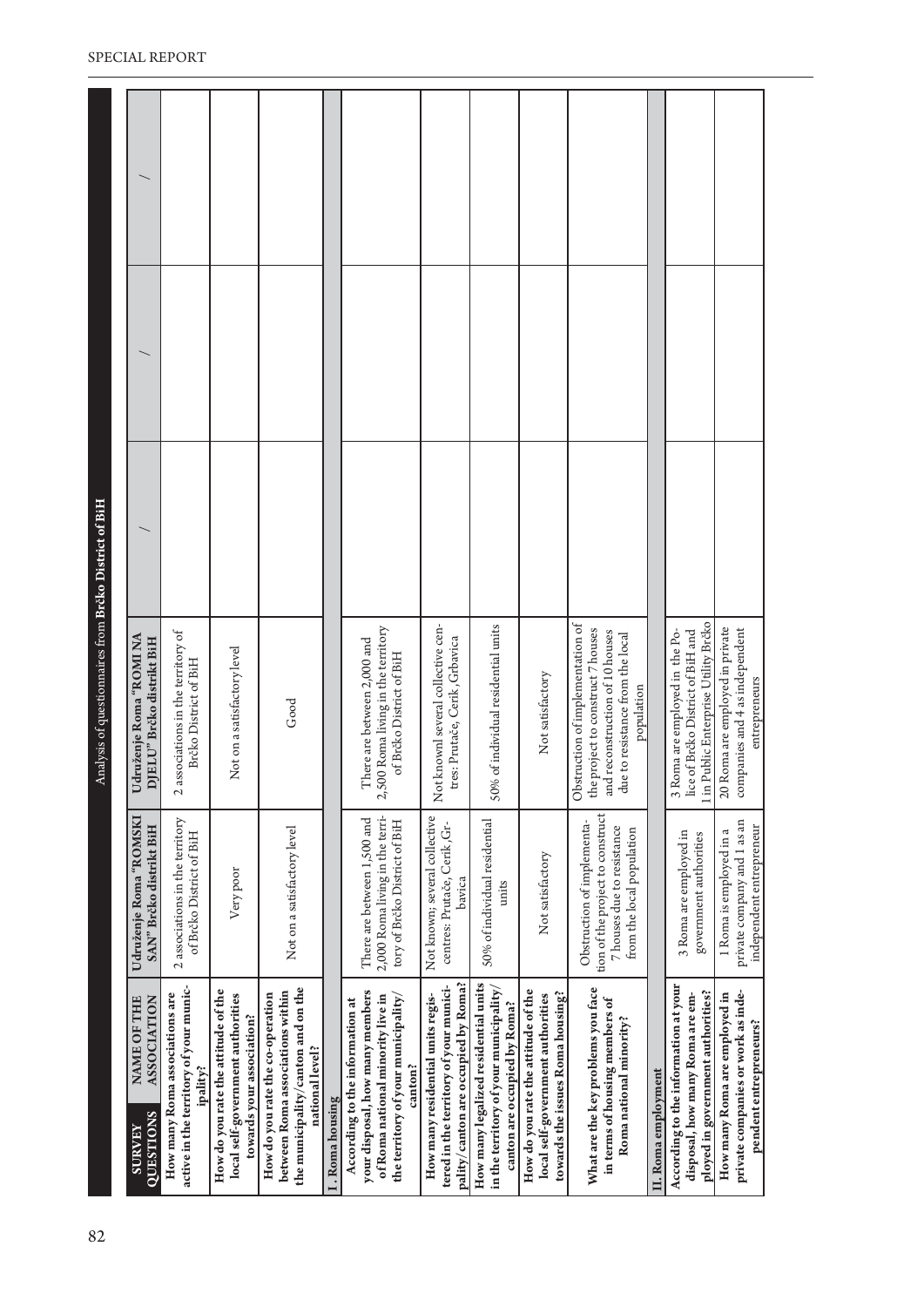| NAME OF THE<br><b>ASSOCIATION</b><br>QUESTIONS<br><b>SURVEY</b>                                                                                                                                             | Udruženje Roma "ROMSKI<br>SAN" Brčko distrikt BiH                                                   | Udruženje Roma "ROMINA<br>DJELU" Brčko distrikt BiH                                                                   |  |  |
|-------------------------------------------------------------------------------------------------------------------------------------------------------------------------------------------------------------|-----------------------------------------------------------------------------------------------------|-----------------------------------------------------------------------------------------------------------------------|--|--|
| ing opportunities for employment of<br>other businesses in terms of provid-<br>How do you rate the actions of local<br>self-government authorities and<br>Roma?                                             | Very poor                                                                                           | Very poor                                                                                                             |  |  |
| How do you rate the employers'<br>treatment of Roma employees?                                                                                                                                              | Good                                                                                                | Satisfactory                                                                                                          |  |  |
| What are the key issues you encoun-<br>ter in terms of the hiring of Roma?                                                                                                                                  | General social and economic<br>crisis and lack of competitive-<br>ness in the labour market         | among Roma and discrimination<br>Insufficient degree of education<br>against Roma                                     |  |  |
| III. Roma education                                                                                                                                                                                         |                                                                                                     |                                                                                                                       |  |  |
| or university in the territory of your<br>your disposal, how many members<br>of Romanational minority attend<br>primary school, secondary school<br>According to the information at<br>municipality/canton? | 220 pupils in primary schools,<br>schools and 1 undergraduate<br>9 students in secondary<br>student | 220 pupils in primary schools, 9<br>students in secondary schools,<br>undergraduate student and 1<br>graduate student |  |  |
| What are the root causes of the on-av-<br>erage poor level of education among<br>members of Roma national minority?                                                                                         | Poverty and unemployment                                                                            | Lack of access to pre-school educa-<br>tion for Roma and poor economic<br>social conditions<br>and                    |  |  |
| local self-government authorities in<br>How do you rate the attitude of the<br>terms of education of Roma?                                                                                                  | Very good                                                                                           | Good                                                                                                                  |  |  |
| the course of primary education and,<br>comparison with other children in<br>Are the children of Romanational<br>minority discriminated against in<br>if so, in what way?                                   | ż                                                                                                   | $\frac{1}{2}$                                                                                                         |  |  |
| ators that assist Roma children and<br>Does your municipality have medi-<br>parents in the course of schooling?                                                                                             | Not currently                                                                                       | Currently no, but the publication<br>of a public call is awaited                                                      |  |  |
| children enrolled in primary or sec-<br>contribute to the number of Roma<br>Do you think mediators could<br>ondary schools?                                                                                 | Yes                                                                                                 | Yes                                                                                                                   |  |  |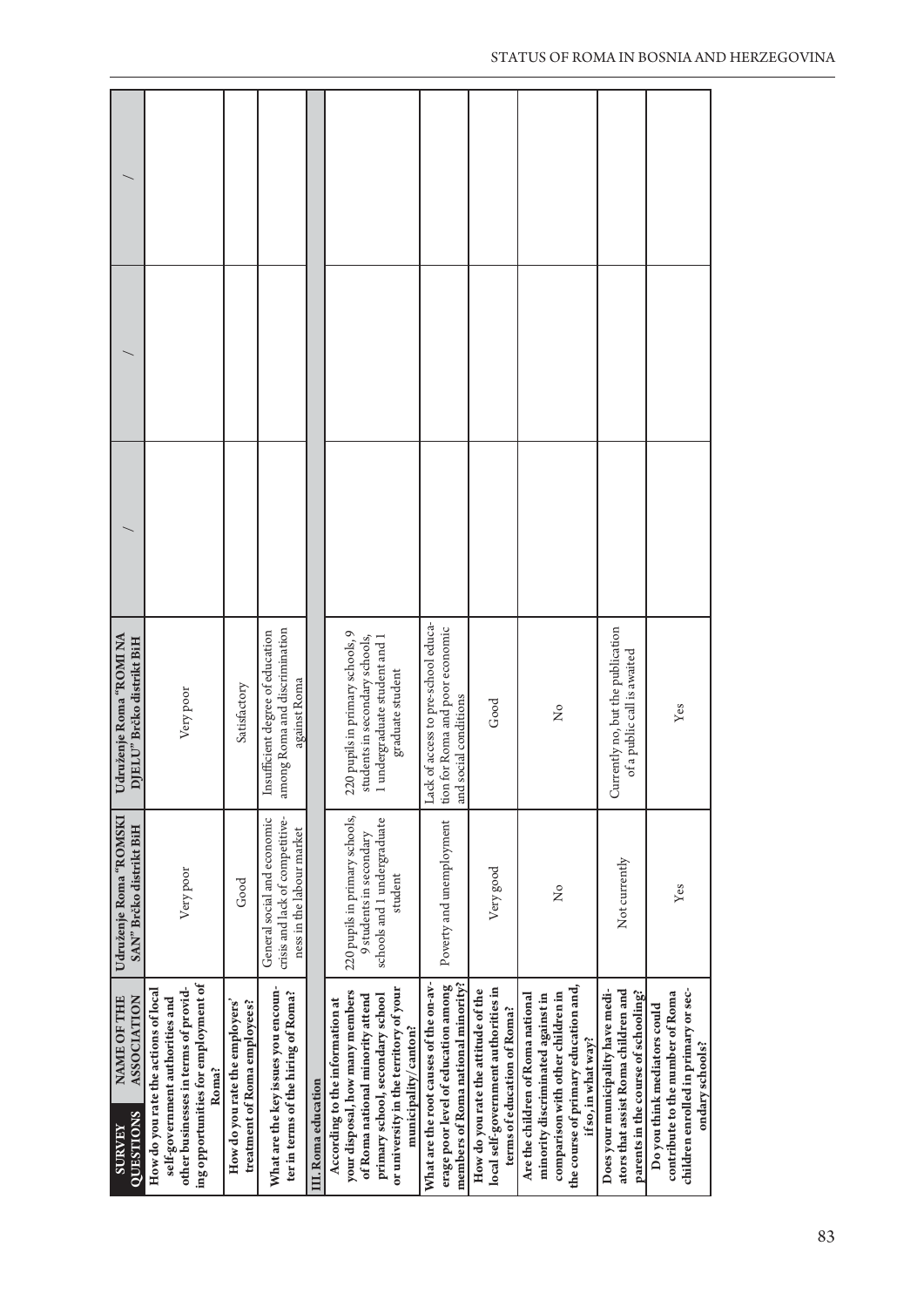| <b>QUESTIONS</b><br><b>SURVEY</b>                   | IV. Roma health care | your disposal, how many members<br>of Roma national minority receive<br>According to the information at<br>health care? | local self-government authorities in<br>How do you rate the attitude of the<br>terms of provision of health care to<br>Roma? | to ensure the use of health care by<br>What measures have been taken<br>Roma?             | What are the key issues you as Roma<br>encounter in terms of health care?                  | or recommendations be for improv-<br>In brief, what would your proposals<br>ing the status of Roma national mi-<br>nority in BiH? |  |  |
|-----------------------------------------------------|----------------------|-------------------------------------------------------------------------------------------------------------------------|------------------------------------------------------------------------------------------------------------------------------|-------------------------------------------------------------------------------------------|--------------------------------------------------------------------------------------------|-----------------------------------------------------------------------------------------------------------------------------------|--|--|
| NAME OF THE<br><b>ASSOCIATION</b>                   |                      |                                                                                                                         |                                                                                                                              |                                                                                           |                                                                                            |                                                                                                                                   |  |  |
| Udruženje Roma "ROMSKI<br>SAN" Brčko distrikt BiH   |                      | trict of BiH have health care<br>80% of Roma in Brčko Dis-                                                              | persons over 60 years of age<br>Not on a satisfactory level,<br>do not have health care                                      | through employment bureau,<br>social work centre and to<br>Health care provided<br>pupils | their own medical treatment<br>Lack of funds for paying for<br>or participation            | action plans for care for and<br>inclusion of Roma                                                                                |  |  |
| Udruženje Roma "ROMINA<br>DJELU" Brčko distrikt BiH |                      | employment bureau, social work<br>Health care provided through<br>centre and to pupils                                  | made available by the MHRR<br>non-transparent spending of the<br>lot satisfactory, because of<br>z<br>funds                  | Not known                                                                                 | children with special needs do not<br>Persons over 60 years of age and<br>have health care | Complete implementation of Complete implementation of action<br>plans for care for and inclusion of<br>Roma                       |  |  |
|                                                     |                      |                                                                                                                         |                                                                                                                              |                                                                                           |                                                                                            |                                                                                                                                   |  |  |
|                                                     |                      |                                                                                                                         |                                                                                                                              |                                                                                           |                                                                                            |                                                                                                                                   |  |  |
|                                                     |                      |                                                                                                                         |                                                                                                                              |                                                                                           |                                                                                            |                                                                                                                                   |  |  |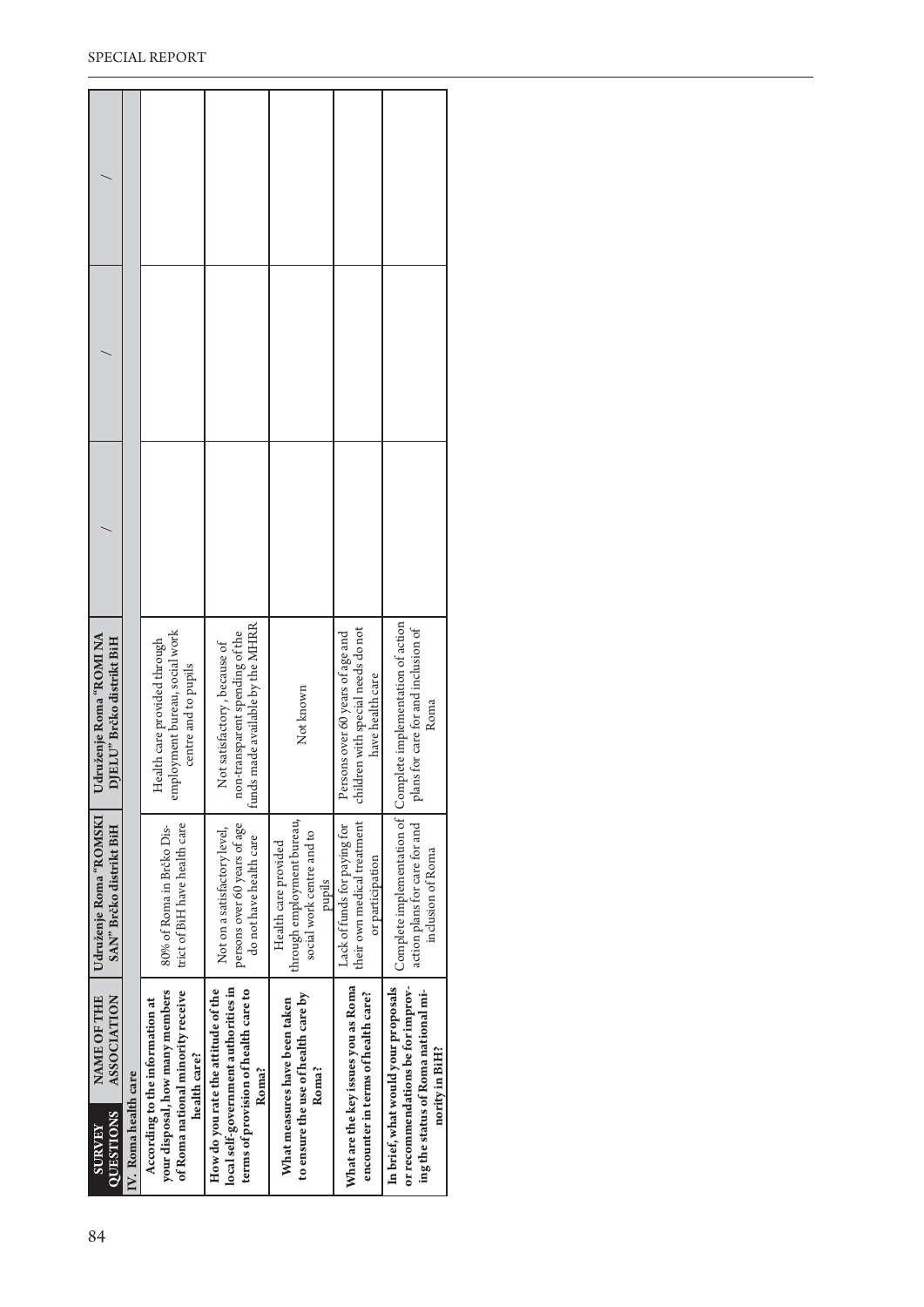Analysis of questionnaires from Republika Srpska Analysis of questionnaires from **Republika Srpska**

|                            |                                                                                                                                                       |                                                                                                                                                 |                                                                                         |                                                                                                                                 | Udruženje                                                                                            |                                                                                                                                |
|----------------------------|-------------------------------------------------------------------------------------------------------------------------------------------------------|-------------------------------------------------------------------------------------------------------------------------------------------------|-----------------------------------------------------------------------------------------|---------------------------------------------------------------------------------------------------------------------------------|------------------------------------------------------------------------------------------------------|--------------------------------------------------------------------------------------------------------------------------------|
| QUESTIONS<br><b>SURVEY</b> | <b>NAME OF THE ASSO-</b><br><b>CIATION</b>                                                                                                            | Udruženje Roma opštine<br>Kozarska Dubica                                                                                                       | Opština Derventa<br>Udruženje Roma                                                      | Udruženje Roma "Veseli<br>brijeg" Banja Luka                                                                                    | "Romani Chej"<br>Prnjavor                                                                            | Udruženje Roma<br>Prijedor                                                                                                     |
|                            | How many Roma associations are active<br>in the territory of your municipality?                                                                       | 1 association in the territory<br>of the municipality                                                                                           | association in the territory of<br>the municipality<br>$\overline{a}$                   | 2 associations in the territory<br>of the municipality                                                                          | 2 associations in the territory<br>of the municipality                                               | 1 association in the territory of the<br>municipality                                                                          |
|                            | How do you rate the attitude of the local<br>self-government authorities towards<br>your association?                                                 | Relatively good                                                                                                                                 | Positive, but could be better                                                           | Good                                                                                                                            | Good, but could be better                                                                            | Very good                                                                                                                      |
|                            | municipality/canton and on the national<br>How do you rate the co-operation be-<br>tween Roma associations within the<br>level?                       | Poor                                                                                                                                            | On a satisfactory level                                                                 | Not on a satisfactory level                                                                                                     | Not on a satisfactory level and<br>could be better                                                   | On a satisfactory level                                                                                                        |
| I. Roma housing            |                                                                                                                                                       |                                                                                                                                                 |                                                                                         |                                                                                                                                 |                                                                                                      |                                                                                                                                |
|                            | national minority live in the territory of<br>disposal, how many members of Roma<br>According to the information at your<br>your municipality/canton? | There are 80 Roma living in<br>the territory of municipality<br>Kozarska Dubica                                                                 | Roma living in the territory of<br>There are approximately 120<br>municipality Derventa | with approximately 300 mem-<br>bers living in the territory of<br>There are 55 Roma families<br>municipality Banja Luka         | living in the territory of munic-<br>There are 50 Roma families<br>ipality Prnjavor                  | Roma living in the territory of<br>There are approximately 650<br>municipality Prijedor                                        |
|                            | the territory of your municipality/canton<br>How many residential units registered in<br>are occupied by Roma?                                        | 20 residential units                                                                                                                            | 62 residential units                                                                    | There is the so-called "Romska<br>kuća" which consists of seven<br>residential units, while others<br>live in urban settlements | 25 residential units                                                                                 | number in collective accommoda-<br>Approximately 120 households in<br>family homes, and an additional<br>tion for Roma         |
|                            | the territory of your municipality/canton<br>How many legalized residential units in<br>are occupied by Roma?                                         | 20 residential units                                                                                                                            | Approximately 20 residential<br>units                                                   | number sole property owners<br>attained, except by a small<br>Legalization has not been                                         | 14 residential units                                                                                 | Approximately 60% of Roma<br>family houses                                                                                     |
|                            | self-government authorities towards the<br>How do you rate the attitude of the local<br>issues of Roma housing?                                       | housing for 5 Roma families<br>another project is underway<br>has been implemented, and<br>one project to provide<br>Very good;                 | Not on a satisfactory level                                                             | Very poor                                                                                                                       | On a satisfactory level                                                                              | Not on a satisfactory level                                                                                                    |
|                            | What are the key problems you face in<br>terms of housing members of Roma<br>national minority?                                                       | Unresolved legal and proper-<br>ty affairs, which is a require-<br>housing and building legali-<br>ment for participating in<br>zation projects | ocal government authorities<br>Absence of good will of the                              | that only the existing buildings<br>land and residential units, so<br>High prices of construction<br>are adapted for Roma       | lack of funds needed for legali-<br>Lack of construction land and<br>zation of residential buildings | mentation of projects; unlegalized<br>buildings and unresolved legal an<br>Lack of funds needed for imple-<br>property affairs |
| II. Roma employment        |                                                                                                                                                       |                                                                                                                                                 |                                                                                         |                                                                                                                                 |                                                                                                      |                                                                                                                                |
|                            | disposal, how many Roma are employed<br>According to the information at your<br>in government authorities?                                            | None                                                                                                                                            | None                                                                                    | there were 5 project co-ordina-<br>tors employed in the MHRR<br>None. Until October 2013,                                       | None                                                                                                 | -3 Roma are employed in public<br>utilities; 1 Roma woman in the<br>health care centre                                         |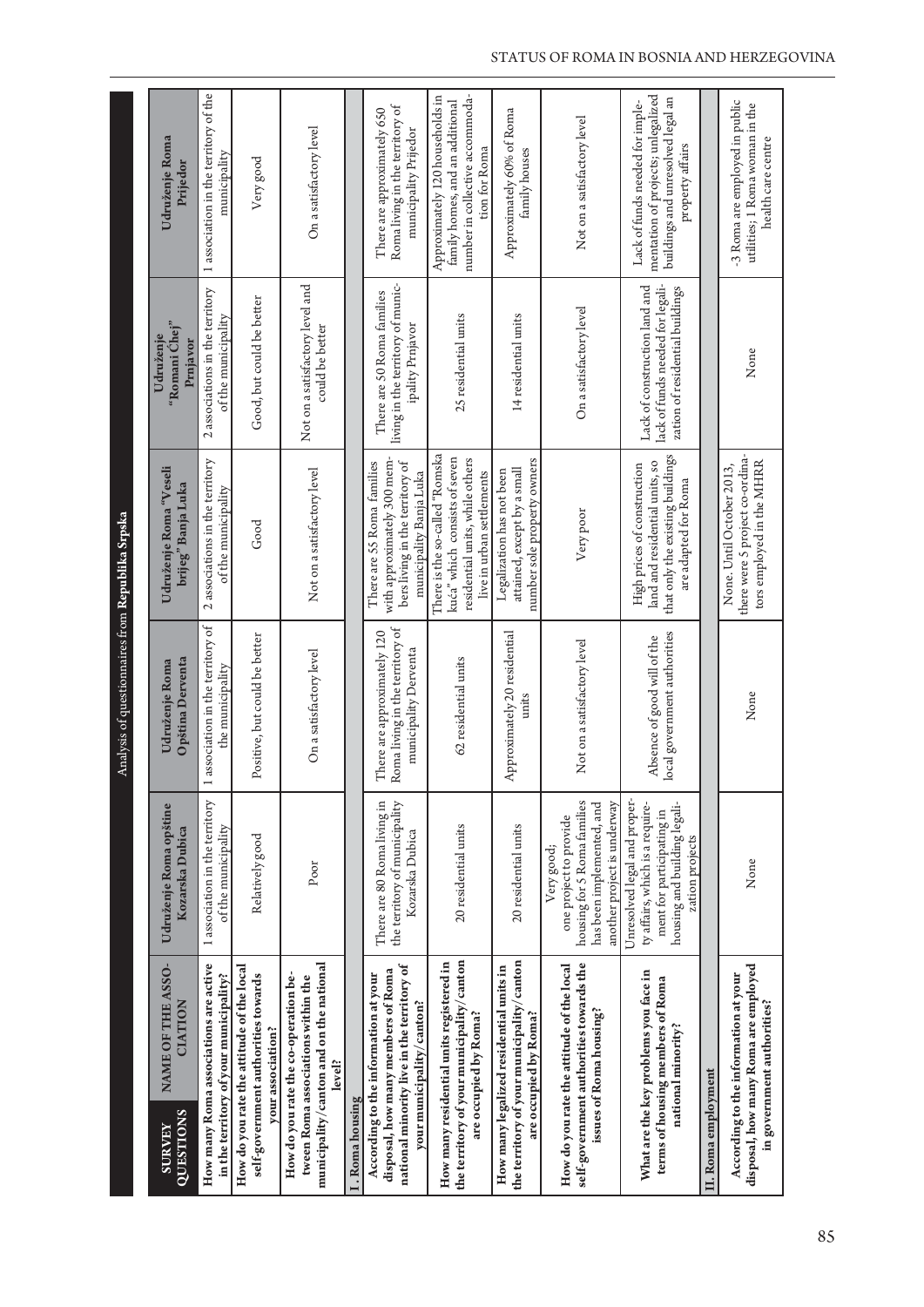| 86 | <b>QUESTIONS</b><br><b>SURVEY</b> | NAME OF THE ASSO-<br><b>CIATION</b>                                                                                                                                                                       | Udruženje Roma opštine<br>Kozarska Dubica                                                                                                      | Opština Derventa<br>Udruženje Roma                                                               | Udruženje Roma "Veseli<br>brijeg" Banja Luka                                                                                                                                                                    | "Romani Chej"<br>Udruženje<br>Prnjavor                                                                | Udruženje Roma<br>Prijedor                                                                        |
|----|-----------------------------------|-----------------------------------------------------------------------------------------------------------------------------------------------------------------------------------------------------------|------------------------------------------------------------------------------------------------------------------------------------------------|--------------------------------------------------------------------------------------------------|-----------------------------------------------------------------------------------------------------------------------------------------------------------------------------------------------------------------|-------------------------------------------------------------------------------------------------------|---------------------------------------------------------------------------------------------------|
|    |                                   | How many Roma are employed in private<br>companies or work as independent entre-<br>preneurs?                                                                                                             | Independent entreprenurs-1<br>In private companies-3,                                                                                          | Independent; 1 is employed as<br>No Roma are employed in<br>private companies<br>an entrepreneur | Independent entreprenurs-2<br>In private companies-2                                                                                                                                                            | Independent entrepreneurs -1<br>In private companies -3<br>(woman)                                    | Independent entrepreneurs -5<br>In private companies-1                                            |
|    |                                   | businesses in terms of providing oppor-<br>self-government authorities and other<br>How do you rate the actions of local<br>tunities for employment of Roma?                                              | ment of Roma, regardless of<br>Lack of interest for employ-<br>the incentives offered                                                          | Very poor, there is no under-<br>standing towards Roma                                           | Not satisfactory                                                                                                                                                                                                | Bias held by local self-govern-<br>ment and other business to-<br>ward employment of Roma             | There are no parties interested in<br>employing Roma.<br>Very poor.                               |
|    |                                   | How do you rate the employers' treat-<br>ment of Roma employees?                                                                                                                                          | Good, although employment<br>of Roma is very rare                                                                                              | Very poor                                                                                        | ployed in Banja Luka, approxi-<br>Only a few Roma are em-<br>mately 3%                                                                                                                                          | Decent/Good                                                                                           | Decent/Good                                                                                       |
|    |                                   | What are the key issues you encounter in<br>terms of the hiring of Roma?                                                                                                                                  | about the procedure for start-<br>ing up independent business-<br>-Lack of education among<br>Roma; lack of knowledge<br>es; bias towards Roma | Discrimination towards Roma<br>and lack of education                                             | the starting up businesses, lack<br>Insufficient knowledge about<br>support from the competent<br>of information, absence of<br>institutions                                                                    | <b>Bias towards Roma</b>                                                                              | Lack of interest of employers and<br>local self-government authorities<br>for employment of Roma  |
|    | III. Roma education               |                                                                                                                                                                                                           |                                                                                                                                                |                                                                                                  |                                                                                                                                                                                                                 |                                                                                                       |                                                                                                   |
|    |                                   | national minority attend primary school,<br>territory of your municipality/canton?<br>disposal, how many members of Roma<br>secondary school or university in the<br>According to the information at your | 9 pupils in primary schools,<br>5 students in secondary<br>schools                                                                             | 40 pupils in primary schools,<br>12 students in secondary<br>schools                             | schools and 5 undergraduate<br>31 pupils in primary schools,<br>15 students in secondary<br>students                                                                                                            | 7 pupils in primary schools,<br>3 students in secondary<br>schools                                    | students in secondary schools and<br>100 pupils in primary schools, 20<br>1 undergraduate student |
|    |                                   | age poor level of education among mem-<br>What are the root causes of the on-aver-<br>bers of Roma national minority?                                                                                     | ents; bias and discrimination<br>employment of Roma par-<br>Poor living conditions; un-                                                        | Poor economic, health and<br>housing condition                                                   | Poverty, poor educational and<br>social policies, lack of interest<br>among Roma                                                                                                                                | employment of Roma parents;<br>-Poor living conditions, un-<br>bias and discrimination                | Poor economic, health and hous-<br>ing condition                                                  |
|    |                                   | How do you rate the attitude of the local<br>self-government authorities in terms of<br>education of Roma?                                                                                                | only activity is the purchase<br>Satisfactory, although the<br>of textbooks and schools<br>supplies                                            | Very poor                                                                                        | purchase of textbooks to high<br>achieved with the school and<br>schools students and under-<br>Satisfactory; the city admin-<br>istration provides funds for<br>graduates. Co-operation<br>social work centre. | provided funds for purchase of<br>Very decent, so far they have<br>textbooks                          | Satisfactory, city administrative<br>service provides funds for pur-<br>chase of textbooks        |
|    |                                   | Are the children of Roma national minor-<br>ity discriminated against in comparison<br>with other children in the course of pri-<br>mary education and, if so, in what way?                               | Yes, in the sense of separa-<br>tion from other pupils                                                                                         | es, due to nationalist hostility                                                                 | Yes, all types of discrimination<br>exist to some extent                                                                                                                                                        | school management to mutual<br>everything is resolved by<br>There are rare cases, but<br>satisfaction | $\overline{a}$                                                                                    |
|    |                                   | that assist Roma children and parents in<br>Does your municipality have mediators<br>the course of schooling?                                                                                             | ž                                                                                                                                              | $\tilde{z}$                                                                                      | $\tilde{Z}$                                                                                                                                                                                                     | $\mathsf{S}^{\mathsf{o}}$                                                                             | $\tilde{Z}$                                                                                       |
|    |                                   | Do you think mediators could contribute<br>to the number of Roma children enrolled<br>in primary or secondary schools?                                                                                    | ż                                                                                                                                              | Certainly                                                                                        | Yes                                                                                                                                                                                                             | Yes                                                                                                   | Yes                                                                                               |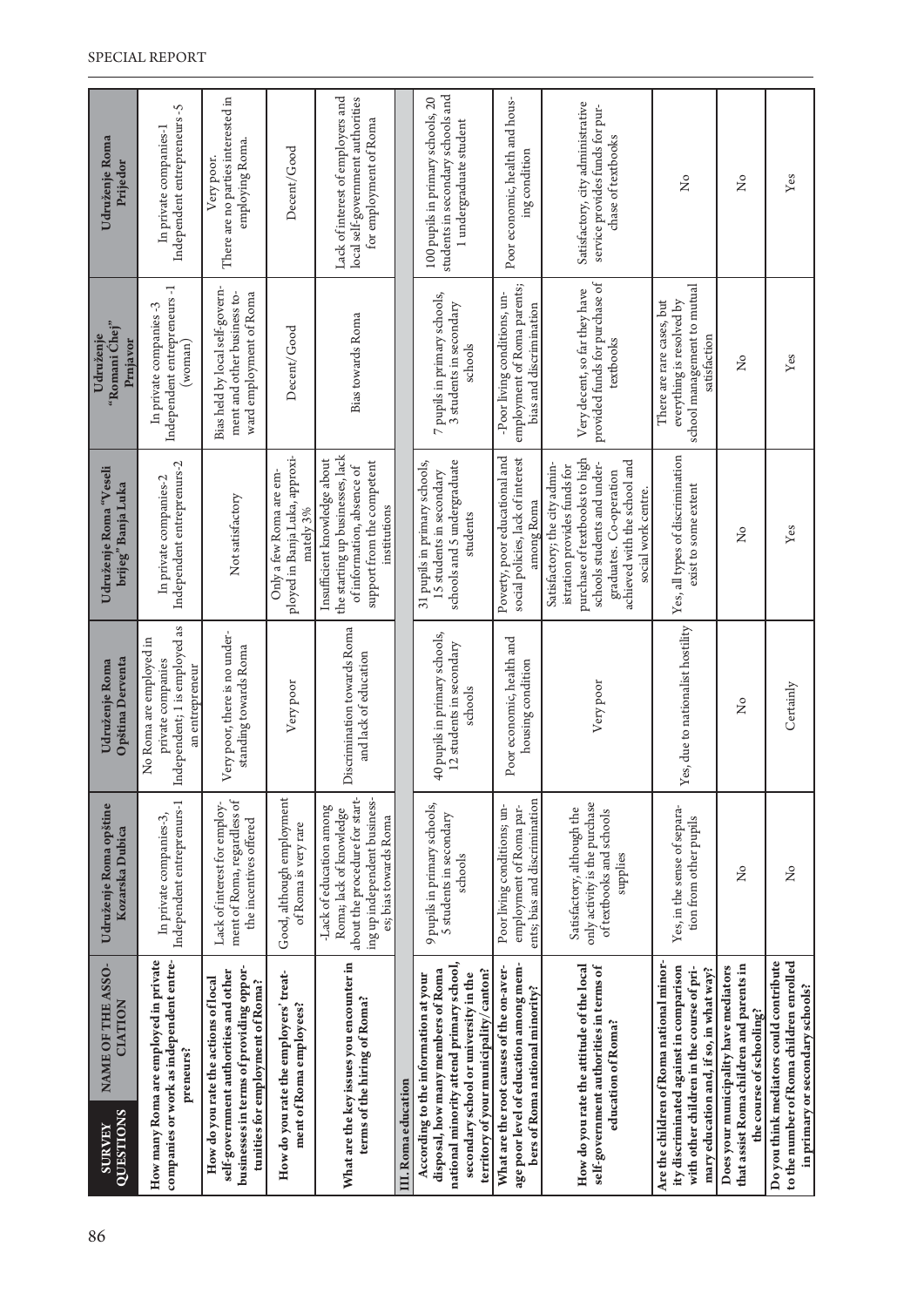| government<br>medications<br>taken<br>All members of Roma national   All members of Roma national<br>minority have health insurance   minority have health insurance<br>No problems encountered; all<br>Good, no problems in exercis-<br>Roma have exercised the right<br>Those employed are insured<br>by the employer and those<br>ing the right to health care<br>unemployed through the<br>employment bureau<br>to health care<br>Lack of funds for medical treat-<br>ment, inability to access health<br>care, no reliefs for purchase of<br>Provide employment, improve<br>No major measures have been<br>housing, health and education<br>conditions in the fields of<br>medications<br>taken<br>Provide employment, improve<br>housing, health and education<br>No measures have been taken<br>All have health care, but it is<br>Unexercised right to health<br>conditions in the fields of<br>inadequate<br>Very good<br>care<br>Discrimination in health care<br>Out of 20 families, about 15<br>have continuous health care<br>Implementation of the Ac-<br>tion Plan for resolving the<br>problems of Roma in BiH.<br>institutions; poverty<br>self-government authorities in terms of<br>How do you rate the attitude of the local<br>disposal, how many members of Roma<br>In brief, what would your proposals or<br>national minority receive health care?<br>According to the information at your<br>What are the key issues you as Roma<br>sure the use of health care by Roma?<br>encounter in terms of health care?<br>provision of health care to Roma?<br>IV. Roma health care | QUESTIONS<br><b>ZEANEY</b> | NAME OF THE ASSO-<br>CIATION | Udruženje Roma opštine<br>Kozarska Dubica | Opština Derventa<br>Udruženje Roma | Udruženje Roma "Veseli<br>brijeg" Banja Luka | "Romani Chej"<br>Udruženje<br>Prnjavor | Udruženje Roma<br>Prijedor                                                                      |
|------------------------------------------------------------------------------------------------------------------------------------------------------------------------------------------------------------------------------------------------------------------------------------------------------------------------------------------------------------------------------------------------------------------------------------------------------------------------------------------------------------------------------------------------------------------------------------------------------------------------------------------------------------------------------------------------------------------------------------------------------------------------------------------------------------------------------------------------------------------------------------------------------------------------------------------------------------------------------------------------------------------------------------------------------------------------------------------------------------------------------------------------------------------------------------------------------------------------------------------------------------------------------------------------------------------------------------------------------------------------------------------------------------------------------------------------------------------------------------------------------------------------------------------------------------------------------------------------------|----------------------------|------------------------------|-------------------------------------------|------------------------------------|----------------------------------------------|----------------------------------------|-------------------------------------------------------------------------------------------------|
|                                                                                                                                                                                                                                                                                                                                                                                                                                                                                                                                                                                                                                                                                                                                                                                                                                                                                                                                                                                                                                                                                                                                                                                                                                                                                                                                                                                                                                                                                                                                                                                                      |                            |                              |                                           |                                    |                                              |                                        |                                                                                                 |
|                                                                                                                                                                                                                                                                                                                                                                                                                                                                                                                                                                                                                                                                                                                                                                                                                                                                                                                                                                                                                                                                                                                                                                                                                                                                                                                                                                                                                                                                                                                                                                                                      |                            |                              |                                           |                                    |                                              |                                        | minority have health insurance<br>All members of Roma national                                  |
| Which measures have been taken to en-                                                                                                                                                                                                                                                                                                                                                                                                                                                                                                                                                                                                                                                                                                                                                                                                                                                                                                                                                                                                                                                                                                                                                                                                                                                                                                                                                                                                                                                                                                                                                                |                            |                              |                                           |                                    |                                              |                                        | most frequently exercised through<br>Good, the right to health care is<br>the employment bureau |
|                                                                                                                                                                                                                                                                                                                                                                                                                                                                                                                                                                                                                                                                                                                                                                                                                                                                                                                                                                                                                                                                                                                                                                                                                                                                                                                                                                                                                                                                                                                                                                                                      |                            |                              |                                           |                                    |                                              |                                        | No major measures have been                                                                     |
| status of Roma national minority in BiH?<br>recommendations be for improving the                                                                                                                                                                                                                                                                                                                                                                                                                                                                                                                                                                                                                                                                                                                                                                                                                                                                                                                                                                                                                                                                                                                                                                                                                                                                                                                                                                                                                                                                                                                     |                            |                              |                                           |                                    |                                              |                                        | Lack of funds for medical treat-<br>ment, no reliefs for purchase of                            |
|                                                                                                                                                                                                                                                                                                                                                                                                                                                                                                                                                                                                                                                                                                                                                                                                                                                                                                                                                                                                                                                                                                                                                                                                                                                                                                                                                                                                                                                                                                                                                                                                      |                            |                              |                                           |                                    |                                              |                                        | Inclusion of representative of<br>Roma minority in all levels of                                |

| <b>QUESTIONS</b><br><b>ZEANEA</b> | NAME OF THE ASSO-<br>CIATION                                                                                                                          | UŽ Romkinja "ROMANO<br>TERNIPE" Gradiška               | Udruženje "OTAHARIN"<br>Bijeljina                                                  | Udruženje Roma "ROMS-<br>KA SUZA" Srebrenica          | Savez Roma Republike Srp-<br>ske                       | Udruženje žena ROMKINJA<br>Bijeljina                   |
|-----------------------------------|-------------------------------------------------------------------------------------------------------------------------------------------------------|--------------------------------------------------------|------------------------------------------------------------------------------------|-------------------------------------------------------|--------------------------------------------------------|--------------------------------------------------------|
|                                   | How many Roma associations are active<br>in the territory of your municipality?                                                                       | 3 associations in the territory<br>of the municipality | territory of the municipality, 2<br>4 associations registered in the<br>are active | 1 association in the territory<br>of the municipality | 3 associations in the territory of<br>the municipality | 4 associations in the territory of<br>the municipality |
|                                   | How do you rate the attitude of the local<br>self-government authorities towards<br>your association?                                                 | Decent                                                 | Decent level of co-operation                                                       | Very good                                             | Very good                                              | Very good co-operation                                 |
|                                   | municipality/canton and on the nation-<br>How do you rate the co-operation be-<br>tween Roma associations within the<br>allevel?                      | Very good                                              | Not on a satisfactory level                                                        | Not on a satisfactory level                           | On a satisfactory level                                | Not on a satisfactory level                            |
| . Roma housing                    |                                                                                                                                                       |                                                        |                                                                                    |                                                       |                                                        |                                                        |
|                                   | national minority live in the territory of<br>disposal, how many members of Roma<br>According to the information at your<br>your municipality/canton? | 1,500 Roma                                             | 117 families with approximate-<br>ly 541 members                                   | Not known                                             | Approximately 1,500 Roma                               | 117 Roma families with 541<br>members                  |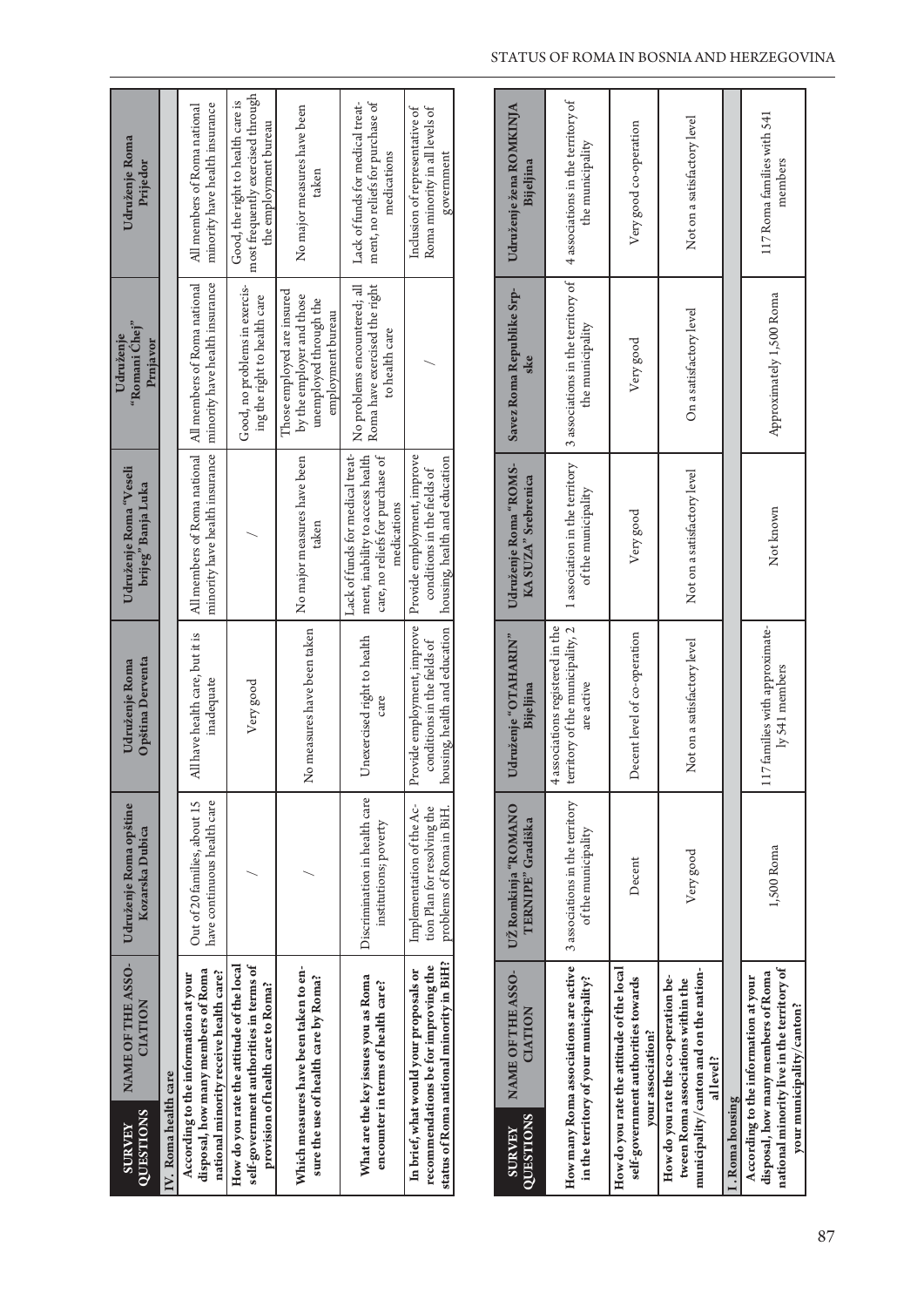| 88 | QUESTIONS<br><b>ZEANEY</b> | NAME OF THE ASSO-<br><b>CIATION</b>                                                                                                                                                                       | UŽ Romkinja "ROMANO<br>TERNIPE" Gradiška                                                             | Udruženje "OTAHARIN"<br>Bijeljina                                                                                                                        | Udruženje Roma "ROMS-<br>KA SUZA" Srebrenica | Savez Roma Republike Srp-<br>ske                                                                  | Udruženje žena ROMKINJA<br>Bijeljina                              |
|----|----------------------------|-----------------------------------------------------------------------------------------------------------------------------------------------------------------------------------------------------------|------------------------------------------------------------------------------------------------------|----------------------------------------------------------------------------------------------------------------------------------------------------------|----------------------------------------------|---------------------------------------------------------------------------------------------------|-------------------------------------------------------------------|
|    |                            | How many residential units registered<br>in the territory of your municipality<br>canton are occupied by Roma?                                                                                            | 240 residential units                                                                                | Not known                                                                                                                                                | Not known                                    | 240 residential units                                                                             | Not known                                                         |
|    |                            | How many legalized residential units in<br>the territory of your municipality/can-<br>ton are occupied by Roma?                                                                                           | All residential units are legal-<br>ized                                                             | Not known                                                                                                                                                | Not known                                    | All residential units are legal-<br>ized                                                          | Not known                                                         |
|    |                            | self-government authorities towards the<br>How do you rate the attitude of the local<br>issues of Roma housing?                                                                                           | Not on a satisfactory level                                                                          | On a satisfactory level                                                                                                                                  |                                              | Not on a satisfactory level                                                                       |                                                                   |
|    |                            | What are the key problems you face in<br>terms of housing members of Roma<br>national minority?                                                                                                           | Non-approval of the relevant<br>projects proposed to the<br>MHRR of BiH                              | lack of funds required for legal-<br>Inresolved property and legal<br>ization of residential buildings<br>lack of construction land and<br>affairs;<br>⊃ |                                              | provide enough housing pro-<br>The MHRR of BiH does not<br>jects                                  |                                                                   |
|    | II. Roma employment        |                                                                                                                                                                                                           |                                                                                                      |                                                                                                                                                          |                                              |                                                                                                   |                                                                   |
|    |                            | disposal, how many Roma are employed<br>According to the information at your<br>in government authorities?                                                                                                | 35-40 Roma                                                                                           | None                                                                                                                                                     | None                                         | Approximately 40 Roma                                                                             |                                                                   |
|    |                            | vate companies or work as independent<br>How many Roma are employed in pri-<br>entrepreneurs?                                                                                                             | None                                                                                                 | None                                                                                                                                                     | None                                         | Not known                                                                                         |                                                                   |
|    |                            | businesses in terms of providing oppor-<br>self-government authorities and other<br>How do you rate the actions of local<br>tunities for employment of Roma?                                              | On a satisfactory level                                                                              | ment of Roma, nor a strategy<br>there is no plan for employ-<br>for creating jobs for Roma<br>Very poor;                                                 | Not on a satisfactory level                  | On a satisfactory level                                                                           | Not on a satisfactory level                                       |
|    |                            | How do you rate the employers' treat-<br>ment of Roma employees?                                                                                                                                          | Decent                                                                                               |                                                                                                                                                          | Not on a satisfactory level                  | Decent                                                                                            |                                                                   |
|    |                            | What are the key issues you encounter in<br>terms of the hiring of Roma?                                                                                                                                  | -Lack of education among<br>Roma; widespread unem-<br>ployment                                       | Roma; bias towards Roma; no<br>plan for employment of Roma,<br>nor a strategy for creating jobs<br>Lack of education among<br>for Roma                   | Bias and stereotypes towards<br>Roma         | Lack of education and lack of<br>employment among Roma                                            |                                                                   |
|    | III. Roma education        |                                                                                                                                                                                                           |                                                                                                      |                                                                                                                                                          |                                              |                                                                                                   |                                                                   |
|    |                            | national minority attend primary school,<br>disposal, how many members of Roma<br>territory of your municipality/canton?<br>secondary school or university in the<br>According to the information at your | 50 pupils in primary schools,<br>schools and 5 undergraduate<br>30 students in secondary<br>students | 116 pupils in primary schools,<br>5 students in secondary<br>schools                                                                                     | 10 pupils in total                           | 50 pupils in primary schools, 30<br>students in secondary schools<br>and 5 undergraduate students | 116 pupils in primary schools, 5<br>students in secondary schools |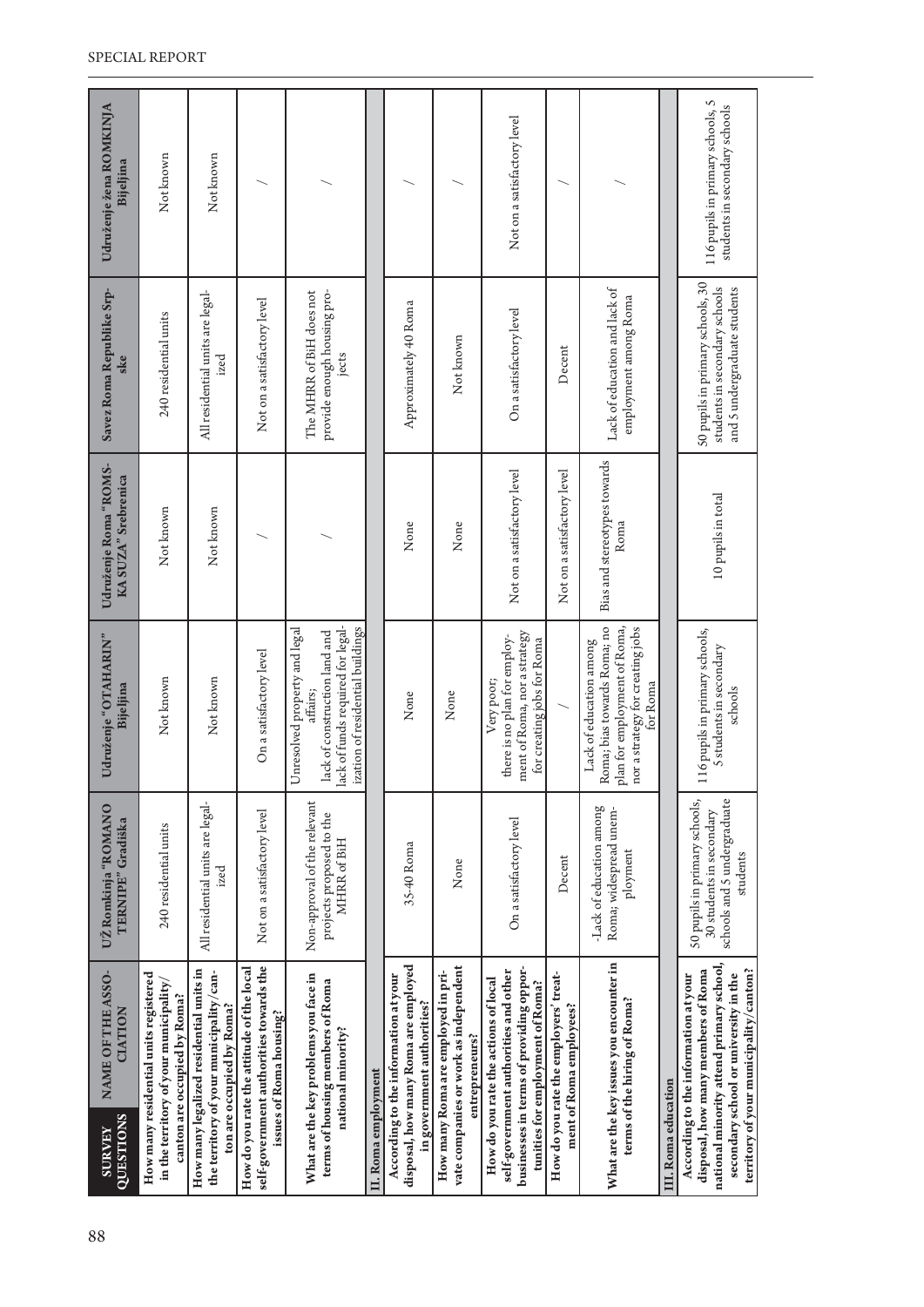| QUESTIONS<br><b>SURVEY</b> | NAME OF THE ASSO-<br>CIATION                                                                                                                                                | UŽ Romkinja "ROMANO<br>TERNIPE" Gradiška                                                           | Udruženje "OTAHARIN"<br>Bijeljina                                                                                    | Udruženje Roma "ROMS-<br>KA SUZA" Srebrenica                                   | Savez Roma Republike Srp-<br>ske                                                   | Udruženje žena ROMKINJA<br>Bijeljina                             |
|----------------------------|-----------------------------------------------------------------------------------------------------------------------------------------------------------------------------|----------------------------------------------------------------------------------------------------|----------------------------------------------------------------------------------------------------------------------|--------------------------------------------------------------------------------|------------------------------------------------------------------------------------|------------------------------------------------------------------|
|                            | age poor level of education among mem-<br>What are the root causes of the on-aver-<br>bers of Roma national minority?                                                       | parents for their children's<br>- Lack of interest among<br>- Poor living conditions,<br>education | and educational policies; lack<br>parents; poverty, poor social<br>Lack of education among<br>of interest among Roma | Poverty, poor educational and<br>social policy, lack of interest<br>among Roma | Poor social and economic<br>status                                                 | Lack of interest among parents for<br>their children's education |
|                            | How do you rate the attitude of the local<br>self-government authorities in terms of<br>education of Roma?                                                                  | scholarships for procurement<br>Satisfactory, they award<br>of textbooks and school<br>supplies    | administrative service secured<br>the funds for procurement of<br>Insufficient co-operation city<br>textbooks        | Not on a satisfactory level                                                    | vided funds for procurement of<br>Very decent, so far they pro-<br>textbooks       | Satisfactory                                                     |
|                            | with other children in the course of prima-<br>Are the children of Roma national minor-<br>ity discriminated against in comparison<br>ry education and, if so, in what way? | ž                                                                                                  | Yes, negative and intolerant<br>attitude of teachers towards<br>Roma children                                        | Yes                                                                            | ż                                                                                  | Not known                                                        |
|                            | that assist Roma children and parents in<br>Does your municipality have mediators<br>the course of schooling?                                                               | 2                                                                                                  | Yes                                                                                                                  | $\tilde{z}$                                                                    | ž                                                                                  | Yes                                                              |
|                            | Do you think mediators could contribute<br>to the number of Roma children enrolled<br>in primary or secondary schools?                                                      | Yes                                                                                                | Yes                                                                                                                  | Yes, but mediators should be<br>Roma                                           | Yes                                                                                | Yes                                                              |
| IV. Roma health care       |                                                                                                                                                                             |                                                                                                    |                                                                                                                      |                                                                                |                                                                                    |                                                                  |
|                            | disposal, how many members of Roma<br>national minority receive health care?<br>According to the information at your                                                        | tional minority have health<br>All members of Roma na-<br>insurance                                | minority have health insurance<br>All members of Roma national                                                       | tional minority have health<br>All members of Roma na-<br>insurance            | minority have health insurance<br>All members of Roma national                     | minority have health insurance<br>All members of Roma national   |
|                            | How do you rate the attitude of the local<br>self-government authorities in terms of<br>provision of health care to Roma?                                                   | Good                                                                                               | Very good                                                                                                            | Good                                                                           | in exercising the right to health<br>Good, there are no problems<br>care           | Good                                                             |
|                            | Which measures have been taken to en-<br>sure the use of health care by Roma?                                                                                               | Health care provided through<br>the employment bureau                                              |                                                                                                                      |                                                                                | Health care for the unemployed<br>provided mainly through the<br>employment bureau |                                                                  |
|                            | What are the key issues you as Roma<br>encounter in terms of health care?                                                                                                   | Health care for persons over<br>65 years of age not provided                                       | vided to women and persons<br>Right to health care not pro-<br>over 65 years of age                                  |                                                                                | No problems, everyone has the<br>right to health care                              | Economic situation, unemploy-<br>ment                            |
|                            | status of Roma national minority in BiH?<br>recommendations be for improving the<br>In brief, what would your proposals or                                                  | Greater support from the<br>MHRR of BiH                                                            | for education and employment<br>Adoption of local action plans,<br>securing funds in the budget<br>ofRoma            |                                                                                |                                                                                    | their inclusion in the community.<br>Education of Roma youth and |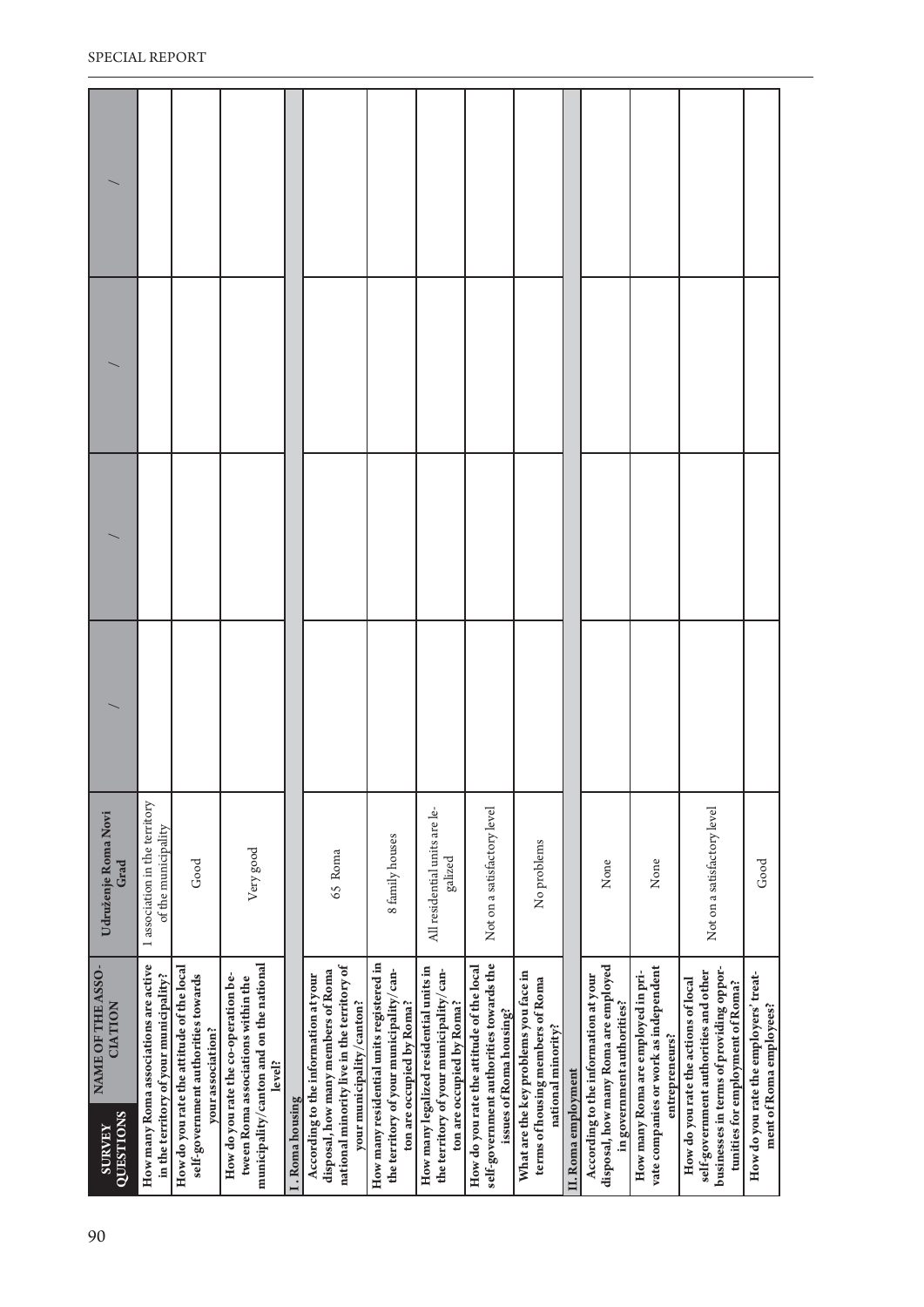| Udruženje Roma Novi<br>Grad                                       | Lack of competitiveness in<br>the labour market                          |                     | 11 pupils in primary school                                                                                                                                                                               | parents for their children's<br>Lack of interest among<br>education                                                   | Satisfactory                                                                                               | ż                                                                                                                                                                           | å                                                                                                             | ž                                                                                                                      |                      | tional minority have health<br>All members of Roma na-<br>insurance                                                  | Good                                                                                                                      | Not known                                                                     | bureau and lack of awareness<br>tering with the employment<br>Lack of promptness in regis- | Complete implementation of<br>action plans for care for and<br>inclusion of Roma                                           |
|-------------------------------------------------------------------|--------------------------------------------------------------------------|---------------------|-----------------------------------------------------------------------------------------------------------------------------------------------------------------------------------------------------------|-----------------------------------------------------------------------------------------------------------------------|------------------------------------------------------------------------------------------------------------|-----------------------------------------------------------------------------------------------------------------------------------------------------------------------------|---------------------------------------------------------------------------------------------------------------|------------------------------------------------------------------------------------------------------------------------|----------------------|----------------------------------------------------------------------------------------------------------------------|---------------------------------------------------------------------------------------------------------------------------|-------------------------------------------------------------------------------|--------------------------------------------------------------------------------------------|----------------------------------------------------------------------------------------------------------------------------|
| NAME OF THE ASSO-<br><b>CIATION</b><br>QUESTIONS<br><b>SURVEY</b> | What are the key issues you encounter in<br>terms of the hiring of Roma? | III. Roma education | national minority attend primary school,<br>territory of your municipality/canton?<br>disposal, how many members of Roma<br>secondary school or university in the<br>According to the information at your | age poor level of education among mem-<br>What are the root causes of the on-aver-<br>bers of Roma national minority? | How do you rate the attitude of the local<br>self-government authorities in terms of<br>education of Roma? | with other children in the course of prima-<br>Are the children of Roma national minor-<br>ity discriminated against in comparison<br>ry education and, if so, in what way? | that assist Roma children and parents in<br>Does your municipality have mediators<br>the course of schooling? | Do you think mediators could contribute<br>to the number of Roma children enrolled<br>in primary or secondary schools? | IV. Roma health care | disposal, how many members of Roma<br>national minority receive health care?<br>According to the information at your | self-government authorities in terms of<br>How do you rate the attitude of the local<br>provision of health care to Roma? | Which measures have been taken to en-<br>sure the use of health care by Roma? | What are the key issues you as Roma<br>encounter in terms of health care?                  | status of Roma national minority in BiH?<br>recommendations be for improving the<br>In brief, what would your proposals or |